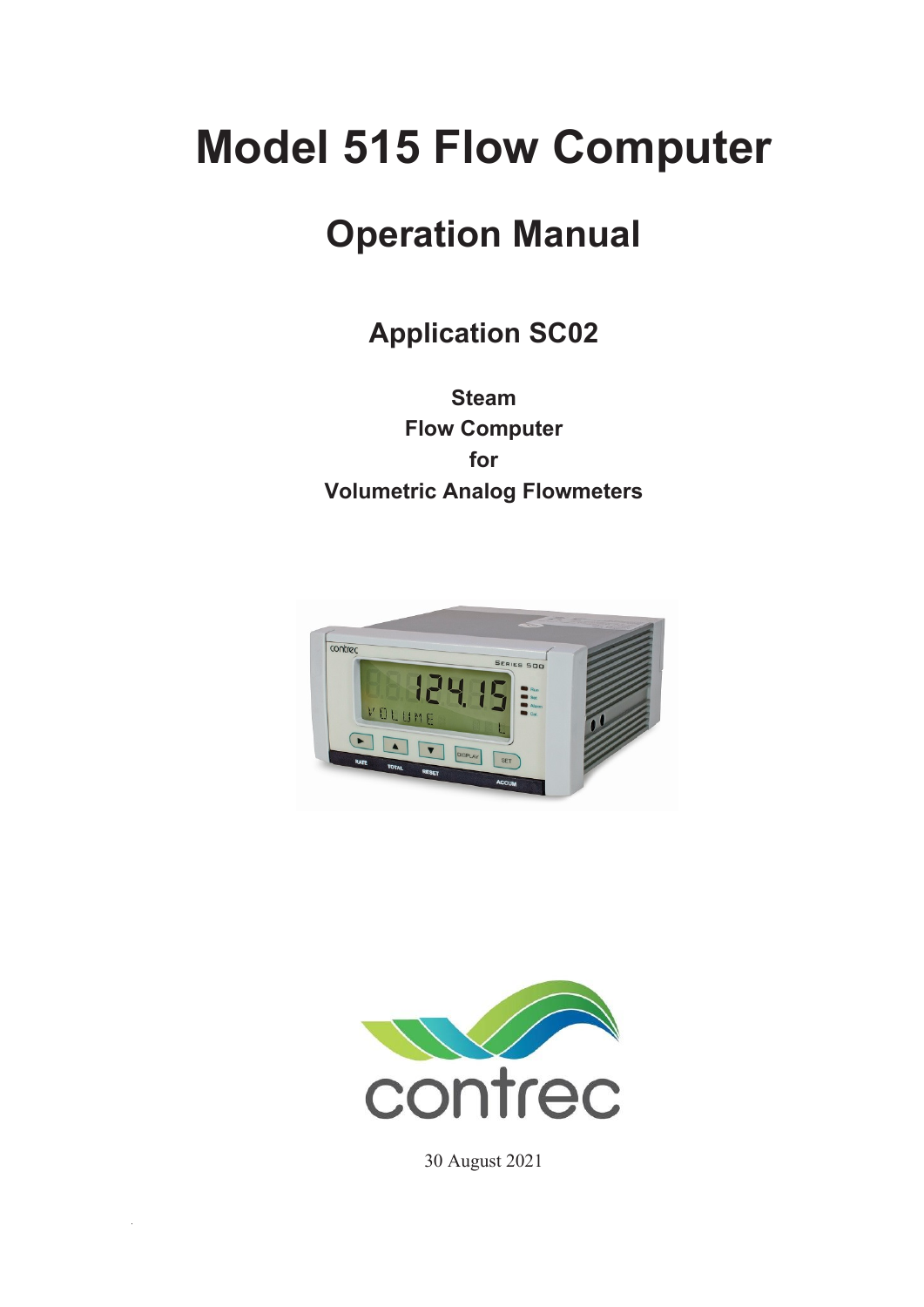### **Model 515 Flow Computer - Operation Manual**

#### © Contrec Limited 2021

The instructions given herein cover the general description, installation, operation and maintenance of the subject equipment. Contrec Limited. reserves the right, without prior notice, to make engineering refinements that may not be reflected in this manual.

Should any questions arise which cannot be answered specifically by this manual, they should be directed to Contrec Limited for further detailed information and technical assistance.

Contrec Limited will not accept any liability for either direct or consequential damages resulting from the use or misapplication of the contents of this manual.

Part of the software embedded in this product is eCos - Embedded Configurable Operating System, a trademark of Red Hat. Portions created by Red Hat are Copyright © 1998, 1999, 2000 Red Hat, Inc. (http://www.redhat.com). All rights reserved

The software in this product was in part provided by Red Hat and any express or implied warranties, including, but not limited to, the implied warranties of merchantability and fitness for a particular purpose are disclaimed. In no event shall the author be liable for any direct, indirect, incidental, special, exemplary, or consequential damages (including, but not limited to, procurement of substitute goods or services; loss of use, data, or profits; or business interruption) however caused and on any theory of liability, whether in contract, strict liability, or tort (including negligence or otherwise) arising in any way out of the use of this software, even if advised of the possibility of such damage.

#### **Contrec Limited**

Riverside, Canal Road, Sowerby Bridge, West Yorkshire HX6 2AY UNITED KINGDOM Tel: +44 1422 829944 Email: sales@contrec.co.uk

#### **Website: www.contrec.co.uk**

**Contrec Systems Pty Ltd** 5 Norfolk Avenue Ringwood, Melbourne 3134 AUSTRALIA Tel: +61 4 413 505 114 Email: info@contrec.com.au

#### **Contrec - USA, LLC**

916 Belcher Drive Pelham AL 35124 USA Tel: +1 (205) 685 3000 Fax: +1 (205) 685 3001 Email: contrec@contrec-usa.com



**Publication No: 515-SC02-OM - 30 August 2021**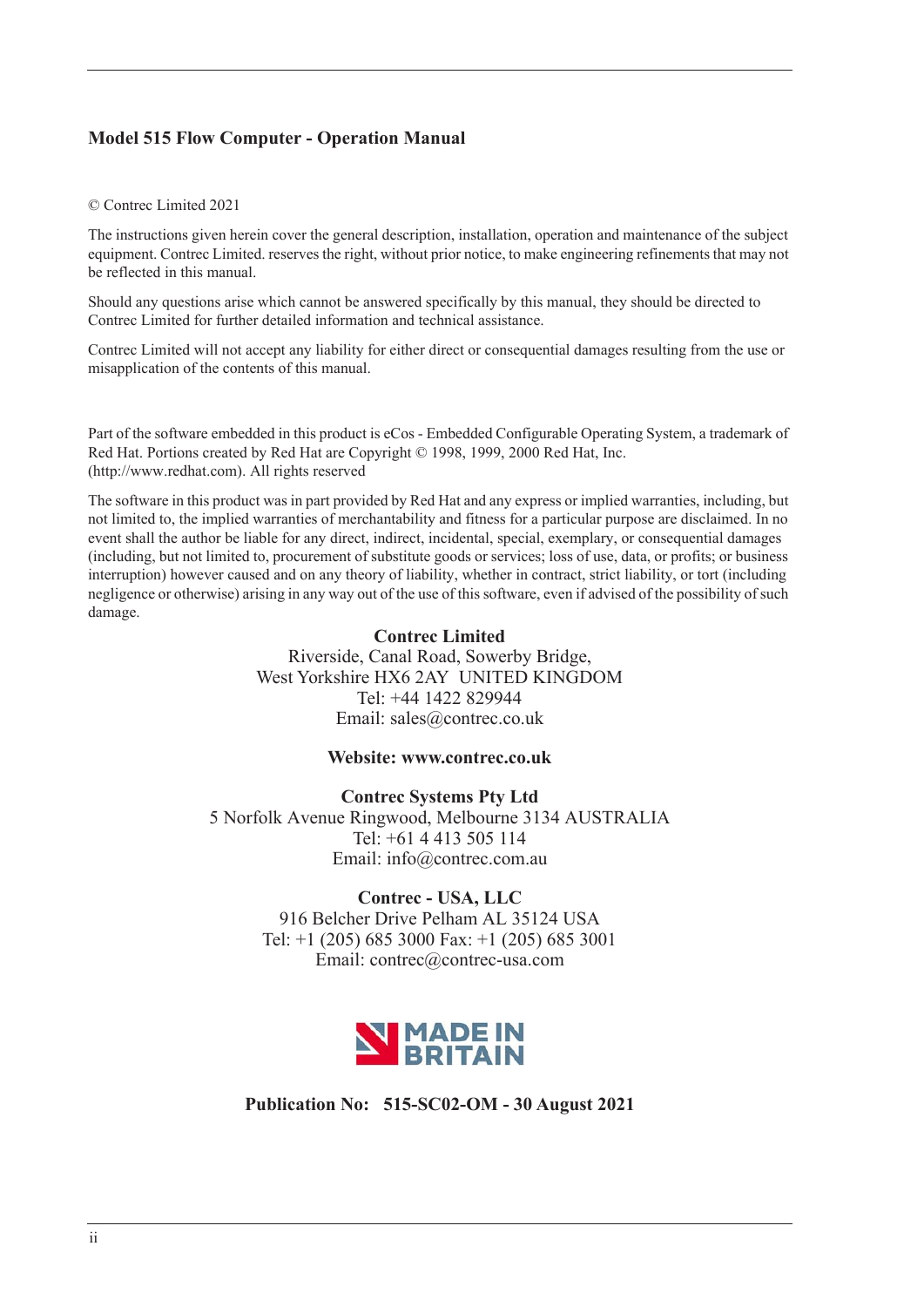

#### **The information in this safety notice is for the prevention of injury to personnel and damage to the instrument.**

#### **The manufacturer assumes no liability for injury or damage caused by misuse of the instrument or for modifications made to the instrument.**

This document must be consulted in all cases where the following "Caution" safety symbol is used :  $\bigwedge$ 

### **Qualified Personnel**

The instrument must be installed, operated and serviced by persons who have been properly trained and authorised. Personnel must read and understand this manual prior to installation and operation of the instrument. Refer to section 3 for further information regarding permitted maintenance operations. The safety of any system incorporating the equipment is the responsibility of the assembler of the system.

### **Static Hazard**

The 500 series flow computer uses high speed CMOS circuitry which is sensitive to static damage. The user should observe accepted safety practices for handling electronic devices, especially during servicing. Once the unit is installed, grounded and interconnected, the chances of static damage are greatly reduced.

#### **Voltage Hazard**

Before connecting power to the instrument, ensure that the supply voltage for the AC or DC input is suitable. The AC voltage rating is as stated on the instrument rating plate. Personnel should take all due care to avoid electric shock. **For safe operation it is essential to connect a mains safety earth to the A.C. power inlet.** Do not operate at altitudes above 2000m.

#### **Welding Hazard**

Do not perform electric welding in close proximity to the instrument or its interconnecting cables. If welding in these areas must be performed, disconnect all cables from the instrument. Failure to do so may result in damage to the unit.

#### **Moisture Hazard**

To avoid electrical faults and corrosion of the instrument, do not allow moisture to remain in contact with the instrument. Operate only in a clean, dry and pollutant-free environment.

### **Operating & Storage Temperature**

Operating: If a heater is being used, **DO NOT** isolate the instrument in temperatures below  $-20^{\circ}$ C.

Storage: **DO NOT** store the equipment below -20°C.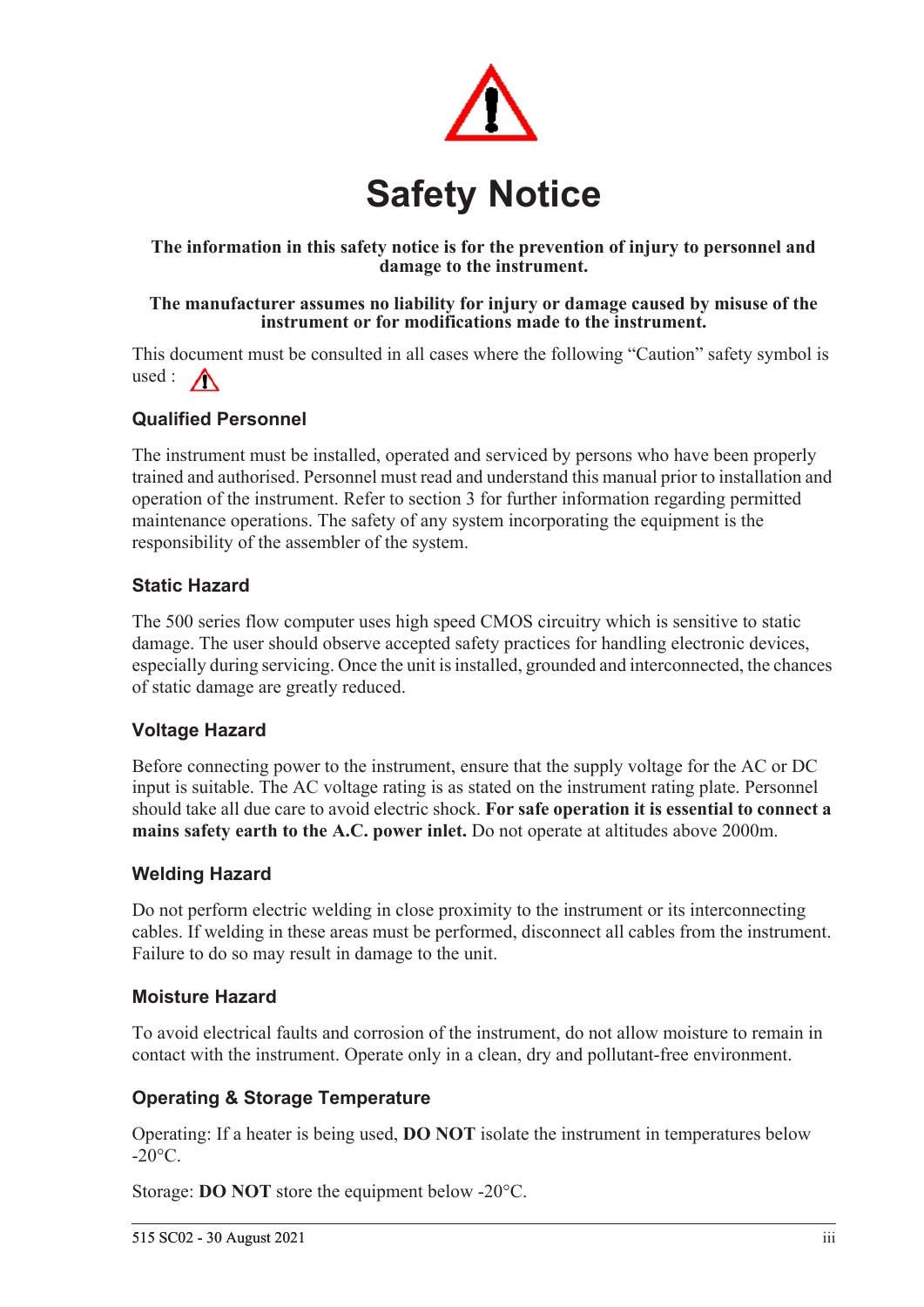### **Disconnection Device**

When powered from a mains supply this unit requires the provision of a suitable mains isolation device, capable of interrupting both poles of the supply and meeting your local wiring regulations, to be suitably located and easily accessible near to the installed instrument. It must be marked as the disconnecting device for the equipment. It must be suitably rated with respect to the cross sectional area of the supply conductors.

### **Instrument Disposal**

Contrec instrumentation should not be thrown into the general waste system.

If within EU member states, this instrument should be disposed of according to the guidelines set by the WEEE (Waste Electrical and Electronic Equipment) directive 2012/19/EU. If outside of the EU, this equipment should be responsibly disposed of according to local and national regulations for EEE (Electrical and Electronic Equipment).

By not discarding of this product along with other house hold waste you are preserving natural resources and reducing waste sent to landfill and incinerators.

Remove batteries and dispose of separately (see *Disposal of Batteries*) before disposal of Contrec instrumentation.

### **Disposal of Batteries**

Batteries have an environmental impact. Safe and responsible disposal should be undertaken.

In all EU member states, as per Directive 2006/66/EC, batteries must not be thrown away with general waste. Contact your local environmental authority for information regarding disposal or recycling of used batteries, alternatively they can be returned directly to Contrec Ltd. for disposal.

Please Contact Contrec Ltd before returning batteries for disposal.

# **Explanation of IEC Symbols Used**

You should familiarise yourself with the following symbols which are used both within this manual and on the instrument itself.



 This document must be consulted in all cases where the following "Caution" safety symbol is used.



AC Input (AC).



Protective Earth Terminal.



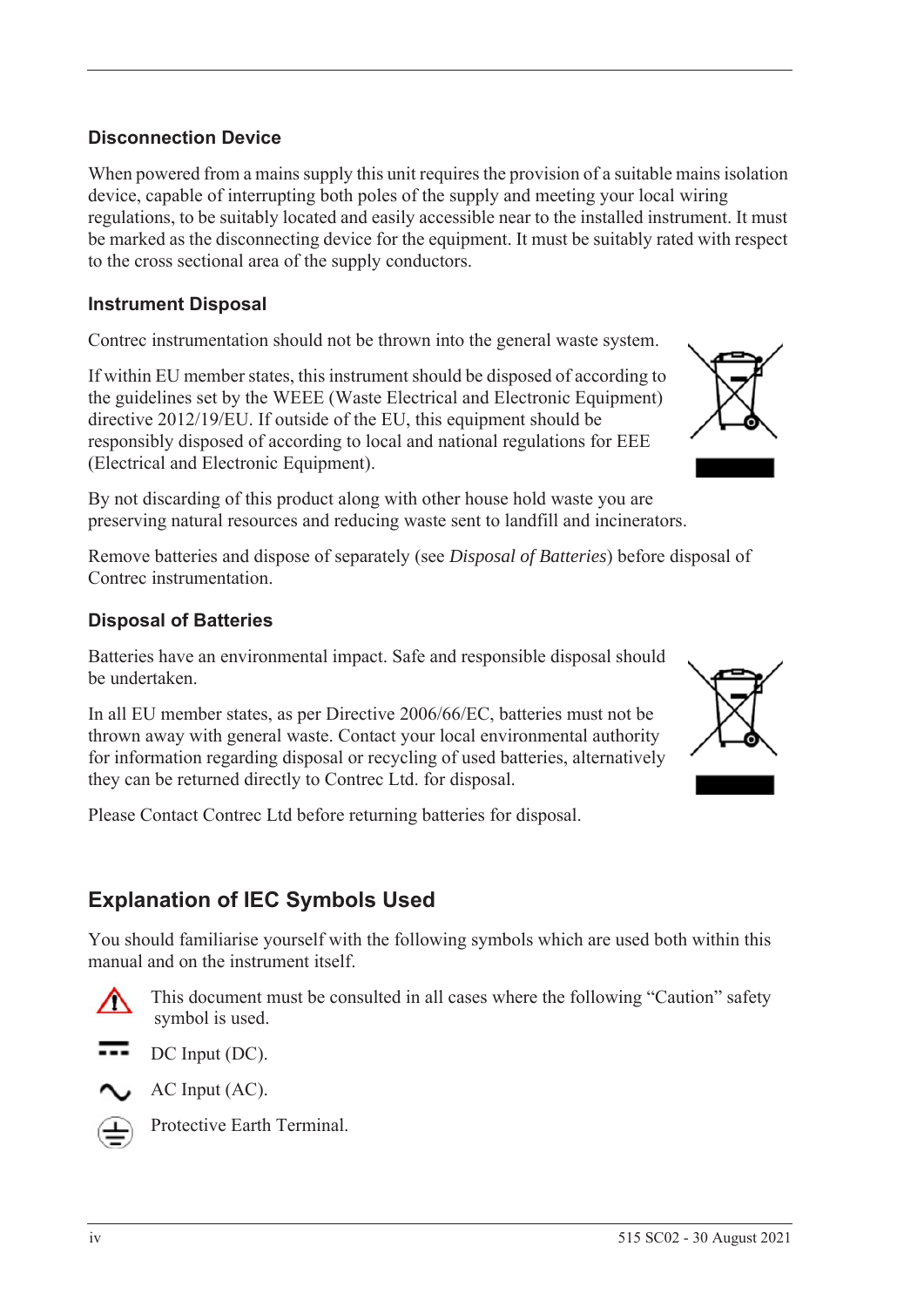| 1 Introduction |  |
|----------------|--|
|----------------|--|

|   | <b>Features</b> entering the contract of the contract of the contract of the contract of the contract of the contract of the contract of the contract of the contract of the contract of the contract of the contract of the contra |  |  |  |  |  |  |  |    |
|---|-------------------------------------------------------------------------------------------------------------------------------------------------------------------------------------------------------------------------------------|--|--|--|--|--|--|--|----|
|   |                                                                                                                                                                                                                                     |  |  |  |  |  |  |  |    |
|   |                                                                                                                                                                                                                                     |  |  |  |  |  |  |  |    |
|   | Specific Enthalpy & Energy Offset Enthalps Assembly Contract the Contract of the Contract of the Contract of the Contract of the Contract of the Contract of the Contract of the Contract of the Contract of the Contract of t      |  |  |  |  |  |  |  |    |
|   | Calculations des constructions and construction of the construction of the construction of 3                                                                                                                                        |  |  |  |  |  |  |  |    |
|   | Analog Input Scaling entering the contract of the contract of the contract of the contract of the 4                                                                                                                                 |  |  |  |  |  |  |  |    |
|   | Displayed Information and a contract of the contract of the contract of the contract of the 4                                                                                                                                       |  |  |  |  |  |  |  |    |
|   |                                                                                                                                                                                                                                     |  |  |  |  |  |  |  |    |
|   | Communications de la communication de la communication de la communication de la communication de la communication de la communication de la communication de la communication de la communication de la communication de la c      |  |  |  |  |  |  |  |    |
|   | Isolated Outputs and a contract the contract of the contract of the contract of the S                                                                                                                                               |  |  |  |  |  |  |  |    |
|   | Relay Outputs descriptions and containing the contract of the contract of the contract of the C                                                                                                                                     |  |  |  |  |  |  |  |    |
|   |                                                                                                                                                                                                                                     |  |  |  |  |  |  |  |    |
|   |                                                                                                                                                                                                                                     |  |  |  |  |  |  |  |    |
|   | Approvals the contract of the contract of the contract of the contract of the contract of the contract of the $\sigma$                                                                                                              |  |  |  |  |  |  |  |    |
|   |                                                                                                                                                                                                                                     |  |  |  |  |  |  |  |    |
|   | 2 Specifications                                                                                                                                                                                                                    |  |  |  |  |  |  |  |    |
|   |                                                                                                                                                                                                                                     |  |  |  |  |  |  |  |    |
|   |                                                                                                                                                                                                                                     |  |  |  |  |  |  |  |    |
| 3 | <b>Installation &amp; Maintenance</b>                                                                                                                                                                                               |  |  |  |  |  |  |  |    |
|   | Installation Instructions and a contract of the contract of the contract of the contract of the contract of the contract of the contract of the contract of the contract of the contract of the contract of the contract of th      |  |  |  |  |  |  |  |    |
|   | Cleaning and Decontamination and the contract of the contract of the contract of the contract of the contract of the contract of the contract of the contract of the contract of the contract of the contract of the contract       |  |  |  |  |  |  |  |    |
|   | Panel Mounting research and contract the contract of the contract of the contract of 11                                                                                                                                             |  |  |  |  |  |  |  |    |
|   | Electrical Connection and a constant of the contract of the contract of the contract of the contract of the contract of the contract of the contract of the contract of the contract of the contract of the contract of the co      |  |  |  |  |  |  |  |    |
|   | Rear Panel Connections and a constant of the contract of the contract of the contract of the contract of the contract of the contract of the contract of the contract of the contract of the contract of the contract of the c      |  |  |  |  |  |  |  |    |
|   | Terminal Designations and a contract the contract of the contract of the contract of the 13                                                                                                                                         |  |  |  |  |  |  |  |    |
|   | Terminal Wiring Insulation and a contract of the contract of the contract of the 14                                                                                                                                                 |  |  |  |  |  |  |  |    |
|   | Relay Wiring Theorem 2014 Communication of the Communication of the Communication of the Relay of the Communication of the Communication of the Communication of the Communication of the Communication of the Communication o      |  |  |  |  |  |  |  |    |
|   | Mains Power Wiring Mathews Allen and Allen and Allen and Allen and Allen and Allen and Allen and Allen and All                                                                                                                      |  |  |  |  |  |  |  |    |
|   | . The contract of the contract of the contract of the contract of the contract $\sim15$<br>Inputs                                                                                                                                   |  |  |  |  |  |  |  |    |
|   | Analog Input Connections and a contract the contract of the contract of the state of the 15                                                                                                                                         |  |  |  |  |  |  |  |    |
|   | Logic Input Connection and a construction of the contract of the contract of the 17                                                                                                                                                 |  |  |  |  |  |  |  |    |
|   | Outputs a communication of the communication of the communication of the communication                                                                                                                                              |  |  |  |  |  |  |  | 18 |
|   | 4-20 mA Output Connection and the contract of the contract of the contract of the contract of the contract of the contract of the contract of the contract of the contract of the contract of the contract of the contract of       |  |  |  |  |  |  |  | 18 |
|   | Pulse Output Connection entry the contract of the contract of the contract of the connection of the connection                                                                                                                      |  |  |  |  |  |  |  | 19 |
|   | Control Relays (Alarms) and a control of the control of the control of the control of the control of the control of the control of the control of the control of the control of the control of the control of the control of t      |  |  |  |  |  |  |  | 20 |
|   | RC Network for Interference Suppression and a contract to the contract of the set of the set of the set of the                                                                                                                      |  |  |  |  |  |  |  | 21 |
|   | Communications                                                                                                                                                                                                                      |  |  |  |  |  |  |  | 22 |
|   | COM-1 RS-232 Port<br>.<br>The contract of the contract of the contract of the contract of the contract of the contract of the contract o                                                                                            |  |  |  |  |  |  |  | 22 |
|   | COM-2 RS-485 Port Option                                                                                                                                                                                                            |  |  |  |  |  |  |  | 22 |
|   | COM-2 Ethernet Port Option                                                                                                                                                                                                          |  |  |  |  |  |  |  | 23 |
|   | <b>Mains Connection</b><br>.<br>In the company of the company of the company of the company of the company of the company of the company of th                                                                                      |  |  |  |  |  |  |  | 23 |
|   | Earthing and Shielding Theorem 2014 Contract of the Contract of the Contract of the Contract of the Contract of the Contract of the Contract of the Contract of the Contract of the Contract of the Contract of the Contract o      |  |  |  |  |  |  |  | 23 |
|   | Disconnection Device<br>.<br>In the second complete state of the second complete state of the second complete state of the second complete                                                                                          |  |  |  |  |  |  |  | 23 |
|   | Maintenance Instructions<br>.<br>In the company of the company of the company of the company of the company of the company of the company of th                                                                                     |  |  |  |  |  |  |  | 23 |
|   | Battery Replacement and the contract of the contract of the contract of the contract of the contract of the contract of the contract of the contract of the contract of the contract of the contract of the contract of the co      |  |  |  |  |  |  |  | 24 |
|   | Battery Type and a contract the contract of the contract of the contract of the contract of the contract of the                                                                                                                     |  |  |  |  |  |  |  | 24 |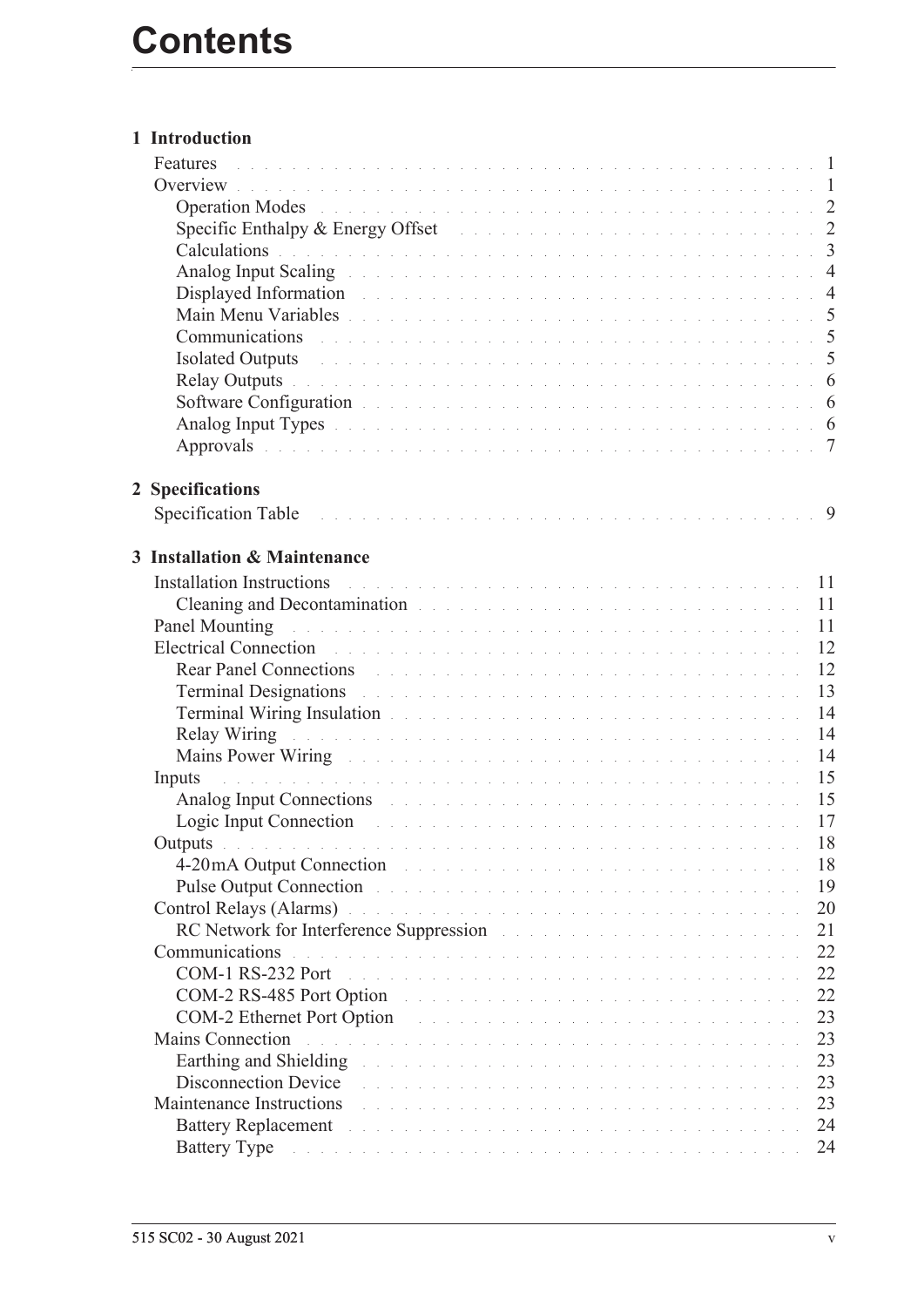# **[4 Operation](#page-34-0)**

| Normal Operation and a contract the contract of the contract of the contract of the 25                                                                                                                                         |  |  |  |  |  |  |  |  |    |
|--------------------------------------------------------------------------------------------------------------------------------------------------------------------------------------------------------------------------------|--|--|--|--|--|--|--|--|----|
| Default Total de la commune de la commune de la commune de la commune de la commune de 25                                                                                                                                      |  |  |  |  |  |  |  |  |    |
| Status LEDs <b>Election Community 25</b> Status Leader Community 25                                                                                                                                                            |  |  |  |  |  |  |  |  |    |
| Front Panel Keys and a construction of the construction of the construction of 26                                                                                                                                              |  |  |  |  |  |  |  |  |    |
|                                                                                                                                                                                                                                |  |  |  |  |  |  |  |  |    |
| Main Menu Items received and contract the contract of the contract of the contract of the contract of the contract of the contract of the contract of the contract of the contract of the contract of the contract of the cont |  |  |  |  |  |  |  |  | 27 |
|                                                                                                                                                                                                                                |  |  |  |  |  |  |  |  |    |
|                                                                                                                                                                                                                                |  |  |  |  |  |  |  |  |    |
| Data Logs de la component de la component de la component de la component de 28                                                                                                                                                |  |  |  |  |  |  |  |  |    |
|                                                                                                                                                                                                                                |  |  |  |  |  |  |  |  |    |
|                                                                                                                                                                                                                                |  |  |  |  |  |  |  |  |    |
| <b>5 Instrument Calibration</b>                                                                                                                                                                                                |  |  |  |  |  |  |  |  |    |
| Introduction                                                                                                                                                                                                                   |  |  |  |  |  |  |  |  |    |
|                                                                                                                                                                                                                                |  |  |  |  |  |  |  |  |    |
|                                                                                                                                                                                                                                |  |  |  |  |  |  |  |  |    |
| Changing the Instrument Settings and a contract of the contract of the state of the 34                                                                                                                                         |  |  |  |  |  |  |  |  |    |
| Program Backup & Reports and a contract the contract of the contract of the state of the 35                                                                                                                                    |  |  |  |  |  |  |  |  |    |
|                                                                                                                                                                                                                                |  |  |  |  |  |  |  |  |    |
|                                                                                                                                                                                                                                |  |  |  |  |  |  |  |  |    |
| Upload and Clone of Application Software and a substitution of the Software and a substitution of Application Software                                                                                                         |  |  |  |  |  |  |  |  |    |
| Calibration Menu Tree Albert and Albert and Albert and Albert and Albert and Albert 36                                                                                                                                         |  |  |  |  |  |  |  |  |    |
|                                                                                                                                                                                                                                |  |  |  |  |  |  |  |  |    |
| Units of Measurement the contract of the contract of the contract of the contract of the contract of the contract of the contract of the contract of the contract of the contract of the contract of the contract of the contr |  |  |  |  |  |  |  |  | 38 |
| Parameters and a construction of the construction of the construction of the 39                                                                                                                                                |  |  |  |  |  |  |  |  |    |
| Inputs and a communication of the communication of the communication of the communication of the communication                                                                                                                 |  |  |  |  |  |  |  |  | 40 |
| Outputs and a construction of the construction of the construction of the construction of the construction of the construction of the construction of the construction of the construction of the construction of the construc |  |  |  |  |  |  |  |  | 45 |
| Alarms<br>de la caractería de la caractería de la caractería de la caractería de la caractería de la caractería de la ca                                                                                                       |  |  |  |  |  |  |  |  | 47 |
| <b>Communications Communications Communications Communications Communications</b>                                                                                                                                              |  |  |  |  |  |  |  |  | 50 |
| Time Settings and Data Logging The Contract of the Contract of the Settings and Data Logging                                                                                                                                   |  |  |  |  |  |  |  |  | 51 |
| General Setup Parameters and a construction of the construction of the state of the 54                                                                                                                                         |  |  |  |  |  |  |  |  |    |
| Test Menu barramente de la construcción de la construcción de la construcción de la construcción de 56                                                                                                                         |  |  |  |  |  |  |  |  |    |
|                                                                                                                                                                                                                                |  |  |  |  |  |  |  |  |    |
| <b>Error Messages</b>                                                                                                                                                                                                          |  |  |  |  |  |  |  |  | 57 |
| Warning Messages and a contract the contract of the contract of the contract of the contract of the contract of the contract of the contract of the contract of the contract of the contract of the contract of the contract o |  |  |  |  |  |  |  |  | 59 |
| <b>6 Communications</b>                                                                                                                                                                                                        |  |  |  |  |  |  |  |  |    |
| Overview<br>.<br>In the second contract of the second contract of the second contract of the second contract of the second contr                                                                                               |  |  |  |  |  |  |  |  | 61 |
| Hardware Interconnection<br>.<br>The contract of the contract of the contract of the contract of the contract of the contract of the contract o                                                                                |  |  |  |  |  |  |  |  | 61 |
| Protocols<br>a construction and a construction of a construction of a construction of a construction of a construction of                                                                                                      |  |  |  |  |  |  |  |  | 63 |
| Simple ASCII Protocol<br>.<br>The second complete state of the complete state of the second complete state of the complete state of the second                                                                                 |  |  |  |  |  |  |  |  | 63 |
| <b>Requests Format</b>                                                                                                                                                                                                         |  |  |  |  |  |  |  |  | 63 |
| Instrument Responses and a construction of the construction of the construction of the construction of the construction of the construction of the construction of the construction of the construction of the construction of |  |  |  |  |  |  |  |  | 65 |
| Corrupted or Invalid Requests and a contract the contract of the contract of the contract of the contract of the contract of the contract of the contract of the contract of the contract of the contract of the contract of t |  |  |  |  |  |  |  |  | 68 |
| Modbus RTU Protocol<br>.<br>The second complete state of the second complete state of the second complete state of the second complete state of                                                                                |  |  |  |  |  |  |  |  | 69 |
| List of Data Registers and a conservation of the conservation of the conservation of the conservation of the conservation of the conservation of the conservation of the conservation of the conservation of the conservation  |  |  |  |  |  |  |  |  | 71 |
| Printer Protocol<br>.<br>In the second complete the second complete second complete the second complete second complete second complete                                                                                        |  |  |  |  |  |  |  |  | 75 |
| Types of Printouts and a contract of the contract of the contract of the contract of the contract of the contract of the contract of the contract of the contract of the contract of the contract of the contract of the contr |  |  |  |  |  |  |  |  | 76 |
|                                                                                                                                                                                                                                |  |  |  |  |  |  |  |  |    |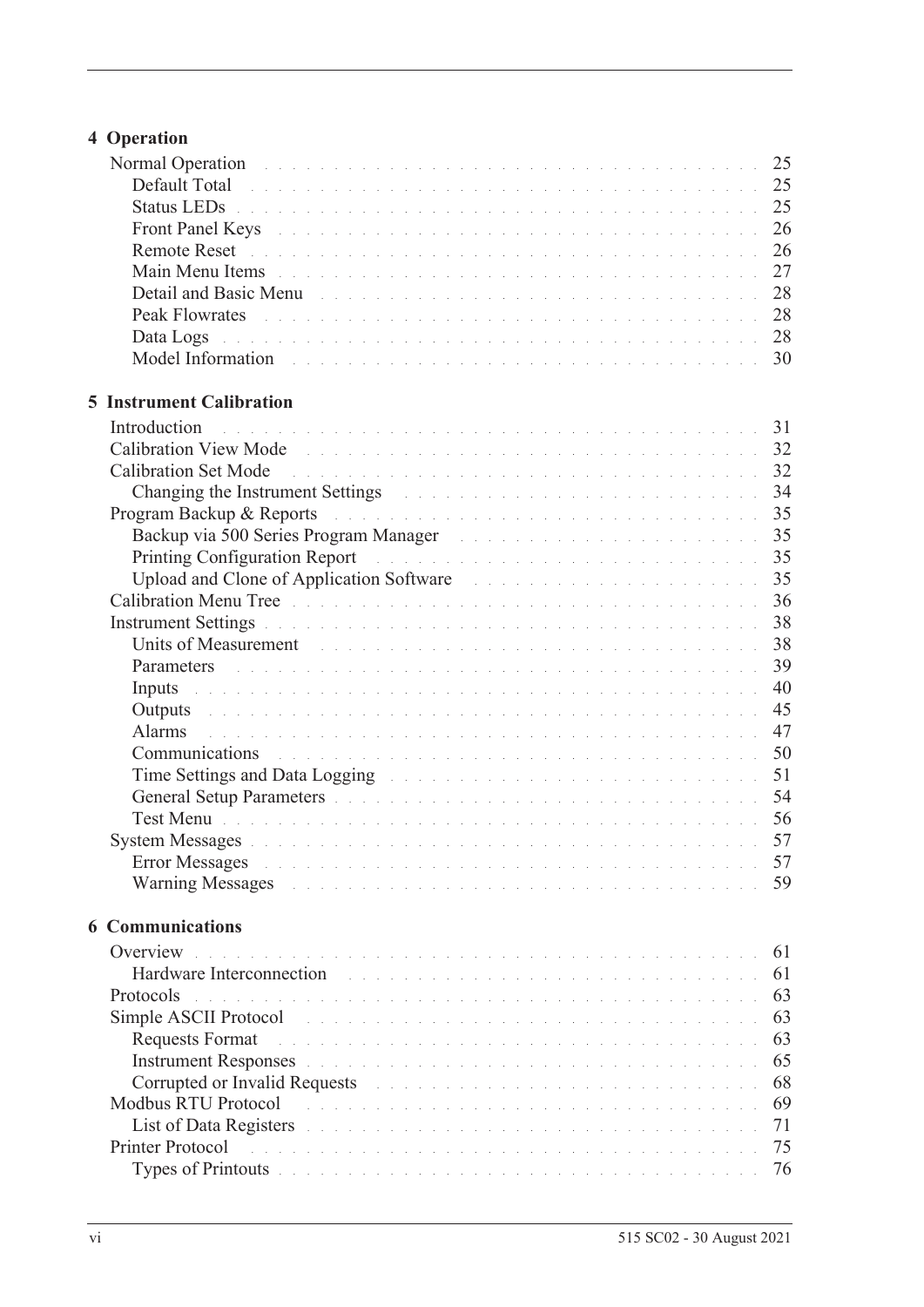| Printer Data Control entrepreneur and the control of the control of the control of the control of the control of the control of the control of the control of the control of the control of the control of the control of the |  |
|-------------------------------------------------------------------------------------------------------------------------------------------------------------------------------------------------------------------------------|--|
| <b>Appendix A Glossary</b>                                                                                                                                                                                                    |  |
|                                                                                                                                                                                                                               |  |
| <b>Appendix B Model Numbers</b>                                                                                                                                                                                               |  |
|                                                                                                                                                                                                                               |  |
| <b>Custom Version Codes Contained Algebra</b> 2014 <b>Custom Version Codes Contained Algebra 2014</b>                                                                                                                         |  |
| Application Information Code                                                                                                                                                                                                  |  |
| Appendix C Ethernet Port & Setup                                                                                                                                                                                              |  |
| Ethernet Port de la communicación de la communicación de la communicación de la communicación 86                                                                                                                              |  |
| Connecting 515 Ethernet to Networks/Routers and the connection of the state of the state of the state of the state of the state of the state of the state of the state of the state of the state of the state of the state of |  |
|                                                                                                                                                                                                                               |  |
| Index <b>Index International Contract Construction</b> in the construction of the construction of $89$                                                                                                                        |  |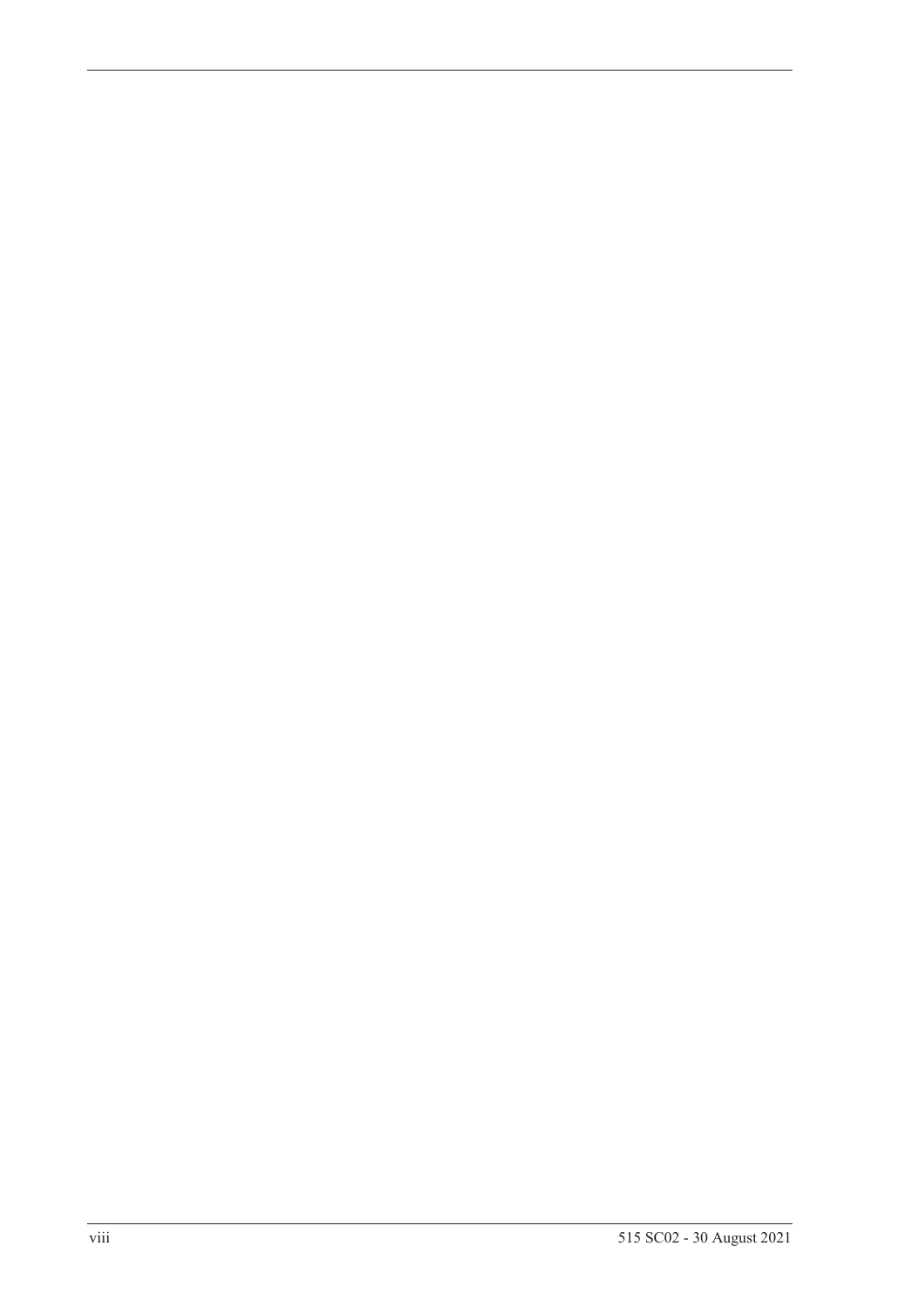# **List of Figures**

| 1  | Typical Application Diagram and a contract of the contract of the contract of the 7                                                                                                                                            |    |
|----|--------------------------------------------------------------------------------------------------------------------------------------------------------------------------------------------------------------------------------|----|
| 2  | 500 Series Instrument Panel Mounting and a contract of the series of the 11                                                                                                                                                    |    |
| 3  | Rear Panel Connections - Original entrepreneur and a series of the series of the 12                                                                                                                                            |    |
| 4  | Rear Panel Connections - New RS485 Version                                                                                                                                                                                     | 12 |
| 5  | Rear Panel Connections - New Ethernet Version                                                                                                                                                                                  | 13 |
| 6  | Externally Powered Voltage Transmitter North State Land and Alexandre Powered Voltage Transmitter North State Land                                                                                                             | 15 |
| 7  | Internally Powered Voltage Transmitter March 2014 and March 2014                                                                                                                                                               | 15 |
| 8  |                                                                                                                                                                                                                                | 16 |
| 9  | Internally Powered Current Loops and a contract to the contract of the contract of the contract of the contract of the contract of the contract of the contract of the contract of the contract of the contract of the contrac | 16 |
| 10 |                                                                                                                                                                                                                                | 17 |
| 11 | Logic Inputs Connection Diagram and a connection of the Connection of the Connection of the Connection of the Connection of the Connection of the Connection of the Connection of the Connection of the Connection of the Conn | 18 |
| 12 | Output 4-20mA Connection Diagram                                                                                                                                                                                               | 19 |
| 13 | Output Pulse Connection Diagram and a connection of the Connection of the Connection of the Connection of the Connection of the Connection of the Connection of the Connection of the Connection of the Connection of the Conn | 19 |
| 14 | Relay Connection Diagram and a connection of the connection of the Connection of the Connection of the Connection of the Connection of the Connection of the Connection of the Connection of the Connection of the Connection  | 20 |
| 15 |                                                                                                                                                                                                                                | 22 |
| 16 | Logged Data Display Methods and a contract the contract of the contract of the contract of the contract of the                                                                                                                 | 29 |
| 17 |                                                                                                                                                                                                                                | 36 |
| 18 | Calibration Menu Tree Sheet 2 and the contract of the contract of the contract of the contract of the contract of the contract of the contract of the contract of the contract of the contract of the contract of the contract | 37 |
| 19 | RS-232 Cable Connections to a Computer and a substitution of the set of the set of the set of the set of the set of the set of the set of the set of the set of the set of the set of the set of the set of the set of the set | 61 |
| 20 |                                                                                                                                                                                                                                | 62 |
| 21 | DataMod - Modbus Connection Settings and a connection of the settings of the connection of the settings of the connection of the settings of the connection of the connection of the connection of the connection of the conne | 87 |
|    |                                                                                                                                                                                                                                |    |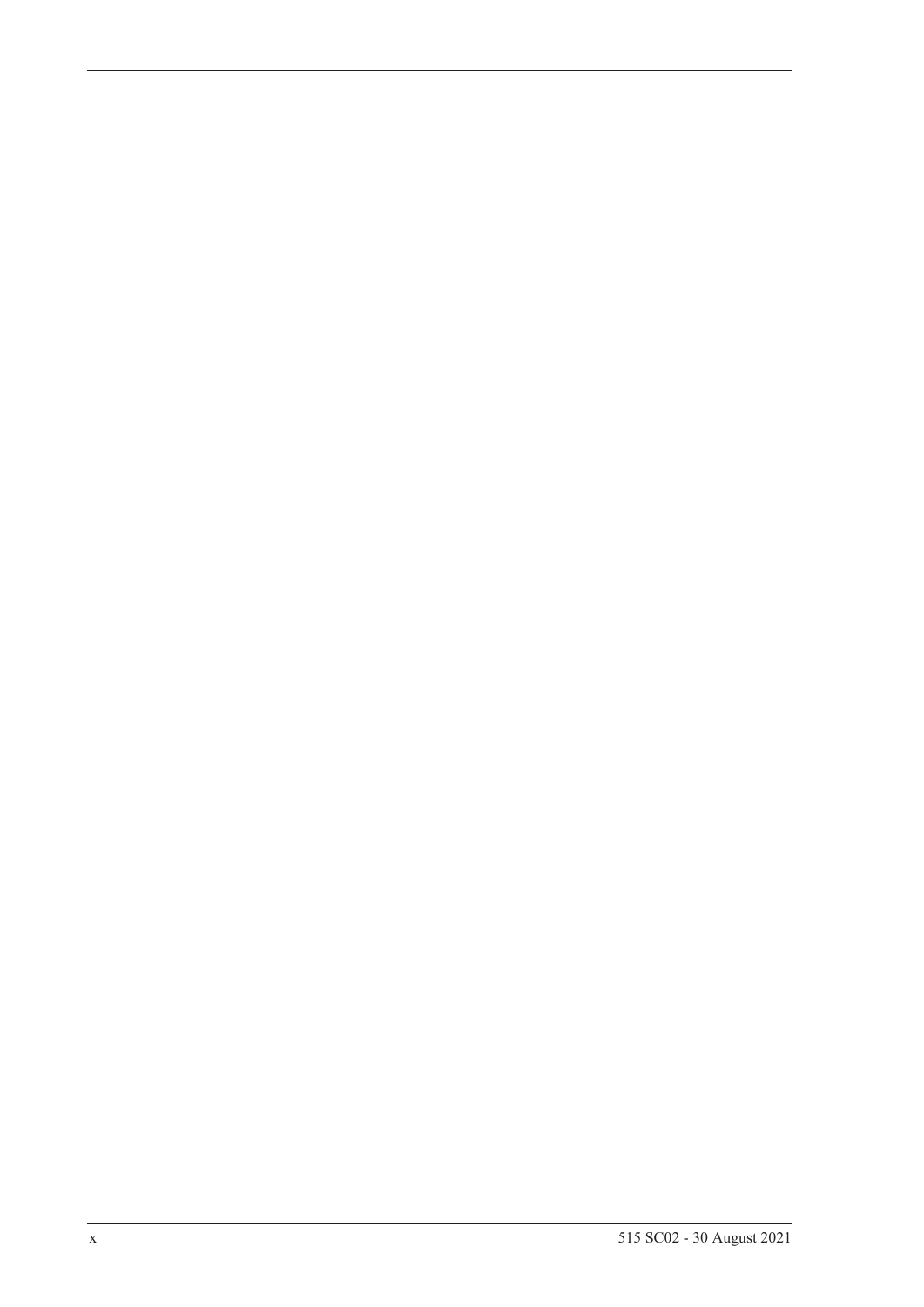# <span id="page-10-0"></span>**Chapter 1 Introduction**

# <span id="page-10-1"></span>**Features**

- **•** Tailored for volumetric analog flow input such as vortex flowmeters
- **•** Allows for stacked flow inputs
- **•** Uses IAPWS-IF97 steam calculation
- **•** Suitable for Water, Saturated and Superheated steam applications
- **•** Allows for Specific Enthalpy (initial energy) offset
- **•** Selection of Detail or Basic main menu to suit operator and application
- **•** Selection of second language and user tags
- RTC logging with over 1000 entries.
- **•** Programmable pulse width and scaling of pulse output
- **•** 4-20 mA retransmission
- **•** RS232 and RS485 or Ethernet (optional) serial ports
- **•** Modbus RTU, Printer and other serial port protocols
- **•** Front panel adjustment of 8-24 V DC output voltage
- **•** Backlit display

# <span id="page-10-2"></span>**Overview**

The 515 SC02 application measures the volume, mass and energy content of steam by using an analog volumetric flow in conjunction with a temperature and/or pressure input.

A selection of various modes makes it suitable for many steam applications. The flowmeter input signal can be selected as either 0-5V, 1-5V or 4-20 mA. Minimum and maximum points are programmed and non-linear correction points can be used to better reflect the flowmeter's behaviour.

The instrument calculates the mass flow and energy according to the IAPWS Industrial Formulation (1997) for the thermodynamic properties of steam. The equations use the pressure and temperature values to determine the specific volume and the specific enthalpy. A specific enthalpy adjustment can be used to offset any initial energy.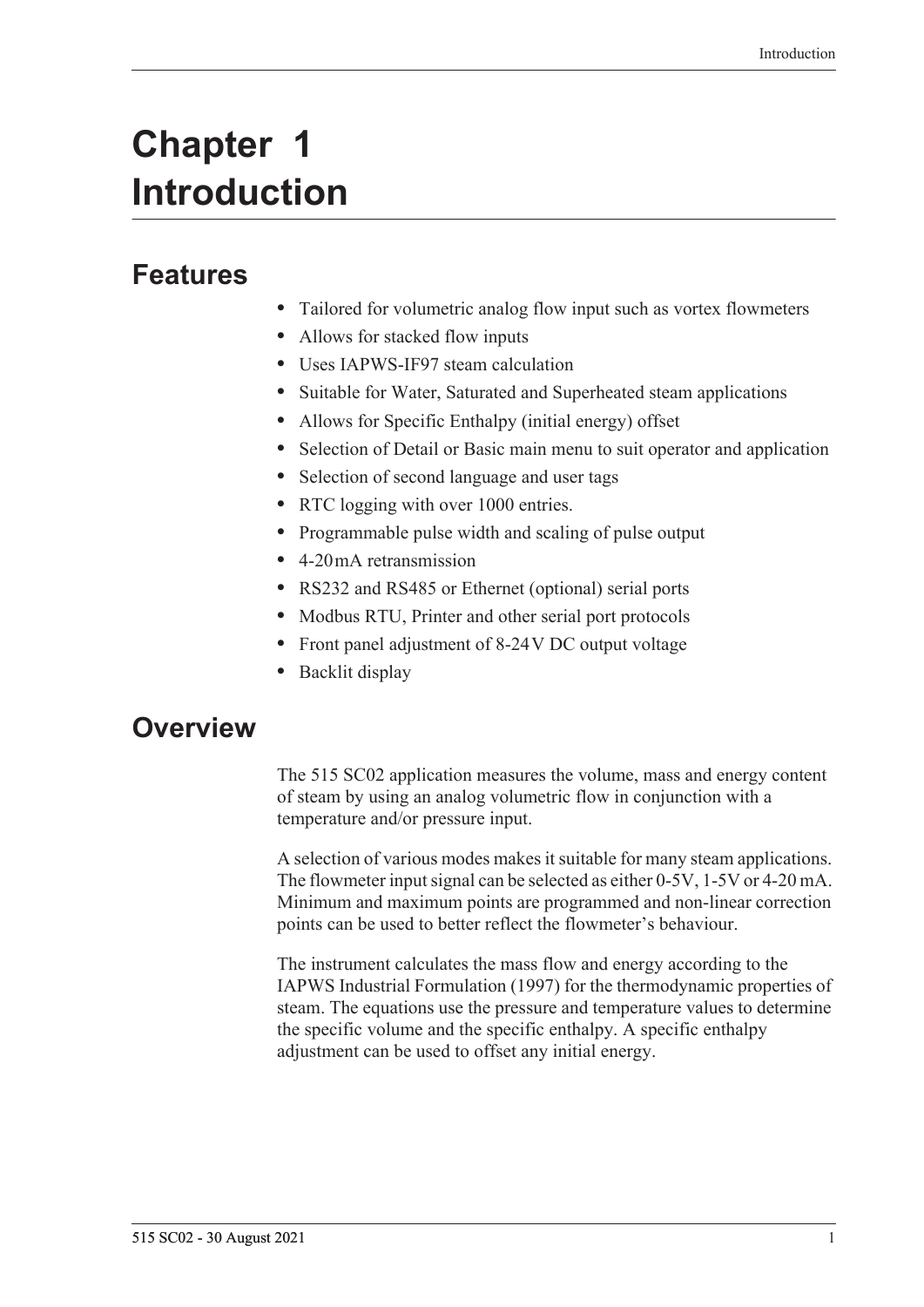### <span id="page-11-0"></span>**Operation Modes**

This instrument can be used for saturated/superheated steam or water applications by selecting one of the following operation modes in calibration:

- **• SAT-T** Saturated steam using temperature input only
- **• SAT-P** Saturated steam using pressure input only
- **• SUPER-1** Superheated steam (standard).
- **• SUPER-2** Superheated steam, uses default temperature and pressure when outside the superheated region.
- **• SUPER-3** Superheated steam, uses saturated steam curve and pressure input when outside the superheated region.
- **• LIQUID** Liquid water, applications such as boiler feed or condensate return measurement.

The operation mode can be observed via Modbus RTU communications. Please refer to **[Instrument Control and I/O](#page-82-0)** on page 73 for further details.

### <span id="page-11-1"></span>**Specific Enthalpy & Energy Offset**

In some applications it is the total energy contained in the flowing water or steam that is of interest, while in other application it is the energy used to create the heated water or steam that is important. When it is the 'energy used' that is required to be calculated, it is necessary to offset the energy and power readings with the initial heat energy in the boiler feed or water source.

This is achieved by using the steam tables to calculate the initial specific enthalpy based on the pre-entered reference conditions of the source. A specific enthalpy adjustment value is then deducted from the specific enthalpy of the flowing steam or water.

If the specific enthalpy adjustment option is enabled, the resultant net specific enthalpy is then used to calculate the energy and power consumed.

The specific enthalpy values are displayed in the main menu, while the adjustment feature can be enabled or disabled and the adjustment reference conditions entered in program mode. An error will be raised on exit of program mode if the temperature and pressure reference condition are out of range.

It is also deemed to be an invalid condition to have the specific enthalpy adjustment value greater than the measured flowing value. In this situation the net specific enthalpy value will be fixed to zero and the energy and power will cease to be calculated.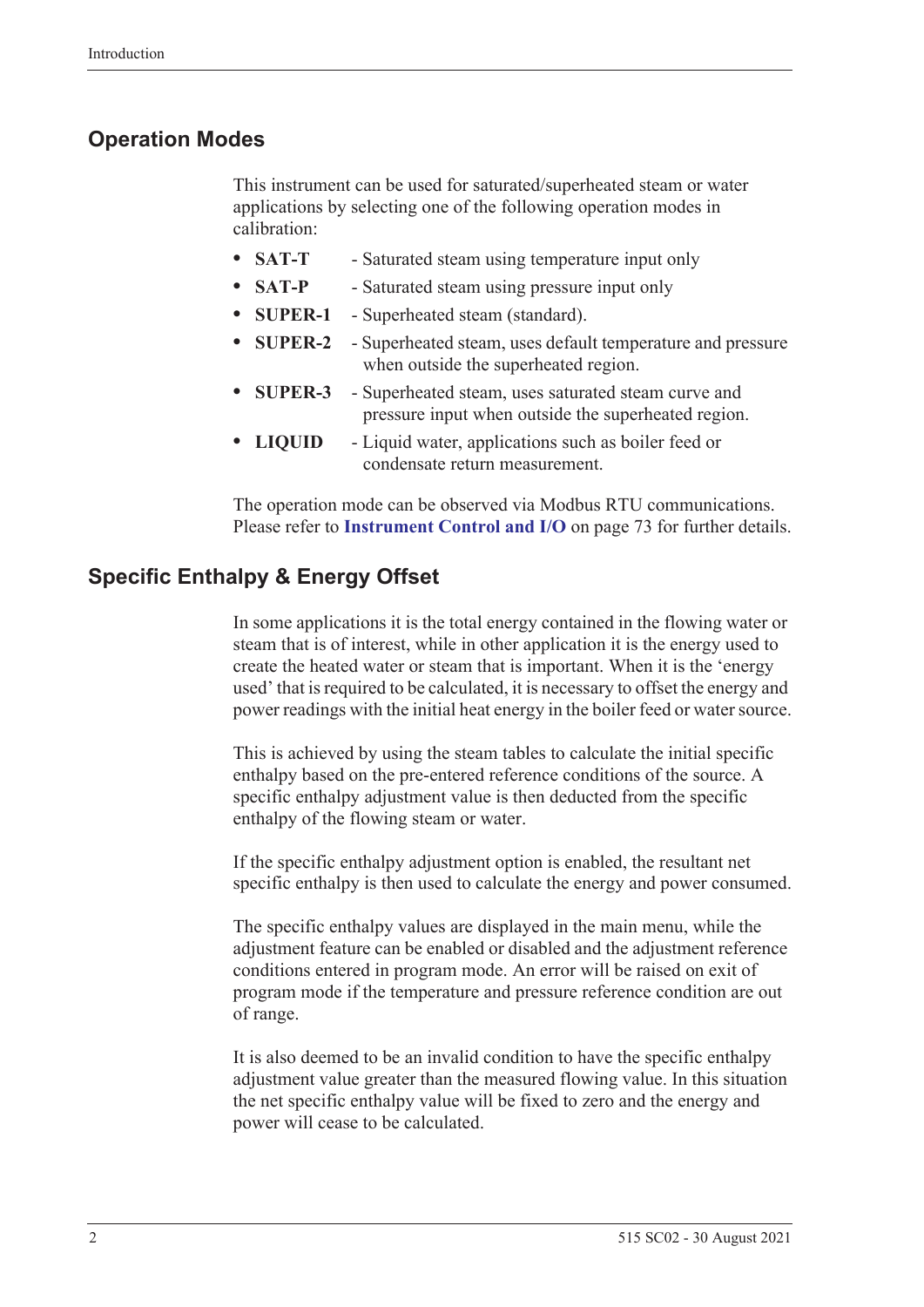### <span id="page-12-0"></span>**Calculations**

The following equations identify the derivation of some of the displayed variables. If your interest is more in the operation of the instrument, you can skip this section and allow the instrument to take care of the calculations.

The steam energy calculations are based on the IAPWS Industrial Formulation (1997).

Superheated steam regions are:

| $0^{\circ}$ C < t < 800 $^{\circ}$ C    | P < 100 MPa      |
|-----------------------------------------|------------------|
| $32^{\circ}$ F < t < 1472 $^{\circ}$ F  | $P < 14500$ psia |
| $800^{\circ}$ C < t < 2000 $^{\circ}$ C | P < 10 MPa       |
| 1472°F < t < 3632°F                     | $P < 1450$ psia  |

Saturated steam regions are:

 $0^{\circ}$ C < t < 374 $^{\circ}$ C (critical temperature)  $32^{\circ}$ F < t < 705 $^{\circ}$ F

P < 22 MPa (critical pressure) P < 3190 psia

Water region is:

 $0^{\circ}$ C < t < t<sub>saturation</sub> at system pressure  $32^{\circ}$ F < t < t<sub>saturation</sub> at system pressure

#### **Formulas**

*Mass flow = Volume flow / Specific volume Energy flow = Mass flow Net SE*

*Net SE = SE - SEadj (if SE > SEadj otherwise 0) (SE = Specific Enthalpy)*

Note: Specific Enthalpy Adjustment (SEadj) can be disabled or enabled in programming to suit a specific application.

For further details of these equations or restrictions of use please refer to the appropriate standard or relevant documents.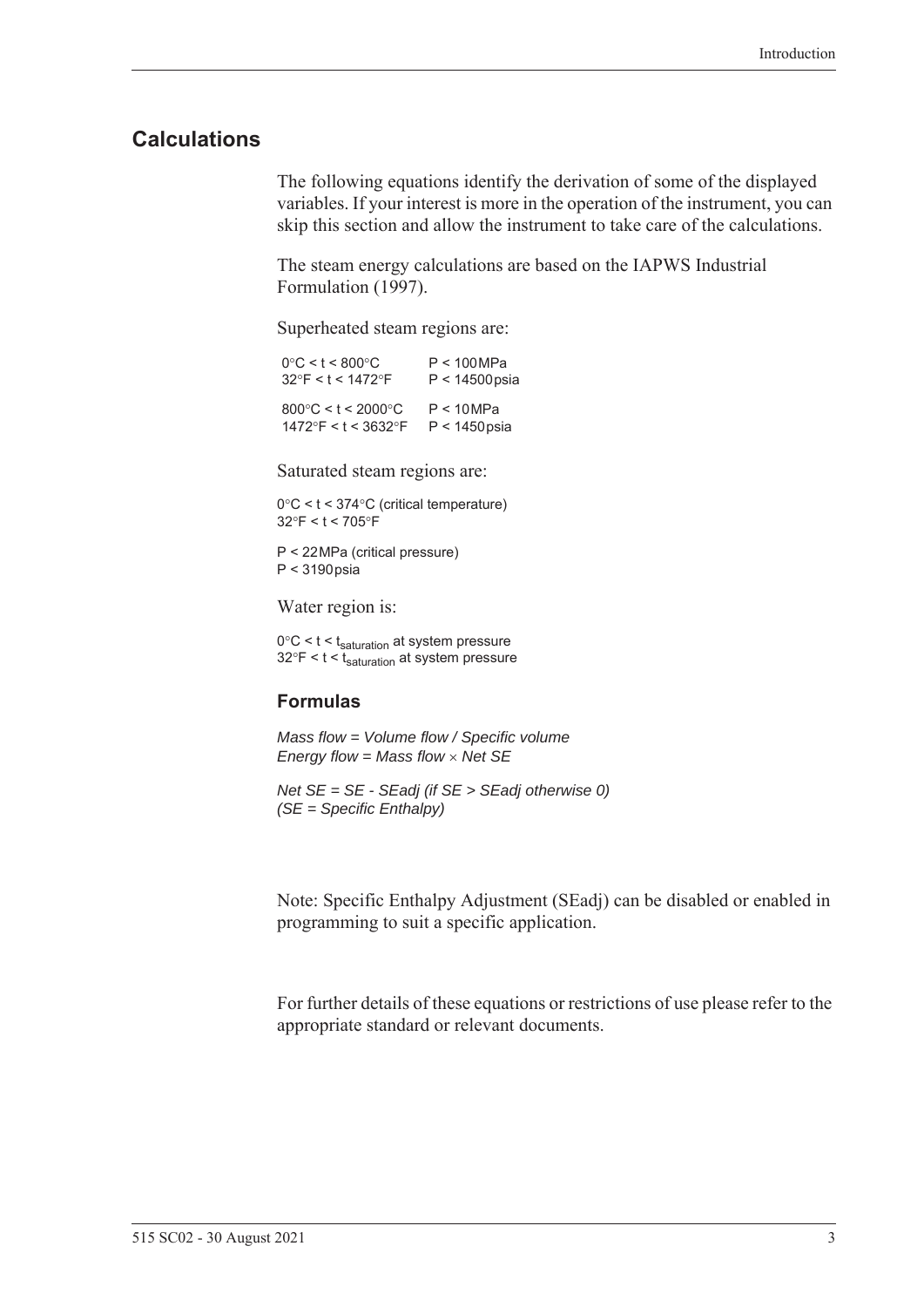## <span id="page-13-0"></span>**Analog Input Scaling**

The analog inputs in this instrument are scaled by the following general formula:

$$
f(A) = P_{min} + (P_{max} - P_{min}) \cdot A^*
$$

where:

*Pmin* = minimum point (equivalent to offset)  $P_{\text{max}}$  = maximum point ( $P_{\text{max}} - P_{\text{min}}$  is equivalent to span) *A\** = normalised signal (0 to 1) with correction applied for a flow input

### **Correction Type**

- LINEAR:  $A^* = A$  when the instrument is not required to apply correction
- NON-LINEAR:  $A^* = A_c$  when the instrument applies correction from the points in the correction table

### <span id="page-13-1"></span>**Displayed Information**

The front panel display shows the current values of the input variables and the results of the calculations.

The instrument can be supplied with a real-time clock for data logging of over 1000 entries of the variables as displayed on the main menu.

This application indicates the type of pressure value being displayed as either gauge or absolute by adding an 'A' or 'G' to the units of measurement.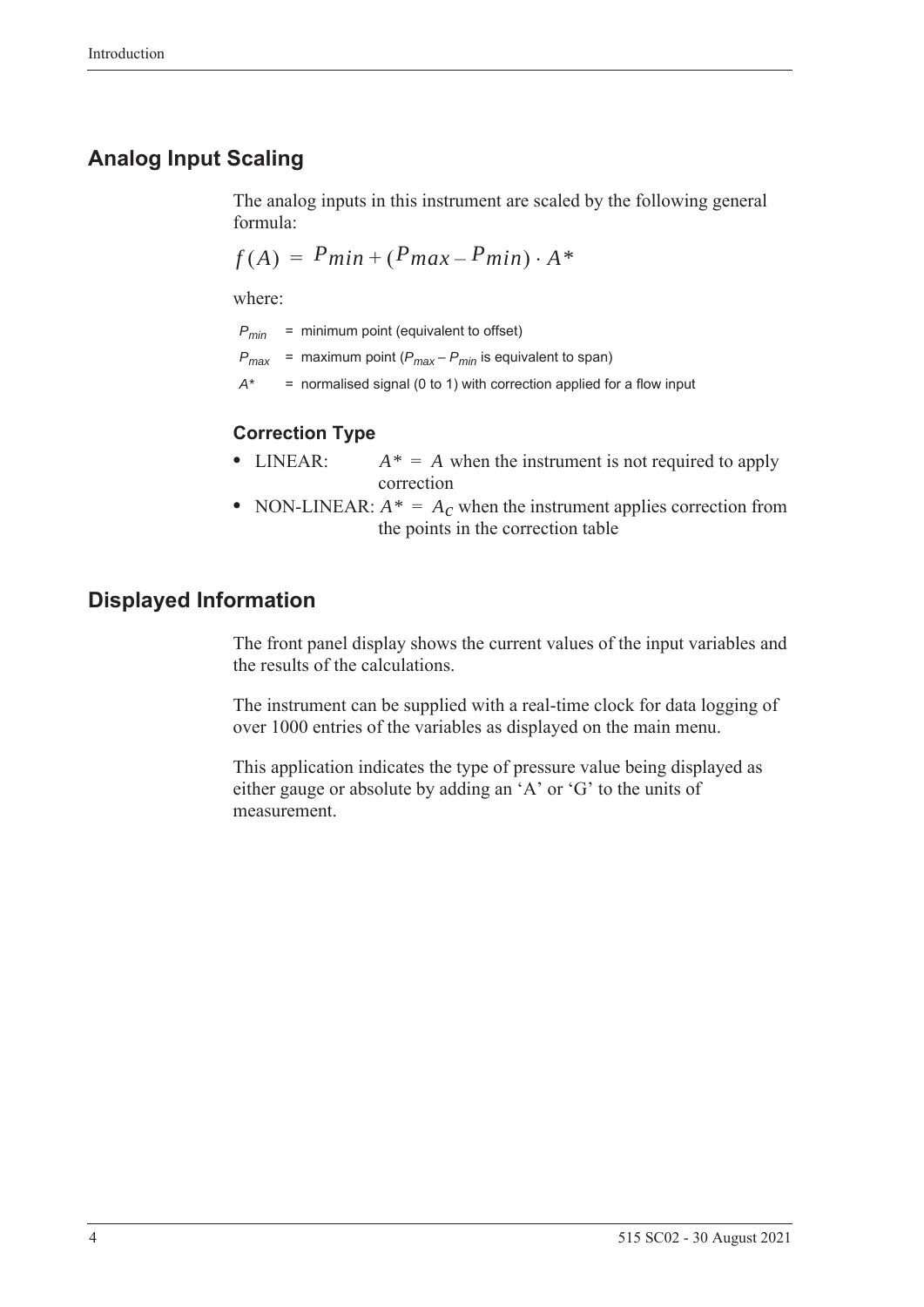### <span id="page-14-0"></span>**Main Menu Variables**

| <b>Main Menu</b><br><b>Variables</b> | <b>Default</b><br><b>Units</b> | <b>Variable</b><br><b>Type</b> |
|--------------------------------------|--------------------------------|--------------------------------|
| Energy                               | <b>MWh</b>                     | Total                          |
| Power                                | <b>MW</b>                      | Rate                           |
| Volume                               | m <sup>3</sup>                 | Total                          |
| <b>Volume Flowrate</b>               | $m^3/m$ in                     | Rate                           |
| Mass                                 | kg                             | Total                          |
| Mass Flowrate                        | kg/min                         | Rate                           |
| Temperature                          | Deg C                          | Rate                           |
| Pressure                             | MPa                            | Rate                           |
| Specific Volume                      | $m^3$ /kg                      | Rate                           |
| Specific Enthalpy                    | kJ/kg                          | Rate                           |
| Specific Enthalpy Adjust             | kJ/kg                          | Rate                           |
| <b>Specific Enthalpy Net</b>         | kJ/kg                          | Rate                           |

#### **Units of Measurement**

In the 500 Series instruments there is a wide range of available units of measurement to be selected from. These can be viewed and selected either during initial Software Configuration via the 500 Series Program Manager (see below) or from within the instrument's calibration settings (if access has been granted) as per **[Units of Measurement](#page-47-2)** on page 38.

### <span id="page-14-1"></span>**Communications**

There are two communication ports available as follows:

- **•** COM-1 RS-232 port
- **•** COM-2 RS-485 port (optional) or Ethernet (optional)

All types of ports can be used for remote data reading, while RS-232 and RS-485 serial ports can be used for printouts and for uploading and downloading of the application software to the instrument.

### <span id="page-14-2"></span>**Isolated Outputs**

The opto-isolated outputs can re-transmit any main menu variable. The type of output is determined by the nature of the assigned variable. Totals are output as pulses and rates are output as 4-20 mA signals. One output is standard, a second output is available as an option.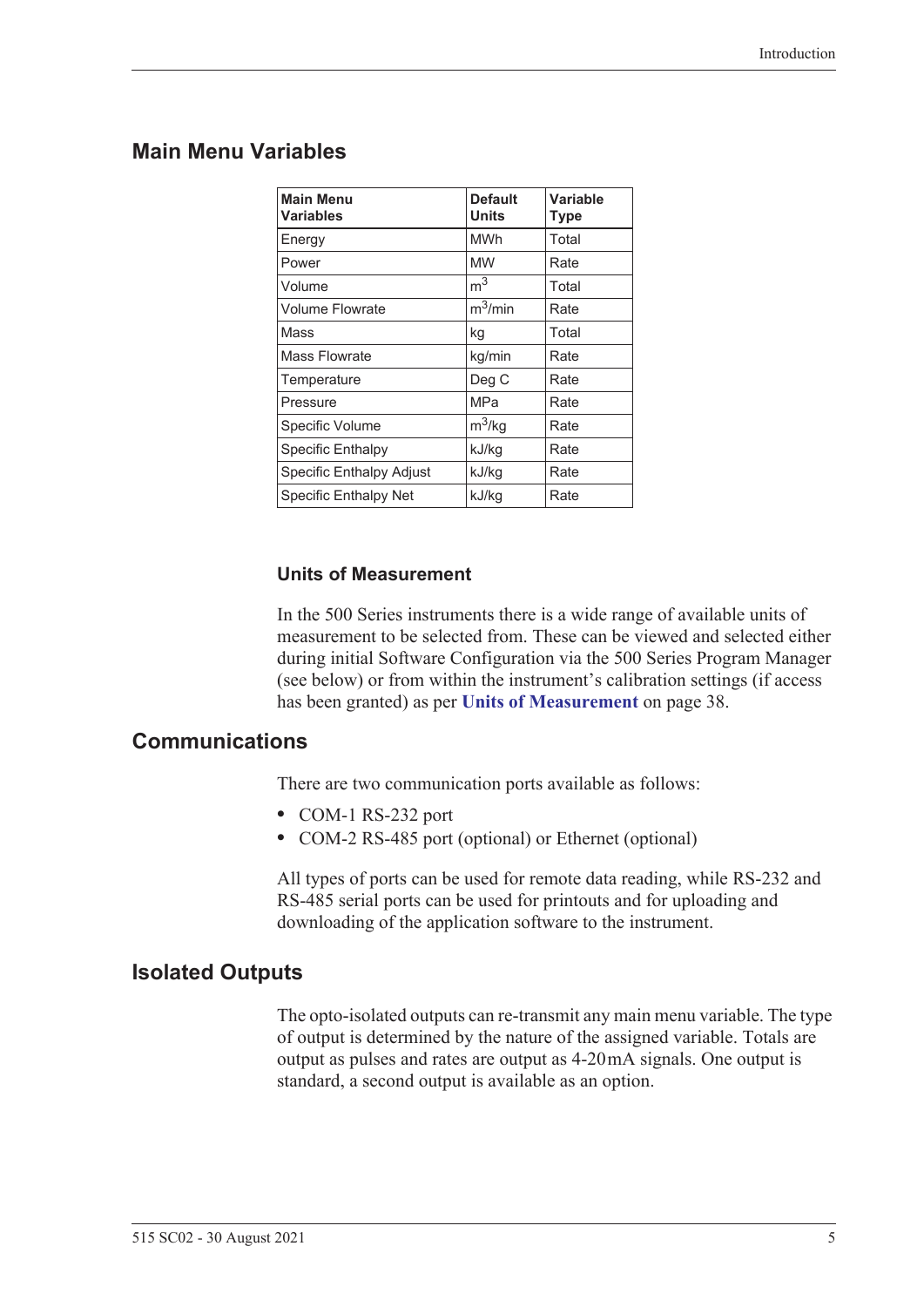## <span id="page-15-0"></span>**Relay Outputs**

The relay alarms can be assigned to any of the main menu variables of a rate type. The alarms can be fully configured including hysteresis. Two relays are standard with two additional relays available as an option.

### <span id="page-15-1"></span>**Software Configuration**

The instrument can be programmed to suit the particular application needs and the flexible I/O can be assigned as required. Program settings can be changed either via the front panel (depending on assigned access levels) or via the 500 Series Program Manager (500-PM software).

The 500-PM software is a free comprehensive configuration tool and resource centre that can be used to further tailor an instrument to suit specific application needs including units of measurement, custom tags and text, access levels and more.

The software is a Windows based program that is freely available from the download section of the Contrec website. The program can be used to create a custom version of an existing application to be saved for backup purposes and/or to generate a PDF of configuration report for record keeping.

The instrument stores all set-up parameters, totals and logged data in nonvolatile memory with at least 30 years retention.

## <span id="page-15-2"></span>**Analog Input Types**

Any analog input can be set to accept a 4-20 mA, 0-5 V or 1-5V signal, while any inputs assigned to a temperature sensor can also be set to accept a PT100 or PT500 signal.

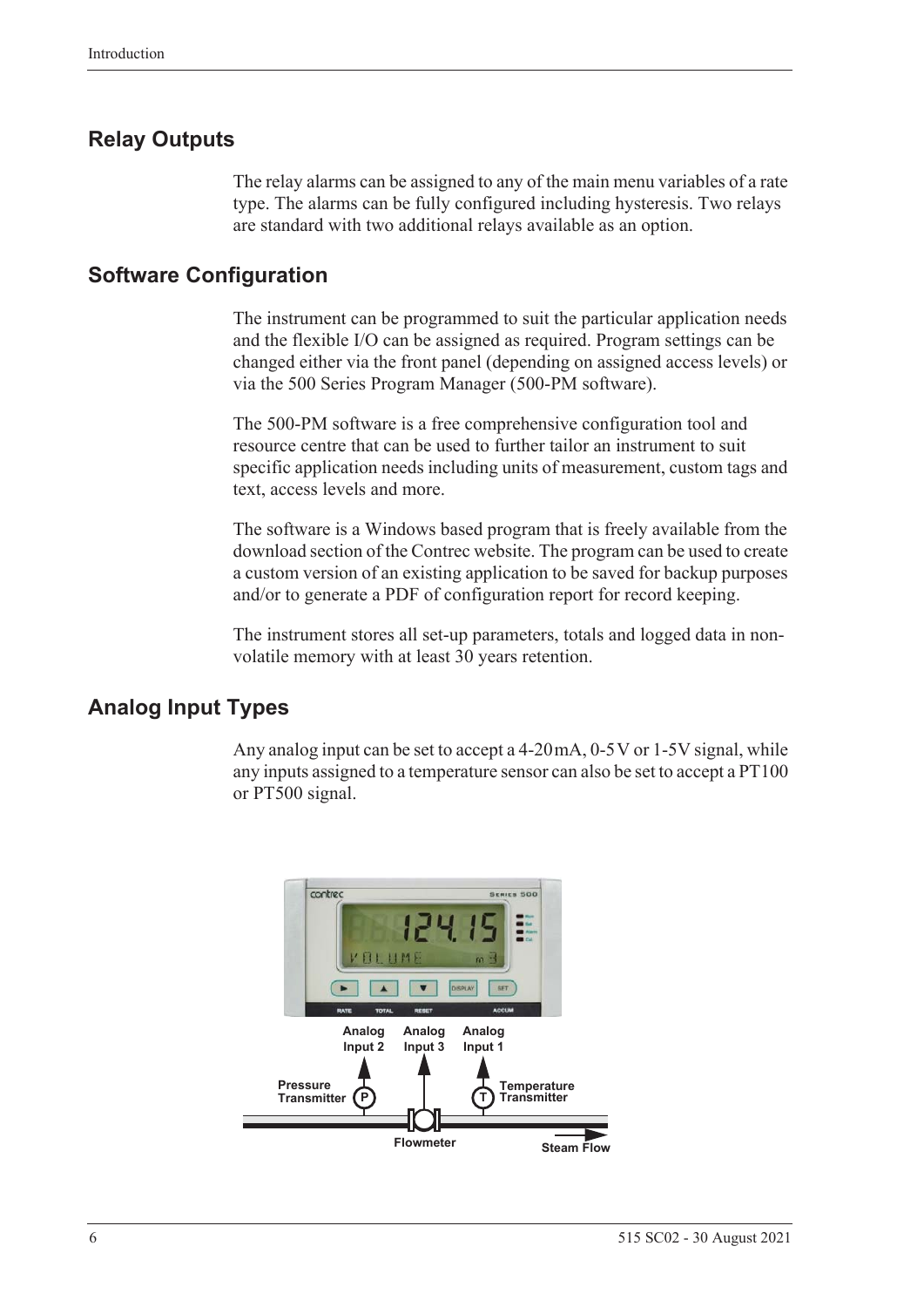*Figure 1 Typical Application Diagram*

## <span id="page-16-0"></span>**Approvals**

<span id="page-16-1"></span>This instrument conforms to the EMC-Directive of the Council of European Communities 2014/30/EU, the LVD safety directive 2014/35/EU and the following standards:

- **•** *EN61326:2013* Electrical equipment for measurement, control and laboratory use – EMC requirements: Industrial Environment.
- **•** *EN61010:2010* Safety requirements for electrical equipment for measurement, control, and laboratory use.

In order to comply with these standards, the wiring instructions in **[Chapter](#page-20-5)  [3 - Installation & Maintenance](#page-20-5)** must be followed.

### **FCC Declaration**

This equipment has been tested and found to comply with the limits for a Class A digital device, pursuant to Part 15 of the FCC Rules. These limits are designed to provide reasonable protection against harmful interference when the equipment is operated in a commercial environment. This equipment generates, uses, and can radiate radio frequency energy and, if not installed and used in accordance with the instruction manual, might cause harmful interference to radio communications. Operation of this equipment in a residential area is likely to cause harmful interference, in which case the user will be required to correct the interference at his own expense.

Properly shielded and grounded cables and connectors must be used in order to meet FCC emission limits. Contrec Ltd is not responsible for any radio or television interference caused by using other than recommended cables and connectors or by unauthorized changes or modifications to this equipment. Unauthorized changes or modifications could void the user's authority to operate the equipment.

This device complies with Part 15 of the FCC Rules. Operation is subject to the following two conditions: (1) this device might not cause harmful interference, and (2) this device must accept any interference received, including interference that might cause undesired operation.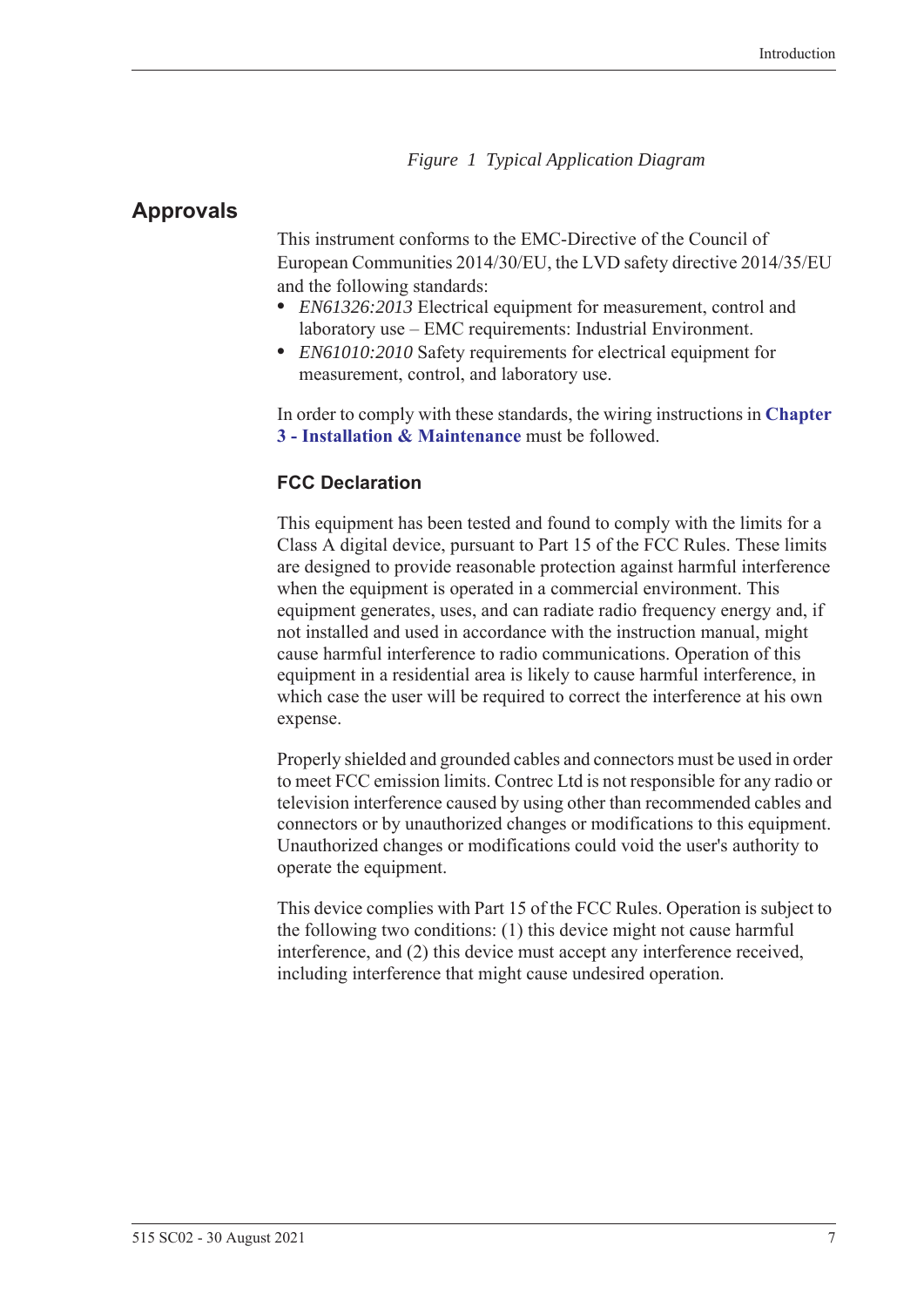Introduction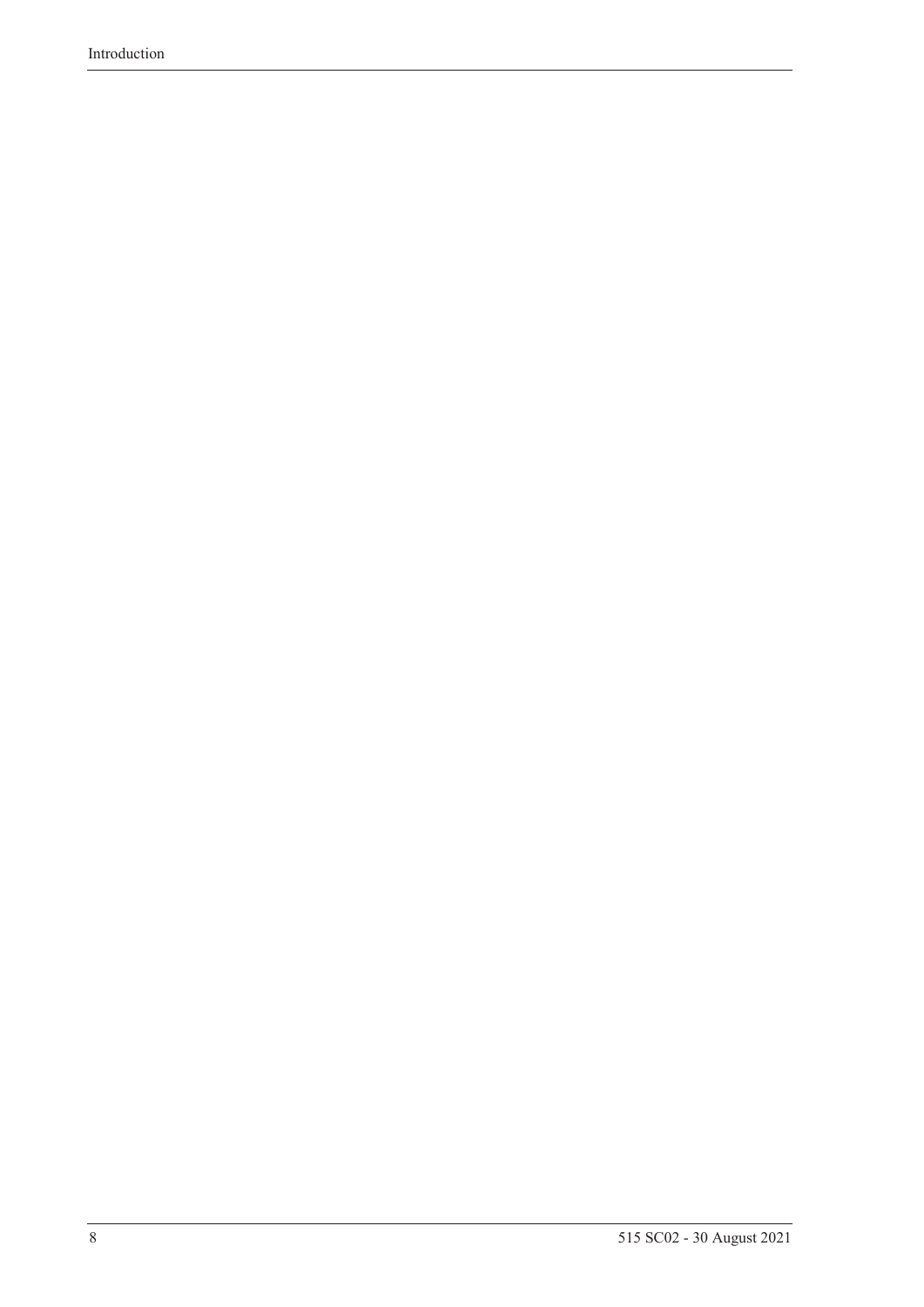# <span id="page-18-0"></span>**Chapter 2 Specifications**

# <span id="page-18-1"></span>**Specification Table**

| <b>Operating Environment</b> |                                                                                                                                                                                                                                                                                                   | <b>Analog Input (General)</b> |                                                                               |
|------------------------------|---------------------------------------------------------------------------------------------------------------------------------------------------------------------------------------------------------------------------------------------------------------------------------------------------|-------------------------------|-------------------------------------------------------------------------------|
| <b>Temperature</b>           | +5°C to +40°C (standard - no coating)<br>-20°C to +60°C (with conformal coating)<br>-30°C to +60°C (ExD housing with heater)                                                                                                                                                                      | <b>Overcurrent</b>            | 100mA absolute maximum rating<br>(30mA for 4-20mA inputs)                     |
|                              |                                                                                                                                                                                                                                                                                                   | <b>Update Time</b>            | $< 1.0$ sec                                                                   |
| <b>Humidity</b>              | 0 to 95% non condensing (conformal<br>coating)                                                                                                                                                                                                                                                    | Configuration                 | RTD, 4-20mA, 0-5V and 1-5V input                                              |
|                              | 5% to 85% non condensing (no coating)                                                                                                                                                                                                                                                             | <b>Non-linearity</b>          | Up to 20 correction points (some inputs)                                      |
| <b>Power Supply</b>          | 100-240 V AC (+/-10%) 50-60 Hz (+/-<br>10%) or 12-28 V DC                                                                                                                                                                                                                                         | <b>RTD Input</b>              |                                                                               |
| <b>Consumption</b>           | 10W (max) Overvoltage category II                                                                                                                                                                                                                                                                 | <b>Sensor Type</b>            | PT100 & PT500 to IEC 751                                                      |
| <b>Protection</b>            | Sealed to IP65 (Nema 4X) when panel                                                                                                                                                                                                                                                               | <b>Connection</b>             | <b>Four Wire</b>                                                              |
| <b>Dimensions</b>            | mounted<br>147mm (5.8") width                                                                                                                                                                                                                                                                     | Range                         | -200 $\degree$ C to 350 $\degree$ C<br>-200°C to 800°C (PT100 extended range) |
| (panel option)               | 74mm (2.9") height<br>170mm (6.6") depth (behind the panel)                                                                                                                                                                                                                                       | <b>Accuracy</b>               | 0.1°C typical<br>0.2°C typical (PT100 extended range)                         |
| <b>Display</b>               |                                                                                                                                                                                                                                                                                                   | 4-20mA Input                  |                                                                               |
| <b>Type</b>                  | Backlit LCD with 7-digit numeric display                                                                                                                                                                                                                                                          | Impedance                     | 100 Ohms (to common signal ground)                                            |
|                              | and 11-character alphanumeric display                                                                                                                                                                                                                                                             | <b>Accuracy</b>               | 0.05% full scale $(20^{\circ}C)$                                              |
| <b>Digits</b>                | 15.5mm (0.6") high                                                                                                                                                                                                                                                                                |                               | 0.1% (full temperature range, typical)                                        |
| <b>Characters</b>            | 6mm (0.24") high                                                                                                                                                                                                                                                                                  |                               |                                                                               |
| <b>LCD Backup</b>            | Last data visible for 15min after power                                                                                                                                                                                                                                                           | 0-5 or 1-5 Volts Input        |                                                                               |
|                              | down                                                                                                                                                                                                                                                                                              | Impedance                     | 10 MOhms (to common signal ground)                                            |
| <b>Update Rate</b>           | 0.3 second                                                                                                                                                                                                                                                                                        | <b>Accuracy</b>               | 0.05% full scale $(20^{\circ}C)$<br>0.1% (full temperature range, typical)    |
|                              |                                                                                                                                                                                                                                                                                                   |                               |                                                                               |
| <b>Non-volatile Memory</b>   |                                                                                                                                                                                                                                                                                                   | <b>Logic Inputs</b>           |                                                                               |
| <b>Retention</b>             | > 30 years                                                                                                                                                                                                                                                                                        | <b>Signal Type</b>            | CMOS, TTL, open collector, reed switch                                        |
| <b>Data Stored</b>           | Setup, Totals and Logs                                                                                                                                                                                                                                                                            | Overvoltage                   | 30V maximum                                                                   |
| <b>Approvals</b>             |                                                                                                                                                                                                                                                                                                   | <b>Relay Output</b>           |                                                                               |
| Interference                 | $C \in \mathbb{C}$ compliance                                                                                                                                                                                                                                                                     | No. of Outputs                | 2 relays plus 2 optional relays                                               |
| <b>Enclosure</b>             | IECEx, ATEX and CSA approved                                                                                                                                                                                                                                                                      | Voltage                       | 250 volts AC, 30 volts DC maximum                                             |
|                              | enclosures available for hazardous areas                                                                                                                                                                                                                                                          |                               | (solid state relays use AC only)                                              |
|                              | <b>Real Time Clock (Optional)</b>                                                                                                                                                                                                                                                                 | <b>Current</b>                | 3A maximum - mechanical relays<br>1.5A maximum - solid state relays           |
| <b>Battery Type</b>          | 3 volts Lithium button cell<br>- For Issue 7 option card, type CR2450N<br>manufactured by Renata only<br>- For conformal coated 'C' version, type<br>BR2032 manufactured by Panasonic only<br>- For non-conformal coated versions, type<br>BR2032 and CR2032 manufactured by<br>Panasonic or Sony |                               |                                                                               |

**Battery Life** 5 years (typical)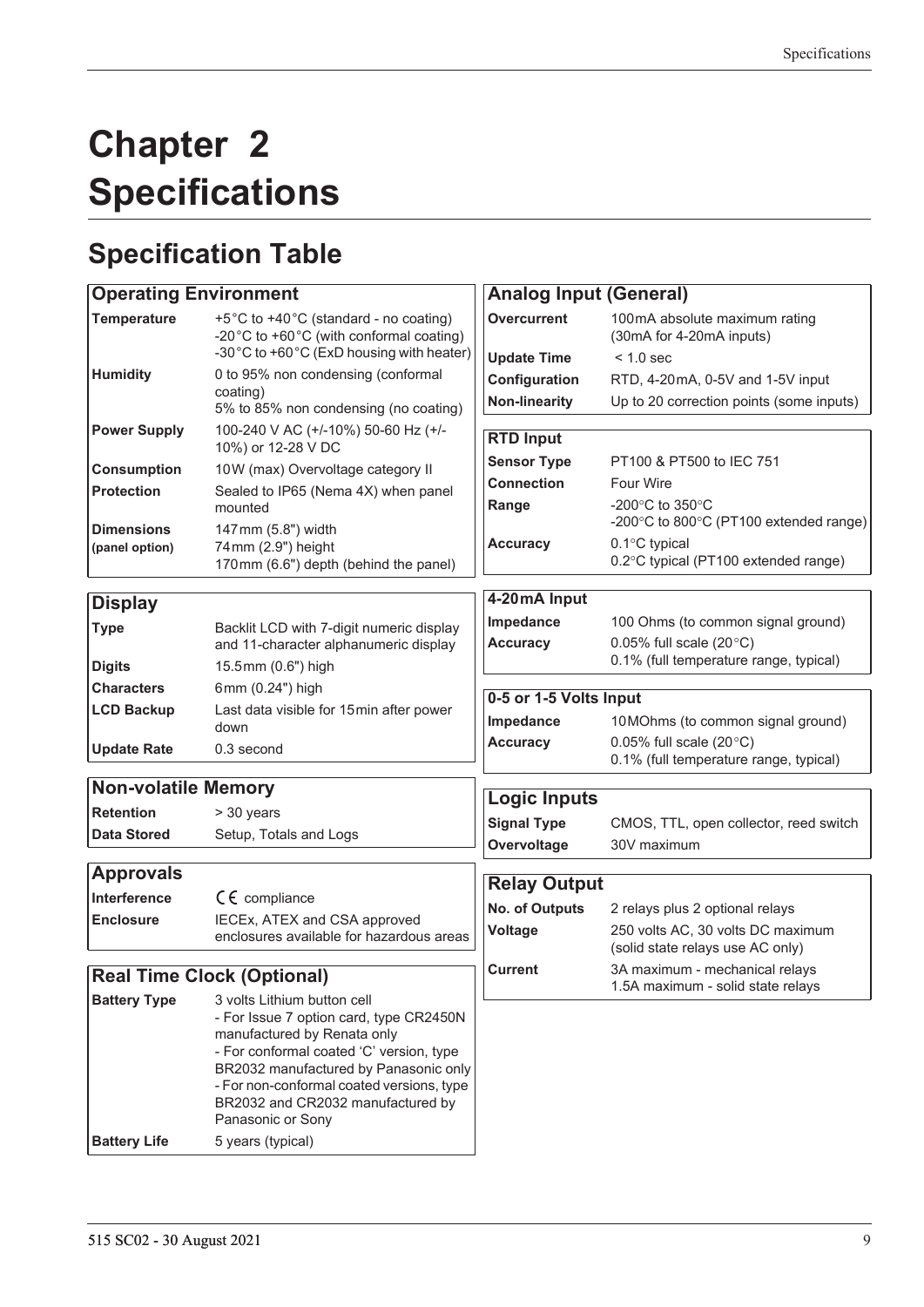### **Communication Ports**

| <b>Ports</b>     | COM-1 RS-232 port<br>COM-2 RS-485 or Ethernet port (optional) |
|------------------|---------------------------------------------------------------|
| <b>Baud Rate</b> | 2400 to 19200 baud                                            |
| <b>Parity</b>    | Odd, even or none                                             |
| <b>Stop Bits</b> | 1 or 2                                                        |
| Data Bits        | 8                                                             |
| <b>Protocols</b> | ASCII, Modbus RTU, Modbus TCP/IP<br>(Ethernet Port), Printer  |

# **Transducer Supply**

| <b>Voltage</b>    | 8 to 24 volts DC, programmable  |
|-------------------|---------------------------------|
| Current           | 70mA @ 24V, 120mA @ 12V maximum |
| <b>Protection</b> | Power limited output            |

## **Isolated Output**

| <b>No. of Outputs</b> | 2 configurable outputs         |
|-----------------------|--------------------------------|
| Configuration         | Pulse/Digital or 4-20mA output |

| <b>Pulse/Digital Output</b> |                                                            |  |  |  |  |
|-----------------------------|------------------------------------------------------------|--|--|--|--|
| <b>Signal Type</b>          | Open collector                                             |  |  |  |  |
| Switching                   | 200 mA, 30 volts DC maximum                                |  |  |  |  |
| <b>Saturation</b>           | 0.8 volts maximum                                          |  |  |  |  |
| <b>Pulse Width</b>          | Programmable: 10, 20, 50, 100, 200 or<br>500 <sub>ms</sub> |  |  |  |  |
|                             |                                                            |  |  |  |  |
| 4-20mA Output               |                                                            |  |  |  |  |
| $\sim$ $\sim$               | <u>AIAA II RAII I</u>                                      |  |  |  |  |

| <b>Supply</b>     | 9 to 30 volts DC external              |
|-------------------|----------------------------------------|
| <b>Resolution</b> | $0.05\%$ full scale                    |
| <b>Accuracy</b>   | $0.05\%$ full scale (20 $\degree$ C)   |
|                   | 0.1% (full temperature range, typical) |

*Important: Specifications are subject to change without notice.*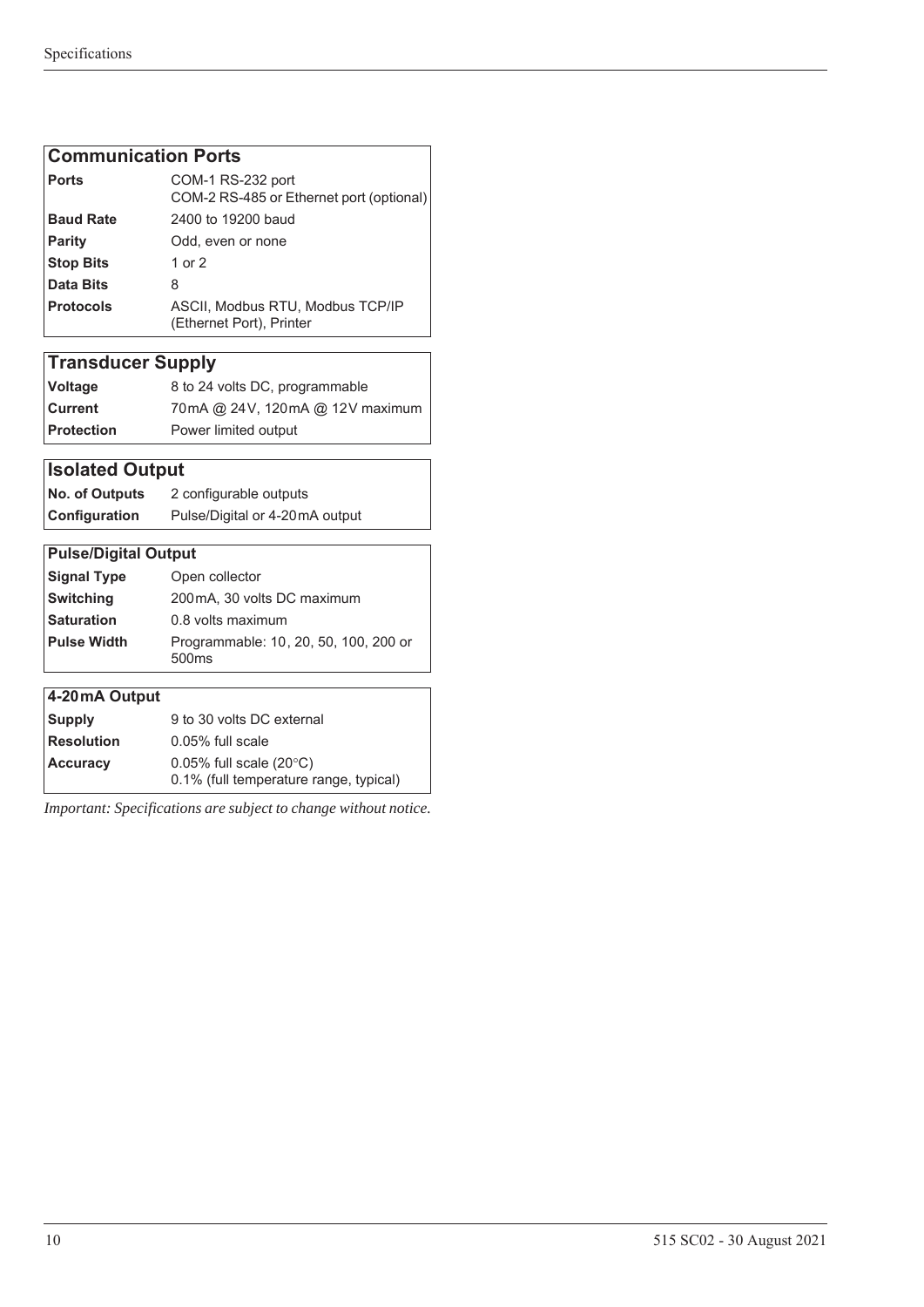# <span id="page-20-5"></span><span id="page-20-0"></span>**Chapter 3 Installation & Maintenance**

# <span id="page-20-1"></span>**Installation Instructions**



The safety of any system incorporating the equipment is the responsibility of the assembler of the system and should be installed such that there is no risk of impact damage.

This instrument is intended for fixed installation only, e.g. within a panel or cabinet, and is not intended for desktop use. It is not suitable for outdoor use unless fitted into an appropriate outdoor enclosure with a minimum type 3, IP54, rating. The instrument has a 'Pollution degree II' rating.

## <span id="page-20-2"></span>**Cleaning and Decontamination**

For general maintenance or to clean an instrument suitable for return to a service centre for repair or inspection, use only a damp cloth and mild detergent. Do not use abrasive cleaners or high pressure water jets. An instrument must be decontaminated before returning.

# <span id="page-20-3"></span>**Panel Mounting**

The instrument should be located in an area with a clean, dry atmosphere that is also relatively free of shock and vibration.

The standard mounting procedure is panel mounting in a cutout that is 139 mm wide by 67 mm high. Two side clips secure the unit into the panel.

[Figure 2](#page-20-4) shows the panel mounting requirements for the 500 Series Instrument.



<span id="page-20-4"></span>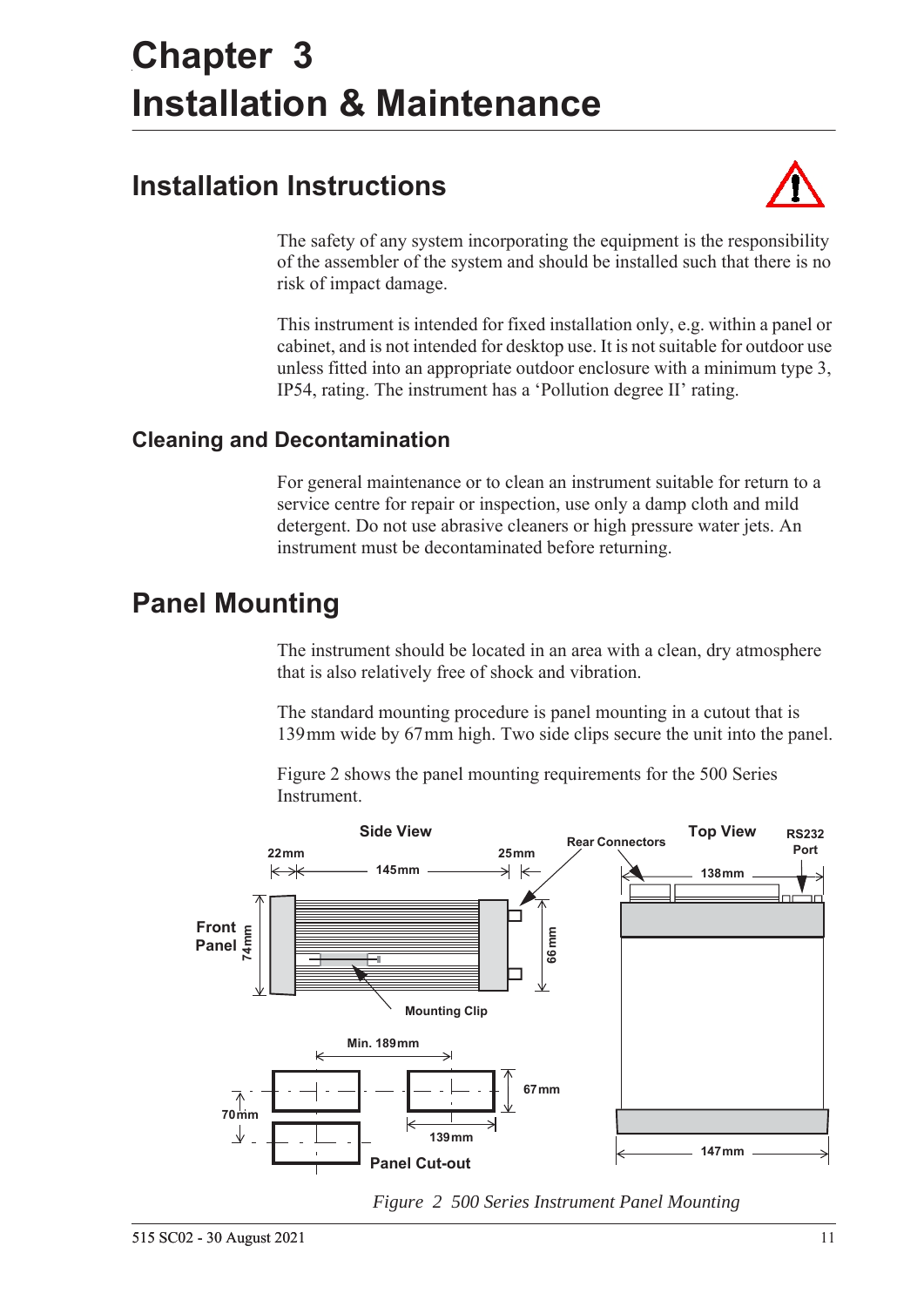# <span id="page-21-0"></span>**Electrical Connection**

## <span id="page-21-1"></span>**Rear Panel Connections**

N.B. Depending on the specification and age of the instrument, there are different versions of the upper output card. Ensure the instrument is wired as per the correct terminal designation printed on the rear of the instrument bezel and below.

[Figure 3](#page-21-2) shows the connections on the rear panel of the instrument where relays 1 to 4 (terminals 32-35) share a single Relay Common (terminal 31).



N.B. The 5 way relay terminal block is GREEN.

*Figure 3 Rear Panel Connections - Original*

<span id="page-21-2"></span>[Figure 4](#page-21-3) shows the connections on the rear panel of the instrument where relays 1 and 2 (terminals 32-33) share Relay Common 1-2 (terminal 31) and relays 3 and 4 (terminals 34-35) share Relay Common 3-4 (terminal 36.

N.B. The 6 way relay terminal block is ORANGE.



<span id="page-21-3"></span>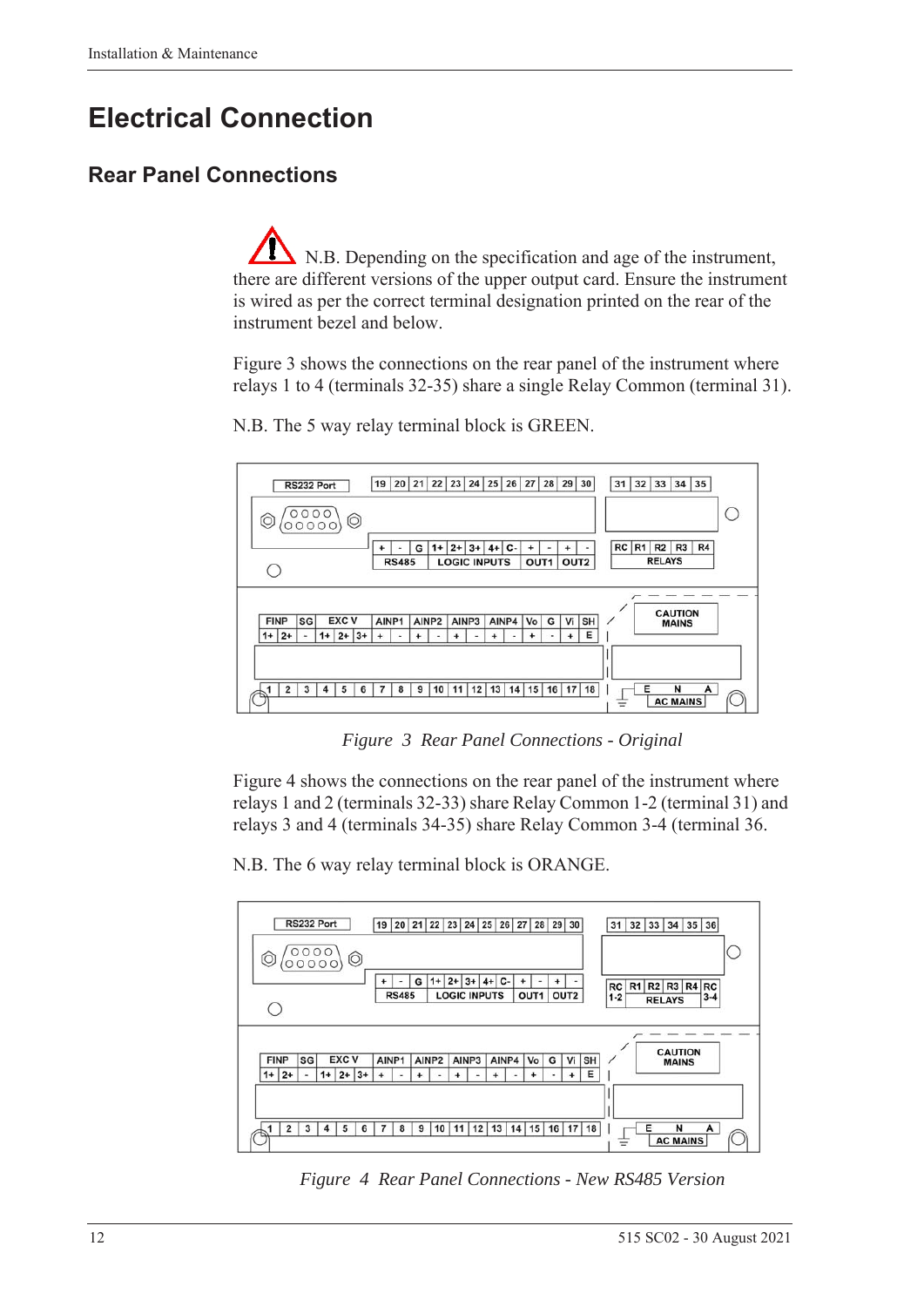[Figure 5](#page-22-1) shows the new option card with the optional Ethernet port in place of RS-485 port (terminals 19-21).



<span id="page-22-1"></span>*Figure 5 Rear Panel Connections - New Ethernet Version*

# <span id="page-22-0"></span>**Terminal Designations**

| <b>Terminal Label</b> |                    |                                         | Designation                                | <b>Comment</b>          | <b>Terminal Label</b> |                   |                | Designation                        | <b>Comment</b>                                     |
|-----------------------|--------------------|-----------------------------------------|--------------------------------------------|-------------------------|-----------------------|-------------------|----------------|------------------------------------|----------------------------------------------------|
| 1                     | <b>FINP</b>        | $1+$                                    | Frequency Input 1+                         | Not used                | 19                    | <b>RS485</b>      | $\ddot{}$      | RS485 (+)                          | Optional RS485 port may                            |
| 2                     | <b>FINP</b>        | $2+$                                    | Frequency Input 2+                         | Not used                | 20                    | COM-2             |                | RS485 (-)                          | be replaced by Ethernet                            |
| 3                     | SG                 | $\overline{\phantom{a}}$                | Signal ground                              |                         | 21                    | port              | G              | RS485 ground                       | port.                                              |
| 4                     | EXC V              | $1+$                                    | <b>Excitation Term 1+</b>                  | Not used                | 22                    |                   | $1+$           | Switch 1                           |                                                    |
| 5                     | EXC V              | $2+$                                    | <b>Excitation Term 2+</b>                  | For AINP1 RTD Input     | 23                    |                   | $2+$           | Switch 2                           |                                                    |
| 6                     | <b>EXC V</b>       | $3+$                                    | <b>Excitation Term 3+</b>                  | Not used                | 24                    | <b>LOGIC</b>      | $3+$           | Switch 3                           | <b>Remote Reset</b>                                |
| $\overline{7}$        | AINP1              | $\ddot{}$                               | Analog Input ch $1 (+)$                    |                         | 25                    | <b>INPUTS</b>     | $4+$           | Switch 4                           | CAL Switch - In field                              |
| 8                     |                    |                                         | Temperature Input<br>Analog Input ch 1 (-) |                         |                       |                   |                | access protection                  |                                                    |
| 9                     |                    | $\ddot{}$                               | Analog Input ch $2 (+)$                    |                         | 26                    |                   | $C-$           | Signal ground                      |                                                    |
| 10                    | AINP <sub>2</sub>  | Pressure Input<br>Analog Input ch 2 (-) | $\overline{27}$                            | OUT <sub>1</sub>        | $+$                   | Output ch $1 (+)$ |                |                                    |                                                    |
| 11                    |                    | $\ddot{}$                               | Analog Input ch $3 (+)$                    | Main or Low Flow Input  | 28                    |                   |                | Output $ch 1$ (-)                  |                                                    |
| 12                    | AINP3              | $\overline{\phantom{a}}$                | Analog Input ch 3 (-)                      |                         | 29                    | OUT <sub>2</sub>  | $\ddot{}$      | Output ch $2 (+)$                  |                                                    |
| $\overline{13}$       |                    | $\ddot{}$                               | Analog Input ch $4 (+)$                    | High Flow Stacked Input | 30                    |                   |                | Output $ch 2$ (-)                  |                                                    |
| 14                    | AINP4              |                                         | Analog Input ch 4 (-)                      |                         | 31                    |                   | <b>RC</b>      | Relay Common 1-2                   | Term 31 - Common 1-4<br>on legacy option card      |
| 15                    | Vo                 | $\ddot{}$                               | 8-24 volts DC output                       | Overload protected      | 32                    |                   | R <sub>1</sub> | Relay 1                            |                                                    |
| 16                    | G                  | $\overline{\phantom{a}}$                | <b>DC</b> Ground                           |                         | 33                    |                   | R2             | Relay 2                            |                                                    |
| 17                    | Vi                 | $\ddot{}$                               | DC power input                             | DC power in 12-28V      | $\overline{34}$       | <b>RELAYS</b>     | R3             | Relay 3                            |                                                    |
| 18                    | <b>SH</b>          | E                                       | Shield terminal                            |                         | 35                    |                   | R4             | Relay 4                            |                                                    |
| Ε                     |                    | Ε                                       | Mains ground                               |                         |                       |                   |                |                                    |                                                    |
| N                     | AC<br><b>MAINS</b> | N                                       | Mains neutral                              | AC power in 100-        | 36                    |                   | RC             | Relay common 3-4                   | Term 36 only available on<br>new style option card |
| A                     |                    | Α                                       | Mains active                               | <b>240VAC</b>           |                       |                   |                | RS232 COM-1 port 9-pin serial port |                                                    |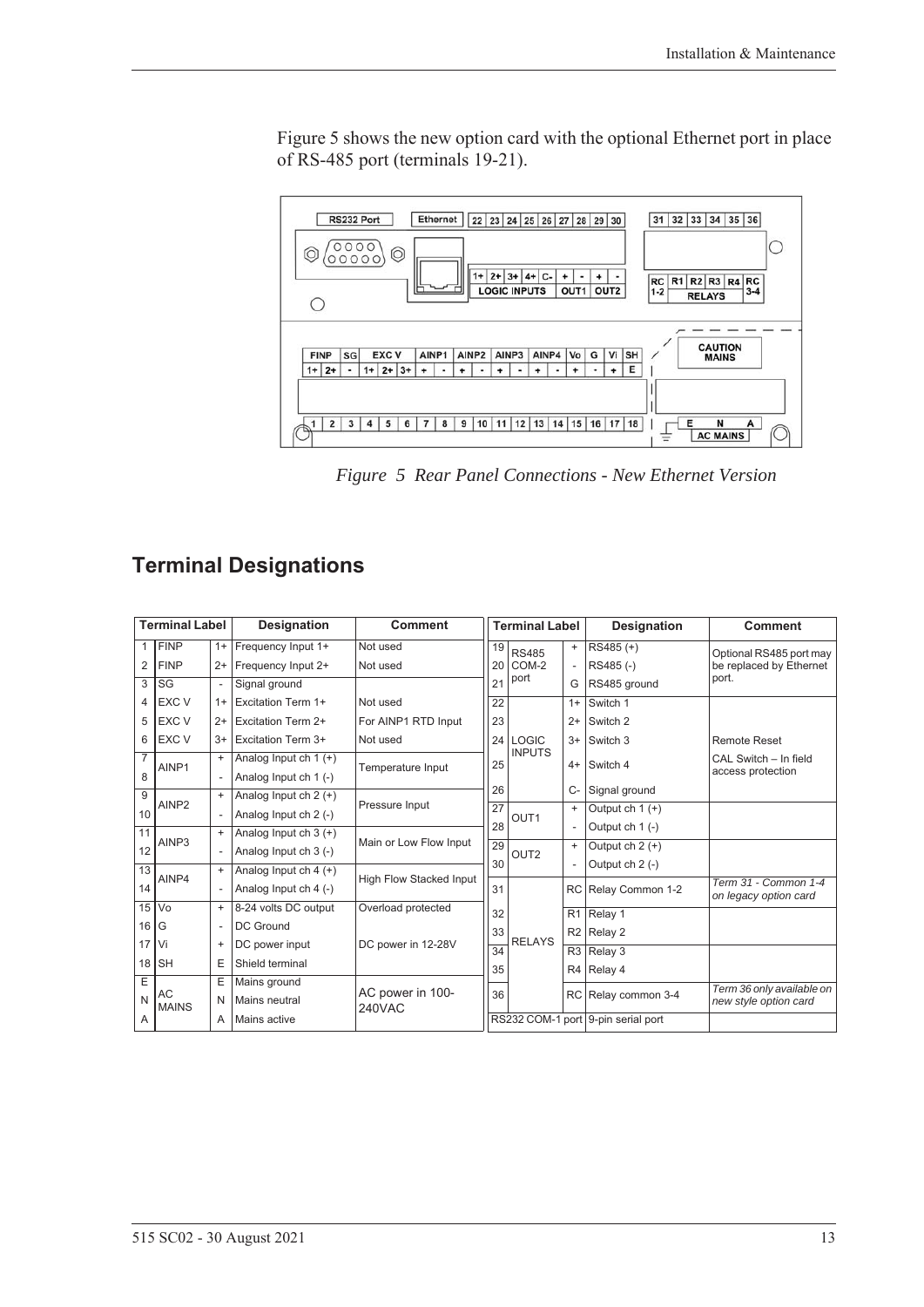# <span id="page-23-0"></span>**Terminal Wiring Insulation**

Terminals 1-30 are all rated at <35Vdc and wiring with basic insulation is adequate.

Use copper conductors only.

stated in sec 2.

## <span id="page-23-1"></span>**Relay Wiring**

Relay terminals are 31-35 or 31-36 depending on the version of option card fitted. When controlling circuits operate at mains voltages, or voltages >35Vdc, it is necessary to use UL/CSA approved cabling with supplementary insulation and a current capacity suitable for the connected circuit. Use copper conductors only. The maximum current must be <5A as

Where circuits >35Vdc are connected UL/CSA approved cabling with supplementary insulation. 0.75mm<sup>2</sup>, 6A current capacity is sufficient.

### <span id="page-23-2"></span>**Mains Power Wiring**

Only use UL/CSA approved cabling with supplementary insulation and copper conductors. A minimum cable cross section area of 0.75mm² (18 AWG) is required. However, this must be selected with respect to the installed over-current protection device and in accordance with the local relevant Electrical Code of Practice as dictated by the Authority Having Jurisdiction (AHJ).

The terminal designations (L/N/E) are clearly indicated just above the mains input connector on the rear panel of the instrument.







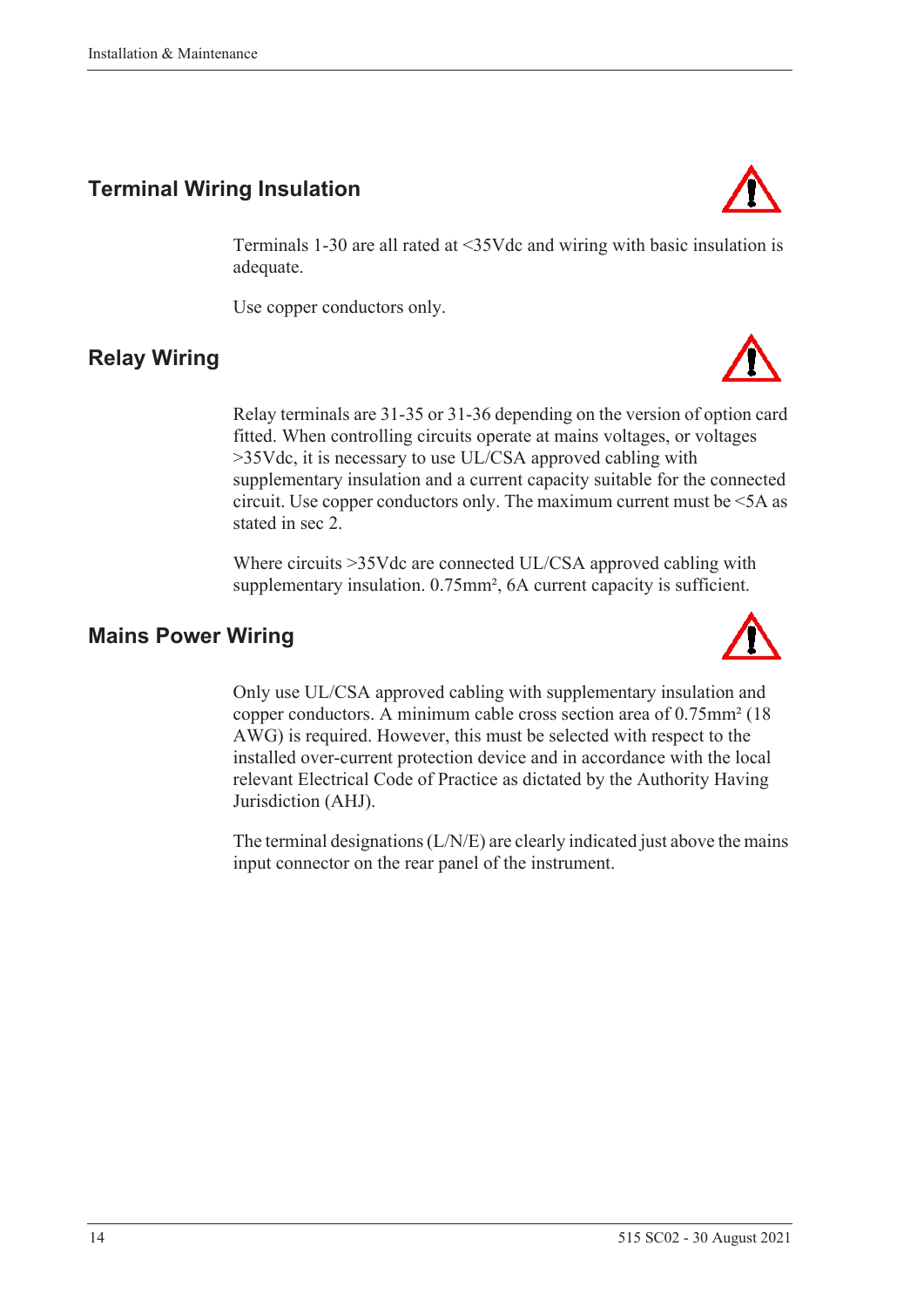# <span id="page-24-0"></span>**Inputs**

## <span id="page-24-1"></span>**Analog Input Connections**

All analog inputs can accept DC signals ranging from 0-5V, 1-5V and current signals from 4 to 20 mA.

Analog Input 1 (AINP1) can also accept an RTD input (PT100 or PT500) as well as the standard  $0-5V$ ,  $1-5V$  and  $4$  to  $20mA$  input.

#### **CAUTION**

Applying levels of input current above the absolute maximum rating (100mA or 30mA for 4-20mA inputs) may cause permanent damage to the input circuitry.

#### **0-5 and 1-5 Volt Inputs**

For externally powered voltage transmitters, connect each transmitter to a pair of input terminals as shown in [Figure 6.](#page-24-2) Refer to **[Terminal](#page-22-0)  [Designations](#page-22-0)** on page 13 for specific terminal numbers for this application.



*Figure 6 Externally Powered Voltage Transmitter*

<span id="page-24-2"></span>Connect internally powered voltage transmitters as shown in [Figure 7.](#page-24-3)



<span id="page-24-3"></span>*Figure 7 Internally Powered Voltage Transmitter*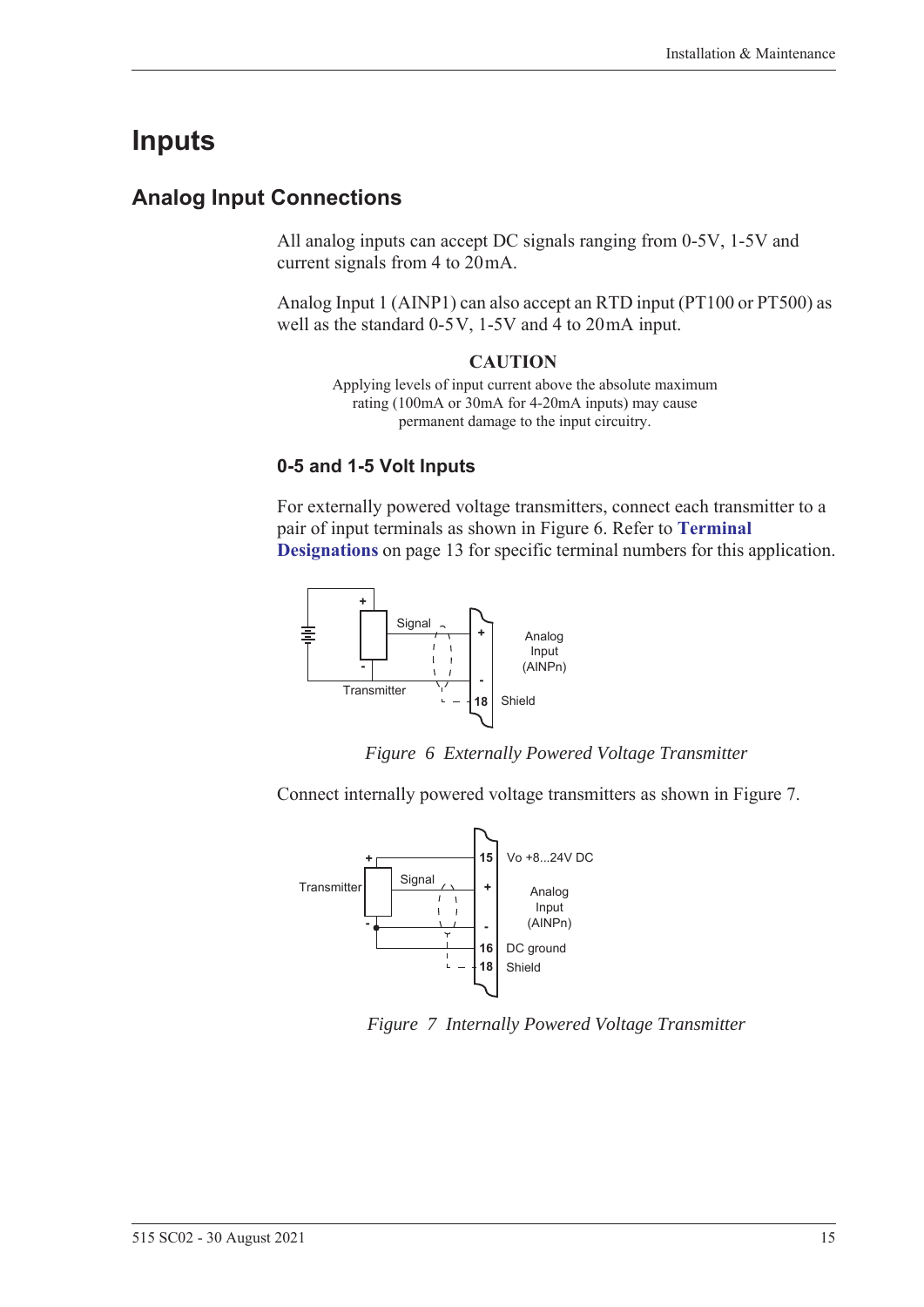### **4-20 mA Inputs**

For an externally powered current loop, connect the transmitter to the input terminals as shown in [Figure 8](#page-25-0). Refer to **[Terminal Designations](#page-22-0)** on page 13 for specific terminal numbers for this application.



*Figure 8 Externally Powered Current Loop*

<span id="page-25-0"></span>The internal overload-protected power supply has sufficient power for three current loops at 24 V DC (more current loops can be supplied by using a reduced voltage setting). Connect internally powered current loops as shown in [Figure 9](#page-25-1).



<span id="page-25-1"></span>

### **RTD Input**

The instrument uses 4-wire RTDs to provide optimum accuracy and stability. It is not necessary to have equal cable lengths for the 4-wire RTDs, but they should be no longer than 50 metres. It is also recommended to use shielded twisted pairs.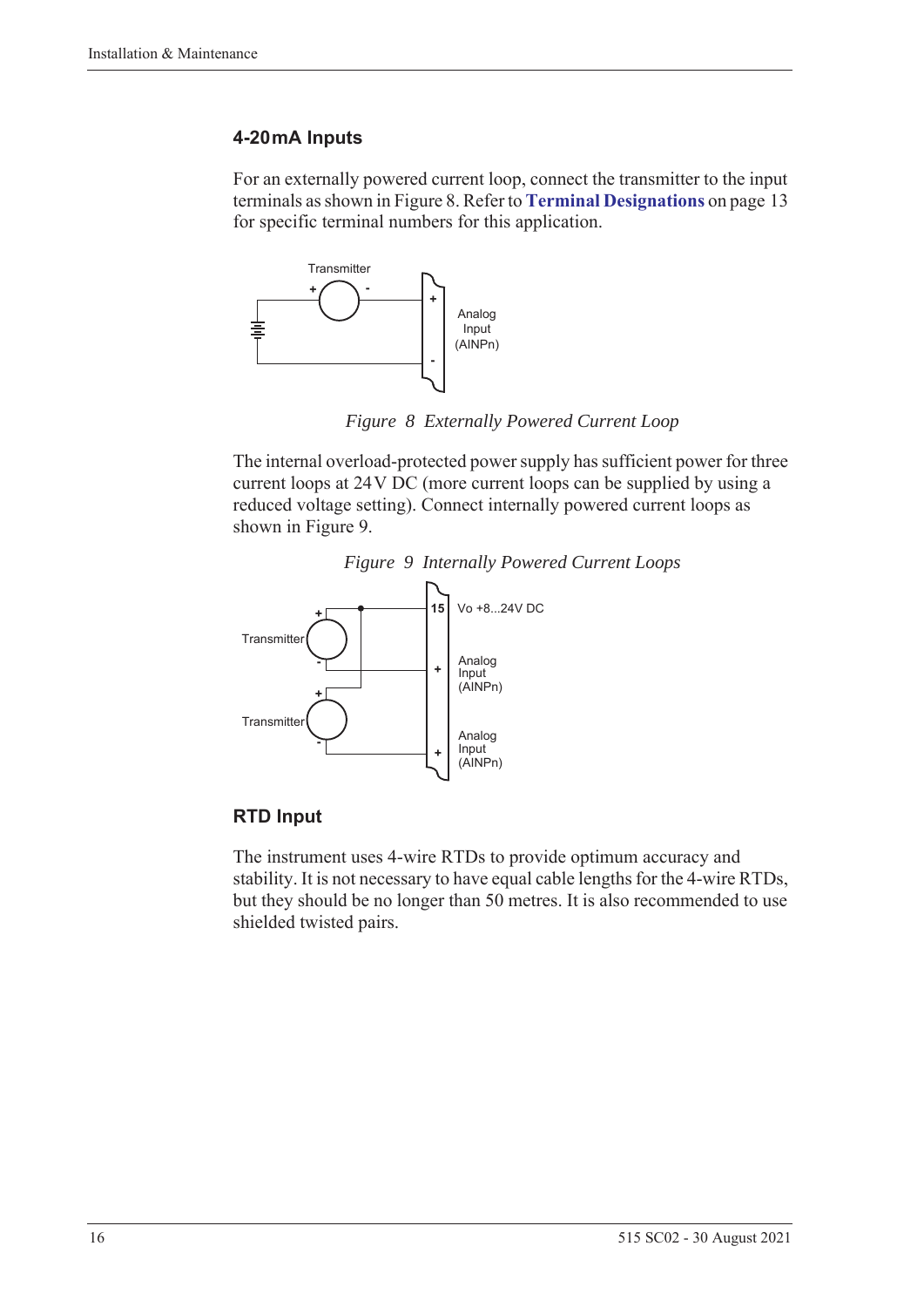

Connect RTD inputs as shown in [Figure 10.](#page-26-1)

*Figure 10 RTD Connection*

<span id="page-26-1"></span>Only Analog Input 1 (AINP1) is available for RTD connection.

Excitation terminal 2 (pin 5) must be used in conjunction with AINP1.

It is possible to use two-wire or three-wire RTDs. However, four wires must be taken to the RTD, with the signal and current wires joined as close to the RTD as possible.

**Note:** The RTD has no polarity and can be connected in either direction. However, the excitation and the positive analog input must be connected to one side of the RTD. Similarly, the Signal Ground and the negative analog input must be connected to the other side of the RTD.

### <span id="page-26-0"></span>**Logic Input Connection**

These input(s) are designed to be connected to CMOS, TTL, open collector signals or a voltage free contact switch. A minimum activation time of 300ms is required to guarantee reading of an input.

It is possible to read the status of all the logic inputs via a Modbus register even if they are not used for a control purpose in the application.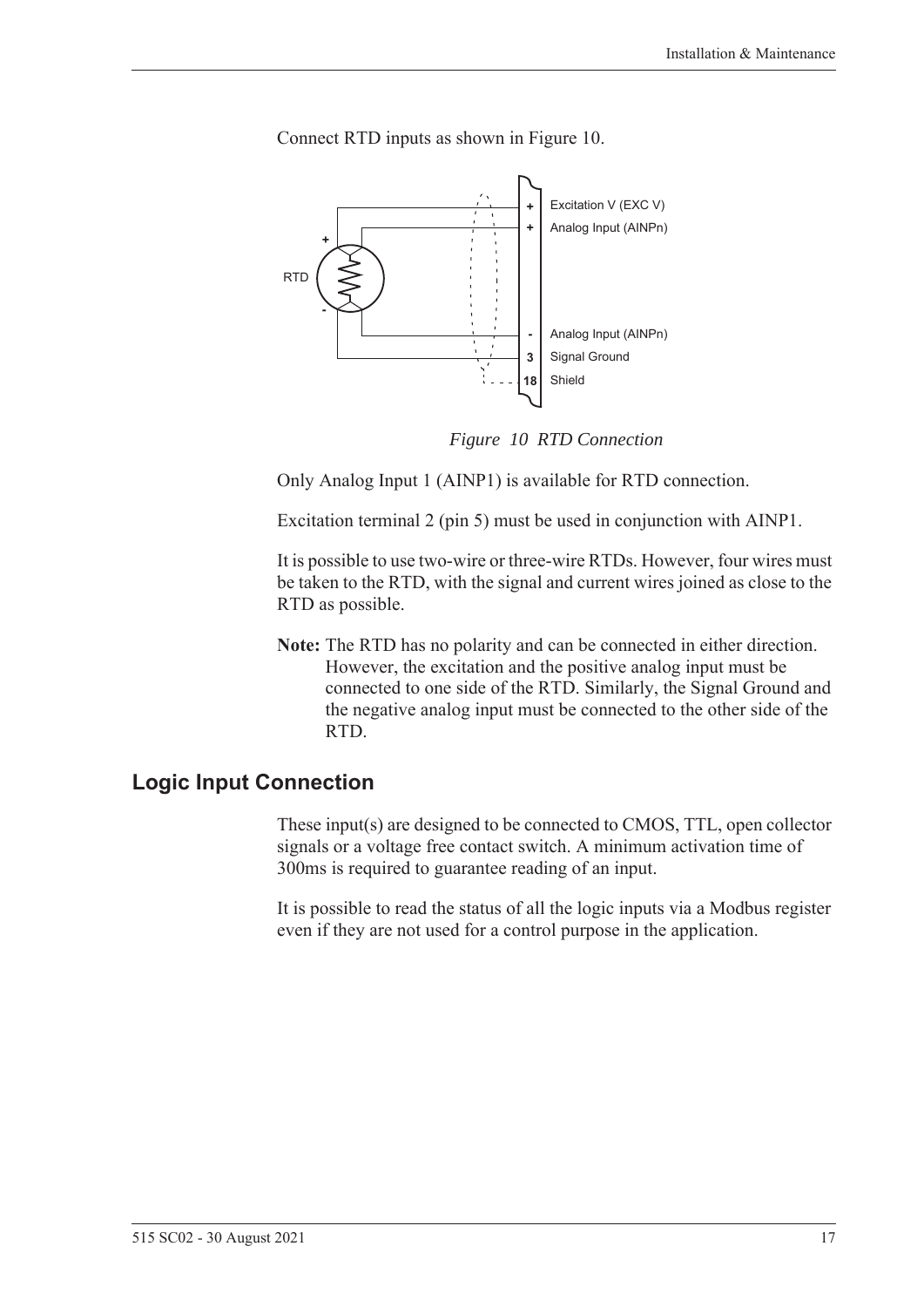A remote push-button key can be connected to the Logic Inputs as shown below in [Figure 11](#page-27-2).



<span id="page-27-2"></span>*Figure 11 Logic Inputs Connection Diagram*

# <span id="page-27-0"></span>**Outputs**

The advanced option for the instrument provides two opto-isolated output ports. Either or both can be used for 4-20 mA or pulse outputs.

#### **CAUTION**

Due to the dual-purpose nature of the outputs, take care not to set the output as an open collector pulse type signal when connected to a 4-20 mA loop circuit.

# <span id="page-27-1"></span>**4-20 mA Output Connection**

[Figure 12](#page-28-1) shows the connections for a 4-20 mA output. Output channel 1 uses terminals  $27 (+)$  and  $28 (-)$ , output channel 2 uses terminals  $29 (+)$  and 30 (-).

Maximum Load Resistance =  $(Supply-9) / 0.02$  ohms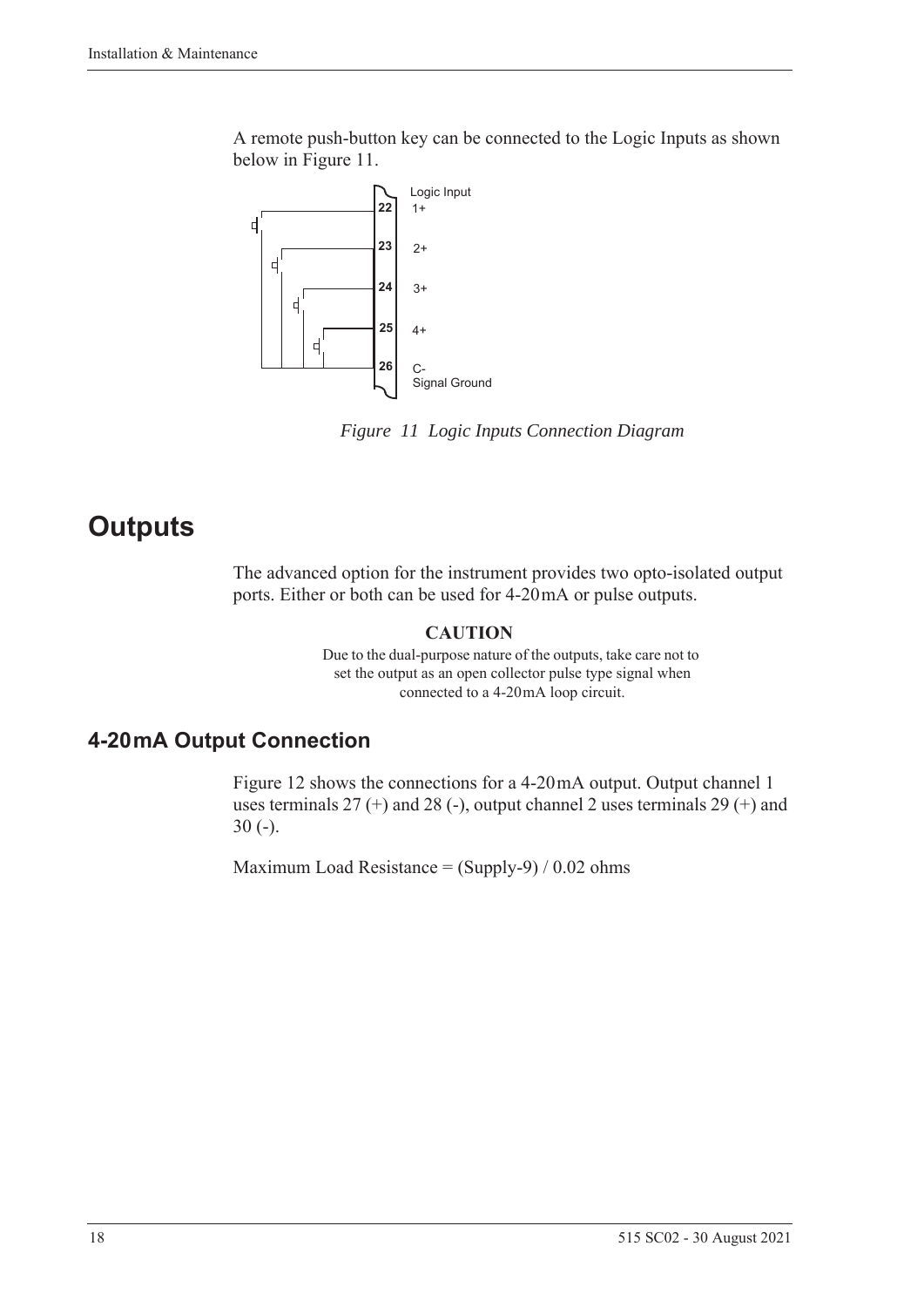

*Figure 12 Output 4-20 mA Connection Diagram*

## <span id="page-28-0"></span>**Pulse Output Connection**

<span id="page-28-1"></span>[Figure 13](#page-28-2) shows a connection example for a pulse output. Output channel 1 uses terminals 27 (+) and 28 (-). Output channel 2 uses terminals 29 (+) and 30 (-).



<span id="page-28-2"></span>*Figure 13 Output Pulse Connection Diagram*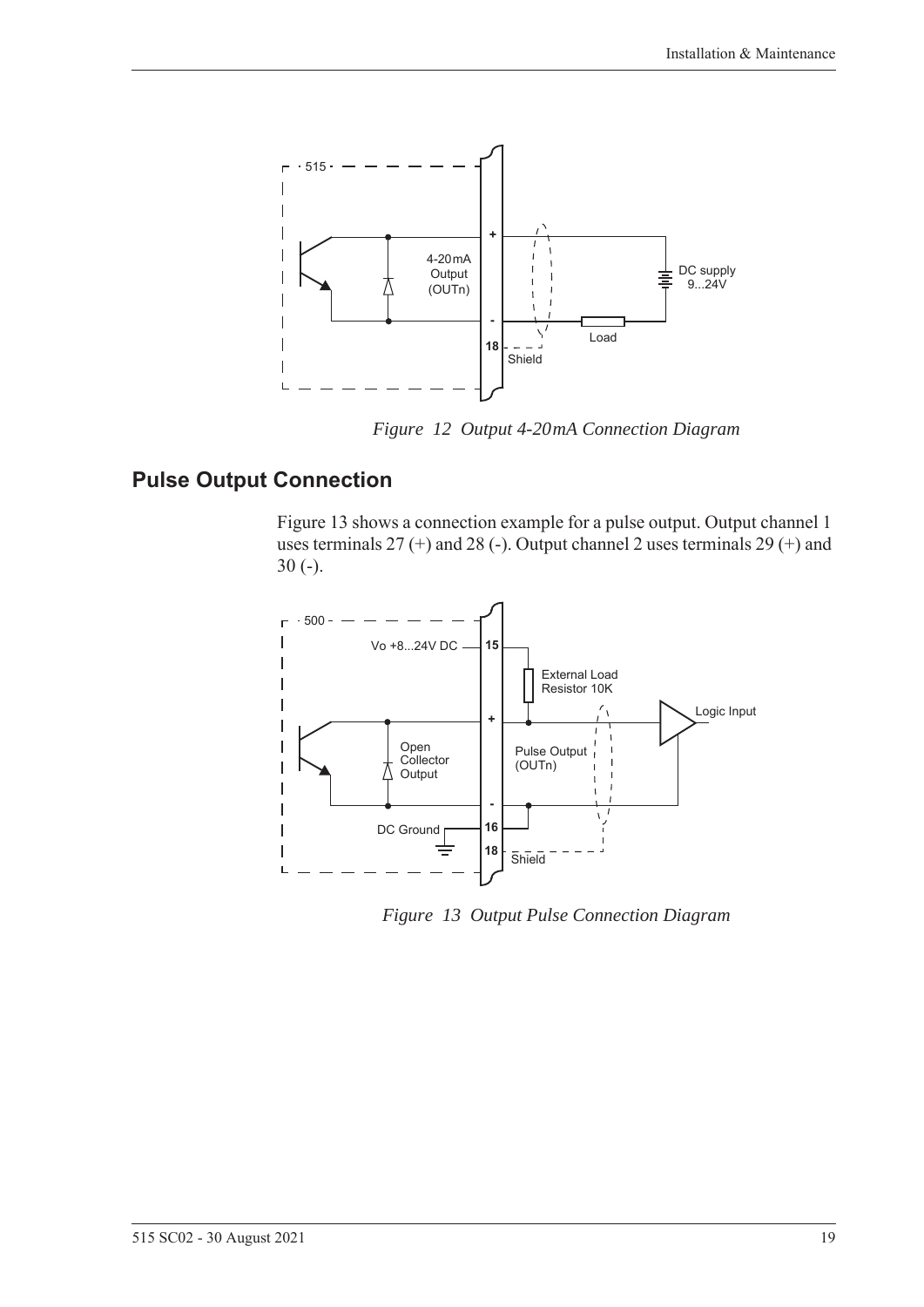# <span id="page-29-0"></span>**Control Relays (Alarms)**

The standard instrument has two alarm relays, which can be used to drive external devices such as external relays, LEDs, and audible alarms. The advanced option has four alarm relays.

The operation of each alarm relay can be set to various modes as described in **Alarms** [on page 47](#page-56-1). On the newer option card the separate common terminal for relays 1 and 2 and another common terminal for relays 3 and 4 allow for different signal or supply types to be connected to the control or alarm devices, as shown in [Figure 14.](#page-29-1)

There is also an equipment failure alarm option. This alarm can have normally closed (open) contacts which open (close) when the instrument displays any error message as listed in **[Error Messages](#page-66-2)** on page 57, or if there is a loss of power to the instrument.

The output characteristics of the relays are:

| Maximum Voltage | 30 volts DC or 250 volts AC |
|-----------------|-----------------------------|
| Maximum Current | 3A for EMR, 1.5A for SSR    |

**Note:** Solid state relays (SSR) use AC voltage only.



<span id="page-29-1"></span>*Figure 14 Relay Connection Diagram*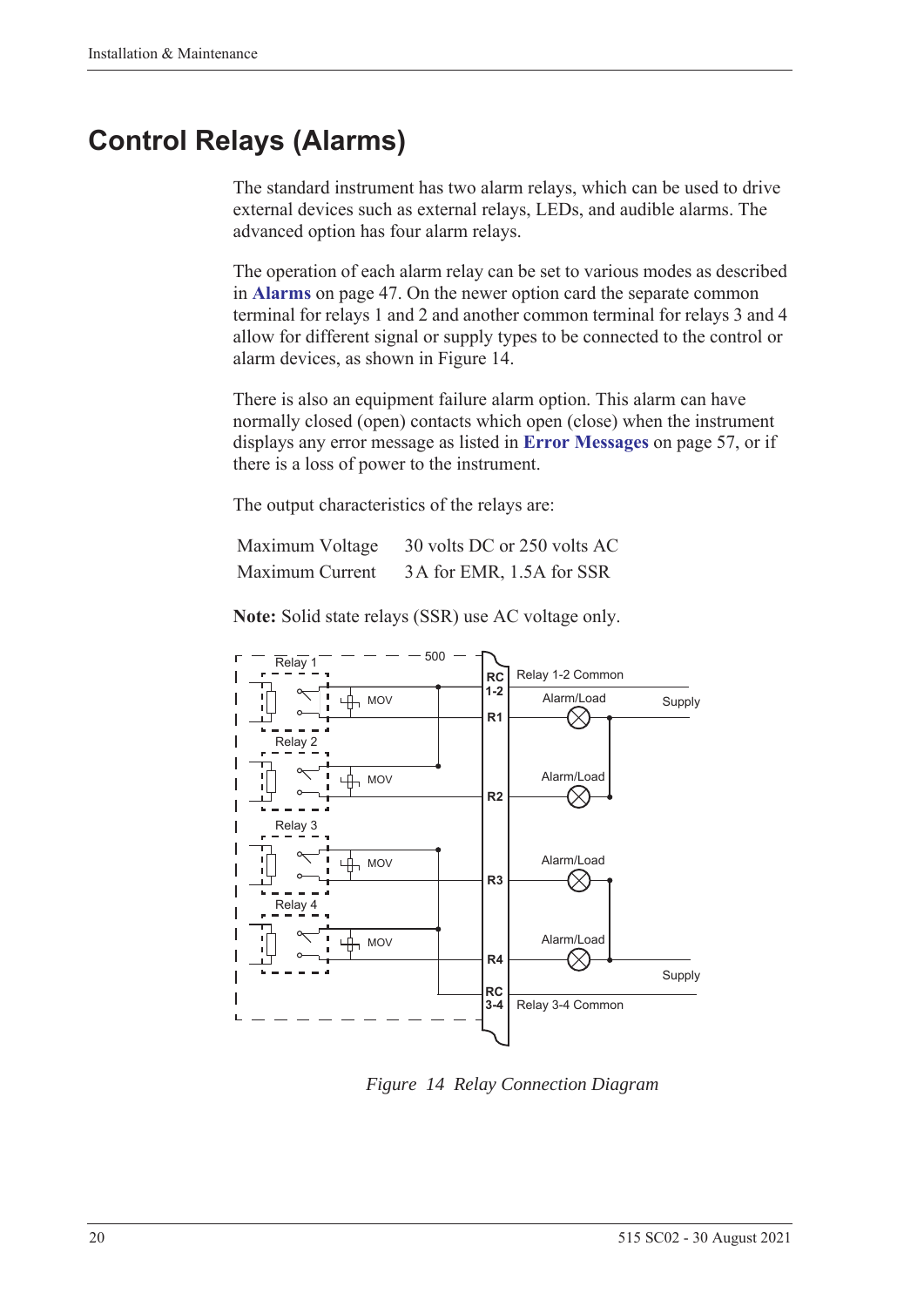### <span id="page-30-0"></span>**RC Network for Interference Suppression**

When driving inductive loads with the relay outputs, it is recommended to use RC suppression networks (often called "Snubbers"), fitted at the load end, for the following reasons:

- **•** To limit the amount of electrical noise caused by arcing across the contacts, which may, in extreme cases, cause the microprocessor to act erratically or cause other unwanted interference with connected signals.
- **•** To protect the relay contacts against premature wear through pitting or SSR (where specified) against premature failure.

RC suppression networks consist of a capacitor and series resistor and are commonly available in the electrical industry. The values of R and C are dependent entirely on the load. However, if the user is unsure of the type of snubber to use, values of  $0.25 \mu$ F and  $100 \Omega$  will usually suffice. Note that only UL and mains approved RC suppression networks should be used.

The basic principle of the operation is that the capacitor prevents a series of sparks arcing across the contact as the contact breaks. The series resistor limits the current through the contact when the contact first makes.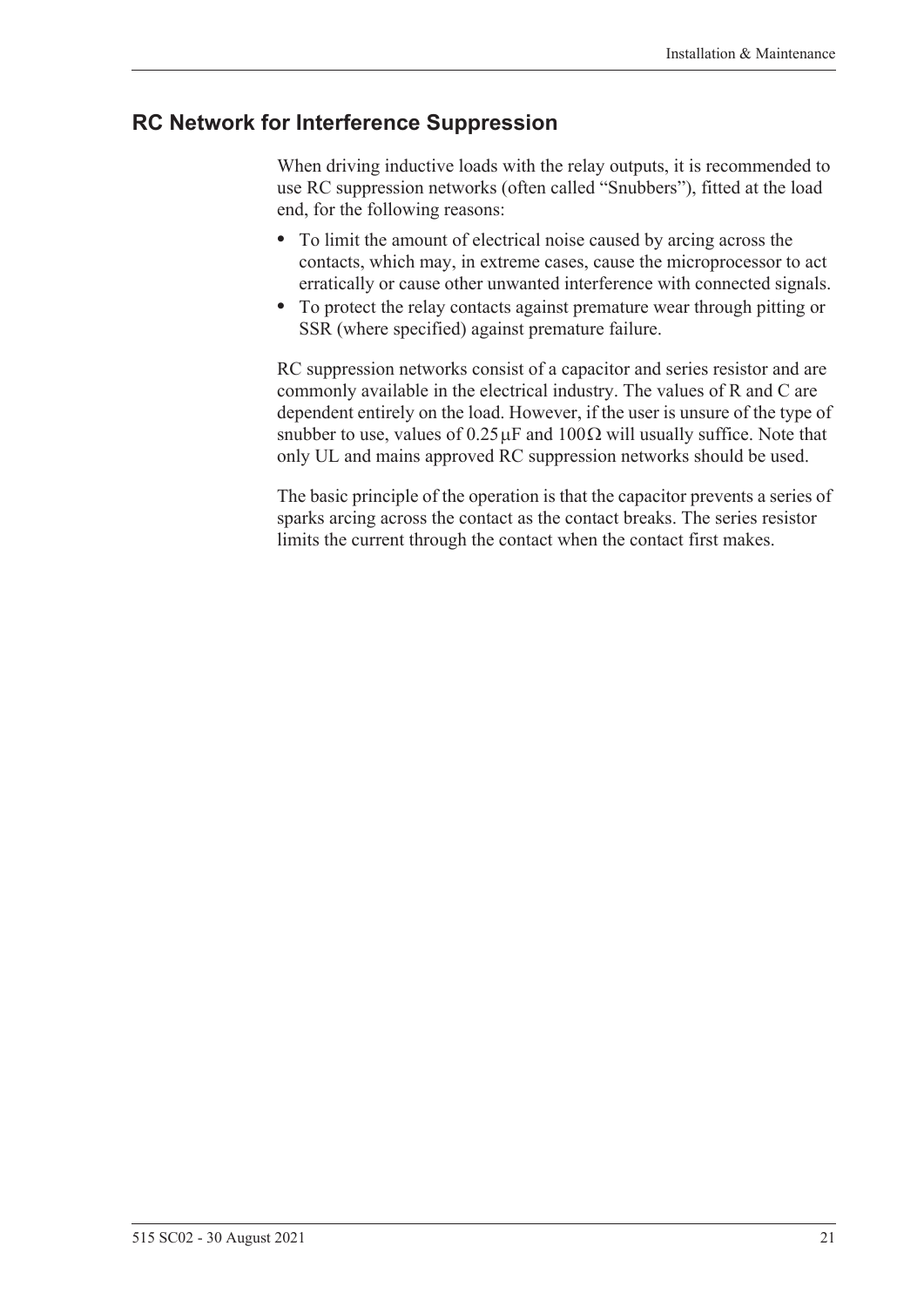# <span id="page-31-0"></span>**Communications**

The communication protocols are described in **Protocols** [on page 63.](#page-72-3)

### <span id="page-31-1"></span>**COM-1 RS-232 Port**

The COM-1 RS-232 port has a 9-pin DB female connector and has the following pinout:



**Note:** The instrument does not require a null-modem cable for connection to a personal computer. Refer to **[Hardware Interconnection](#page-70-4)** on [page 61](#page-70-4) for cable termination requirements.

## <span id="page-31-2"></span>**COM-2 RS-485 Port Option**

Up to 32 units can be connected to a common RS-485 bus. Each unit has a unique address that the host computer uses to identify each instrument. [Figure 15](#page-31-3) shows the connection of several instruments to a computer using the RS-485 port.



<span id="page-31-3"></span>*Figure 15 RS-485 Interface Connections*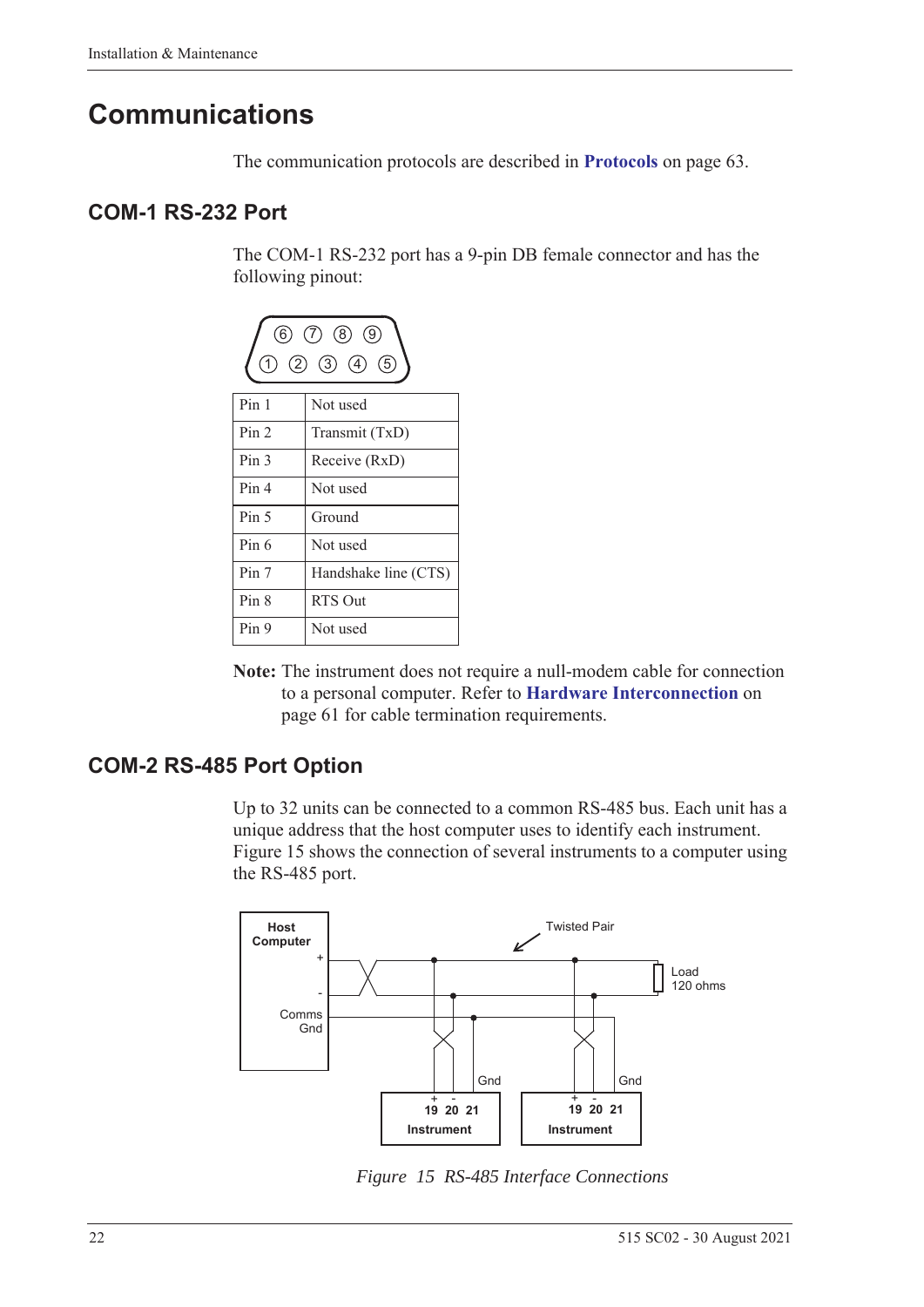### <span id="page-32-0"></span>**COM-2 Ethernet Port Option**

An Ethernet module is an available option, in place of the RS-485 port, if Modbus TCP/IP connection is required. In the programming communication settings, COM-2 should be set to RTU (Modbus), 19200 Baud rate, even parity and 1 stop bit.

# <span id="page-32-1"></span>**Mains Connection**

### <span id="page-32-2"></span>**Earthing and Shielding**

A case earthing point is provided via the mains inlet. Note that this earthing point is for the case only and there is electrical isolation between this point and all electronic circuits. For EMC purposes, or when the instrument is connected to mains, this point must be connected to a good earth.

It is a good practice to use shielded cable for all signal connections to the instrument. Care must be taken to separate signal cables from power cables to minimize interference.

Overall earth should be connected at the instrument end only. This connection should be as short as possible and connected to the earthing point on the rear terminal at pin 18.

### <span id="page-32-3"></span>**Disconnection Device**

When powered from a mains supply this unit requires the provision of a suitable mains isolation device, capable of interrupting both poles of the supply and meeting your local wiring regulations, to be suitably located and easily accessible near to the installed instrument. It must be marked as the disconnecting device for the equipment. It must be suitably rated with respect to the cross sectional area of the supply conductors.

# <span id="page-32-4"></span>**Maintenance Instructions**

Occasionally it may be necessary to open the unit in order to change the Real Time Clock battery. No other service operations are permitted. In order to perform these operations and maintain safety it is essential to follow the instructions below. If mounted in an ExD enclosure, before proceeding, refer to the ExD manual for further information. This work may need to be scheduled and carried out in accordance with the local electrical Code of Practice.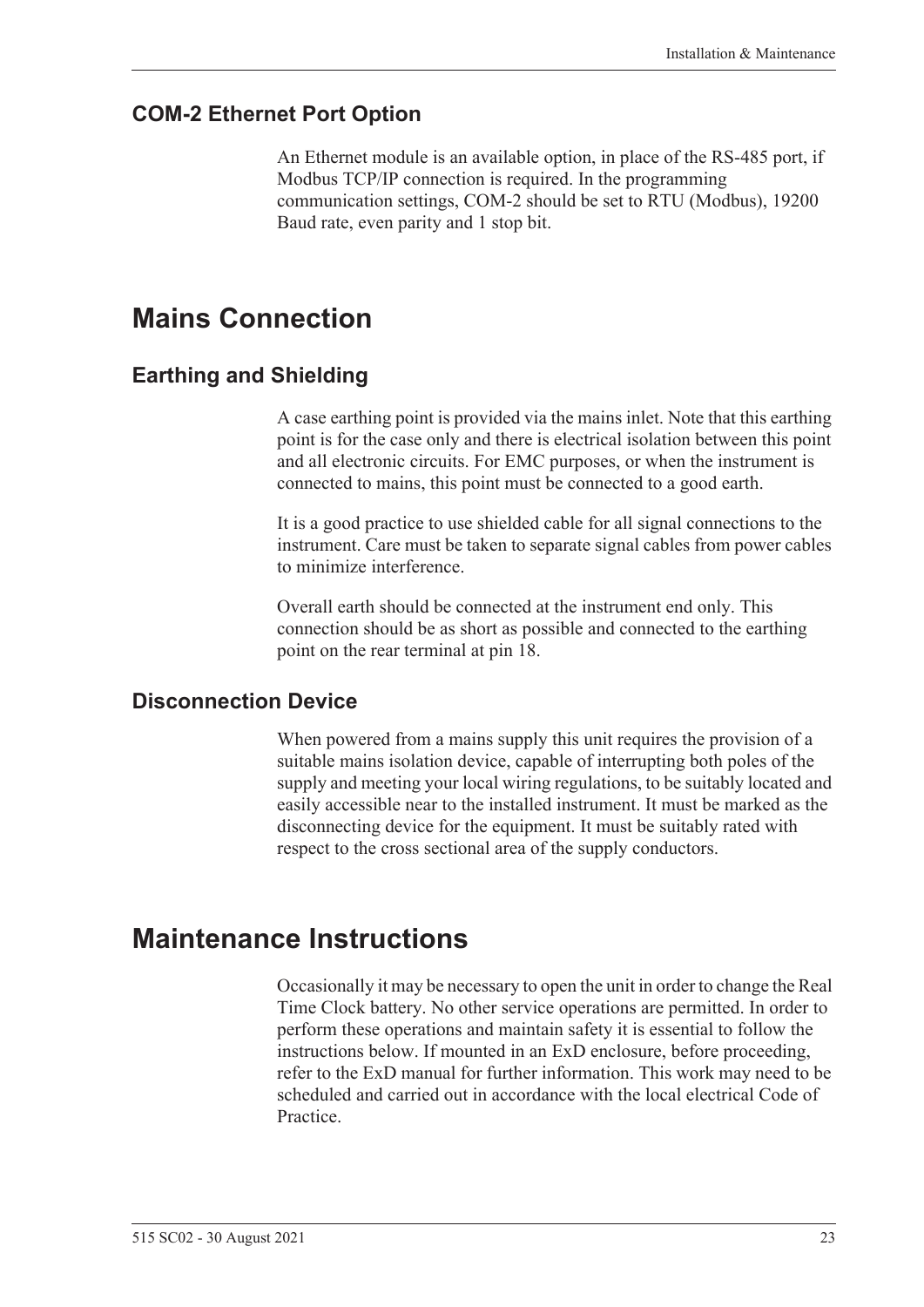# <span id="page-33-0"></span>**Battery Replacement**

#### **INSTRUMENT MUST BE POWERED DOWN**



1. Remove the top row of terminal blocks (19-36) Ethernet and RS232 cables if applicable.

2. Remove the two pan head machine screws on each side of the rear panel.

3. Withdraw the option card from the instrument.

4. Firmly press the battery holder tab to release the coin cell battery.

5. Identify the part number of the coin cell which is clearly marked on one side of the cell.

6. Firmly press the replacement coin cell into the holder

7. Reverse steps 1-3 for re assembly.

## <span id="page-33-1"></span>**Battery Type**

#### **Only the battery type and manufacturer stated below should be used.**



1. Instruments manufactured with issue 7 option card – CR2450N, Manufacturer RENATA ONLY\*

2. Conformal coated "C" version - Type BR2032, manufacturer Panasonic ONLY.

3. Non Conformally coated versions :- BR2032, CR2032, Sony or Panasonic ONLY.

\*Issue 7 option card can be identified with 6 way (31-36) ORANGE relay connector.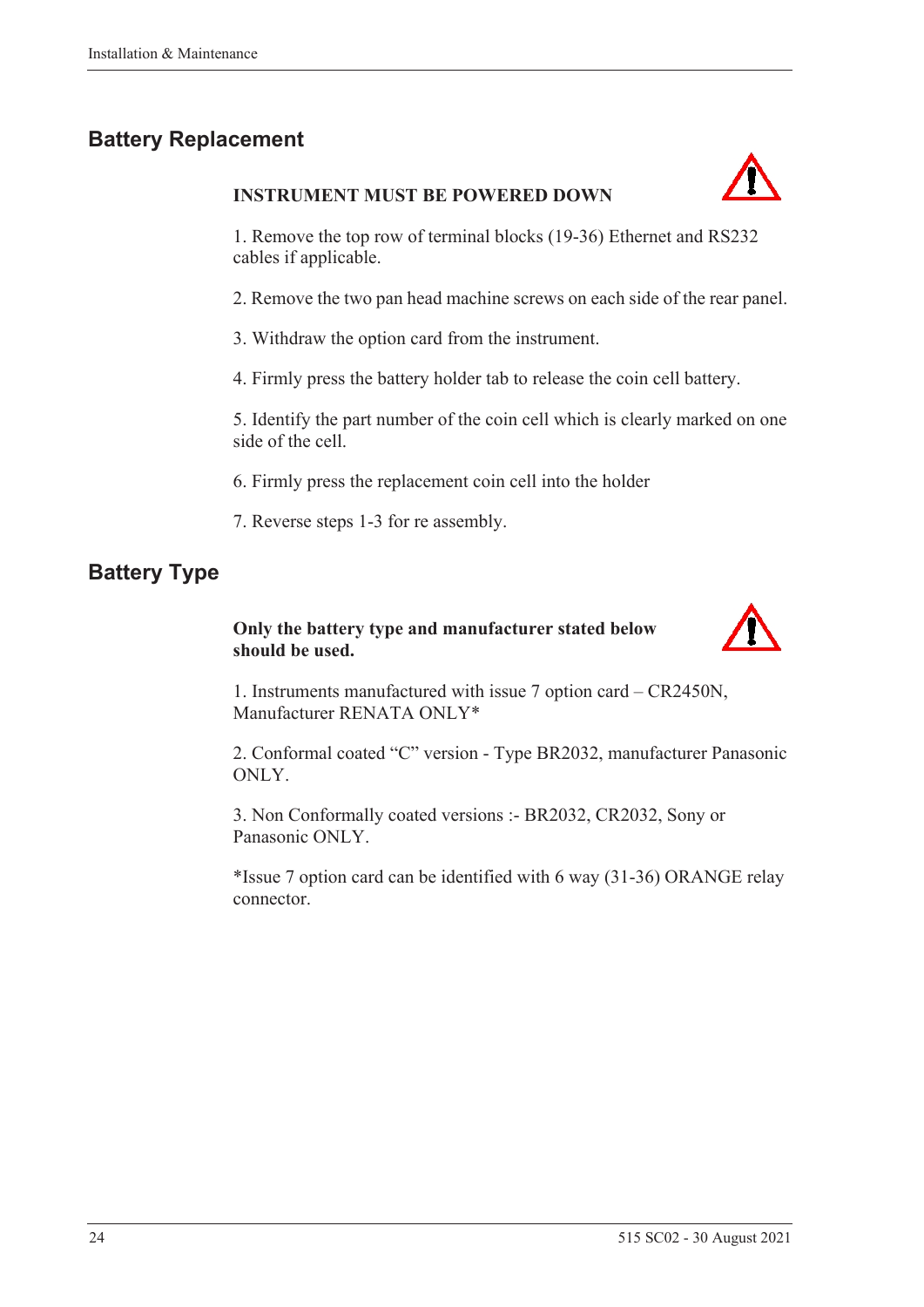# <span id="page-34-0"></span>**Chapter 4 Operation**

# <span id="page-34-1"></span>**Normal Operation**

In normal operation mode, you press the buttons on the front panel to display the values recorded and calculated by the instrument. There are four categories of information that the instrument can display:

- **•** Totals
- **•** Rates
- **•** Process variables
- **•** Instrument settings

For each total, there is an associated rate as follows:

| <b>Total</b> | Rate                   |
|--------------|------------------------|
| Energy       | Power                  |
| Volume       | <b>Volume Flowrate</b> |
| Mass         | Mass Flowrate          |

### <span id="page-34-2"></span>**Default Total**

In some applications, one set of variables is of more interest than others, and for this reason a default total and its associated rate can be assigned during instrument calibration. This default total can be used in two ways:

- **•** The default variables come first in the sequence of totals and rates that are displayed with the front panel keys.
- **•** If the display timeout option is enabled and no buttons are pressed for the selected period (usually 30 seconds) the display returns to the default total.

### <span id="page-34-3"></span>**Status LEDs**

The status LEDs illuminate to show the following conditions:

| Run   |
|-------|
| Set   |
| Alarm |
| :al   |

- **Run** The host computer is downloading the application software.
- **Set** The instrument is in Calibrate Set mode.
- **Alarm** The instrument has an error, as indicated on the display panel.
- **Cal** The instrument is in Calibrate View mode.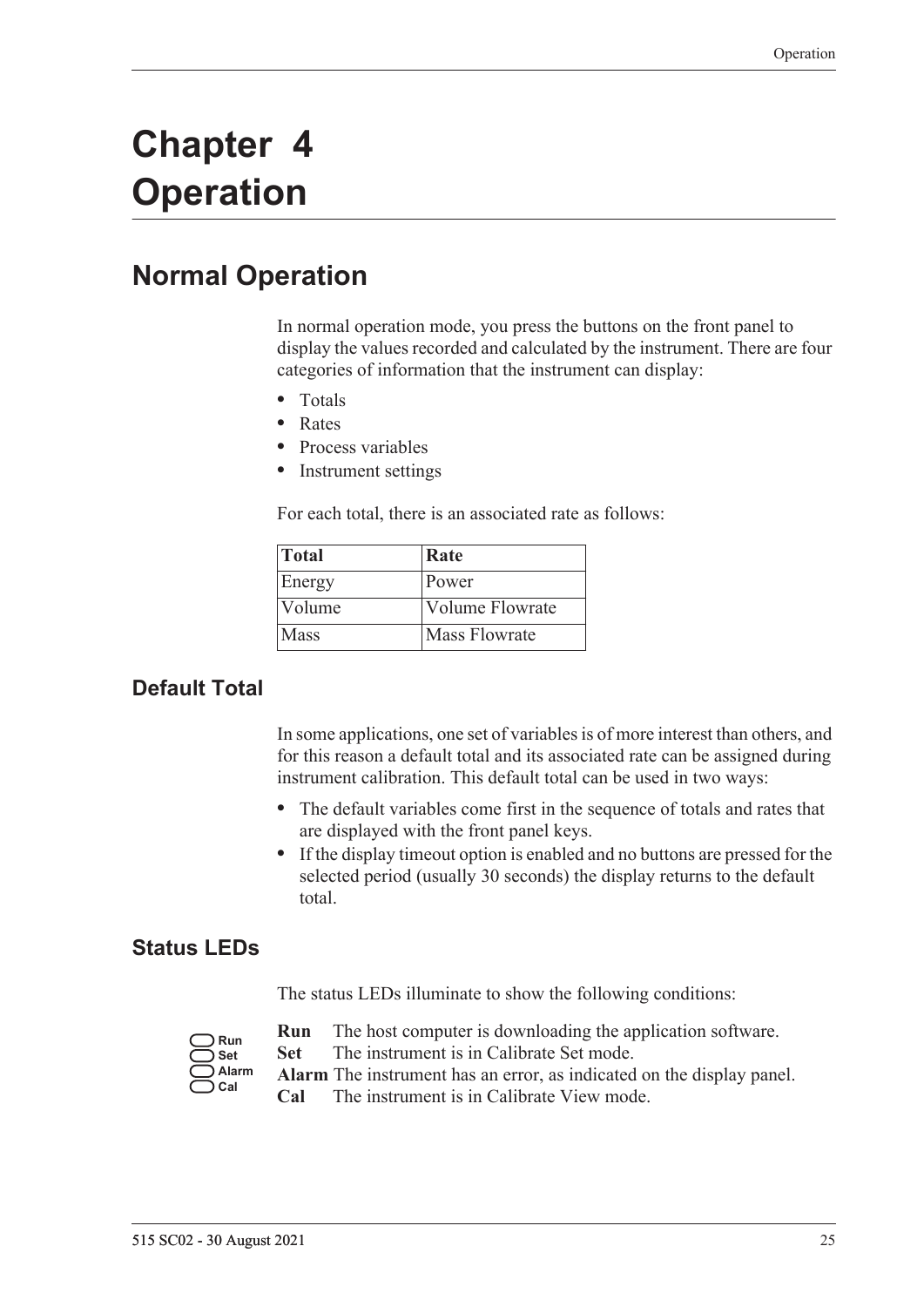## <span id="page-35-0"></span>**Front Panel Keys**

For most actions with the front panel keys, you can hold a key to scroll through the values or options, instead of repeatedly pressing the key.

**RATE** Press the **RATE** key to display the rate that is associated with the currently displayed total. If an item other than a rate or total is displayed, press the RATE key to display the "default rate". When a rate is displayed, press or hold the **RATE** key to display the other rate variables in turn.

**TOTAL** Press the TOTAL key to display the total that is associated with the currently displayed rate. If an item other than a rate or total is displayed, press the **TOTAL** key to display the "default total". When a total is displayed, press or hold the **TOTAL** key to display the other total variables in turn.

**RESET** Use the **RESET** key to clear all resettable totals or to initiate a printout if the printer option has been selected. The printout is activated with a single press while the Total Reset function has different operation modes that are selectable during instrument calibration as follows:

- NONE The user cannot reset the non-accumulated totals.
- INSTANT When the user presses the **RESET** key, the instrument resets all non-accumulated totals.
- DELAYED When the user holds the **RESET** key for two seconds, the instrument resets all non-accumulated totals.

The instrument makes three beeps when it resets the totals and two beeps when a printout is started.

**DISPLAY** Press the **DISPLAY** key to step or scroll through the main menu items.

**ACCUM** Hold the **ACCUM** key to display the accumulated value for the currently displayed total or to display the peak value for the currently displayed flowrate. See below for further details of peak flowrates.

### <span id="page-35-1"></span>**Remote Reset**

The Remote Reset on logic input 3 (LINP3) has the same function as the front **RESET** key, as described above.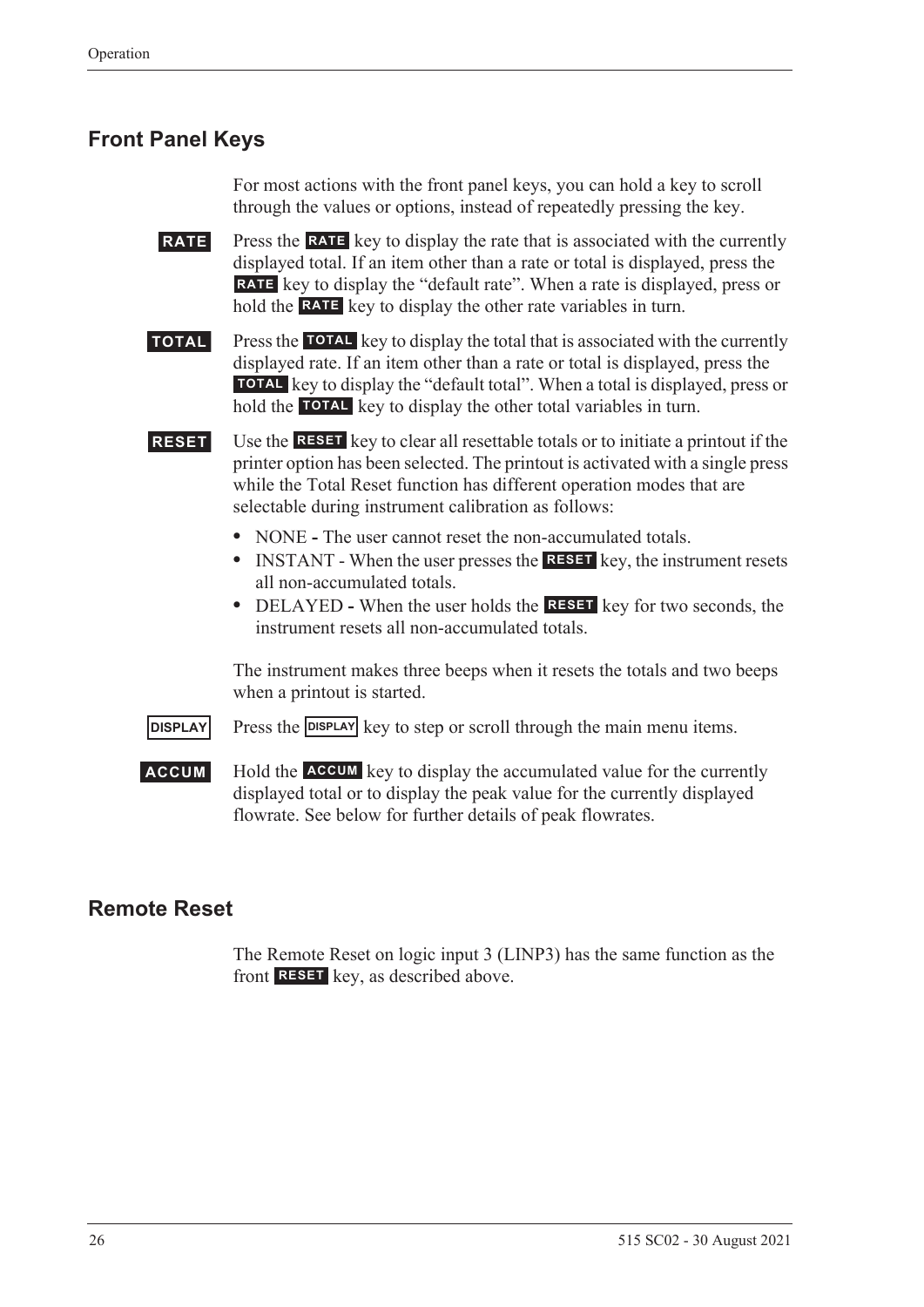### **Main Menu Items**

| The main menu in this instrument consists of the following items. The |  |
|-----------------------------------------------------------------------|--|
| DISPLAY key is used to step or scroll through the list.               |  |

| <b>DISPLAY</b>  | <b>Description</b>                                                     | <b>Options</b>                                                                                                   |
|-----------------|------------------------------------------------------------------------|------------------------------------------------------------------------------------------------------------------|
| ENERGY          | Energy content                                                         | Hold the ACCUM key to display accumulated total                                                                  |
| POWER           | Power (energy flowrate)                                                | Hold the ACCUM key to display peak value                                                                         |
| VOLUME          | Volume                                                                 | Hold the ACCUM key to display accumulated total                                                                  |
| $V$ -FLOW       | Volume flowrate                                                        | Hold the <b>ACCUM</b> key to display peak value                                                                  |
| <b>MR55</b>     | <b>Mass</b>                                                            | Hold the ACCUM key to display accumulated total                                                                  |
| $M-FLDW$        | Mass flowrate                                                          | Hold the ACCUM key to display peak value                                                                         |
| TEMP            | Temperature                                                            |                                                                                                                  |
| PRESS           | Pressure                                                               | Hold the <b>SET</b> ) key to view the absolute value if<br>the type of pressure sensor is set to GAUGE.          |
| $SP-VDL$        | Steam specific volume                                                  |                                                                                                                  |
| SP-ENT          | Steam specific enthalpy                                                |                                                                                                                  |
| <b>SE-ADJ</b>   | Specific enthalpy adjust                                               |                                                                                                                  |
| SE-NET          | Net specific enthalpy                                                  |                                                                                                                  |
| REPORT PRINT    | Only shown in Detail<br>Menu if a printer<br>protocol is used          | Hold the $\text{SET}$ key to print log report as defined in<br>the TM/LOG section of calibration.                |
| LOGGED DATA     | Only shown in Detail<br>Menu if real-time clock<br>option is installed | Hold the $\overline{\text{SET}}$ key to display data logs as<br>described in Data Logs on page 28.               |
| MODEL INFO      | Only shown in Detail<br>Menu                                           | Hold the <b>SET</b> key to display the Model<br>information as described in Model Information<br>on page 30.     |
| <b>CAL MENU</b> | Only shown in Detail<br>Menu                                           | Hold the <b>SET</b> ) key to enter Calibration View<br>mode as described in Calibration View Mode on<br>page 32. |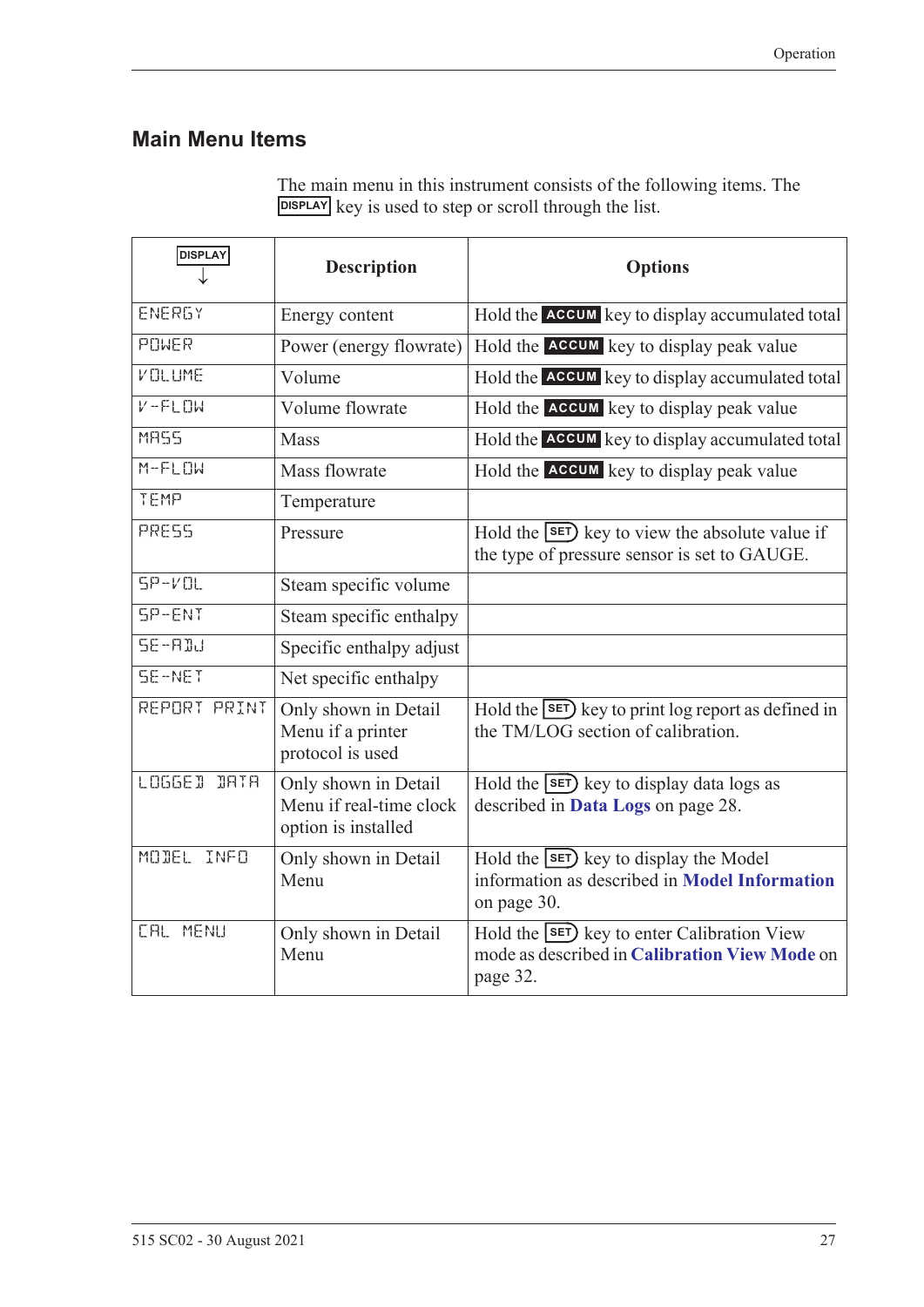#### **Detail and Basic Menu**

The 515 instrument has the option to switch the main menu from the full Detail menu to a Basic menu. The Detail menu includes all of the main menu variables and the HOLD SET sub menu items as listed above. In the Basic menu only the application or operator essential main menu variables are shown. The main menu variables to be shown in the basic menu need to be selected in the 500 Series Program Manager (500-PM Software) prior to the application software being downloaded to the instrument. The 500-PM Software is Windows based configuration and resource tool for the 500 Series and is freely available from the www.contrec.co.uk website.

To switch between the Detail and Basic menu, while in the main menu, press and hold the **DISPLAY** and **SET**) keys together for 5 seconds. When switching to the Detail menu the display will briefly show: d 15 PL A Y DETAIL MENU. When switching to the Basic menu the display will briefly show: d 15PLAY BASIC MENU.

When the application software is first installed, the default is the Detail menu. From that point, the menu type is saved and restored on power cycle. The menu type will need to be Detail to access the CAL MENU

#### **Peak Flowrates**

The peak value for the currently displayed flowrate can be viewed by holding the **ACCUM** key. The peak value is the average over a 15 minute period since the last reset of totals or powering on of the instrument. Dashes are shown for this value after a reset or power on until the first averaging period has passed.

#### <span id="page-37-0"></span>**Data Logs**

The instrument will log the main-menu variables if real-time clock option is installed. The logs are at fixed intervals of hours, days, weeks, months and years. The instrument can store a total of more than 1000 log entries.

If the number of log entries exceeds the programmed number for a particular time interval, the oldest log entry is overwritten by the newest one for that time interval.

Also note that the totals are saved as accumulated totals.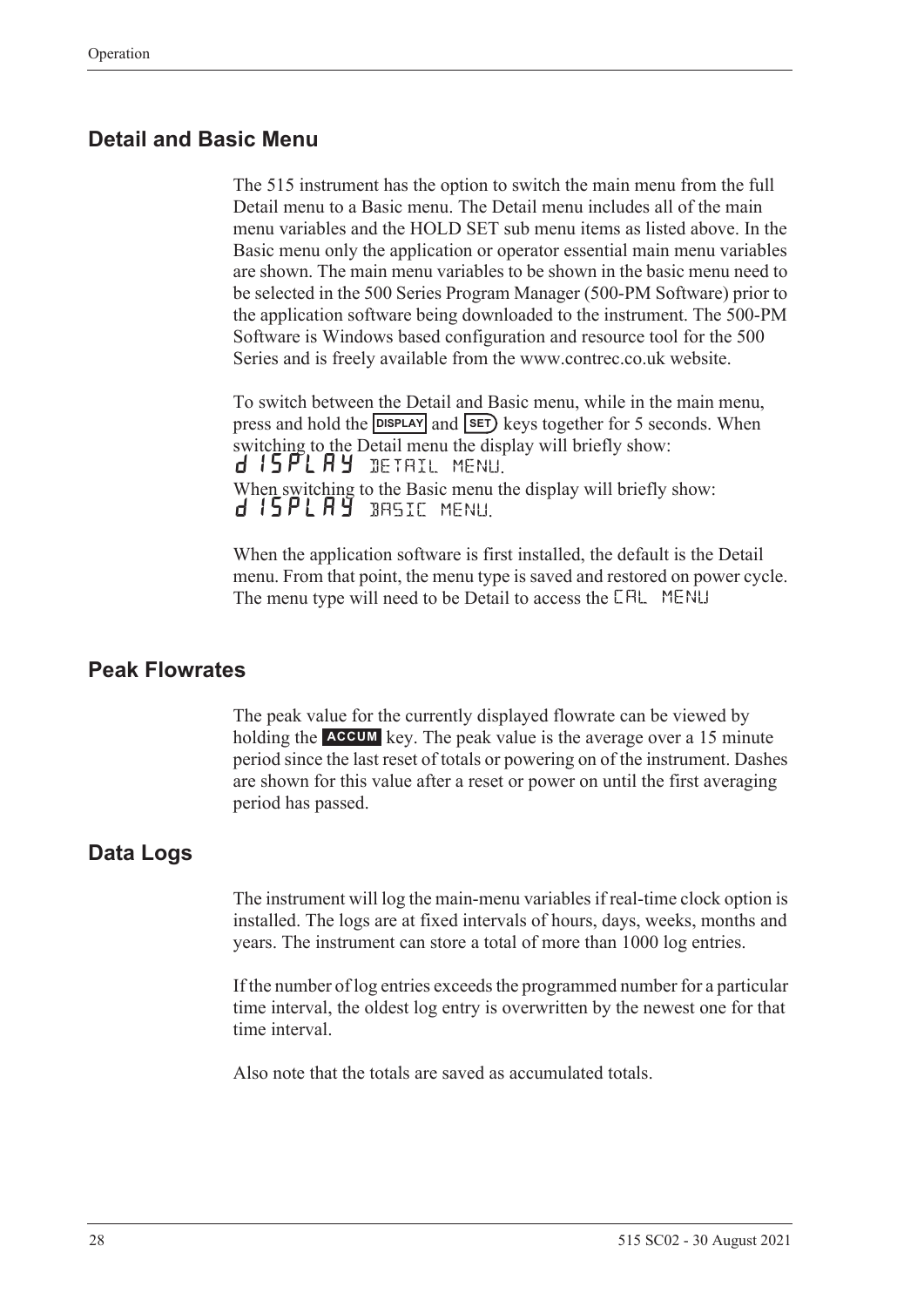The log entries are recorded at the following times:

| HOUR | 00 minutes each hour                                        |
|------|-------------------------------------------------------------|
| DAY  | 00 hours and 00 minutes each day                            |
| WEEK | 00 hours and 00 minutes each Monday                         |
|      | MONTH 00 hours and 00 minutes on the first day of the month |
| YEAR | 00 hours and 00 minutes on the first day of the year.       |

#### **View Data Logs**

Use the following procedure to view the data that has been logged by the instrument:

- 1. Press the **DISPLAY** key to scroll through the menu to the LOGGE I IHTH prompt.
- **2.** Hold the  $\overline{\text{SET}}$  key.

The system displays the hourly log. The timebase and number of the log are shown, for example LH-001.

**3.** While holding the **DISPLAY** key use the **RESET** key to print the data for the displayed log if the printer option has been selected.

The following example shows the hourly log number 006 at 15:00 (3:00 pm) on 16 January 2019. The day and month alternate with the year in the bottom right hand corner.

$$
\begin{array}{|c|c|c|c|}\n\hline\n\text{LH-B06} & \text{15-00} \\
\hline\n\text{LH-B06} & \text{16/01} \\
\hline\n\end{array}\n\quad\n\begin{array}{|c|c|c|}\n\hline\n\text{LH-B06} & \text{15-00} \\
\hline\n\text{LH-B06} & \text{2019}\n\end{array}
$$

[Figure 16](#page-38-0) shows how to display the logged data.



<span id="page-38-0"></span>*Figure 16 Logged Data Display Methods*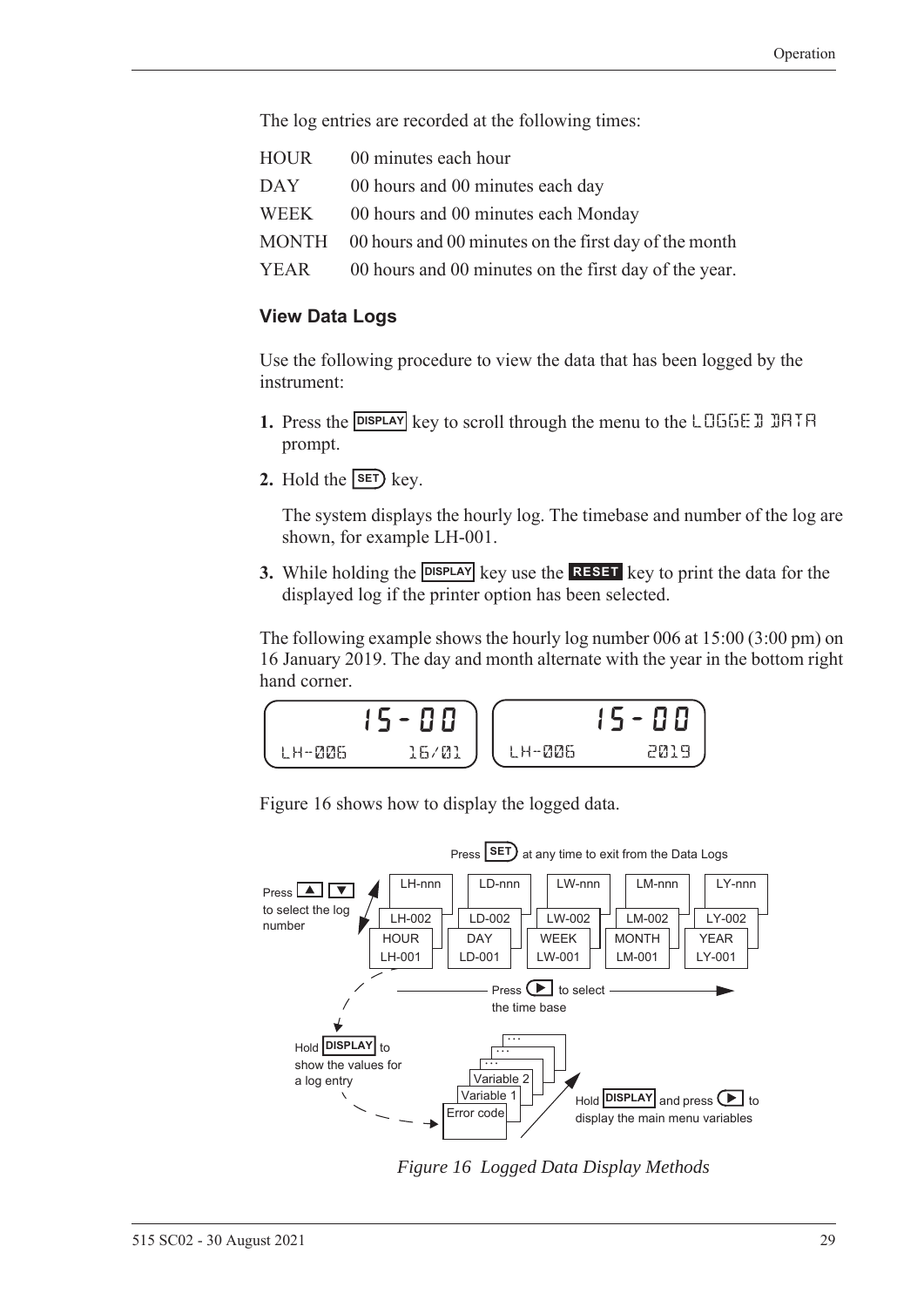### <span id="page-39-1"></span><span id="page-39-0"></span>**Model Information**

The model information items display the hardware, software and application versions of the instrument. This information is mainly for service personnel.

| <b>DISPLAY</b>                       | <b>Description</b>                                                                                                                                                                                                                                                                                                      |
|--------------------------------------|-------------------------------------------------------------------------------------------------------------------------------------------------------------------------------------------------------------------------------------------------------------------------------------------------------------------------|
| $2 - 1 - 5 -$<br>515 MODEL           | The hardware model code. Refer to Product Codes on<br>page 83 for more information.                                                                                                                                                                                                                                     |
| $  EPLH$<br>SC02 INPUT               | The Application number and the assignment of the inputs.<br>Refer to Application Information Code on page 84 for<br>more information.                                                                                                                                                                                   |
| 3.0.000<br>SØØ-PM VERS               | The version of 500-Series Program Manager from which<br>the application software was compiled.                                                                                                                                                                                                                          |
| 026357<br>CUSTOM VERS                | The Customer version code for this installation. Refer to<br>Custom Version Codes on page 84 for more information.                                                                                                                                                                                                      |
| 123456<br>RBE123 5/N                 | The instrument serial number and unit tag. The serial<br>number is on the top line and unit tag is on the bottom left.<br>Both items are entered when the instrument application<br>software is initially loaded. If the unit tag is not used the<br>default tag, UNIT, will be used.                                   |
| $15 - 15$<br>EDITED 27/08<br>2019    | The time and date when the calibration of the instrument<br>was last edited. The format of the time and date is the same<br>as for the data logs. This example shows 16:15 (4:15pm)<br>on the 27th August 2019. This function is available only if<br>the instrument has the real time clock option.                    |
| <b>CLASS-3</b><br>FLASH<br>$V - 219$ | The instrument Class and Flash (bootloader) version.                                                                                                                                                                                                                                                                    |
| 5<br>POWER EYELE                     | The number of power cycles that have occurred since the<br>application software was installed.                                                                                                                                                                                                                          |
| WIT<br>RESET                         | The number of 'watchdog timer' (WDT) resets that have<br>occurred since the application software was installed. The<br>WDT Reset count is only shown if a WDT Reset has<br>occurred.                                                                                                                                    |
| HOLd.PSE<br>CONFIG<br>PRINT          | If the printer protocol is assigned to one of the<br>communication ports, the prompt to print the full program<br>configuration report will be shown. Hold Reset to start the<br>printing of the configuration report. The report will be in<br>a similar format to the report generated by the 500<br>Program Manager. |

Press **SET**) at any time to exit from the Model information.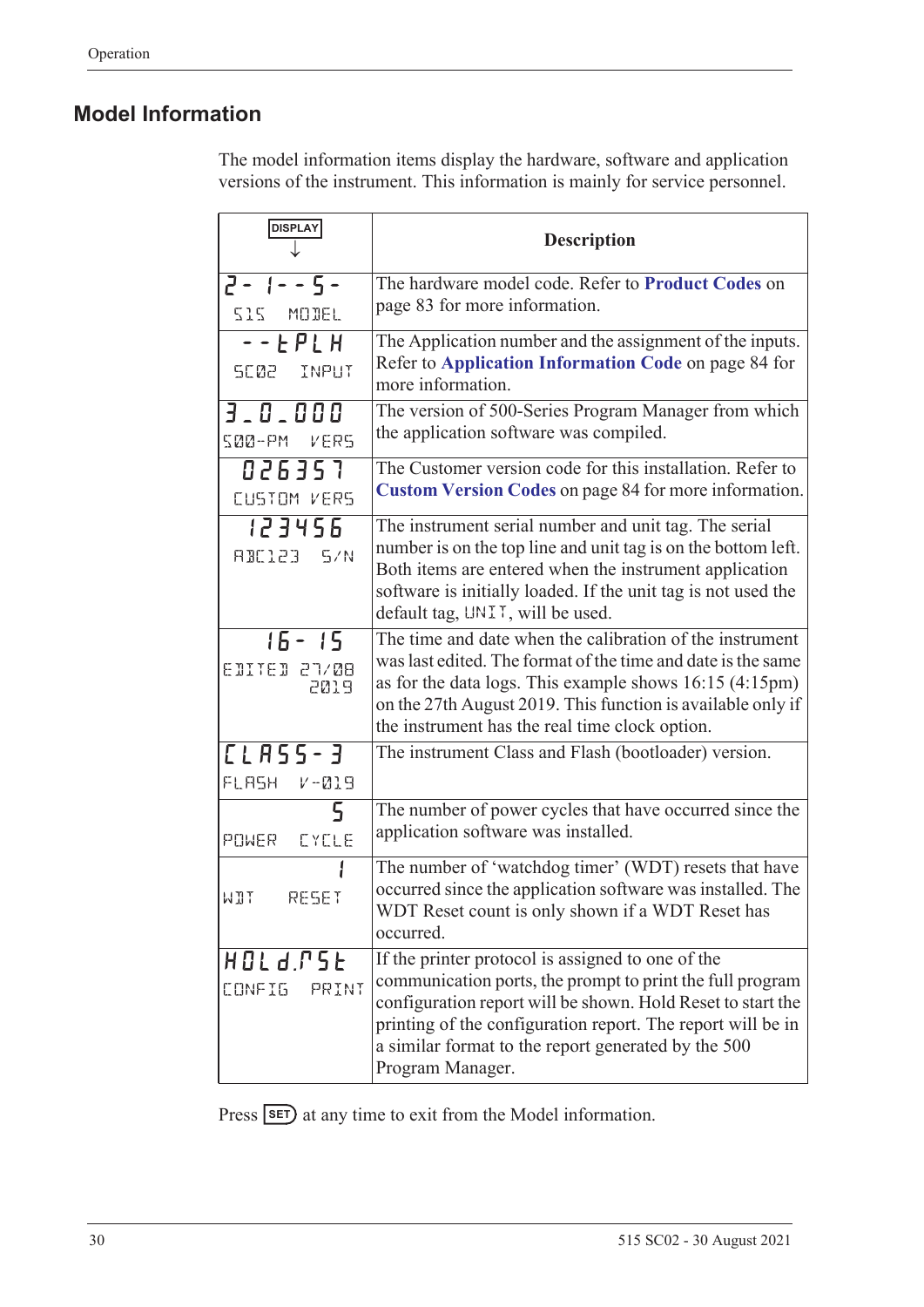# **Chapter 5 Instrument Calibration**

## **Introduction**

The 500 Series instrument calibration settings can be programmed via the front panel, according to program access levels explained below, or via the 500 Series Program Manager - a freely available Windows based configuration and resource tool.

After an instrument has been configured by either means to suit the application requirements, the settings can be recorded or application software backups or instrument clones created as explained further in **[Program Backup & Reports](#page-44-0)** on page 35.

You can view or change the settings of the instrument according to the access level for each parameter, as set by the 500 Series Program Manager. There are five levels of access to the parameters as follows:

- **• Not visible** you cannot display or edit the parameter.
- **• Display only** you can display the parameter, but you cannot change the setting.
- **• Programmable** you can change the setting of the parameter in Calibration Set mode.
- **• Password protected** you can change the setting of the parameter in Calibration Set mode only if you enter the correct password.
- **• CAL switch protected**  you can change the setting of the parameter in Calibration Set mode only if you enter by using the CAL switch on Logic Input 4 to accept the password.
- **Note:** When you enter Calibration Set mode, the instrument prompts to enter a password. Any value will allow to change the settings of the "programmable" parameters, but the correct password must be entered to change the password-protected parameters. Likewise, the CAL switch (Logic Input 4) must be used to accept the password to change the CAL switch protected parameters.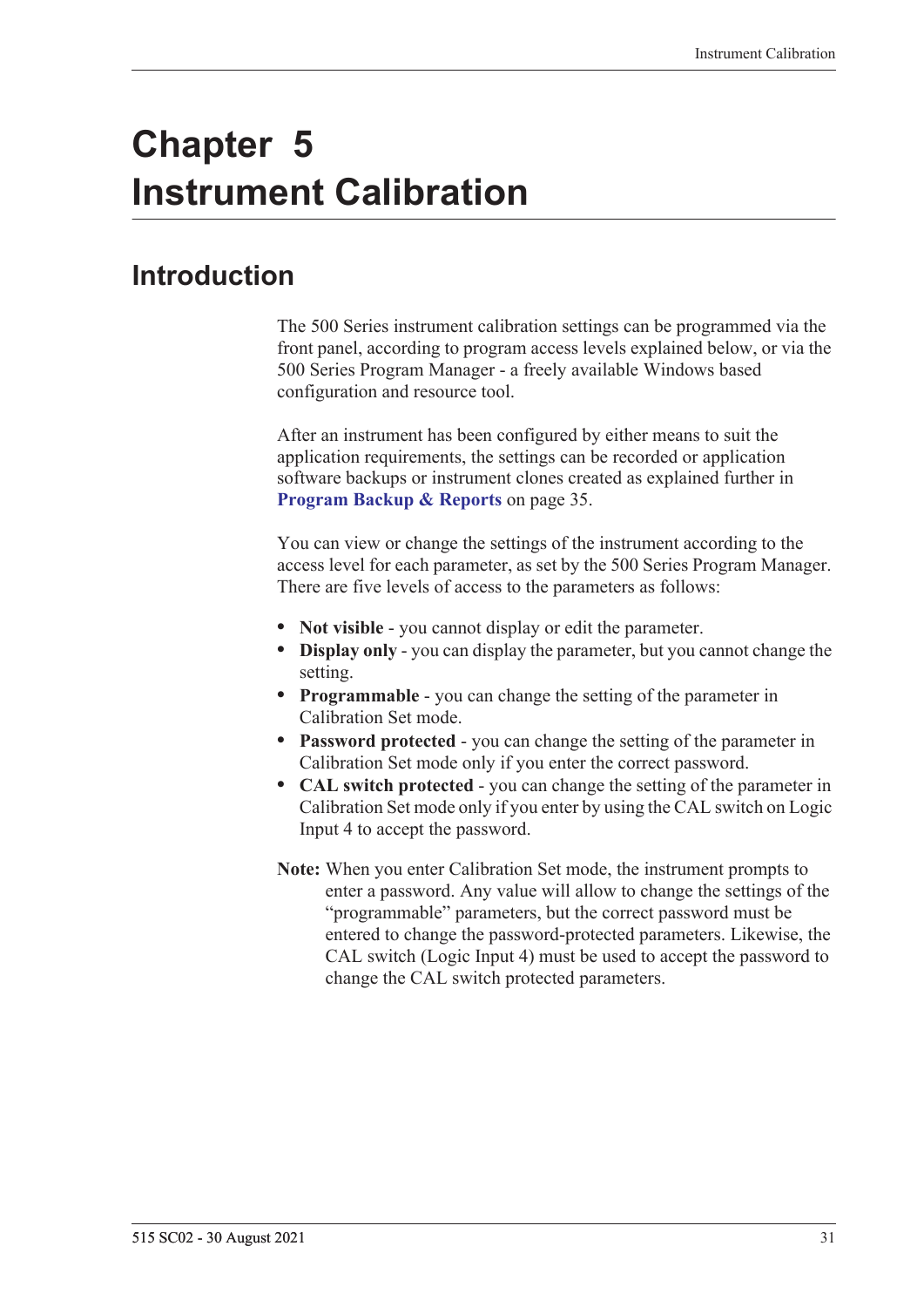## <span id="page-41-0"></span>**Calibration View Mode**

Use the following procedure to view the calibration settings of the instrument:

- 1. Press **DISPLAY** to scroll to the **CAL** MENLI prompt.
- **2.** Hold the  $\overline{\text{SET}}$  key.

| Run   |
|-------|
| Set   |
| Alarm |
| Cal   |

The instrument beeps once, illuminates the **Cal** indicator and shows CAL on the display panel.

- Press  $\left( \blacktriangleright \right)$  to scroll through the flashing menu headings.
- Press **SET** to scroll through submenu items.
- Hold **DISPLAY** to return to the main calibration menu.
- **3.** To exit from the Calibration View mode, press  $\Box$  to scroll to the END option and press **SET**).

The instrument returns to Normal Operation mode.

## **Calibration Set Mode**

In Calibration Set mode, you can change the settings of the "programmable" parameters. You must enter the system password to change the setting of the "password-protected" parameters and you must use the CAL switch on Logic Input 4 to access the "Cal switch protected" parameters.

Use the following procedure to enter Calibration Set mode:

- **1.** Press **DISPLAY** to scroll to the **CAL** MENLI prompt.
- **2.** Hold the  $\overline{\text{SET}}$  key.



The instrument beeps once, illuminates the **Cal** indicator and shows CAL on the display panel.

- **3.** Press  $\left( \blacktriangleright \right)$  to select any flashing menu heading except END.
- **4.** Hold the **SET** key for two seconds, or if "Cal switch protected" items exist the CAL switch can be closed for two seconds.

The instrument prompts for a password to be entered if the password is non-zero, otherwise the password prompt is skipped.

- **5.** If the password prompt is shown, press  $\boxed{\blacktriangle}$  or  $\boxed{\blacktriangledown}$  to change the value of the current digit. To select the next digit, press  $\left( \blacktriangleright \right)$ .
- **6.** Press **SET** or use the CAL switch on Logic Input 4 (if "Cal switch protected" items exist) to accept the password and proceed.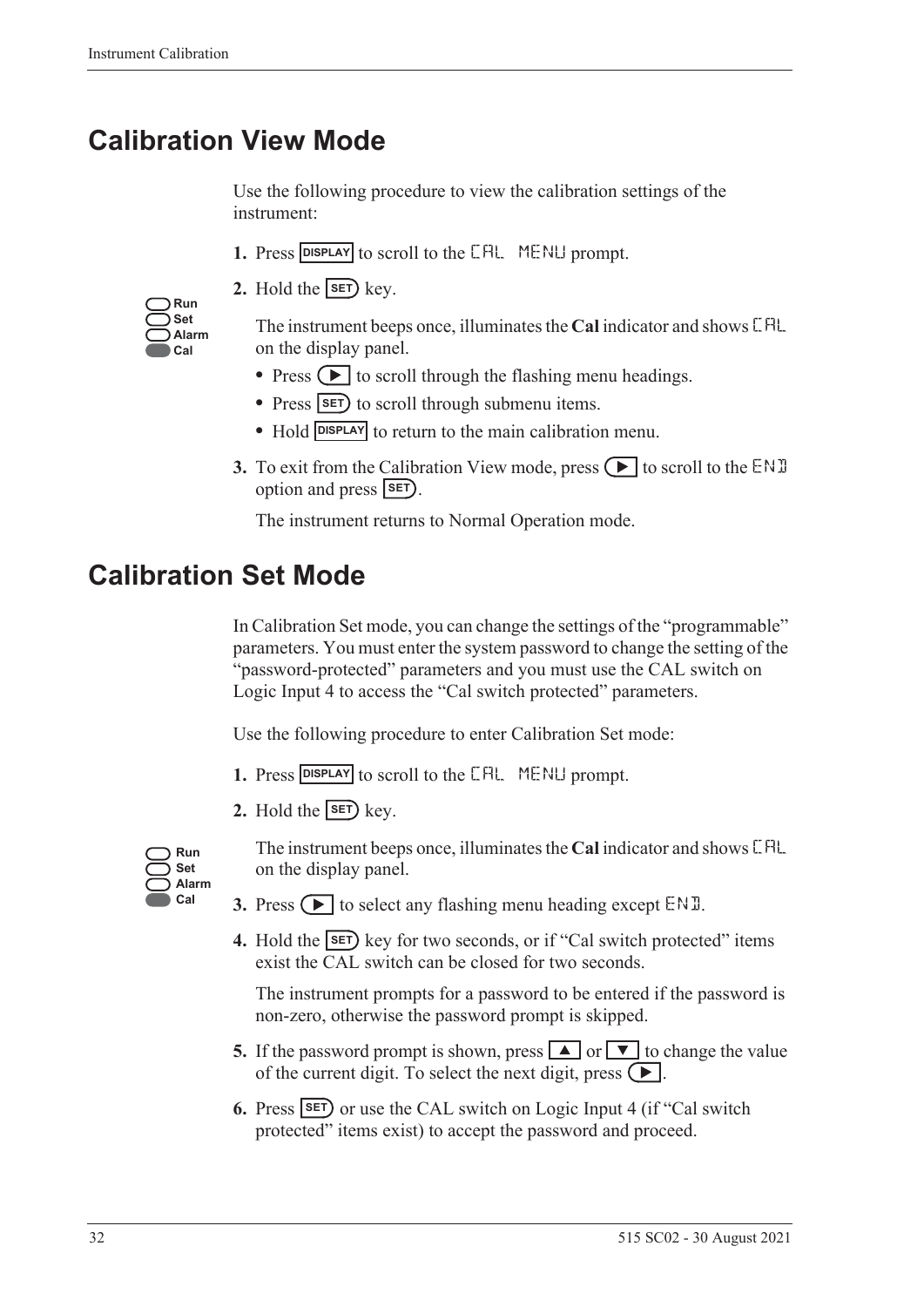- **7.** Proceed and observe the access confirmations.
	- **•** If the CAL switch is used and the password is correct, the instrument makes two beeps and displays message: - Ed IL - CS\_PW MODE

and enables you to change "programmable", "password protected" and "CAL switch protected" parameters.

**•** If the CAL switch is used but the password has been skipped or is incorrect, the instrument makes one beep and displays message: -EDIT- CAL\_SW MODE

and enables you to change "programmable" and "CAL switch protected" parameters.

• If the **SET**) key is pressed and the password is correct the instrument makes two beeps and displays the message:

 $-$  **E**  $d$   $l$  **L**  $-$  PASSW MODE

and enables you to change the "programmable" and "passwordprotected" parameters.

• If the **SET**) key is pressed but the password has been skipped or is incorrect, the instrument makes one beep and displays the message: -EDIT- PROG MODE

and enables you to change only the "programmable" parameters.



The instrument illuminates both the **Cal** and **Set** indicators.

- **8.** Edit the instrument parameters as required. The programmable values are indicated by the flashing display.
	- To change a numerical value, press **A** to increase a value, or press  $\blacktriangledown$  to decrease a value. Press a key momentarily to change the value one number at a time. Hold a key to scroll through the numbers. To proceed to next digit, press  $( \blacktriangleright ).$
	- To change an option setting, press **A** or  $\bullet$  to scroll through the options.
- **9.** Press **SET** to accept the currently displayed value and proceed to the next parameter. You can press **DISPLAY** to briefly view the current edit mode:  $-Ed$   $E - \frac{2}{x}$  XXXXXX MODE, as described in step 6 above. Continue to hold the **DISPLAY** key to return to the main calibration menu.
- **10.**To exit from Calibrate Set mode, press  $\left( \blacktriangleright \right)$  to scroll through the main calibration menu to  $ENI$ , then press  $SET$ . Otherwise, to quick exit from any menu, you can press and hold **SET** for two seconds or, if "Cal switch protected" items exist, the CAL switch can be closed for two seconds.

**Run Set Alarm Cal**

The instrument makes two beeps and cancels the **Cal** and **Set** indicators.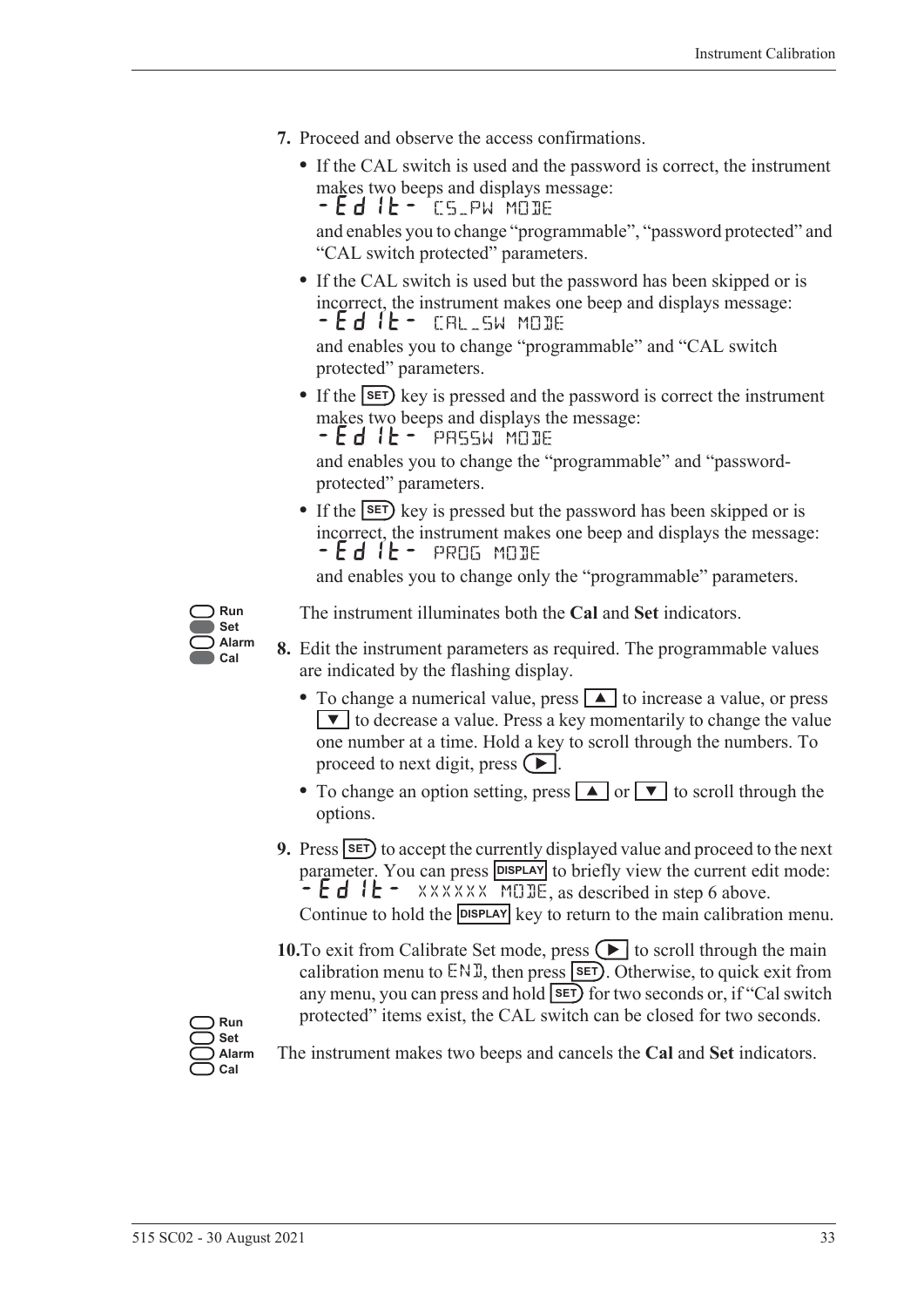### **Changing the Instrument Settings**

In Calibration Set mode, the display flashes the item that can be changed. For option settings, the display flashes the complete option. For a numeric parameter, the display flashes one digit at a time, you can change the value of the flashing digit as required, then move the flashing cursor to change another digit.

**Note:** When you change the setting of a parameter, the instrument records the result as soon as you move to another parameter, or exit from the Calibration Set mode.

#### **Changing Option Settings**

When you display an option that can be changed, the entire option flashes on the display, such as the choices of ODD, EVEN or NONE for the communications parity bit checking. Press  $\boxed{\blacktriangle}$  or  $\boxed{\blacktriangledown}$  to change the option. You can "scroll" through the options in either direction to make a selection as shown below.



#### **Changing Numeric Settings**

The display flashes the digit that can be changed.

第第89.123

Press  $\left( \blacktriangleright \right)$  to select the digit that you wish to change.

Press  $\boxed{\blacktriangle}$  or  $\boxed{\blacktriangledown}$  to increase or decrease the value of the selected digit.

#### **Changing the Decimal Point**

To change the position of the decimal point, press  $\Box$  to move the flashing selection until the decimal point flashes. Press  $\boxed{\blacktriangle}$  or  $\boxed{\blacktriangledown}$  to move the decimal point to the right or left as required.

#### **Units of Measurement**

The calibration of some parameters is based on the units that are defined for the relevant variables. These units of measurement can been viewed in the UNITS menu in the Instrument Settings section below.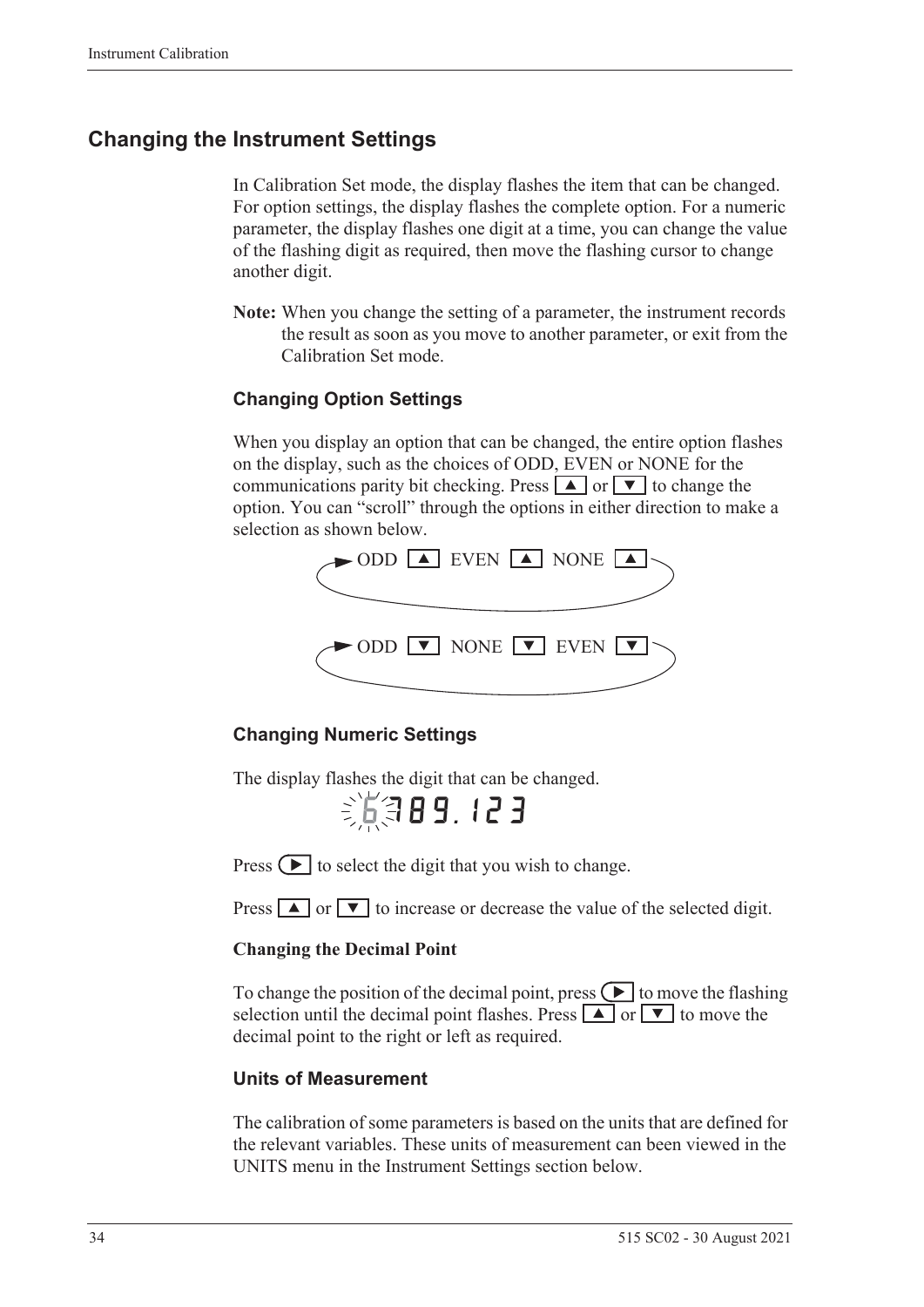## <span id="page-44-0"></span>**Program Backup & Reports**

### **Backup via 500 Series Program Manager**

As well as programming the 500 Series instruments via the front panel (according to program access levels), the 500 Series Program Manager (500- PM) can be used to create a custom version of the application software and program parameters preset prior to downloading the application software. Backups of customised applications can be saved as download-able APX or APL files and the full configuration reports printed or saved as PDF. The 500- PM is a Windows based programming tool and resource centre and is freely available from the Contrec www.contrec.co.uk website.

Instruments are often supplied from the factory with the default application software, but it is by using 500-PM software that program access levels are set, USER text and messages customised and print headers and footers entered.

### **Printing Configuration Report**

To assist in keeping an audit trail of the program settings and changes made via the front panel, the 515 instrument provides the ability to print the configuration to a local printer if one has been connected and assigned to one of the 515 communication ports.

The prompt to hold the Reset key to print the configuration report HOLd:P5E config print is found at the end of the Model Info menu, described in **[Model Information](#page-39-1)** [on page 30](#page-39-1). The report can be lengthy and adequate printer paper must be available (Note: This feature is available starting from version 3.0.377).

### **Upload and Clone of Application Software**

To assist in maintaining a backup for important applications and installations, the 500-Series Program Utility software (500-LT, version 3.0.377 or higher) can be used to upload the instruments application software with all of the current program settings.

The 500-LT (PM Lite) program is a Windows based computer program which can be downloaded for free from the Contrec www.contrec.co.uk website and is part of the package when the Contrec 500 Series Program Manager is installed. The 500-LT provides the option to 'Upload Application' or 'Upload Report Only'. To use either upload functionality, the 515 port being used must have printer (PRN) protocol assigned to it.

Once uploaded to the 500-LT, the report can be viewed or printed. The Upload Application is automatically saved as an APL file. The file can be used then or reopened later to download to another 515 instrument (of the same or higher class) to create a clone of the original instrument.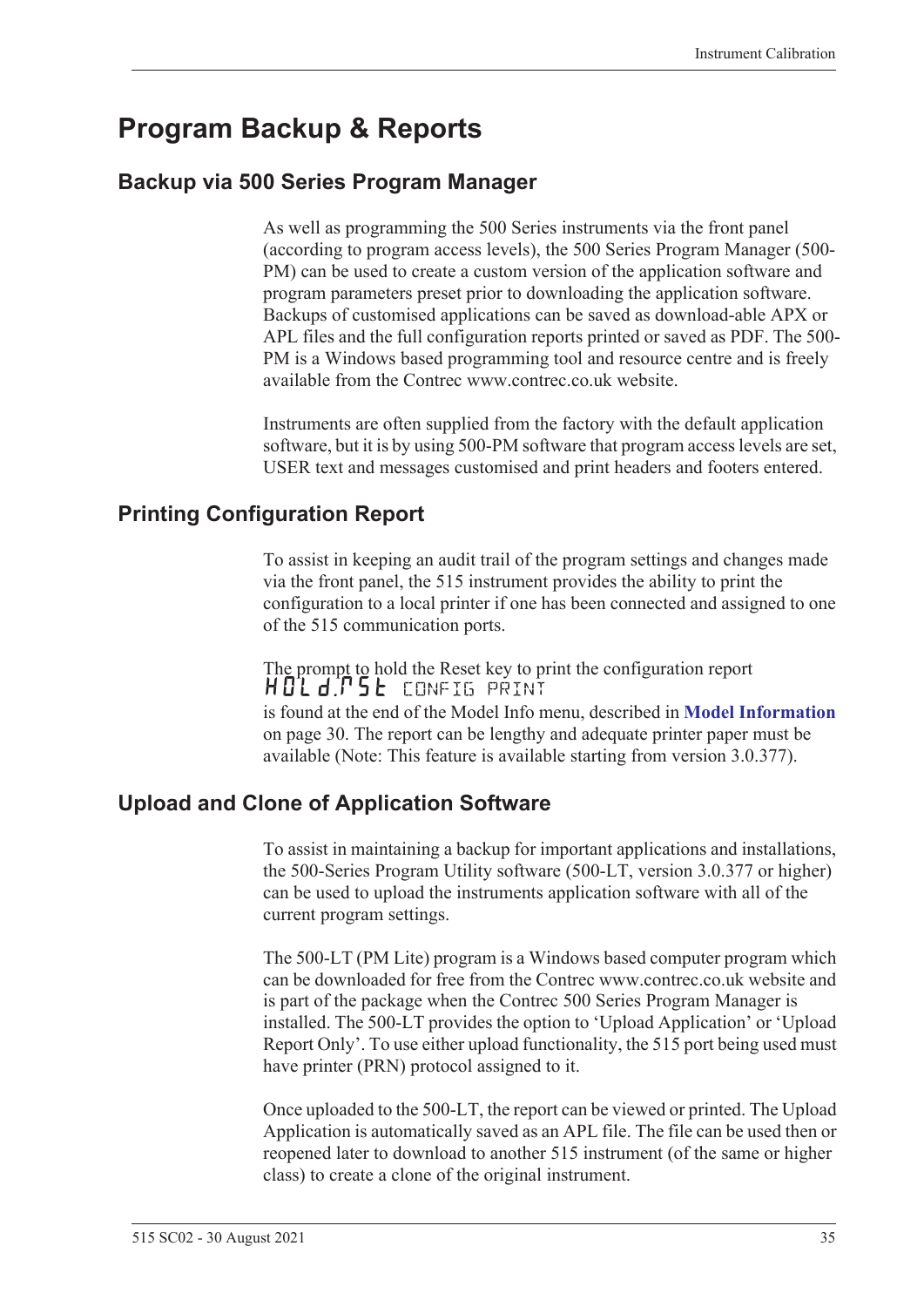## **Calibration Menu Tree**

[Figure 17](#page-45-0) and [Figure 18](#page-46-0) show the keys for moving around the calibration menu tree in Calibration View or Set mode.



<span id="page-45-0"></span>*Figure 17 Calibration Menu Tree Sheet 1*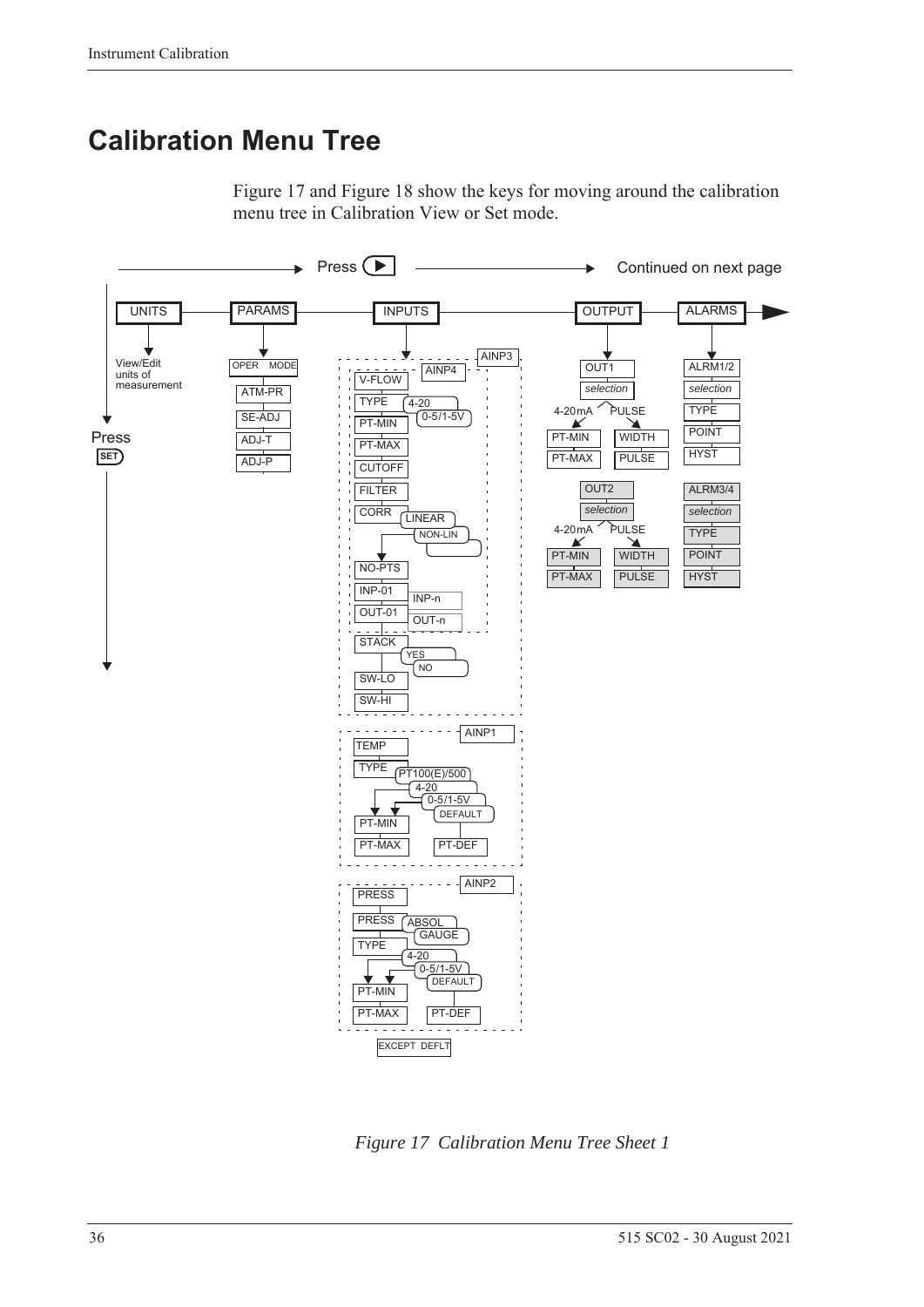

The shaded boxes indicate hardware options

Hold **DISPLAY** at any point to return to the main calibration menu.

Press  $\Box$  at any I/O assignment position to move to the next I/O assignment in the submenu (eg pressing  $\left( \blacktriangleright \right)$  on ALRM1 will move you to ALRM2 if it exists)

<span id="page-46-0"></span>*Figure 18 Calibration Menu Tree Sheet 2*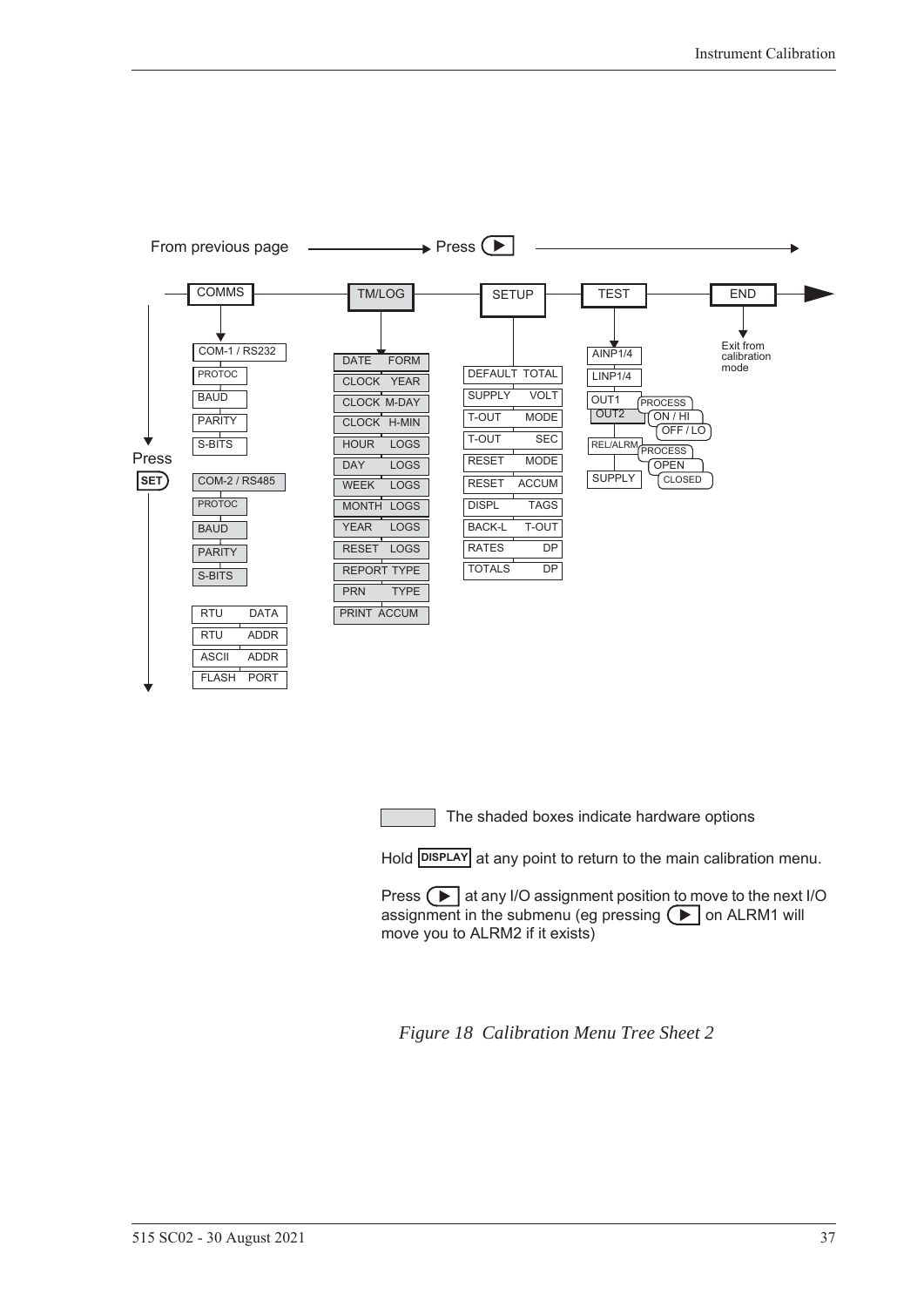## **Instrument Settings**

### **Units of Measurement**

The Units menu allows the units to be viewed and edited, if accessibility has previously been selected/enabled, without the reloading of new application software. Any change in units will result in a full reset to initially downloaded settings. Therefore, any required changes to units of measurement should be made before changing any other settings.

| <b>SET</b>              | $\blacktriangleright$ $\rightarrow$ UNITS params inputs outputs alarms comms tm/log setup test end                                                                                                                                                                              |  |
|-------------------------|---------------------------------------------------------------------------------------------------------------------------------------------------------------------------------------------------------------------------------------------------------------------------------|--|
| ITEMn<br>unit           | The units for main menu or calibration items can be viewed by pressing<br>the $s$ $F$ $k$ ey.                                                                                                                                                                                   |  |
|                         | The units of measurement are password protected or will be protected by<br>the CAL switch if any instrument setting has an access level of 'CAL<br>Switch Protected'. To edit the units the correct password must be entered<br>or CAL switch used on entry to EDIT mode.       |  |
|                         | Press $\boxed{\blacktriangle}$ or $\boxed{\blacktriangledown}$ to select the required units.                                                                                                                                                                                    |  |
| <b>ACCEPT</b><br>LINIT5 | The Accept Units prompt will only appear if one or more of the units<br>have been changed.                                                                                                                                                                                      |  |
|                         | <b>IMPORTANT:</b> Accepting the change of units will initiate a master<br>reset. All calibration parameters will revert to their default value (i.e.<br>those values included in the downloaded instrument software). All totals<br>and any logged information will be cleared. |  |
|                         | Press $\Box$ or $\nabla$ to select YES, then press the <b>SET</b> ) key. The instrument<br>makes three beeps to confirm the reset command.                                                                                                                                      |  |
|                         | The message -RESET- PLEASE WAIT will be displayed as the<br>instrument exits calibration mode and completes a full re-boot sequence.                                                                                                                                            |  |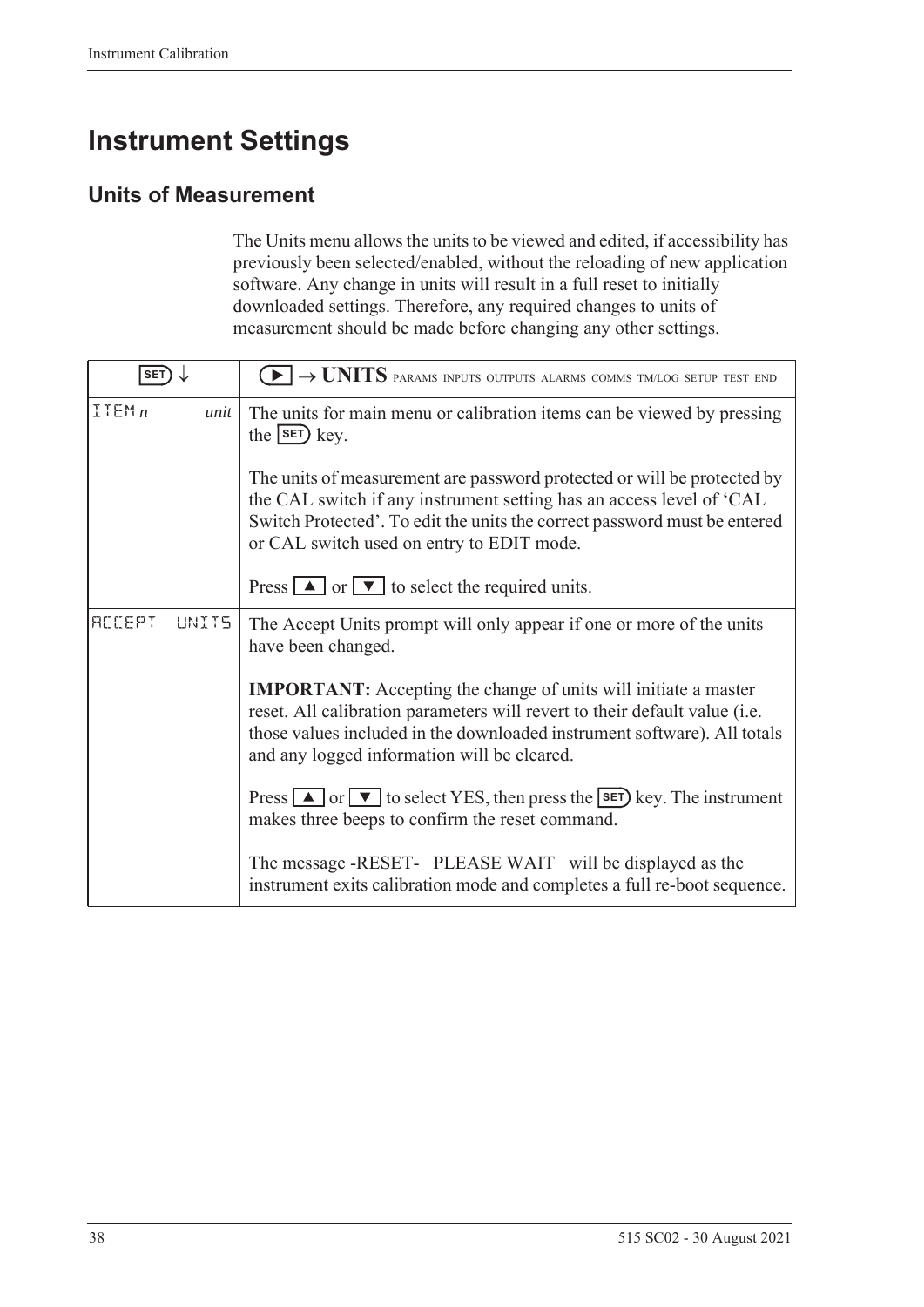### **Parameters**

| SET)            | $\blacktriangleright$ $\rightarrow$ units PARAMS inputs outputs alarms comms tm/log setup test end                                                                                                                                                                                                                                                                                                                                    |  |
|-----------------|---------------------------------------------------------------------------------------------------------------------------------------------------------------------------------------------------------------------------------------------------------------------------------------------------------------------------------------------------------------------------------------------------------------------------------------|--|
| MODE<br>OPER    | The operation mode allows an instrument to be configured for<br>saturated/superheated steam or water applications.                                                                                                                                                                                                                                                                                                                    |  |
|                 | <b>SAT-T</b><br>- Saturated steam with temperature input<br>$\bullet$                                                                                                                                                                                                                                                                                                                                                                 |  |
|                 | <b>SAT-P</b><br>- Saturated steam with pressure input<br>$\bullet$                                                                                                                                                                                                                                                                                                                                                                    |  |
|                 | <b>SUPER-1</b> - Superheated steam (standard)<br>$\bullet$                                                                                                                                                                                                                                                                                                                                                                            |  |
|                 | <b>SUPER-2</b> - Superheated steam (uses default temperature and<br>$\bullet$<br>pressure when outside the superheated region)                                                                                                                                                                                                                                                                                                        |  |
|                 | SUPER-3 - Superheated steam (uses saturated steam curve and<br>pressure input when outside the superheated region)                                                                                                                                                                                                                                                                                                                    |  |
|                 | <b>LIQUID</b><br>- Liquid water, applications such as boiler feed or<br>condensate return measurement                                                                                                                                                                                                                                                                                                                                 |  |
|                 | Select the operation mode as required.                                                                                                                                                                                                                                                                                                                                                                                                |  |
|                 | Press $\Box$ or $\Box$ to select one of the options.                                                                                                                                                                                                                                                                                                                                                                                  |  |
| ATM-PR<br>unit  | If the pressure sensor is configured as a Gauge type sensor, the instrument<br>adds the atmospheric pressure to the measured pressure to determine the<br>absolute pressure. Set the atmospheric pressure (absolute) according to<br>the height above sea level.                                                                                                                                                                      |  |
| SE-ADJ<br>OPT.  | The specific enthalpy adjustment option allows any initial energy to be<br>offset, by deducting the specific enthalpy adjustment value (calculated<br>from entered reference conditions) from the specific enthalpy at<br>flowing/measured conditions. If enabled the resultant net specific<br>enthalpy is then used to calculate the power and energy.<br>For more details on each calculation type refer to Specific Enthalpy $\&$ |  |
|                 | <b>Energy Offset on page 2</b>                                                                                                                                                                                                                                                                                                                                                                                                        |  |
|                 | Press $\boxed{\blacktriangle}$ or $\boxed{\blacktriangledown}$ to select ENABLE or DISABLE.                                                                                                                                                                                                                                                                                                                                           |  |
| $HJJ-T$<br>unit | Enter the specific enthalpy adjustment reference temperature at which the<br>adjustment value is calculated.                                                                                                                                                                                                                                                                                                                          |  |
| ADJ-P<br>unit   | Enter the specific enthalpy adjustment reference pressure (absolute) at<br>which the adjustment value is calculated.                                                                                                                                                                                                                                                                                                                  |  |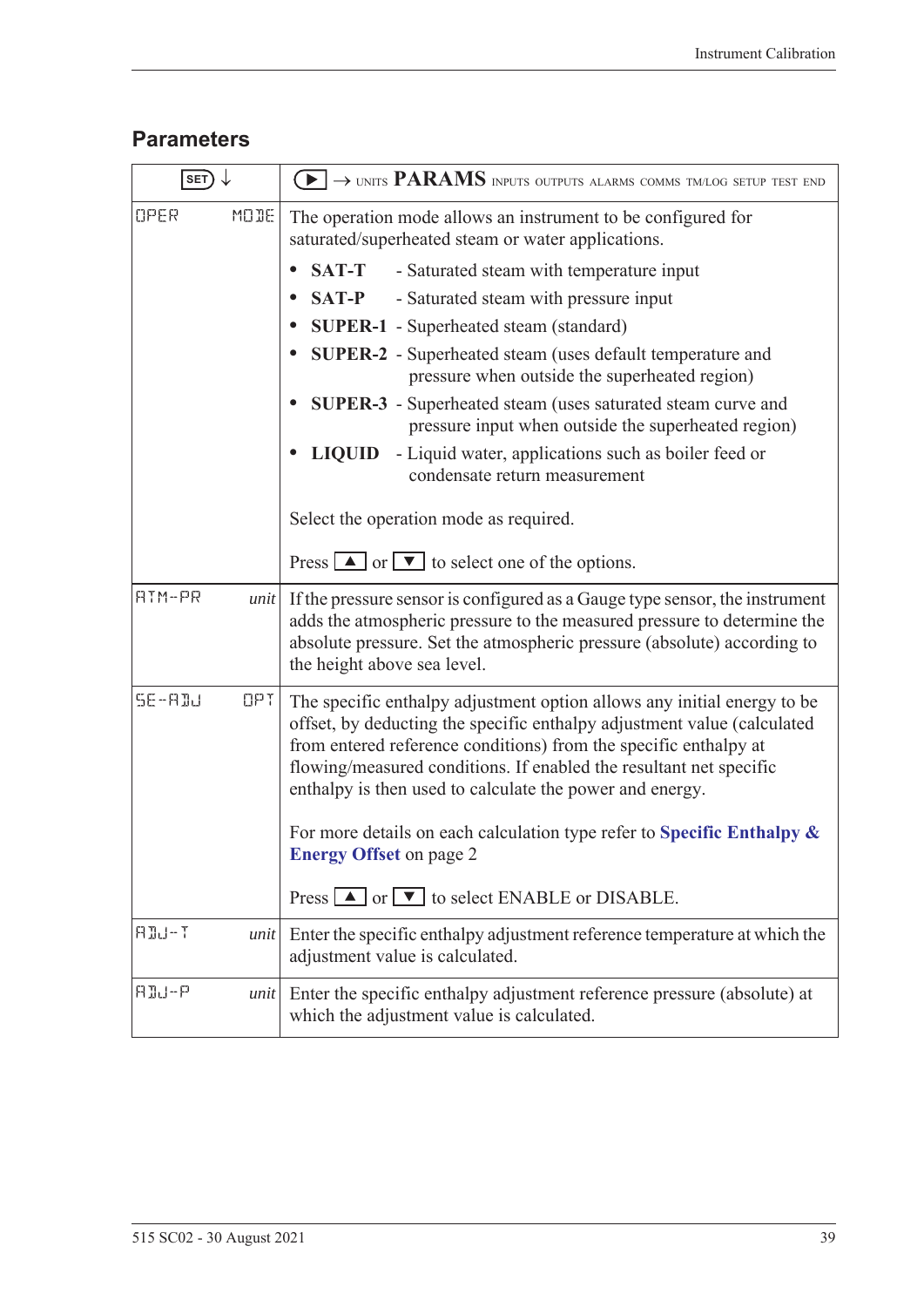## **Inputs**

| SET)               |                              | $\blacktriangleright$ $\rightarrow$ units params INPUTS outputs alarms comms tm/log setup test end                                                                                                                                                          |
|--------------------|------------------------------|-------------------------------------------------------------------------------------------------------------------------------------------------------------------------------------------------------------------------------------------------------------|
|                    |                              | Analog Input 3 and optional Analog Input 4 for stacked meters                                                                                                                                                                                               |
| INPUE<br>$V$ -FLOW | <b>AINP3</b><br><b>AINP4</b> | For this application, Analog Input 3 is assigned to volumetric flowrate<br>main input (if not stacked) or low range input if stacked with Analog<br>Input 4.                                                                                                |
| TYPE               | <b>AINP3</b><br><b>AINP4</b> | Select the type of analog input source.                                                                                                                                                                                                                     |
|                    |                              | Press $\Box$ or $\Box$ to select 0-5V, 1-5V or 4-20mA.                                                                                                                                                                                                      |
| PT-MIN<br>PT-MRX   | <b>AINP3</b><br><b>AINP4</b> | Enter the value of the measured parameter (in the assigned engineering<br>units) that corresponds to the minimum input signal level. The minimum<br>point is commonly set at a base flowrate of 0.0.                                                        |
|                    |                              | Enter the value of the measured parameter (in the assigned engineering<br>units) that corresponds to the maximum input signal level. The maximum<br>point is the same as the base value (set at the minimum point) plus the<br>span value.                  |
|                    |                              | For example, if the source signal is 4mA at a minimum volumetric<br>flowrate of $2m3/M$ , enter 2 as the minimum point. If the source signal is<br>20mA at a maximum volumetric flowrate of $250 \text{ m}^3/\text{M}$ , enter 250 as the<br>maximum point. |
| CUTOFF             | <b>AINP3</b><br><b>AINP4</b> | The Cut-off is the lowest value that the instrument reads from the input<br>sensor. The cut-off setting is the percentage of the span of the input<br>values.                                                                                               |
|                    |                              | All inputs at or below the cut-off value are considered negligible to the<br>instrument and are ignored. In this case, the instrument uses the minimum<br>value (set at PT-MIN).                                                                            |
| FILTER             | <b>AINP3</b><br><b>AINP4</b> | Input fluctuations caused by pulsating flow tend to create distortion in the<br>input readings of the rate. The instrument has a digital filter that averages<br>out these fluctuations.                                                                    |
|                    |                              | As a guide to the degree of filtering to use, the following table shows the<br>response time (in seconds) to reach 90% and 99% of a step change in<br>input.                                                                                                |
|                    |                              | The value A is the filter constant that the user can set.                                                                                                                                                                                                   |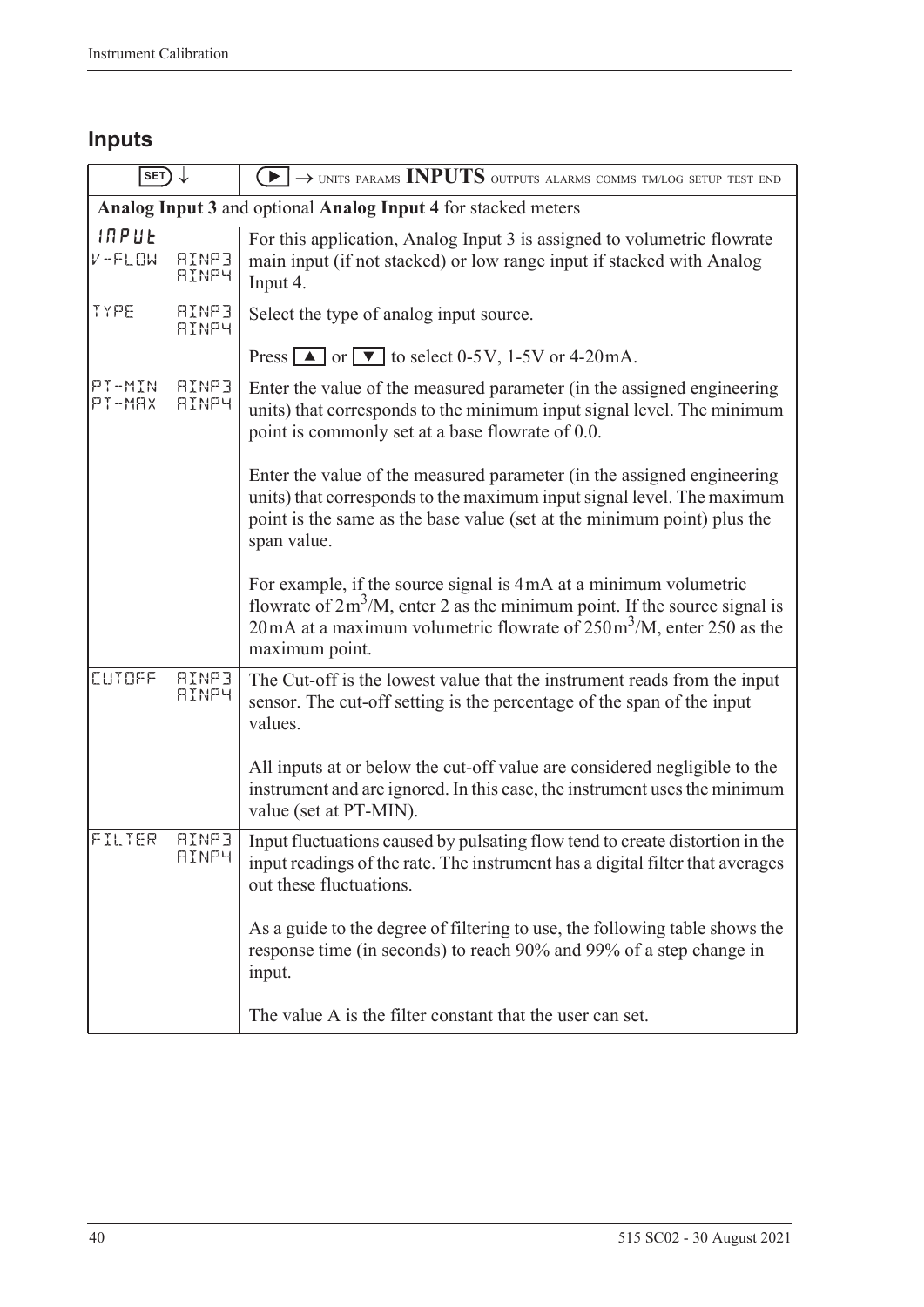| $\ket{\texttt{SET}} \downarrow$             |                                                                                                            | $\blacktriangleright$ $\rightarrow$ units params INPUTS outputs alarms comms tm/log setup test end                |                                       |
|---------------------------------------------|------------------------------------------------------------------------------------------------------------|-------------------------------------------------------------------------------------------------------------------|---------------------------------------|
|                                             | <b>Filter setting A</b>                                                                                    | Seconds to reach 90%<br>of full swing                                                                             | Seconds to reach 99%<br>of full swing |
|                                             | $\theta$                                                                                                   | $\theta$                                                                                                          | $\theta$                              |
|                                             | $\overline{2}$                                                                                             | $\overline{2}$                                                                                                    | $\overline{4}$                        |
|                                             | 4                                                                                                          | $\overline{4}$                                                                                                    | 8                                     |
|                                             | 6                                                                                                          | 5                                                                                                                 | 10                                    |
|                                             | 10                                                                                                         | 8                                                                                                                 | 15                                    |
|                                             | 15                                                                                                         | 12                                                                                                                | 23                                    |
|                                             | 20                                                                                                         | 14                                                                                                                | 27                                    |
|                                             | 25                                                                                                         | 18                                                                                                                | 34                                    |
|                                             | 35                                                                                                         | 25                                                                                                                | 48                                    |
|                                             | 45                                                                                                         | 32                                                                                                                | 62                                    |
|                                             | 60                                                                                                         | 42                                                                                                                | 82                                    |
|                                             | 75                                                                                                         | 52                                                                                                                | 102                                   |
|                                             | 90                                                                                                         | 62                                                                                                                | 122                                   |
|                                             | 99                                                                                                         | 68                                                                                                                | 134                                   |
|                                             | there is no filtering.                                                                                     | The input filter range is from 0 to 99. A setting of $0$ (zero) means that                                        |                                       |
| <b>CORR</b><br><b>AINP3</b><br><b>AINP4</b> |                                                                                                            | Analog input non-linearity can be corrected as follows:                                                           |                                       |
|                                             | <b>LINEAR</b>                                                                                              | NON-LINEAR to use the following linearity correction parameters                                                   |                                       |
|                                             |                                                                                                            | Use $\Box$ or $\nabla$ to select LINEAR or NON-LINEAR.                                                            |                                       |
| NO-PT5<br><b>AINP3</b><br><b>AINP4</b>      | This parameter is available for viewing and editing only when the<br>correction type is set to Non-linear. |                                                                                                                   |                                       |
|                                             |                                                                                                            | Enter the number of non-linearity correction points.                                                              |                                       |
|                                             | of correction points.                                                                                      | Press $\boxed{\blacktriangle}$ or $\boxed{\blacktriangledown}$ to select a number between 1 and 20 for the number |                                       |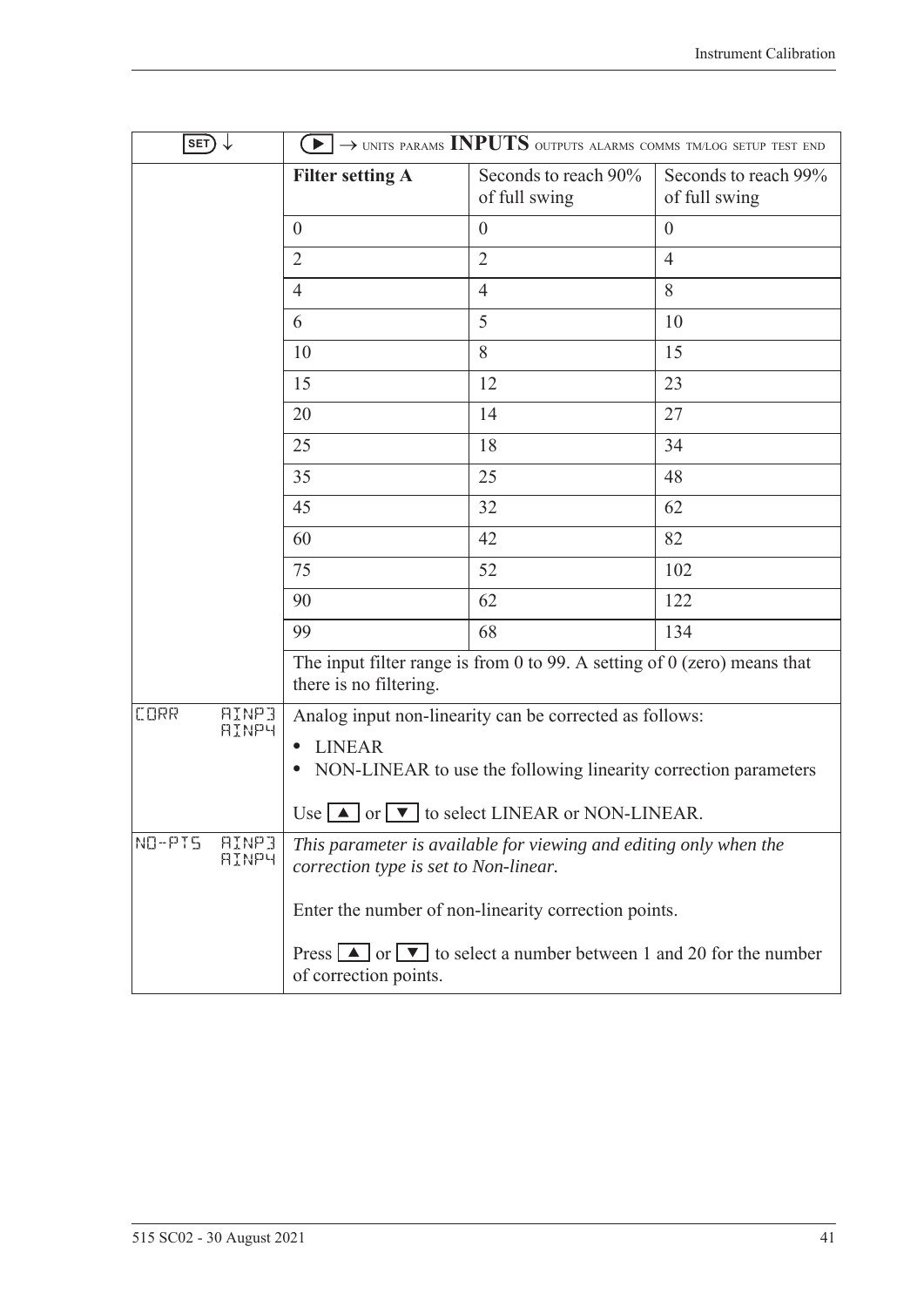| <b>SET</b>                                                          | $\rightarrow$ units params INPUTS outputs alarms comms tm/log setup test end                                                                                                                                                                                                                                                                             |  |  |
|---------------------------------------------------------------------|----------------------------------------------------------------------------------------------------------------------------------------------------------------------------------------------------------------------------------------------------------------------------------------------------------------------------------------------------------|--|--|
| INP-01<br>RINP3<br><b>AINP4</b><br>to<br>$INP - n$                  | This parameter is available for viewing and editing only when the<br>correction type is set to Non-linear.                                                                                                                                                                                                                                               |  |  |
|                                                                     | Enter the normalised input value for the correction point.                                                                                                                                                                                                                                                                                               |  |  |
|                                                                     | The instrument uses linear interpolation between the correction points.<br>An input and an output value are entered for each correction point. The<br>values are normalised between the minimum point $(0.0)$ and the<br>maximum point $(1.0)$ . Only the points between 0 and 1 are required to be<br>entered and should be entered in ascending order. |  |  |
|                                                                     | The following diagram shows a 5 point linearised representation of the<br>input for a hypothetical flowmeter. The heavy black line represents the<br>actual input from the flowmeter. The light black line is the approximation<br>that the instrument uses.                                                                                             |  |  |
|                                                                     | Normalised<br>Output<br>1.0<br>Value                                                                                                                                                                                                                                                                                                                     |  |  |
|                                                                     | <b>OUT-05</b><br>OUT-04                                                                                                                                                                                                                                                                                                                                  |  |  |
|                                                                     | <b>OUT-03</b><br><b>OUT-02</b>                                                                                                                                                                                                                                                                                                                           |  |  |
|                                                                     | <b>OUT-01</b>                                                                                                                                                                                                                                                                                                                                            |  |  |
|                                                                     | <b>Normalised</b><br>Input<br><b>INP-02 INP-03</b><br>$INP-04$<br><b>INP-05</b><br><b>INP-01</b><br>1.0<br>0.0                                                                                                                                                                                                                                           |  |  |
|                                                                     | You can hold the <b>DISPLAY</b> key to skip the non-linear points and go to the<br>next item.                                                                                                                                                                                                                                                            |  |  |
| $OUT-21$<br><b>AINP3</b><br><b>AINP4</b><br>to<br>$[[] \cup T - n]$ | This parameter is available for viewing and editing only when the<br>correction type is set to Non-linear.                                                                                                                                                                                                                                               |  |  |
|                                                                     | Enter the normalised output value for the correction point.                                                                                                                                                                                                                                                                                              |  |  |
| <b>AINP3</b><br><b>STACK</b>                                        | Select YES to stack AINP3 as the low range input with AINP4 as the high<br>range input.                                                                                                                                                                                                                                                                  |  |  |
|                                                                     | Select NO to use AINP3 as the only flow input.                                                                                                                                                                                                                                                                                                           |  |  |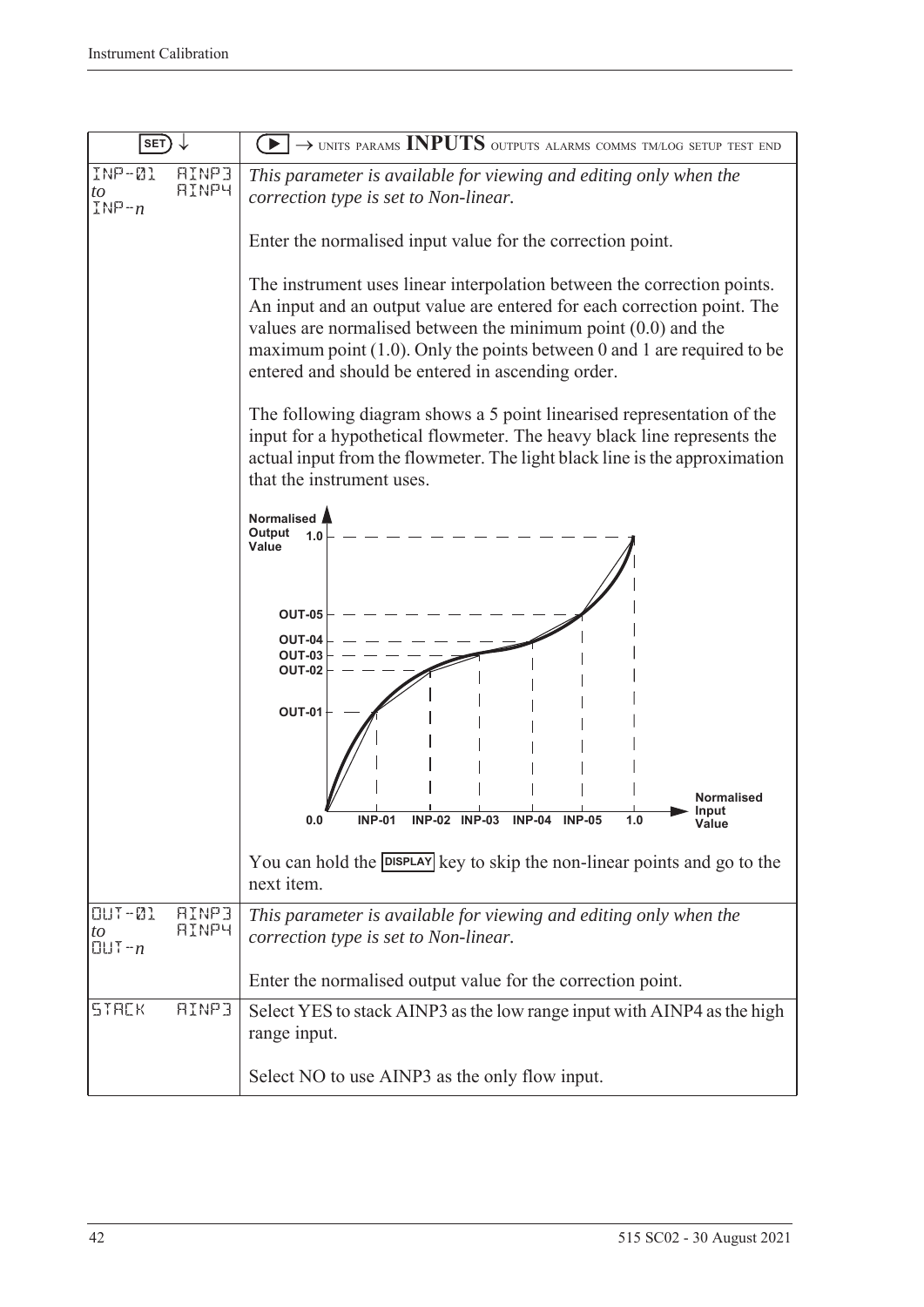| $ $ SET $)$                      | $\left(\blacktriangleright\right)\rightarrow$ units params INPUTS outputs alarms comms tm/log setup test end                                                                                                                                                                         |
|----------------------------------|--------------------------------------------------------------------------------------------------------------------------------------------------------------------------------------------------------------------------------------------------------------------------------------|
| $5W-L0$<br><b>AINP3</b><br>SW-HI | These parameters are available for viewing and editing only when the<br>Stack option is set to Yes.                                                                                                                                                                                  |
|                                  | Stacked DP switching is based on the low-range input (AINP3). When<br>the input is less than the SW-LO value, the instrument switches to the<br>low-range input (AINP3). When the input is greater than the SW-HI<br>value, the instrument switches to the high-range input (AINP4). |
|                                  | The switch settings are percentages of the span of the unadjusted input to<br>AINP3. For example, with a 4-20mA input, a setting of 90% is 18.4mA<br>and 95% is 19.2 mA.                                                                                                             |
|                                  | $\frac{(20-4)\times 90}{100} + 4 = 18.4$ $\frac{(20-4)\times 95}{100} + 4 = 19.2$                                                                                                                                                                                                    |
|                                  | Enter SW-LO and SW-HI values as 0 to 99%. SW-HI should be set<br>sufficiently higher than SW-LO to avoid rapid toggling between the two<br>inputs.                                                                                                                                   |
|                                  | Analog Input 1 - not available when Operation Mode is set to SAT-P                                                                                                                                                                                                                   |
| INPUE<br>TEMP<br><b>AINP1</b>    | For this application, Analog Input Channel 1 is assigned to Temperature.                                                                                                                                                                                                             |
| <b>AINP1</b><br>TYPE             | Select the type of analog input source.                                                                                                                                                                                                                                              |
|                                  | Press $\Box$ or $\nabla$ to select 0-5V, 1-5V, 4-20mA, PT100, PT100-E,<br>PT500 or DEFAULT.                                                                                                                                                                                          |
|                                  | Note: PT100-E allows for extended temperature range (-200 to 800°C).                                                                                                                                                                                                                 |
| PT-DEF<br><b>AINP1</b>           | The Default Point is a fixed value that the instrument uses when the Input<br>Type is set to DEFAULT or Default Value On Exception has been<br>chosen. You can use the Default value instead of a sensor signal for<br>testing purposes, or if the sensor is faulty.                 |
|                                  | You can set the Default value during instrument commissioning so that it<br>is available immediately if you select the Default input type at a later<br>date.                                                                                                                        |
|                                  | Enter the value in the engineering units of assigned variable.                                                                                                                                                                                                                       |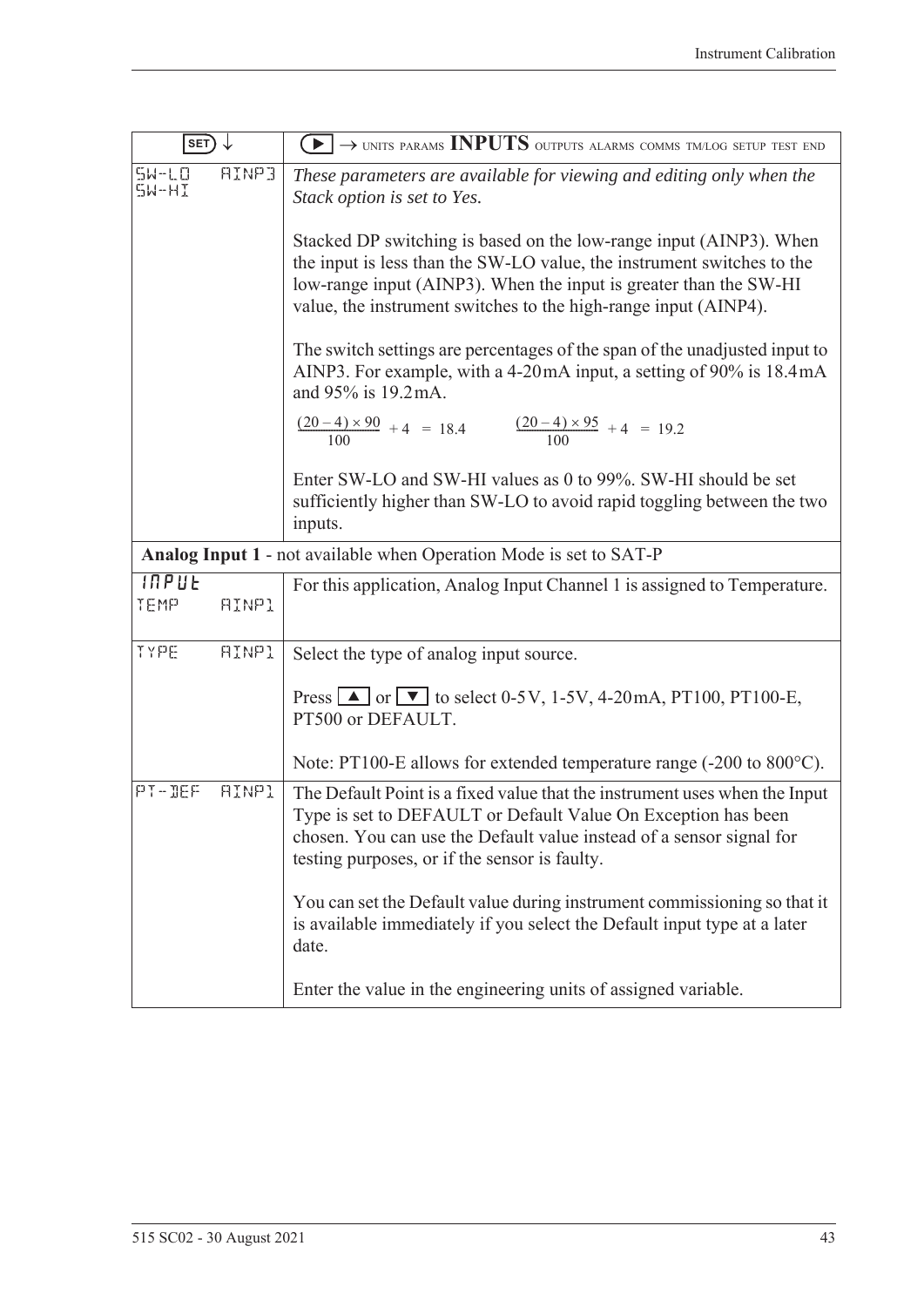| SET)             |              | $\blacktriangleright$ $\rightarrow$ units params INPUTS outputs alarms comms tmlog setup test end                                                                                                                                                                    |
|------------------|--------------|----------------------------------------------------------------------------------------------------------------------------------------------------------------------------------------------------------------------------------------------------------------------|
| PT-MIN<br>PT-MAX | <b>AINP1</b> | The Minimum Point and Maximum Point parameters are only for 0-5V,<br>1-5V and 4-20mA inputs.                                                                                                                                                                         |
|                  |              | Enter the value of the measured parameter that corresponds to the<br>minimum input signal level. The minimum point is commonly referred to<br>as the base value.                                                                                                     |
|                  |              | Enter the value of the measured parameter that corresponds to the<br>maximum input signal level. The maximum point is the same as the base<br>value (set at the minimum point) plus the span value.                                                                  |
|                  |              | For example, if the source signal is 4 mA for a temperature of $10^{\circ}$ C, enter<br>10 for the minimum point. If the source signal is 20 mA for a temperature<br>of $2000$ °C, enter 2000 as the maximum point.                                                  |
|                  |              | Analog Input 2 - not available when Operation Mode is set to SAT-T                                                                                                                                                                                                   |
| INPUE<br>PRESS   | <b>AINP2</b> | For this application, Analog Input Channel 2 is assigned to Pressure.                                                                                                                                                                                                |
| PRESS            | <b>AINP2</b> | Select the type of analog pressure sensor. For a gauge type sensor, the<br>instrument adds the atmospheric pressure as defined in the Parameters<br>menu.                                                                                                            |
|                  |              | The pressure will be displayed as absolute or gauge, whichever is<br>selected and indicated with an 'A' or 'G' at the end of the pressure units.<br>However the pressure value when logged or read via serial<br>communications will always be absolute.             |
|                  |              | Press $\boxed{\blacktriangle}$ or $\boxed{\blacktriangledown}$ to select ABSOL or GAUGE.                                                                                                                                                                             |
| TYPE             | <b>AINP2</b> | Select the type of analog input source.                                                                                                                                                                                                                              |
|                  |              | Press $\Box$ or $\Box$ to select 0-5V, 1-5V, 4-20mA or DEFAULT.                                                                                                                                                                                                      |
| PT-DEF           | <b>AINP2</b> | The Default Point is a fixed value that the instrument uses when the Input<br>Type is set to DEFAULT or Default Value On Exception has been<br>chosen. You can use the Default value instead of a sensor signal for<br>testing purposes, or if the sensor is faulty. |
|                  |              | You can set the Default value during instrument commissioning so that it<br>is available immediately if you select the Default input type at a later<br>date.                                                                                                        |
|                  |              | Enter the value in the engineering units of assigned variable.                                                                                                                                                                                                       |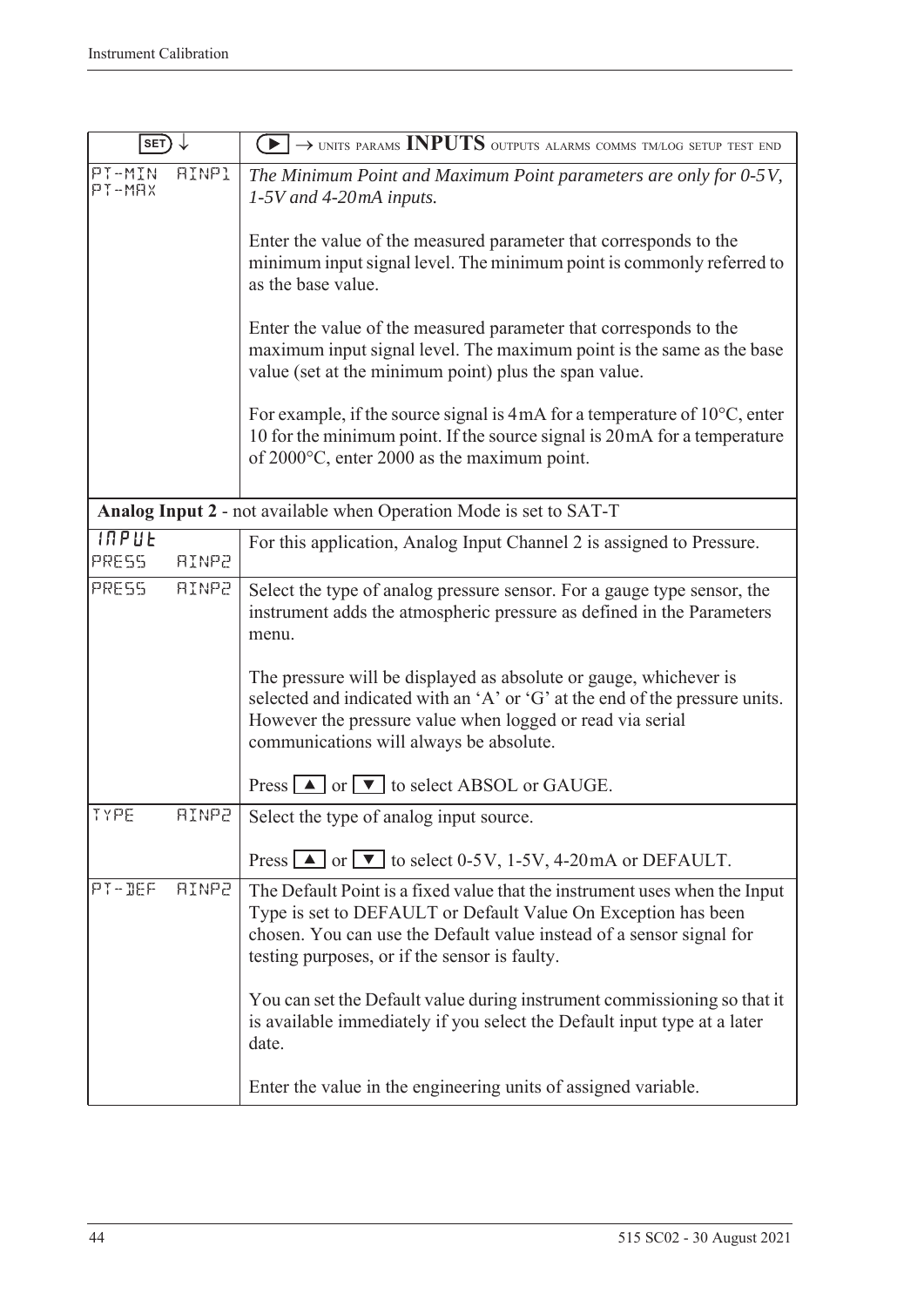| <b>SET</b>                       | $\rightarrow$ UNITS PARAMS INPUTS OUTPUTS ALARMS COMMS TM/LOG SETUP TEST END                                                                                                                                                                                                                                                                    |
|----------------------------------|-------------------------------------------------------------------------------------------------------------------------------------------------------------------------------------------------------------------------------------------------------------------------------------------------------------------------------------------------|
| PT-MIN<br><b>AINP2</b><br>PT-MAX | The Minimum Point and Maximum Point parameters are only for 0-5V,<br>$1-5V$ and 4-20mA inputs.                                                                                                                                                                                                                                                  |
|                                  | Enter the value of the measured parameter that corresponds to the<br>minimum input signal level. The minimum point is commonly referred to<br>as the base value.                                                                                                                                                                                |
|                                  | Enter the value of the measured parameter that corresponds to the<br>maximum input signal level. The maximum point is the same as the base<br>value (set at the minimum point) plus the span value.                                                                                                                                             |
|                                  | For example, if the source signal is 4mA for a pressure of 1.00<br>megaPascals, enter 1.00 as the minimum point. If the source signal is<br>20 mA for a pressure of 5.00 megaPascals, enter 5.00 as the maximum<br>point.                                                                                                                       |
| EXCEPT<br><b>DEFLT</b>           | If Default Value On Exception is enabled, the instrument will use the<br>default value for the analog input that raised the exception. This will<br>allow calculations to continue, however the exception message will<br>continue to be displayed until the error is rectified or the input type is set<br>to DEFAULT in calibration set mode. |
|                                  | Press $\Box$ or $\nabla$ to select ENABLE or DISABLE.                                                                                                                                                                                                                                                                                           |

## **Outputs**

| <b>SET</b>            |      | $\rightarrow$ UNITS PARAMS INPUTS OUTPUTS ALARMS COMMS TM/LOG SETUP TEST END                                                                                                                               |
|-----------------------|------|------------------------------------------------------------------------------------------------------------------------------------------------------------------------------------------------------------|
| PULSE<br> or<br> 닉-근Q | [[]] | You can assign any of the "main menu" variables to an output. The nature<br>of the output depends on the assigned variable. Totals are output as pulses<br>and rates are output as 4-20mA passive signals. |
|                       |      | Press $\Box$ or $\nabla$ to select the variable that is required as an output. The<br>top of the display shows the type of output signal that is assigned to the<br>variable.                              |
|                       |      | <b>CAUTION</b><br>Due to the dual-purpose nature of the outputs, take care not to<br>set the output as an open collector pulse type signal when<br>connected to a 4-20mA loop circuit.                     |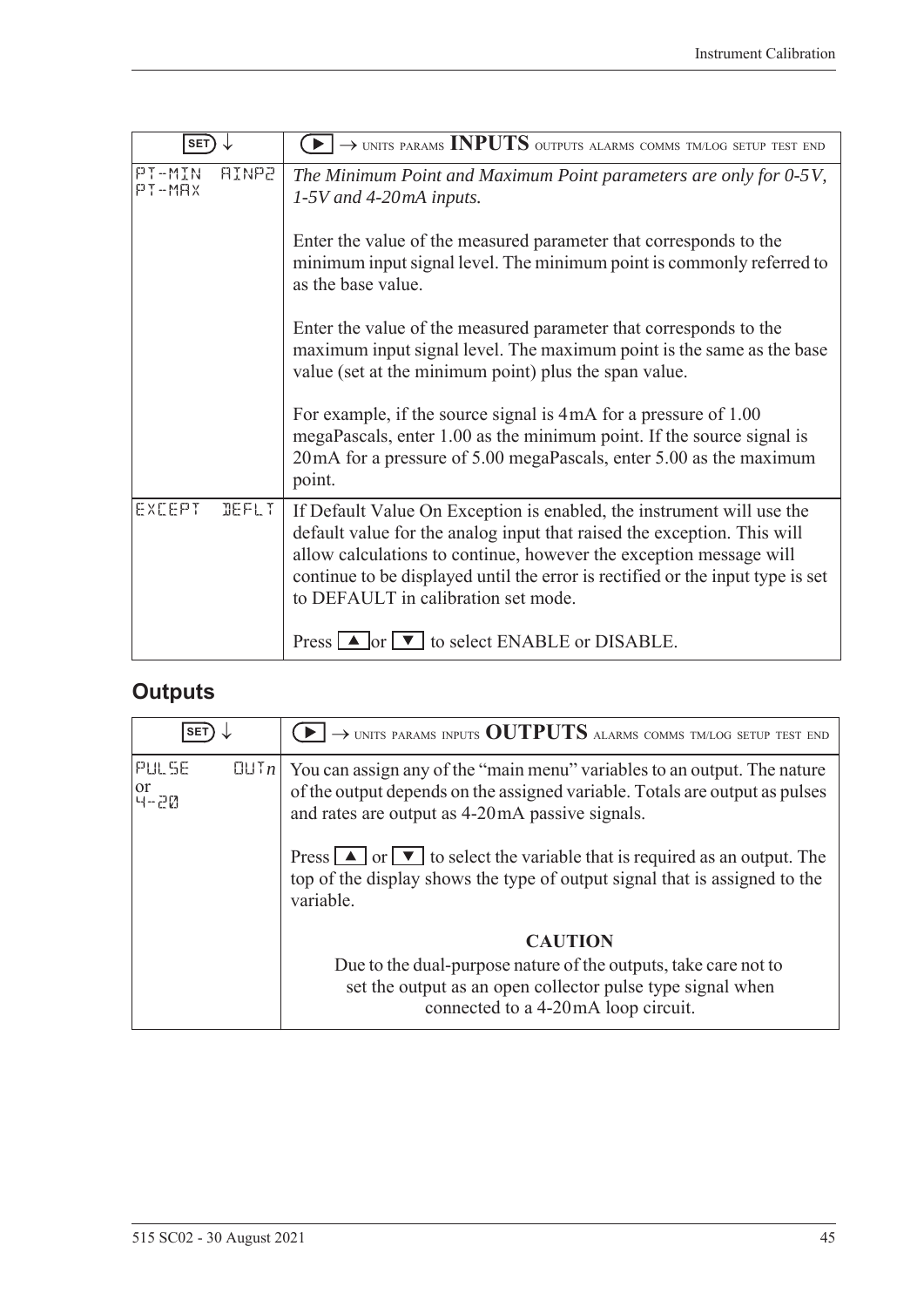| SET)             |                                           | $\rightarrow$ units params inputs OUTPUTS alarms comms tm/log setup test end<br>$\blacktriangleright$ 1                                                                                                                                                                                                                                                                                         |
|------------------|-------------------------------------------|-------------------------------------------------------------------------------------------------------------------------------------------------------------------------------------------------------------------------------------------------------------------------------------------------------------------------------------------------------------------------------------------------|
| WIJTH            | QUTn                                      | The Output Pulse Width is available for viewing and editing only when<br>the assigned variable is a total (pulse output) type.                                                                                                                                                                                                                                                                  |
|                  |                                           | Pulse output is usually used to drive remote counters. Set the pulse width<br>(in milliseconds) as required by the remote counter.                                                                                                                                                                                                                                                              |
|                  |                                           | Press $\triangle$ or $\triangledown$ to set to: 10, 20, 50, 100, 200 or 500 ms.                                                                                                                                                                                                                                                                                                                 |
| PULSE            | QUTn                                      | The Output Pulse Factor is available for viewing and editing only when<br>the assigned variable is a total (pulse output) type.                                                                                                                                                                                                                                                                 |
|                  |                                           | The Output Pulse Factor is the scaling factor for the retransmission of the<br>measured total quantity.                                                                                                                                                                                                                                                                                         |
|                  |                                           | For example, if "volume" is chosen as an output variable and engineering<br>unit is cubic metres, then a pulse factor of 1.000 generates one pulse for<br>$1 \text{ m}^3$ . Similarly, a pulse factor of 3.000 generates one pulse for $3 \text{ m}^3$ .                                                                                                                                        |
|                  |                                           | For more information, see Output Pulse Factor on page 47.                                                                                                                                                                                                                                                                                                                                       |
|                  |                                           | The output pulse factor cannot be $0$ (zero).                                                                                                                                                                                                                                                                                                                                                   |
| PT-MIN<br>PT-MRX | $\Box$ l $Tn$<br>$\Box$ $\Box$ $\Box$ $n$ | The Output Minimum Point and Maximum Point are available for<br>viewing and editing only when the assigned variable is a rate (4-20mA<br>output) type.                                                                                                                                                                                                                                          |
|                  |                                           | The output minimum value corresponds to the 4mA point and the output<br>maximum value corresponds to the 20mA point.                                                                                                                                                                                                                                                                            |
|                  |                                           | Setting the output range differently from the input range enables the<br>instrument to amplify the input signal. You can drive a chart recorder that<br>"zooms in" on a specified range of values instead of displaying the full<br>operating range of the transducer.                                                                                                                          |
|                  |                                           | For example, if "volume flow" is chosen as an output variable and<br>engineering unit is cubic metres per minute, then setting the minimum<br>point to 30 and the maximum point to 100 would reflect the volumetric<br>flow rate range of 30 to $100 \text{m}^3/\text{min}$ . At rates above the maximum and<br>below the minimum points, the output remains at 20 mA and 4 mA<br>respectively. |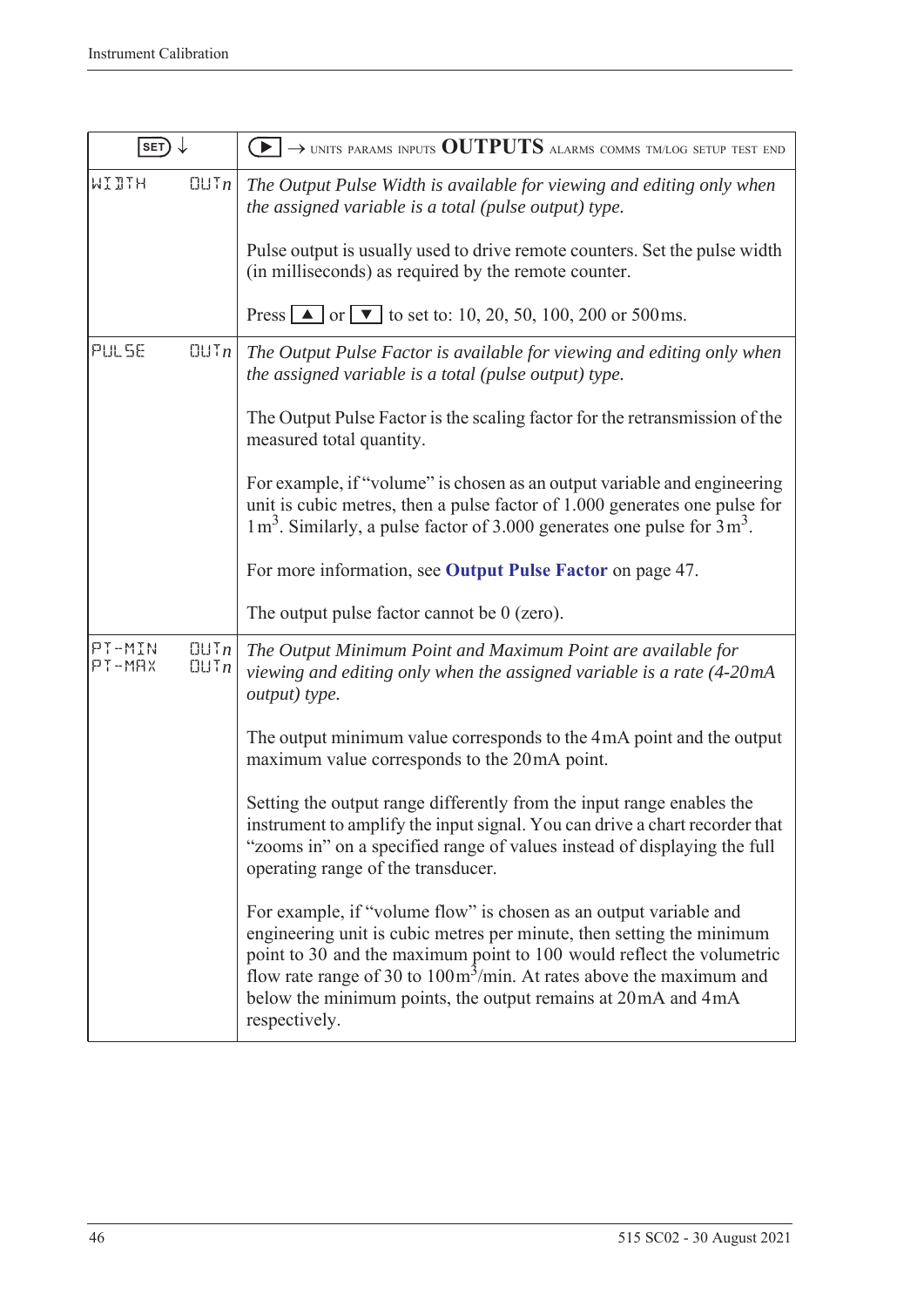#### <span id="page-56-0"></span>**Output Pulse Factor**

Increasing the output pulse width reduces the maximum frequency at which a total variable can be retransmitted. Pulses will be missed if the output cannot "keep up" with the rate of total counts. You can use the output pulse factor to ensure that this maximum is not reached.

The maximum pulse output frequency is determined by:

 $\frac{1000}{(2 \times \text{pulse width in ms)}}$ Hz

The minimum pulse factor required is determined by:

max rate of total max pulse output frequency ------------------------------------------------------------------

For example: To calculate the required pulse factor to avoid losing counts in retransmission if a total counts at a maximum rate of 75 units/sec (Hz) and the required pulse width of a remote counter is at least 50 ms:

The maximum pulse output frequency is:  $\frac{1000}{2 \times 50}$  = 10Hz The minimum pulse factor for that frequency is:  $\frac{75}{10}$  $\frac{73}{10}$  = 7.5

#### **Alarms**

The alarm relay(s) can be assigned to rate variables such as flowrate, or set as an equipment failure alarm.

The alarm switches "on" whenever an alarm condition exists. The alarm switches "off" when the alarm condition no longer exists. However, you may need to configure external alarm devices that require acknowledgement for cancelling an alarm.

#### **Equipment Failure Alarm**

Any alarm relay can be assigned as an equipment failure alarm. This alarm setting can have normally closed (open) contacts that open (close) when the instrument displays any error message as listed in **[Error Messages](#page-66-0)** on page [57.](#page-66-0)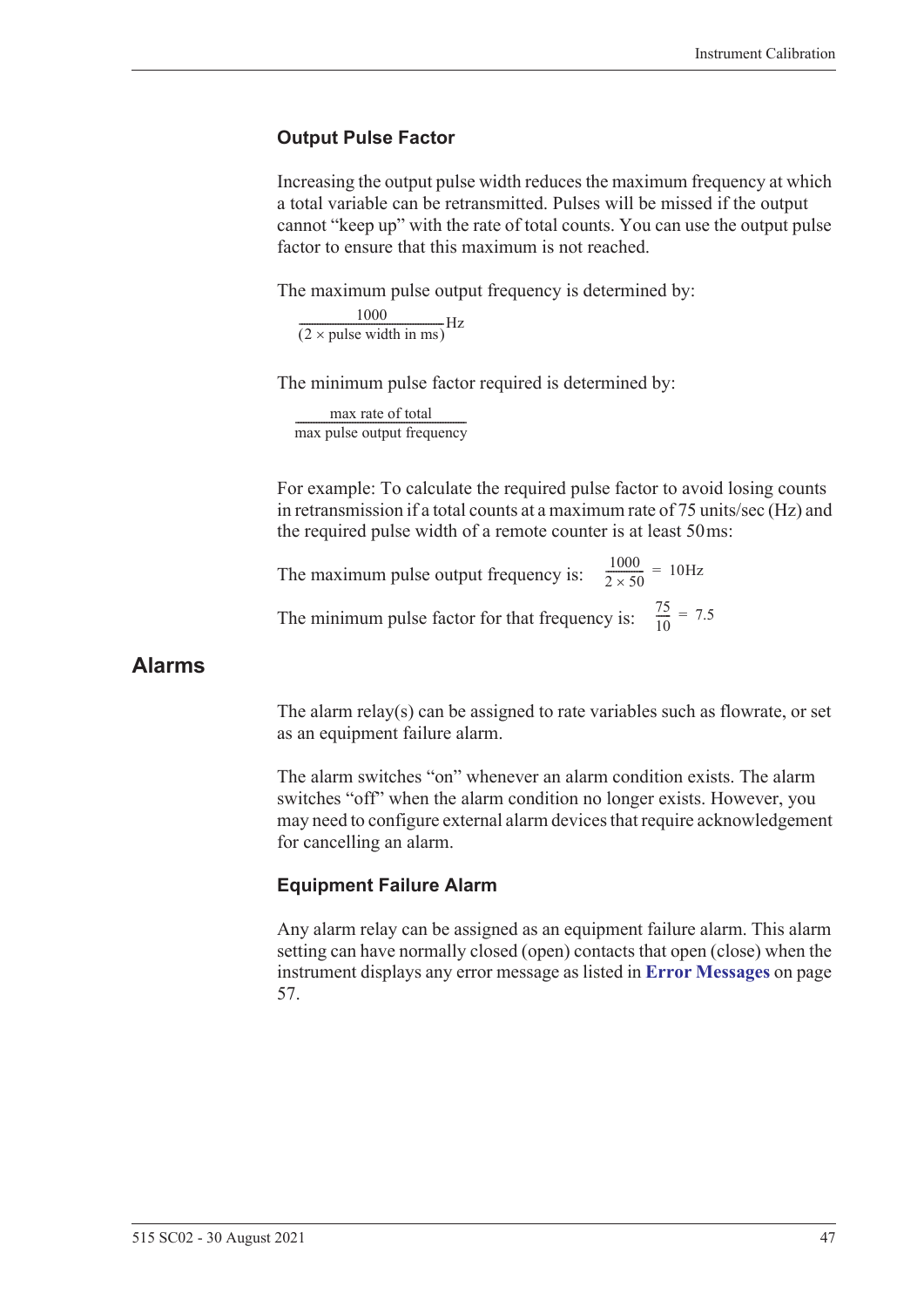| SET)  |       | $\rightarrow$ units params inputs outputs $ALARMS$ comms tm/log setup test end                                                                                                                                                                                                                                                                                                                                                                                                                                                                                                              |
|-------|-------|---------------------------------------------------------------------------------------------------------------------------------------------------------------------------------------------------------------------------------------------------------------------------------------------------------------------------------------------------------------------------------------------------------------------------------------------------------------------------------------------------------------------------------------------------------------------------------------------|
| RELAY | HLRMn | Select a rate variable to assign to the alarm relay.<br><b>Note:</b> If the alarm type is set to "equipment alarm", this relay assignment<br>setting is ignored.<br>Press $\boxed{\blacktriangle}$ or $\boxed{\blacktriangledown}$ to select the variable that is required as an alarm.                                                                                                                                                                                                                                                                                                     |
| TYPE  | HLRMn | The options available for alarm types are as follows:<br>HI-NO — High Alarm, Normally Open contacts<br>HI-NC — High Alarm, Normally Closed contacts<br>$\bullet$<br>LO-NO — Low Alarm, Normally Open contacts<br>$\bullet$<br>LO-NC — Low Alarm, Normally Closed contacts<br>BD-NO — Band Alarm, Normally Open contacts<br>$\bullet$<br>BD-NC — Band Alarm, Normally Closed contacts<br>٠<br>AL-NO — Equipment Alarm, Normally Open contacts<br>$\bullet$<br>AL-NC — Equipment Alarm, Normally Closed contacts<br>$\bullet$<br>Press $\Box$ or $\Box$ to select the type of alarm required. |
| POINT | HLRMn | The Alarm Setpoint is available for viewing and editing for any alarm<br>type except 'equipment alarms'.<br>The Alarm Setpoint is the value (in engineering units of assigned<br>variable) at which the alarm condition occurs and therefore the alarm is<br>on.<br>Each alarm is completely independent, e.g. a High alarm does NOT need<br>to have a higher setpoint than the a Low alarm.                                                                                                                                                                                                |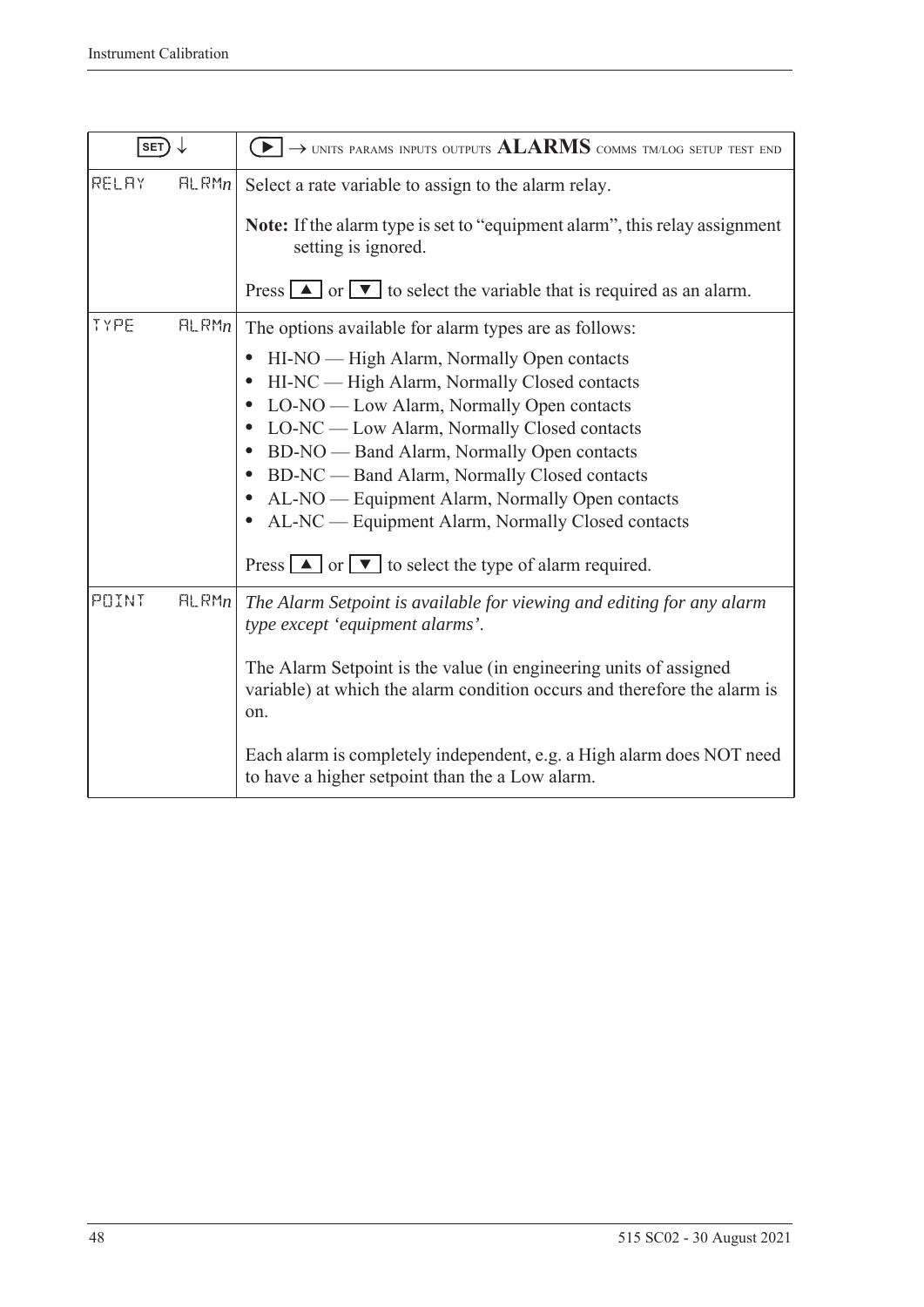| <b>SET</b>           | $\blacktriangleright$ $\rightarrow$ units params inputs outputs $ALARMS$ comms tm/log setup test end                                                                                                                                                                                                                                                                                     |
|----------------------|------------------------------------------------------------------------------------------------------------------------------------------------------------------------------------------------------------------------------------------------------------------------------------------------------------------------------------------------------------------------------------------|
| <b>HY5T</b><br>FLRMn | The Alarm Hysteresis is available for viewing and editing for any alarm<br>type except 'equipment alarms'.                                                                                                                                                                                                                                                                               |
|                      | Alarm hysteresis loops occur when the alarm toggles continuously on and<br>off when the process variable is close to the setpoint.                                                                                                                                                                                                                                                       |
|                      | For a high alarm, the alarm activates when the value of the variable rises<br>above the alarm setpoint and deactivates when the value falls below the<br>alarm setpoint minus the amount of the hysteresis setting (if any).                                                                                                                                                             |
|                      | For a low alarm, the alarm activates when the value of the variable falls<br>below the alarm setpoint and deactivates when the value rises above the<br>alarm setpoint plus the amount of the hysteresis setting (if any).                                                                                                                                                               |
|                      | For a band alarm, the alarm activates whenever the value of the variable<br>is outside the setpoint plus or minus the amount of the hysteresis.                                                                                                                                                                                                                                          |
|                      | For example, with a high alarm setpoint of 200, and a hysteresis setting<br>of zero, a value oscillating between 197 and 202 will cause the alarm to<br>toggle on at 200 and toggle off below 200. However, if the hysteresis is<br>set to 5, the value of the variable must fall below 195 to cancel the alarm.<br>The alarm will reactivate only when the value again rises above 200. |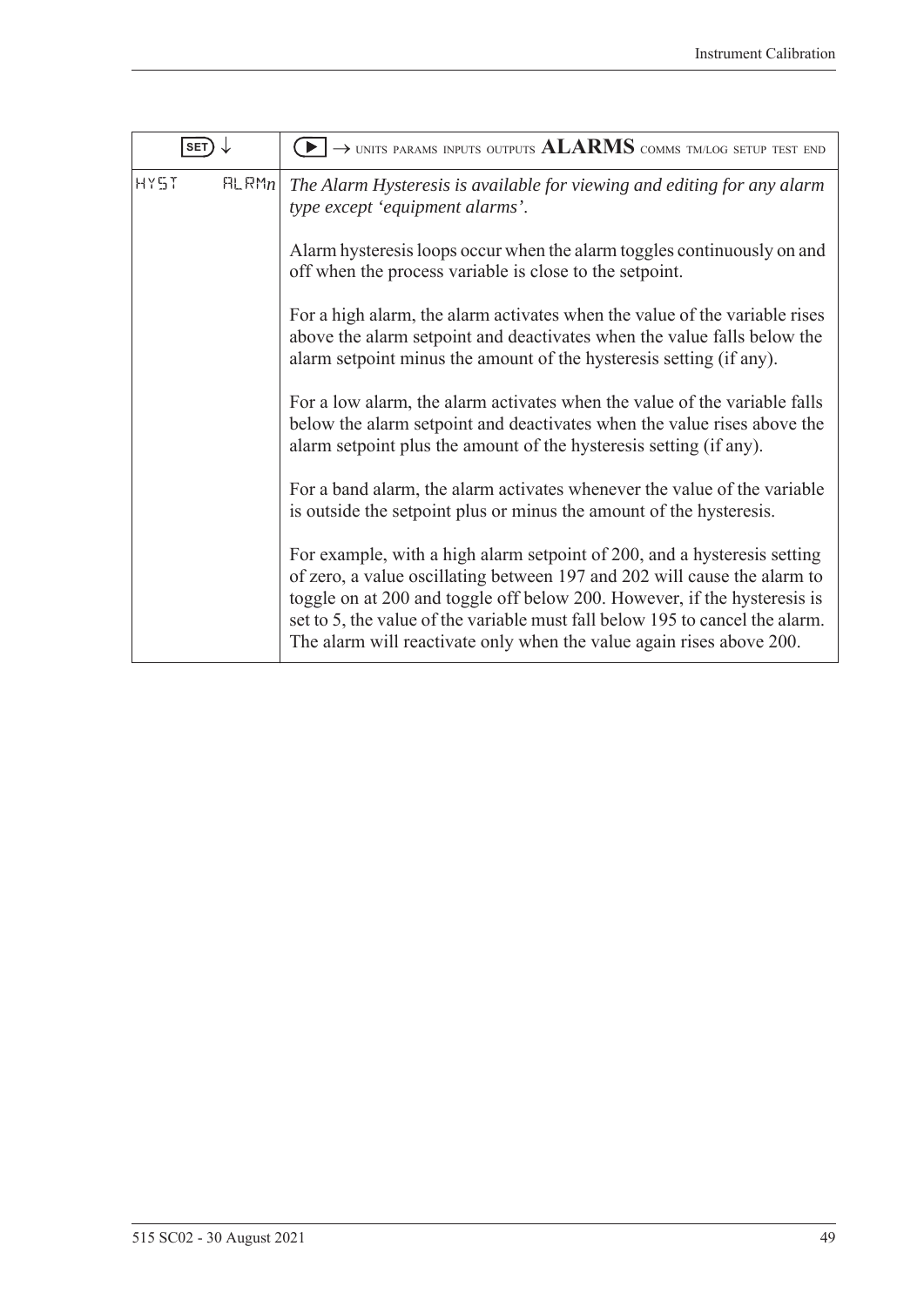### **Communications**

The instrument has the following communication ports:

- **• COM-1 RS-232 Port** A 9-pin female connector on the rear panel of the instrument.
- **• COM-2 RS-485 or Ethernet Port** (optional) Terminals or socket on the rear panel. Ethernet connection requires COM-2 setting to be: RTU (Modbus), 19200 Baud rate, even parity and 1 stop bit.
- **• COM-3 Port** A special communications port that is only applicable to some applications.

| SET)                               | $\left(\blacktriangleright\right)\rightarrow$ units params inputs outputs alarms $\text{COMMS}$ tm/log setup test end                                                                                                                             |
|------------------------------------|---------------------------------------------------------------------------------------------------------------------------------------------------------------------------------------------------------------------------------------------------|
| PROTOC<br>$CDM - n$                | The Communications Protocols can be assigned to the communication<br>ports as follows (a protocol cannot be assigned to more than one port at<br>a time):                                                                                         |
|                                    | <b>ASCII</b><br>- Simple ASCII<br>- Modbus RTU<br><b>RTU</b><br>- Printer Protocol<br><b>PRN</b><br><b>NONE</b><br>- If a port is not being used, set the protocol to NONE.                                                                       |
|                                    | Printer Protocol (PRN) is only available if the option with Real Time<br>Clock is installed.                                                                                                                                                      |
|                                    | For the selected port, press $\Box$ or $\Box$ to select the desired protocol.                                                                                                                                                                     |
| $CDM - n$<br><b>BAUD</b>           | The Baud setting is the speed of the communication port in data bits per<br>second.                                                                                                                                                               |
|                                    | The baud rate of the instrument must match the baud rate of the<br>communication device that the instrument is connected to.                                                                                                                      |
|                                    | Use 1 or $\bullet$ or $\bullet$ to select 2400, 4800, 9600 or 19200 baud.                                                                                                                                                                         |
| PARITY<br>$CDM - n$                | The Parity bit helps to detect data corruption that might occur during<br>transmission.                                                                                                                                                           |
|                                    | The parity bit setting of the instrument must match the parity bit setting<br>of the communication device that the instrument is connected to.                                                                                                    |
|                                    | Press $\Box$ or $\nabla$ to select EVEN, ODD, or NONE.                                                                                                                                                                                            |
| $5 - B1$ <sup>T</sup><br>$CDM - n$ | The Stop bit indicates the end of a transmission. Stop bits can be 1 or 2<br>bit periods in length. The stop bit setting of the instrument must match<br>the stop bit setting of the communication device that the instrument is<br>connected to. |
|                                    | Press $\boxed{\blacktriangle}$ or $\boxed{\blacktriangledown}$ to select 1 or 2 stop bits.                                                                                                                                                        |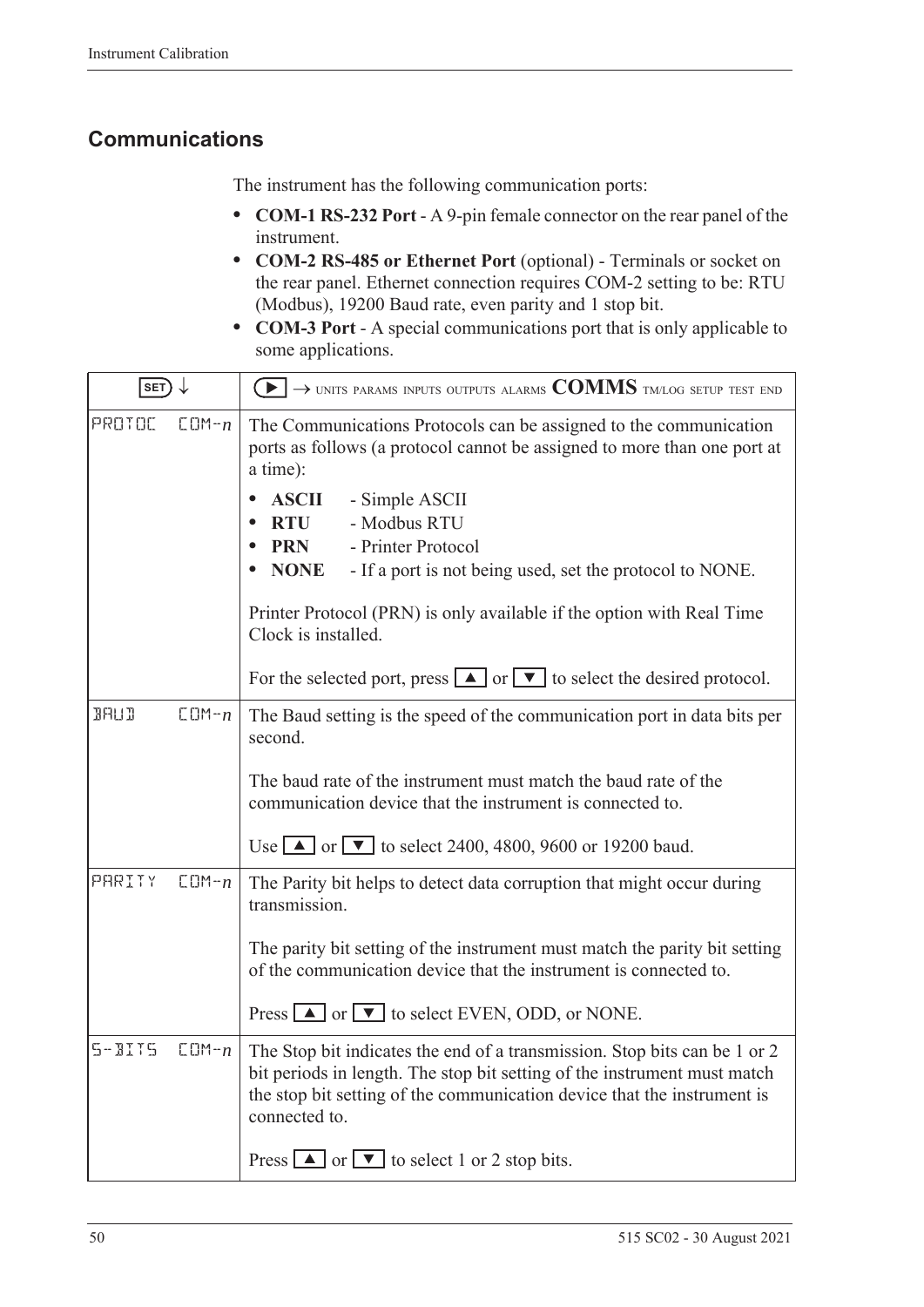| <b>SET</b>   |             | $\rightarrow$ units params inputs outputs alarms $\text{COMMS}$ tm/log setup test end                                                                                                                |
|--------------|-------------|------------------------------------------------------------------------------------------------------------------------------------------------------------------------------------------------------|
| RTU          | <b>JATA</b> | The Modbus RTU data format for the 2-register (4-byte) values can be<br>set as either floating point or long integer values.                                                                         |
|              |             | Use $\Box$ or $\nabla$ to select FLOAT or INTEGER.                                                                                                                                                   |
| RTU          | <b>ALLR</b> | The Modbus RTU protocol address must be in the range of 1 to 247.<br>When multiple instruments (slaves) are connected to one communication<br>device (master), each assigned address must be unique. |
|              |             | <b>Note:</b> The master device uses the RTU address 0 (zero) for broadcasting<br>to all connected slave units.                                                                                       |
| <b>ASCII</b> | AIIR        | The ASCII protocol address identifies each communicating device.                                                                                                                                     |
|              |             | The address must be in the range of 1 to 255. When multiple instruments<br>(slaves) are connected to one computer (master), each assigned address<br>must be unique.                                 |
| FLASH        | PORT        | The Flash Driver Port assignment defines the communication port for<br>downloading software into the instrument.                                                                                     |
|              |             | The default setting of this assignment is the RS-232 port. The Ethernet<br>port, if fitted, can not be used as the Flash port.                                                                       |
|              |             | Press $\Box$ or $\nabla$ to select RS-232 (COM-1), RS-485 (COM-2) or<br>NONE.                                                                                                                        |

### **Time Settings and Data Logging**

#### **Instrument Clock**

**Note:** The real-time clock is part of the advanced option package.

The instrument has a real-time clock for recording logged events. The clock displays the time and the date. The date format can be set to European format (day/month/year) or American format (month/day/year). The time clock uses the 24-hour format.

The clock will continue to operate for up to 5 years (typically) on the internal battery if there is no power connected to the instrument. Therefore, after an interruption to the power supply, the instrument recommences normal operation although there will be no data recorded during the period without a power supply.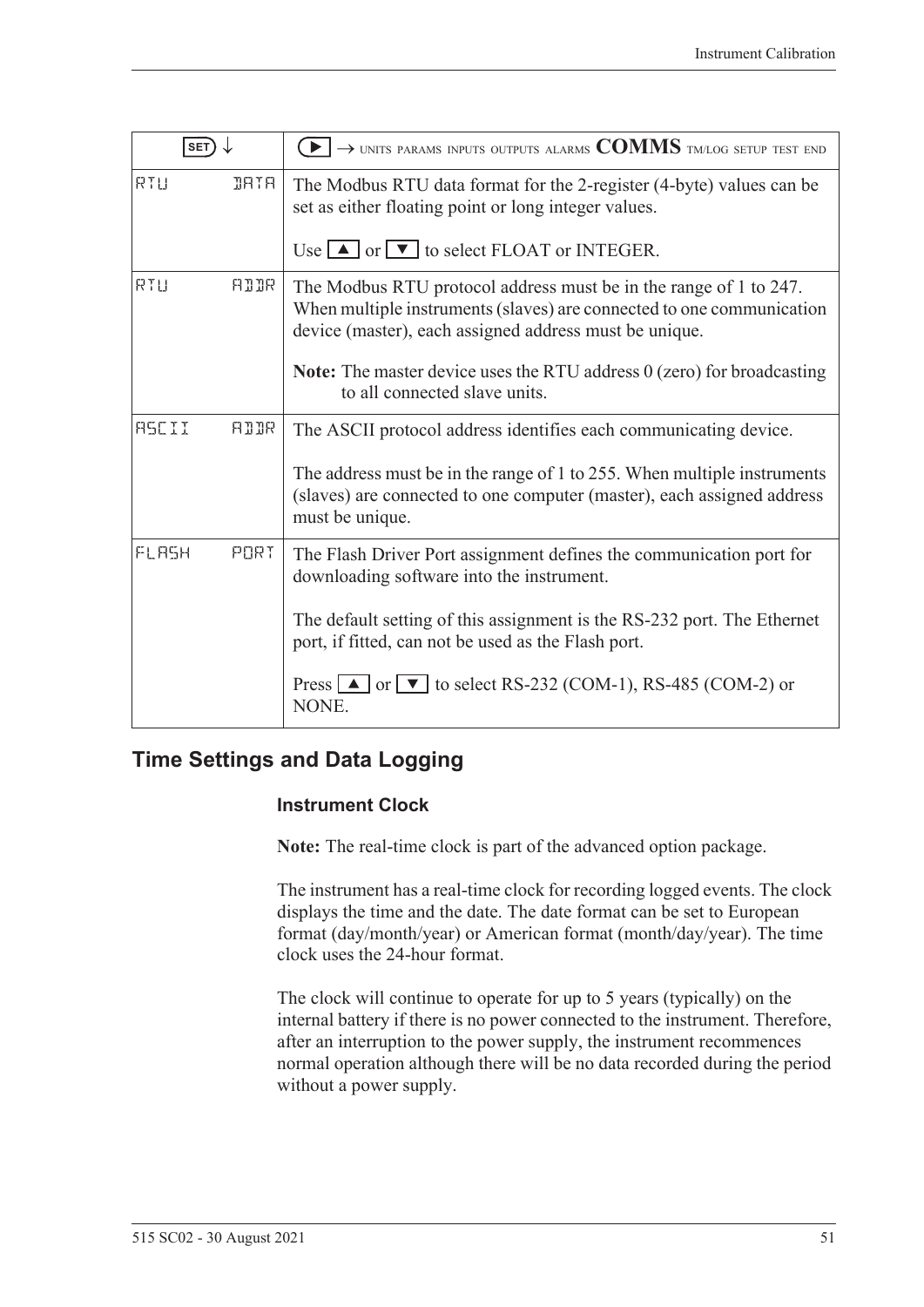**Note:** If there is an interruption to the power supply and the battery has failed, the instrument displays an error message when the power supply is restored. In this case, you should set the current time and date so that the instrument continues to log data at the correct times.

#### **Data Logging**

The instrument will log the main-menu variables if real-time clock option is installed. The logs are at fixed intervals of hours, days, weeks, months and years. The instrument can store a total of 1530 log entries which are distributed over the log intervals as follows:

- 800 hourly logs
- 400 daily logs
- 200 weekly logs
- 100 monthly logs
- 30 yearly logs

If the number of log entries exceeds the programmed number for a particular time interval, the oldest log entry is overwritten by the newest one for that time interval.

Also note that the totals are saved as accumulated totals.

The log parameters (below) also determine the number of records to be included in a report printout if the printing option is used.

| <b>SET</b>   |           | $\rightarrow$ units params inputs outputs alarms comms $TM/LOG$ setup test end                                                                                                          |
|--------------|-----------|-----------------------------------------------------------------------------------------------------------------------------------------------------------------------------------------|
| <b>JATE</b>  | FORM      | <b>Clock Date Format</b>                                                                                                                                                                |
|              |           | The European date format is: dd/mm/yyyy or (Day-Month).                                                                                                                                 |
|              |           | The American date format is: mm/dd/yyyy or (Month-Day).                                                                                                                                 |
|              |           | Press $\Delta$ or $\nabla$ to select DAY-M or M-DAY                                                                                                                                     |
| <b>ELDEK</b> | YEAR      | The Clock Year defines the current year for the real-time clock.                                                                                                                        |
| <b>CLOCK</b> | $M - JHY$ | The Clock M-DAY setting defines the current month and date for the<br>real-time clock. This parameter is programmed in Month-Day format for<br>both European and American date formats. |
| <b>ELDEK</b> | H-MIN     | The Clock H-MIN setting is the current time in hours and minutes for the<br>real-time clock.                                                                                            |
| HOUR         | LOG5      | Set the number of Hourly Logs to appear on the printed log report.                                                                                                                      |
|              |           | The hourly log entry occurs at 00 minutes each hour.                                                                                                                                    |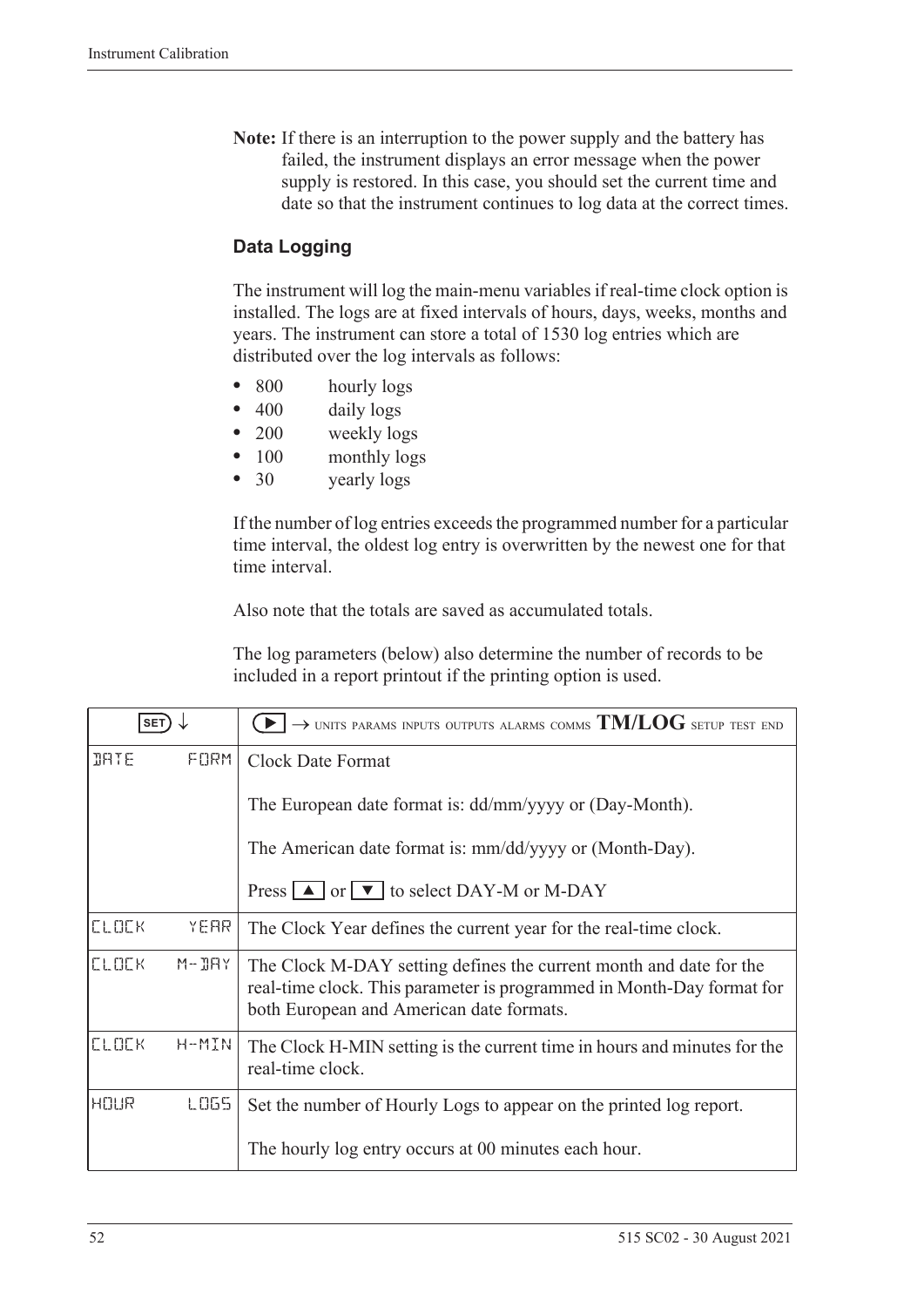| SET)         |             | $\blacktriangleright$ $\rightarrow$ units params inputs outputs alarms comms TM/LOG setup test end                                                                                                                                                                                                                    |
|--------------|-------------|-----------------------------------------------------------------------------------------------------------------------------------------------------------------------------------------------------------------------------------------------------------------------------------------------------------------------|
| IJΑY         | <b>LOGS</b> | Set the number of Daily Logs to appear on the printed log report.                                                                                                                                                                                                                                                     |
|              |             | The daily log entry occurs at 00 hours and 00 minutes each day.                                                                                                                                                                                                                                                       |
| <b>WEEK</b>  | <b>LOGS</b> | Set the number of Weekly Logs to appear on the printed log report.                                                                                                                                                                                                                                                    |
|              |             | The weekly log entry occurs at 00 hours and 00 minutes each Monday.                                                                                                                                                                                                                                                   |
| <b>MONTH</b> | LO65        | Set the number of Monthly Logs to appear on the printed log report.                                                                                                                                                                                                                                                   |
|              |             | The monthly log entry occurs at 00 hours and 00 minutes on the first day<br>of the month.                                                                                                                                                                                                                             |
| YEAR         | LO65        | Set the number of Yearly Logs to appear on the printed log report.                                                                                                                                                                                                                                                    |
|              |             | The yearly log entry occurs at 00 hours and 00 minutes on the first day of<br>the year.                                                                                                                                                                                                                               |
| RESET        | LOG5        | Reset the logged data. You may need to reset (clear) the logged data if<br>you change the time/log settings.                                                                                                                                                                                                          |
|              |             | Press $\Box$ or $\nabla$ to select YES, then press the <b>SET</b> ) key. The instrument<br>makes three beeps to confirm the reset command.                                                                                                                                                                            |
| REPORT       | TYPE        | The Printer Protocol Report Type determines the nature of the printout<br>from the REPORT PRINT - HOLD.SET prompt in the main menu. The<br>following report types available in this instrument are:                                                                                                                   |
|              |             | $REP-01$<br><b>Hourly Logs Report</b><br>$\bullet$<br>Daily Logs Report<br><b>REP-02</b><br><b>Weekly Logs Report</b><br>$REP-03$<br>Monthly Logs Report<br>$REP-04$<br><b>REP-05</b><br><b>Yearly Logs Report</b><br><b>REP-06</b><br>Previous Day's 24 Hour Report (0Hr - 23Hr, minimum<br>48 hourly logs required) |
|              |             | Press $\boxed{\blacktriangle}$ or $\boxed{\blacktriangledown}$ to select Report Type.                                                                                                                                                                                                                                 |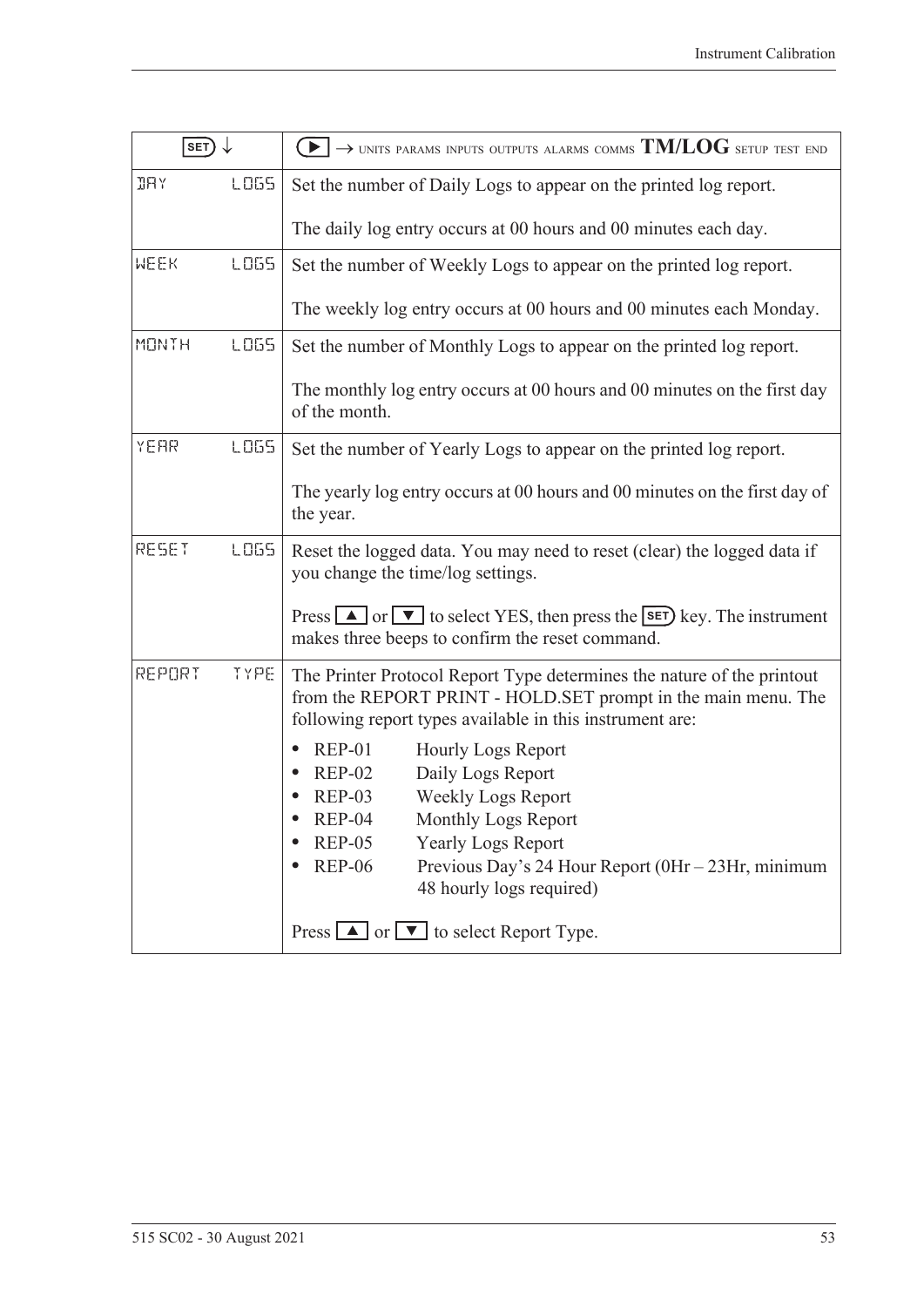| <b>SET</b> |              | $\rightarrow$ units params inputs outputs alarms comms $\mathrm{TM}/\mathrm{LOG}$ setup test end                                                                   |
|------------|--------------|--------------------------------------------------------------------------------------------------------------------------------------------------------------------|
| PRN        | <b>TYPE</b>  | The Printer Protocol Printer Type allows the nature of the printer being<br>used to be specified. The following printer types available in this<br>instrument are: |
|            |              | PRN-01<br>Generic computer printer                                                                                                                                 |
|            |              | <b>PRN-02</b><br>Generic roll printer (prints first line first)<br>$\bullet$                                                                                       |
|            |              | Slip printer TM295<br><b>PRN-03</b><br>٠                                                                                                                           |
|            |              | <b>PRN-04</b><br>Label (roll) printer - Citizen CMP30L<br>$\bullet$                                                                                                |
|            |              | Press $\boxed{\blacktriangle}$ or $\boxed{\blacktriangledown}$ to select Printer Type.                                                                             |
| PRINT      | <b>ACCUM</b> | Select whether the accumulated totals are printed in addition to the non-<br>accumulated totals for printer protocol.                                              |

## <span id="page-63-0"></span>**General Setup Parameters**

| SET)                             | $\rightarrow$ units params inputs outputs alarms comms tm/log $\operatorname{SETUP}$ test end                                                                      |
|----------------------------------|--------------------------------------------------------------------------------------------------------------------------------------------------------------------|
| DEFAULT TOTAL                    | The instrument displays the default Total when the user presses the<br>TOTAL key.                                                                                  |
|                                  | If the display timeout is enabled, the instrument displays the default Total<br>when there is no user action for the period of the display timeout period.         |
|                                  | Press $\boxed{\blacktriangle}$ or $\boxed{\blacktriangledown}$ to select the default total display.                                                                |
| <b>SUPPLY</b><br>$V \square L$ T | The instrument provides a power-limited supply for external transducers.                                                                                           |
|                                  | Press $\Box$ or $\nabla$ to set the transducer supply voltage between 8 and 24<br>volts DC as required.                                                            |
| $T - 11T$<br>MODE                | If the Display Timeout mode is enabled, and there is no user activity for<br>the defined timeout period, the display panel returns to the default<br>display.      |
|                                  | This function is useful for the following reasons:                                                                                                                 |
|                                  | to return the display to a preferred variable after the user has finished<br>$\bullet$<br>reading other information,                                               |
|                                  | to cancel the calibration mode and return to the default display if the<br>user does not exit from the calibration mode for any reason.                            |
|                                  | Press $\boxed{\blacktriangle}$ or $\boxed{\blacktriangledown}$ to select the display timeout function as follows:                                                  |
|                                  | <b>DISABLE</b> - Timeout is completely disabled.<br>$\bullet$<br><b>EN DISP</b> - Timeout is enabled during Normal mode and Calibration<br>$\bullet$<br>View mode. |
|                                  | <b>EN EDIT</b> - Timeout is enabled during Calibration Set mode.<br><b>EN ALL</b> - Timeout is enabled for all modes.                                              |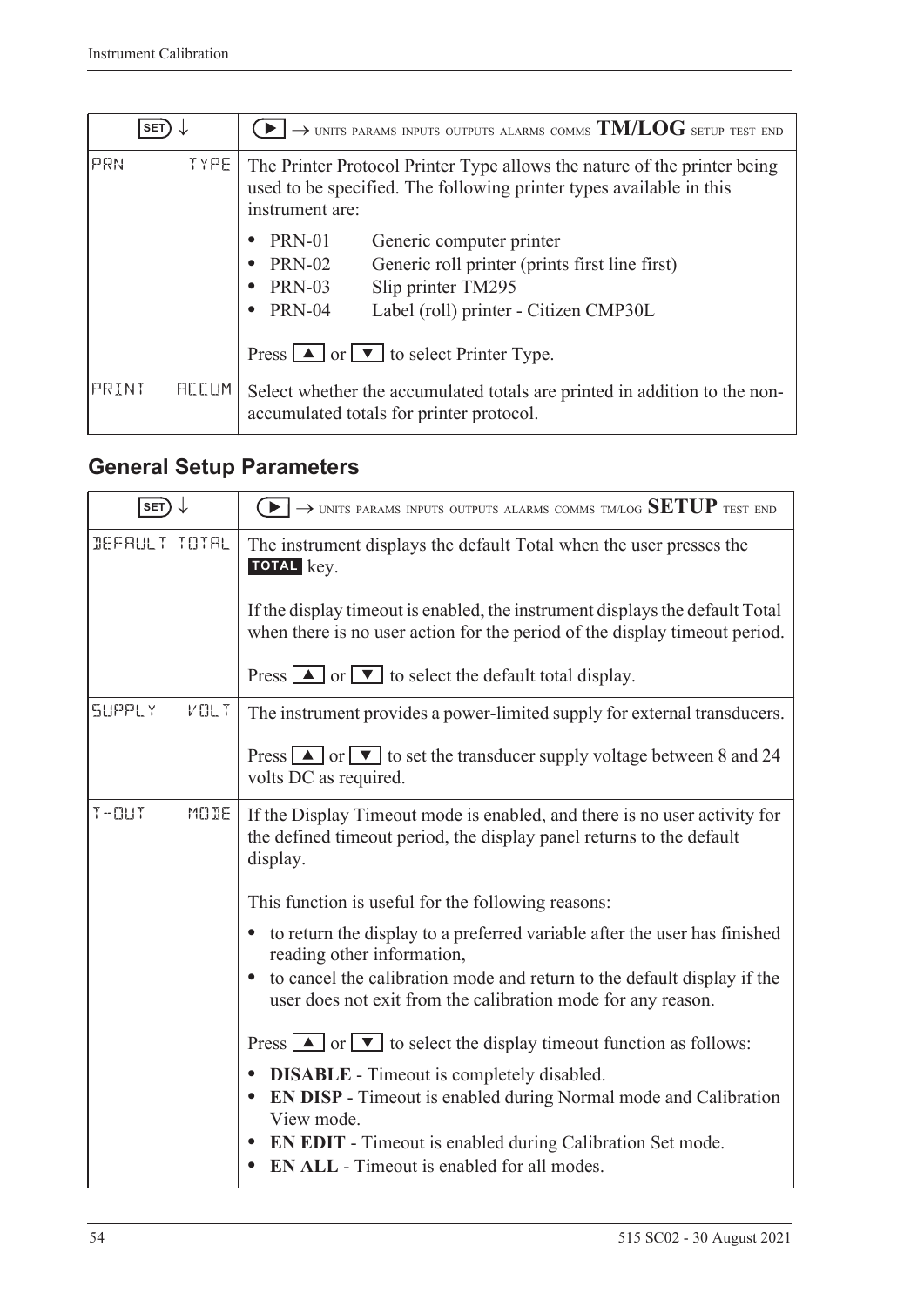| SET)          |              |                                                                                                                                                                                                                                                                                                                                                     |
|---------------|--------------|-----------------------------------------------------------------------------------------------------------------------------------------------------------------------------------------------------------------------------------------------------------------------------------------------------------------------------------------------------|
| $T - 111T$    | <b>SEC</b>   | The Display Timeout period defines the delay for the Display Timeout<br>mode if it is enabled.                                                                                                                                                                                                                                                      |
|               |              | The display timeout period can be from 5 to 99 seconds.                                                                                                                                                                                                                                                                                             |
| RESET         | MODE         | The Totals Reset mode can be configured to reset the non-accumulated<br>totals to zero.                                                                                                                                                                                                                                                             |
|               |              | Press $\boxed{\blacktriangle}$ or $\boxed{\blacktriangledown}$ to select the reset mode as follows:                                                                                                                                                                                                                                                 |
|               |              | <b>NONE</b> - The user cannot reset the non-accumulated totals.<br><b>INSTANT</b> - When the user presses the <b>RESET</b> key, the instrument<br>resets all non-accumulated totals.<br><b>DELAYED</b> - When the user presses the <b>RESET</b> key and holds it for<br>$\bullet$<br>two seconds, the instrument resets all non-accumulated totals. |
| RESET         | <b>REEUM</b> | The Reset Accumulated Totals function clears all of the accumulated<br>totals and the non-accumulated totals.                                                                                                                                                                                                                                       |
|               |              | Press $\Box$ or $\nabla$ to select YES, then press the <b>SET</b> ) key. The instrument<br>makes three beeps to confirm the reset command.                                                                                                                                                                                                          |
| <b>IISPL</b>  | <b>TRGS</b>  | The Display Tags option determines whether the instrument displays the<br>default display tags or the user-defined tags. The display tag setting also<br>defines whether the instrument displays the default error and warning<br>messages, or the user-defined messages.                                                                           |
|               |              | Note: The user-defined tags can be entered into the instrument only by<br>the manufacturer or the distributor.                                                                                                                                                                                                                                      |
|               |              | Press $\Box$ or $\Box$ to select the Display Tags option as follows:                                                                                                                                                                                                                                                                                |
|               |              | <b>DEFAULT</b> - the instrument displays the default (English) tags<br><b>USER</b> - the instrument displays the user-defined tags.                                                                                                                                                                                                                 |
| $B H L K - L$ | $T - 11T$    | If the backlight timeout is enabled, and there is no user activity (any keys<br>pressed) for a period of 10 seconds, the display backlight switches off to<br>save power. The backlight switches on when a key is pressed. Select the<br>backlight timeout mode as required.                                                                        |
|               |              | Press $\Box$ or $\Box$ to select ENABLE or DISABLE.                                                                                                                                                                                                                                                                                                 |
| RATES         | IJΡ          | This parameter sets the maximum number of decimal places for<br>displaying or printing main menu rates.                                                                                                                                                                                                                                             |
| TOTALS        | IJΡ          | This parameter sets the maximum number of decimal places for<br>displaying or printing main menu totals.                                                                                                                                                                                                                                            |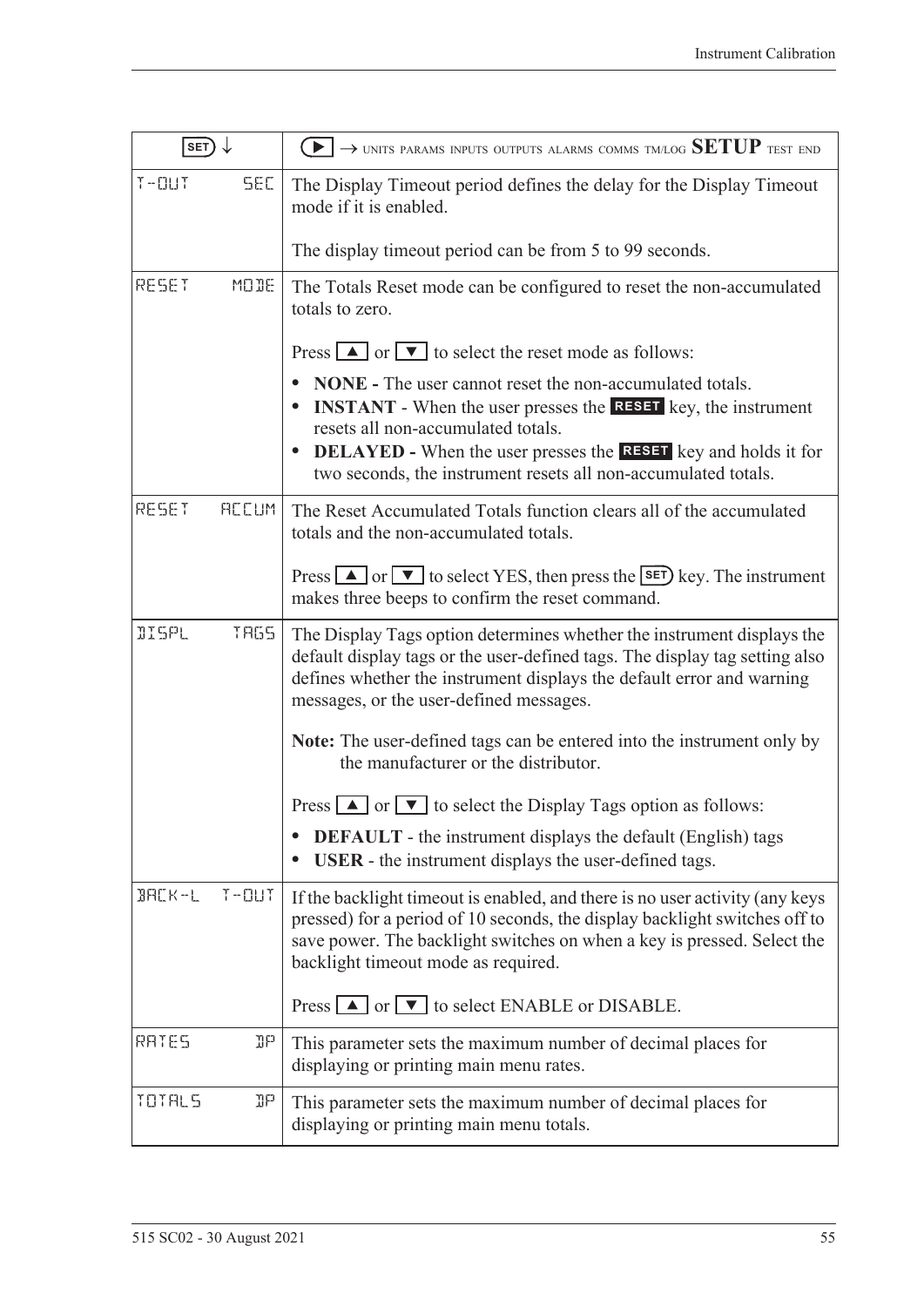### **Test Menu**

The Test menu enables you to view the inputs and outputs to and from the instrument.

In Calibration Set mode, (by entering the system password) you can control the outputs and the alarms as described in the table below.

| $\overline{\text{SET}}$  |              | $\blacktriangleright$ $\blacktriangleright$ UNITS PARAMS INPUTS OUTPUTS ALARMS COMMS TM/LOG SETUP $\text{TEST}$ end                                                                                                                                              |
|--------------------------|--------------|------------------------------------------------------------------------------------------------------------------------------------------------------------------------------------------------------------------------------------------------------------------|
| $\text{HIMP}_n$          | units        | The units are displayed according to the calibration setup for the analog<br>input. If unused or set to Default the input is 4-20mA and displayed in<br>mA.                                                                                                      |
| $L$ INP $n$              | <b>STRTE</b> | You can view the state of the logic inputs. If the input is an open contact<br>or inactive it will display HI. If the input is a closed contact or active it<br>will display LO.                                                                                 |
| UUTn                     | <b>STRTE</b> | You can control the state of the outputs. Press the $\Box$ or $\nabla$ keys to set<br>the output state as follows:                                                                                                                                               |
|                          |              | <b>PROCESS</b> - the output depends on the current values of the inputs<br>and the calculations that the instrument performs.                                                                                                                                    |
|                          |              | For a pulse output, such as a total, the output produces a pulse train as<br>follows:                                                                                                                                                                            |
|                          |              | ON - a pulse train with a pulse width as set in the Outputs menu.<br>OFF - no output.                                                                                                                                                                            |
|                          |              | For a 4-20mA output, such as a rate, the output is as follows:                                                                                                                                                                                                   |
|                          |              | $HI$ - the output is set to $20mA$ .                                                                                                                                                                                                                             |
|                          |              | $LO$ - the output is set to 4mA.                                                                                                                                                                                                                                 |
| HLRMn<br>or<br>$REL - n$ | <b>STRTE</b> | You can control the state of the relays (alarms). Press the $\boxed{\blacktriangle}$ or $\boxed{\blacktriangledown}$<br>keys to set the selected relay as follows:                                                                                               |
|                          |              | <b>PROCESS</b> - the relay operates according to the current values of the<br>inputs and the relay settings as programmed.<br><b>OPEN</b> - the relay output contacts are set to "open".<br>$\bullet$<br>CLOSED - the relay output contacts are set to "closed". |
| <b>SUPPLY</b>            | V            | You can display the actual DC output supply voltage, which may help<br>with troubleshooting.                                                                                                                                                                     |
|                          |              | If the actual supply voltage is lower than the preset value (refer to<br>General Setup Parameters on page 54) it may indicate that the output is<br>overloaded.                                                                                                  |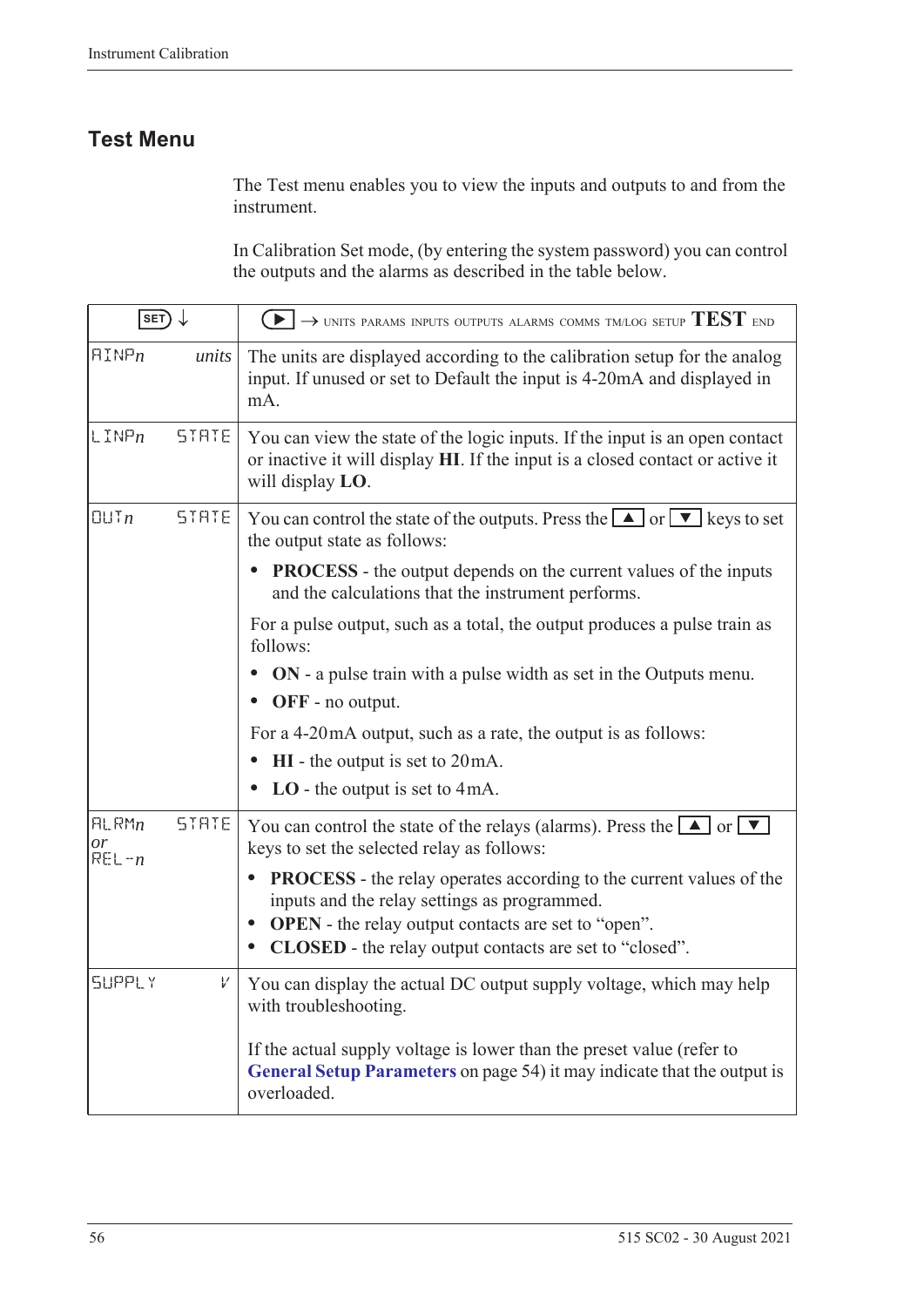## **System Messages**

The instrument displays messages for defined events and fault conditions.

The manufacturer or distributor can enter user-defined text for the messages. This user-defined text is displayed, instead of the default (English) messages, when the Display Tags option in the Setup menu is set to USER.

### <span id="page-66-0"></span>**Error Messages**

#### **Failure of Analog Input Sensor**

If there is a failure of an analog input sensor for a process parameter such as temperature or pressure etc, the instrument sets the value of that parameter to 0 and displays the relevant error message. The input sensor and connections need to be inspected and may require replacement.

The instrument also sets the results of calculations that depend on the failed input(s) to 0. For example, if the temperature sensor fails, the instrument displays a temperature reading of 0 and the calculated energy flow as 0.

#### **Default Value on Exception**

If Default Value On Exception has been enabled in the INPUTS section of calibration, the default value will automatically be used so that all calculations can continue. The error message will still continue to scroll across the display until the fault is corrected at which point the calculations will revert to using the live input.

#### **Override Error Condition**

While a fault is being rectified on an analog input for a process parameter, an operator with calibration access can set the Analog Input Signal Type to DEFAULT and the Analog Input Default Point to a typical process value. If there are no other faults, the instrument continues to operate by using the default value.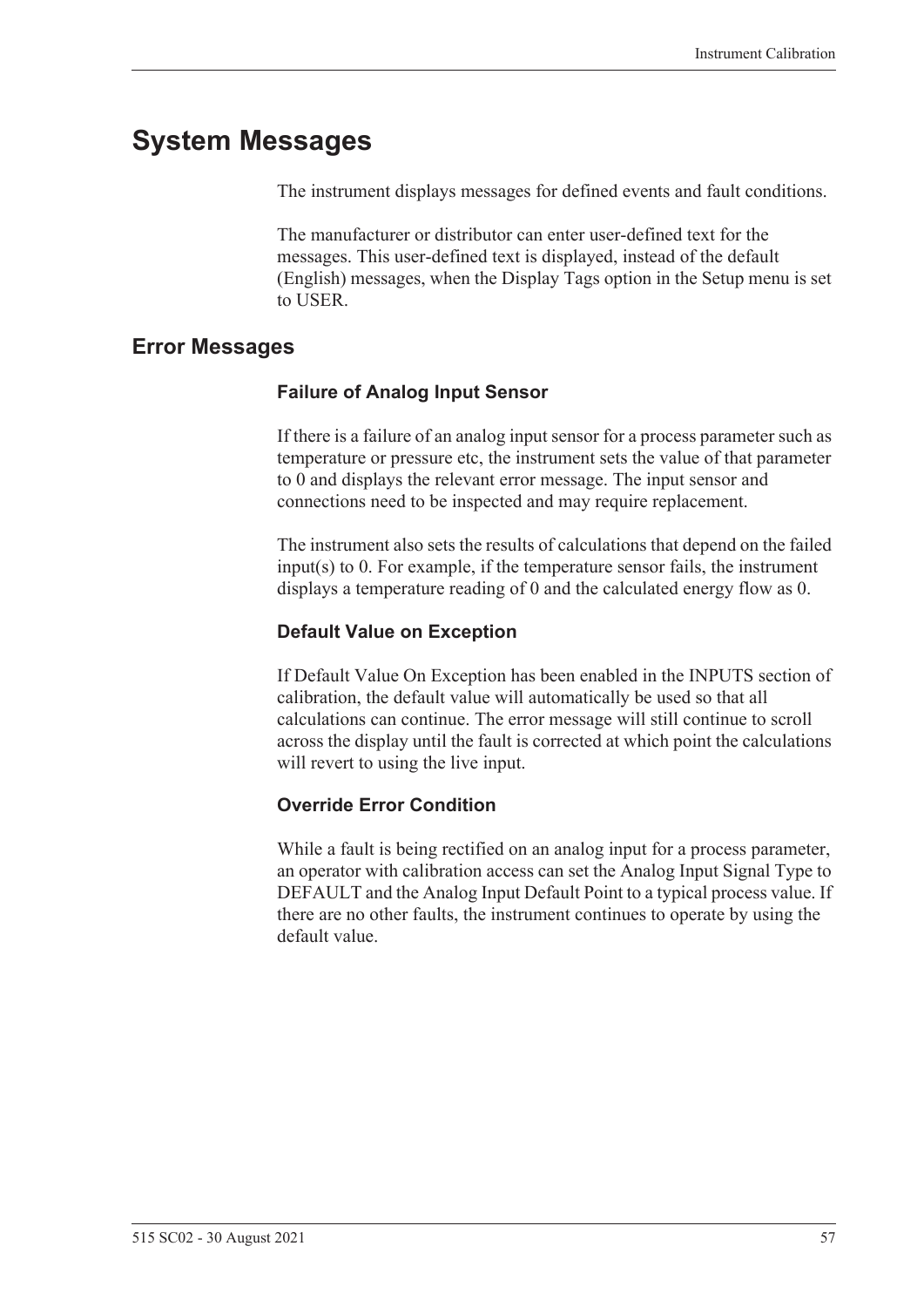| <b>Error</b><br><b>Messages</b>               | <b>Status</b><br>Code | <b>Description</b>                                                                                                                                                                                                                                 |
|-----------------------------------------------|-----------------------|----------------------------------------------------------------------------------------------------------------------------------------------------------------------------------------------------------------------------------------------------|
| CPU Card<br>Failure                           | 20                    | There are failed components on the CPU card and technical support<br>is required.                                                                                                                                                                  |
| Power Supply<br>is Low                        | 21                    | The input and/or output power supply voltage is too low, ensure<br>that:<br>(a) input power supply voltage is within the specified range<br>(b) output power supply is not overloaded.                                                             |
| New/Failed<br>Battery - Set<br>Time           | 22                    | The real-time clock has lost the correct time because the battery has<br>failed, or there is a new battery. Set the current time and date (in the<br>TM/LOG menu) to clear the error message and to continue data<br>logging at the correct times. |
|                                               |                       | Note: The instrument can continue operating with a failed battery,<br>but the correct time will be lost if there are interruptions to<br>the power supply.                                                                                         |
| Temperature<br><b>Sensor Failure</b>          | 01                    | The temperature sensor (analog input 1) has failed. To deactivate<br>the error, the Analog Input Signal Type can be set to DEFAULT to<br>use a programmed default value instead of the sensor signal.                                              |
| Pressure<br><b>Sensor Failure</b>             | 02                    | The pressure sensor (analog input 2) has failed. To deactivate the<br>error, the Analog Input Signal Type can be set to DEFAULT to use<br>a programmed default value instead of the sensor signal.                                                 |
| Lo Range<br>Flow Input<br>Failure             | 03                    | The low range flow transmitter (analog input 3) has failed.                                                                                                                                                                                        |
| Hi Range Flow<br>Input Failure                | 04                    | The high range flow transmitter (analog input 4) has failed.                                                                                                                                                                                       |
| Temp/Pressure<br>is Out of<br>Range           | 10                    | The temperature and/or pressure inputs are outside of the allowed<br>calculation range.                                                                                                                                                            |
| Invalid<br>Specific<br>Enthalpy<br>Adjustment | 06                    | The temperature and/or pressure (specific enthalpy adjustment<br>conditions) are outside the allowed calculation range.                                                                                                                            |

The system displays error messages as described in the following table: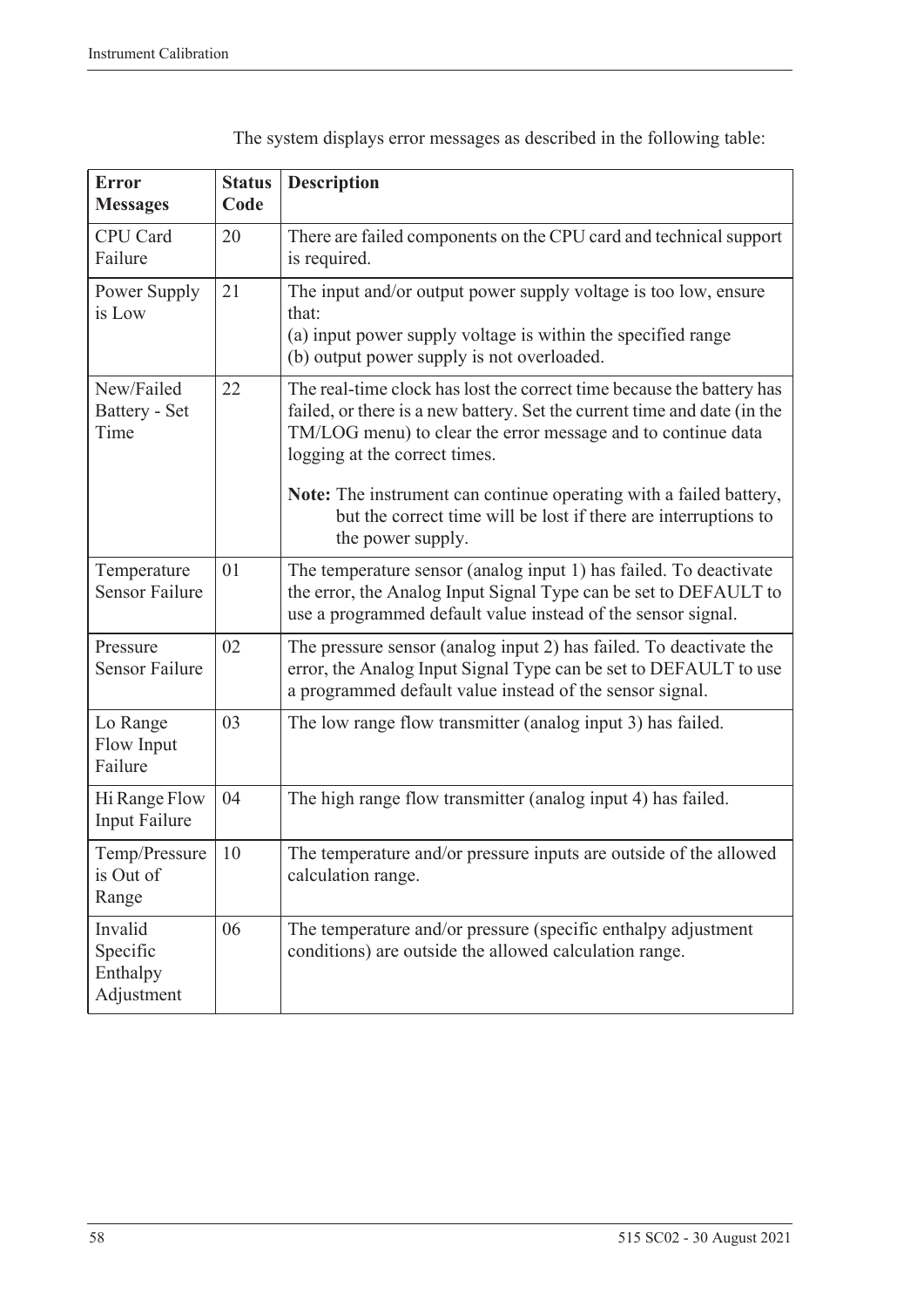## **Warning Messages**

| <b>Warning Messages</b>           | <b>Description</b>                                                                                                                                                         |
|-----------------------------------|----------------------------------------------------------------------------------------------------------------------------------------------------------------------------|
| Value Has Been Set to<br>Default  | You have entered an invalid value for a parameter. Therefore, the<br>instrument has set the default value.                                                                 |
| Over Total Limit -<br>Maximum Set | You have exceeded the maximum number of logging entries for the<br>combined time bases. The instrument has set the current log setting to<br>the remaining maximum number. |
| Already Assigned to<br>Other Port | You have tried to assign a particular protocol type to more than one<br>serial communication port. The instrument has set the protocol to<br>NONE.                         |

The system displays warning messages as described in the following table: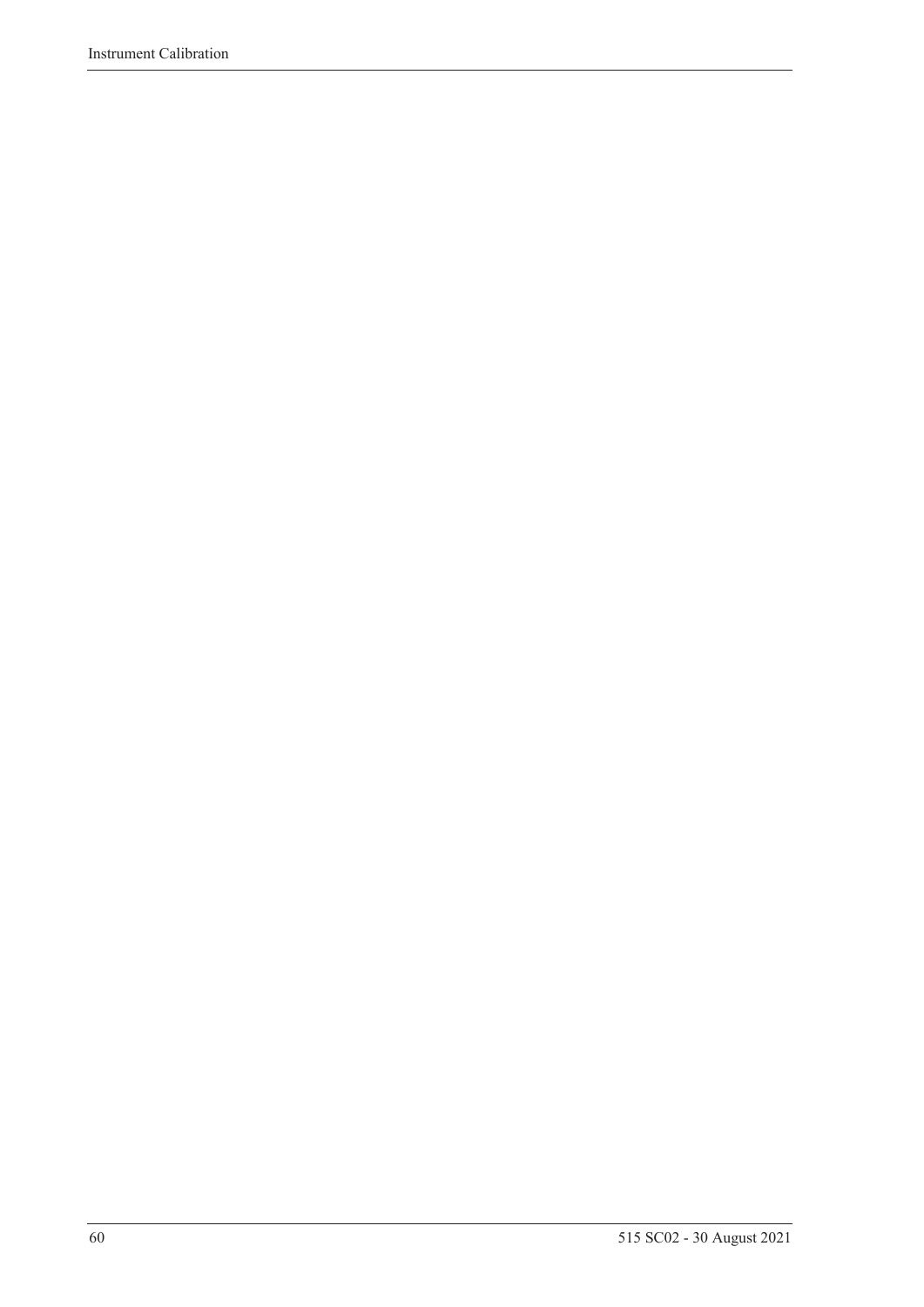# **Chapter 6 Communications**

## **Overview**

This chapter describes the communications between the instrument and another communicating device such as a computer or a printer. You should have relevant information about the devices to which the instrument will be connected. Some connection examples are included in this manual, however, the operation and connection of other devices is outside the scope of this manual.

#### **Hardware Interconnection**

The instrument has two communication ports:

- **•** COM-1 RS-232 port on the rear panel (DB9 female connector)
- **•** COM-2 RS-485 port on the rear panel (optional) or Ethernet (optional)

The appropriate interface and protocols are selected during calibration.

#### **COM-1 RS-232 Port**

The COM-1 RS-232 port provides communication between the instrument and one other device such as a host computer or a printer.

**Note:** A printer must have a serial port to be able to be directly connected to the flow computer. It is not possible to communicate directly with a printer via a parallel port.

Computers use either a DB9 or a DB25 connector, and the connections to each type are shown in [Figure 19.](#page-70-0)



<span id="page-70-0"></span>*Figure 19 RS-232 Cable Connections to a Computer*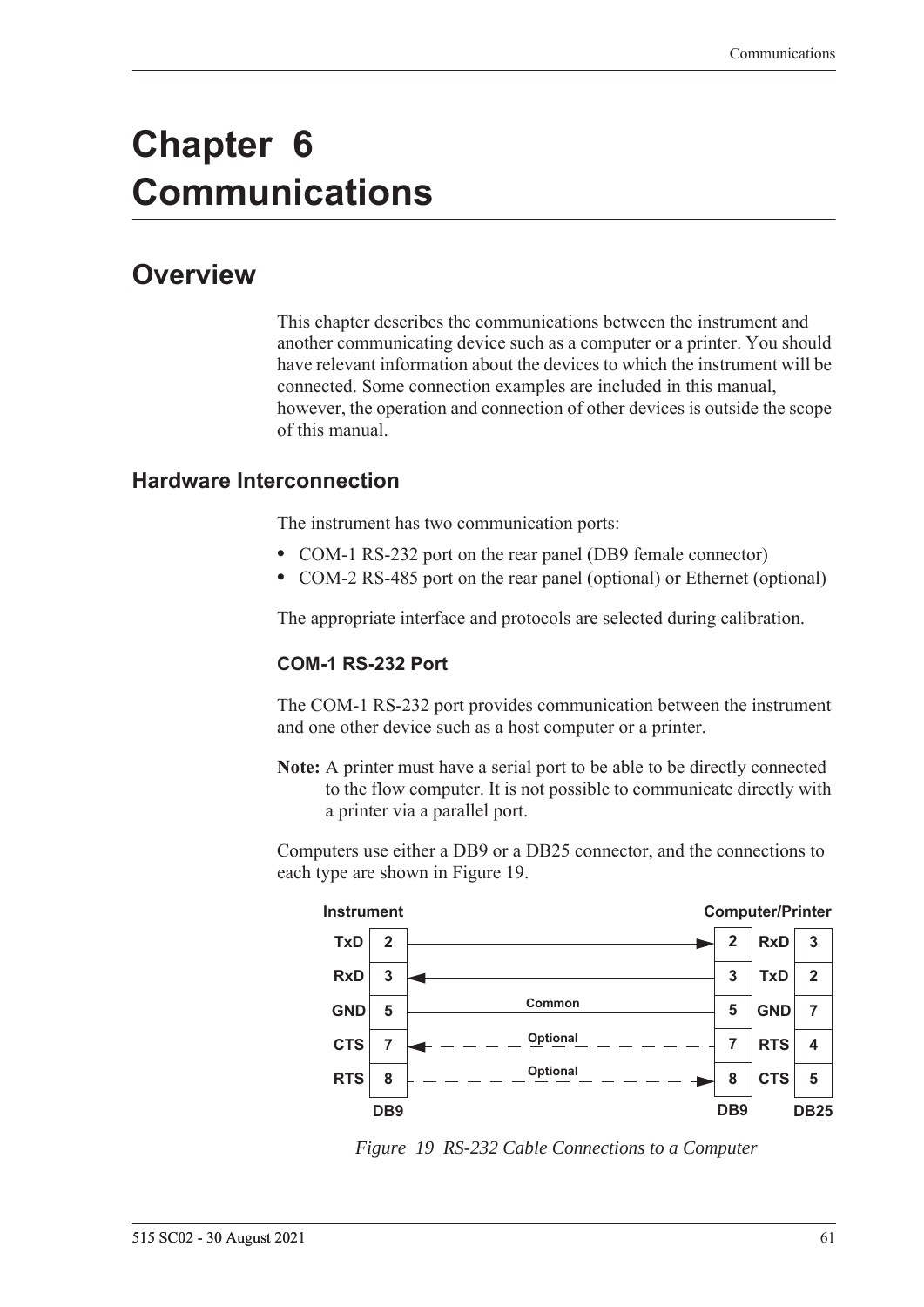**Note:** The instrument requires a cable with straight-through connections. Do not use a null modem cable for RS-232 connection to a computer.

#### **COM-2 RS-485 Port Option**

The COM-2 RS-485 port enables communication with multiple devices. Each device has a unique address so that the "master" device can communicate with specific "slave" devices.

On RS-485 links, an external terminating resistor must be connected at the furthest end of the cable. When multiple instruments are connected, they should be "daisy chained" in a multidrop configuration as shown in Figure [20](#page-71-0). Up to 32 units can be connected to the interface at a maximum distance of 1200 metres.



*Figure 20 RS-485 Connections*

#### <span id="page-71-0"></span>**COM-2 Ethernet Port Option**

An Ethernet module is an available option, in place of the RS-485 port, if Modbus TCP/IP connection is required. In the programming communication settings, COM-2 should be set to RTU (Modbus), 19200 Baud rate, even parity and 1 stop bit.

For further advice and example of Ethernet port usage and setup, refer to **[Ethernet Port & Setup](#page-95-0)** on page 86 in the Appendix.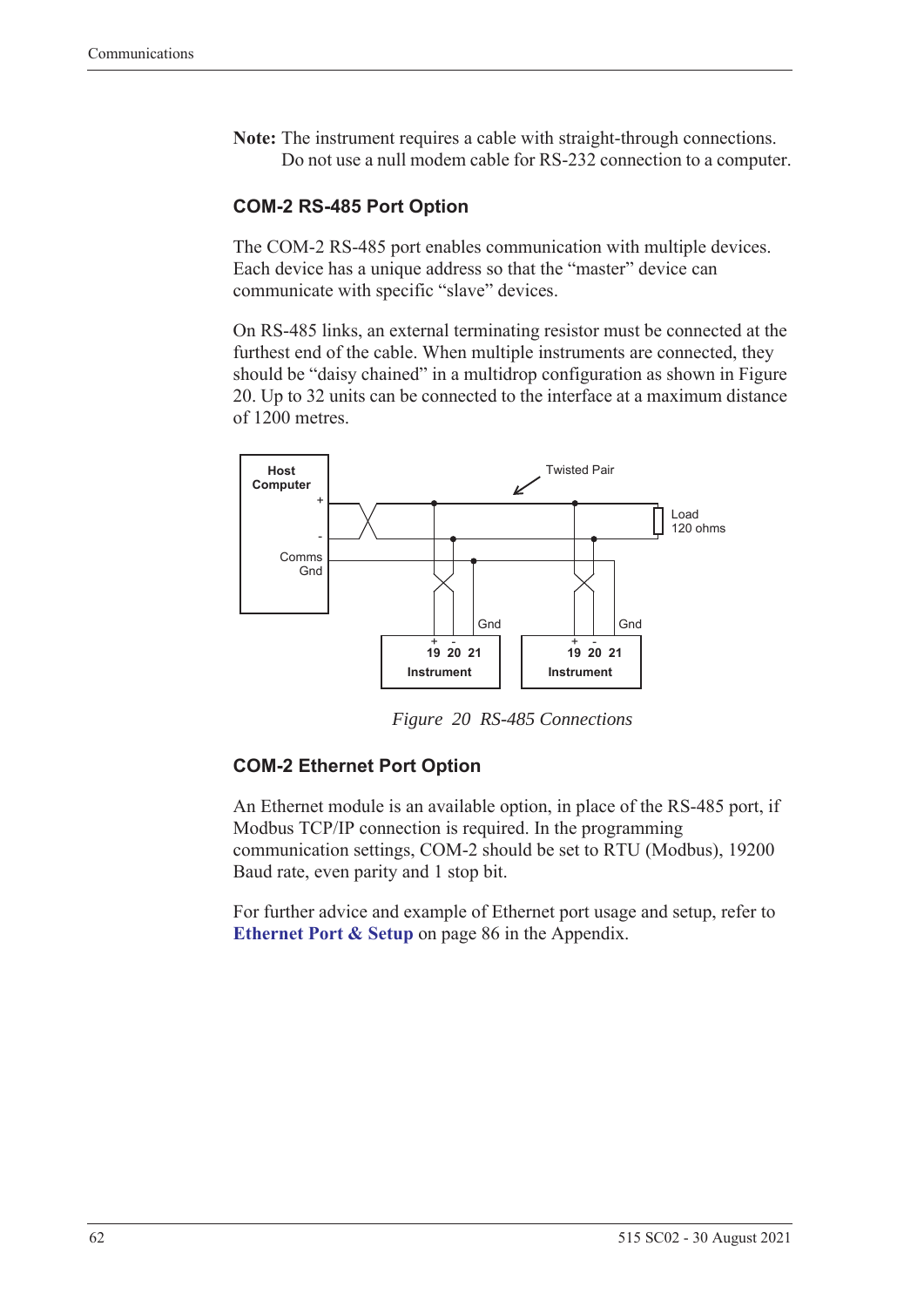# **Protocols**

<span id="page-72-1"></span>The communications protocols can be assigned to the communication ports on the instrument as follows:

- **• ASCII** Simple ASCII
- **• RTU** Modbus RTU
- **• PRN** Printer Protocol
- **• NONE** If a port is not being used, set the protocol to NONE.
- **Note:** The Printer Protocol is only available if the option with Real Time Clock is installed. Also a protocol cannot be assigned to more than one port at a time as described in **[Communications](#page-59-0)** on page 50.
- **• ASCII** In this ASCII protocol each command and response is a string of ASCII characters. This proprietary protocol is developed by Contrec to allow for simple information interchange. The main advantages of this mode are that it allows extended time intervals to occur between characters without causing a timeout error and that messages can be sent and monitored easily with a simple ASCII terminal.
- **• Modbus RTU** Modbus RTU is an industry-standard protocol which allows the instrument to be easily connected to computers running supervisory software systems. The main advantage of this mode is that its greater character density allows better data throughput than ASCII mode, however each message must be transmitted in a continuous stream.
- <span id="page-72-0"></span>**• Printer** - In the Printer protocol there is a selection of printer types. Please refer to the **[Printer Protocol](#page-84-0)** on page 75 for full details.

# **Simple ASCII Protocol**

This simple ASCII protocol requires that all requests are initiated with a colon (:) and terminated with a carriage return  $\binom{C_R}{R}$ . The message termination can include a linefeed before the carriage-return  $(\mathsf{L}_\mathsf{F}^\mathsf{C}_{\mathsf{R}})$ , but it is the carriage-return that acts as the message termination.

<span id="page-72-2"></span>All responses by the instrument are terminated with a linefeed and a carriage-return  $(L_F^C_R)$ .

# **Requests Format**

The format of a request to the instrument is as follows:

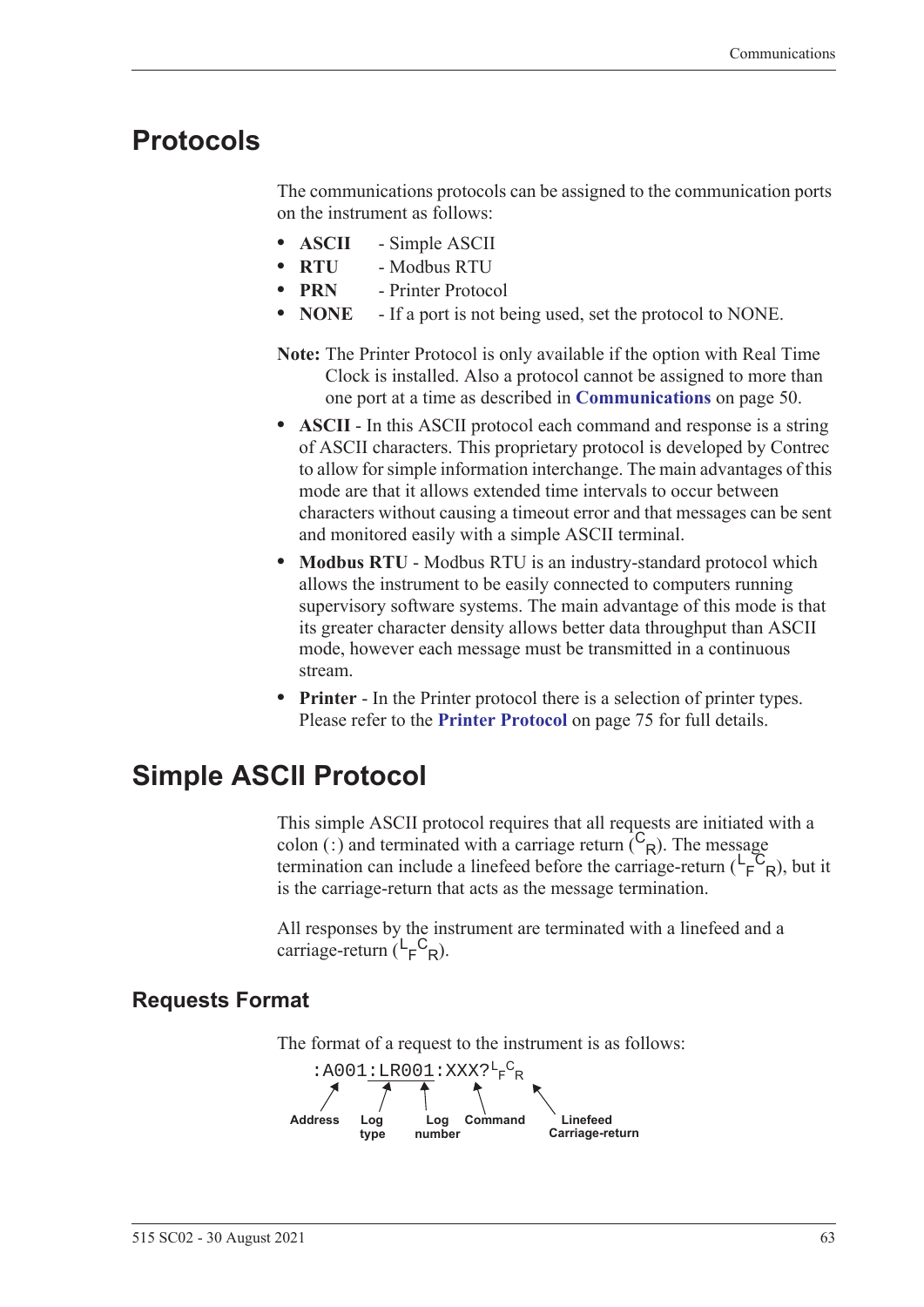Each request must include the address and command portions. The underlined section is an optional part of the request string.

#### <span id="page-73-0"></span>**Address**

In multipoint communications, each instrument must have a unique address and it is essential in the request for identifying a particular instrument. However, it may be set to 000, for special broadcast commands.

For single-instrument communications, the address can also be set to 000 in the request.

Refer to **[Communications](#page-59-0)** on page 50 for setting the instrument address.

**Note:** The instrument always responds with its address in the header regardless of the type of request.

#### **Log Type and Number**

The log type and number enables a communicating device to retrieve data from the instrument. The data can be from timebased and/or event-based logs. Data can also be from the current process variables with the either accumulated or non-accumulated (resettable) totals.

All logged records of the process variables contain the accumulated totals.

The log request is optional. If the log request is not included, or the log number is set to 000, the instrument returns the current process variables. If the log request is included, the log number defines the specific log entry by counting backwards. The most recent log entry for a timebase is 001.

The "last edit" log records the process variables at the time of the last exit from the calibration edit mode. There is only one "last edit" log, therefore, if a number is included in the request, the instrument ignores the number and returns the data at the time of the last edit. Likewise, there is only one set of current process variables with "non-accumulated totals", therefore it also ignores any log number included in the request.

The types of logs applicable to this instrument are as follows:

| Log Type                                         |
|--------------------------------------------------|
| LH - hourly log                                  |
| LD - daily log                                   |
| LW - weekly log                                  |
| LM - monthly log                                 |
| $LY$ - yearly log                                |
| LE - last edit log                               |
| LN - current totals displayed as Non-accumulated |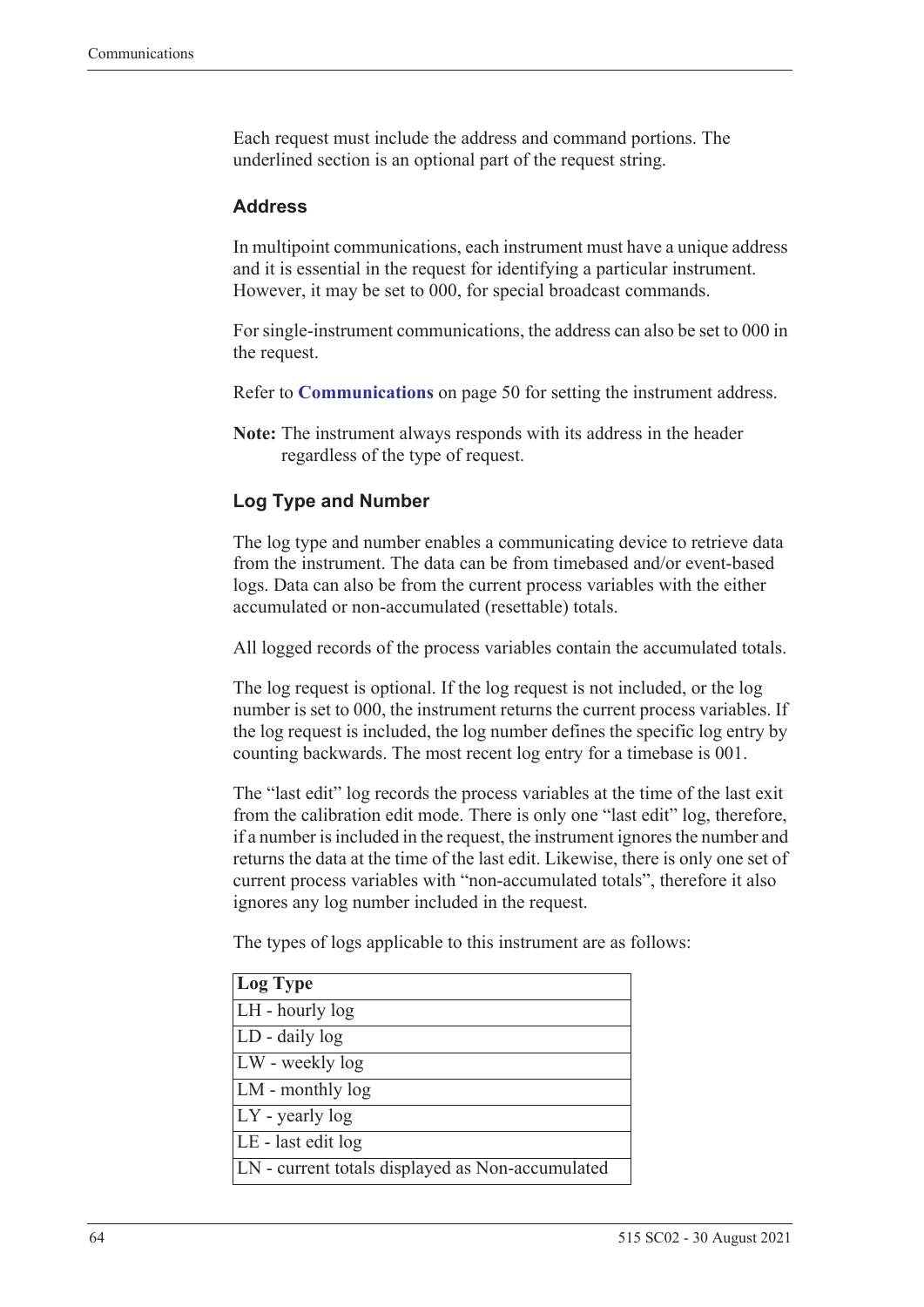The number of the log entry is the same as shown on the front panel of the instrument. For example, a request for LH003 would return the data for the log entry two hours prior to the most recent hourly log entry. If the current time is between 9:00 am and 10:00 am, the most recent hourly log LH001 was recorded at 9:00. Therefore, LH002 is for 8:00 and LH003 is for 7:00. After 10:00 am in this example, LH003 becomes the 8:00 log.

#### **Instrument Responses**

<span id="page-74-1"></span>The instrument response time to any enquiry is not more than 300 ms. The responses from the instrument are in the following format:

```
HEADER<sup>L</sup>F<sup>C</sup>R
DATA<sup>L</sup>F<sup>C</sup>R
DATA<sup>L</sup>F<sup>C</sup>R
.
.
.
DATA<sup>L</sup>F<sup>C</sup>R
L_F^CR
```
The components of the response message are as follows:

#### **Header**

The format of the response header from the instrument is as follows:



<span id="page-74-0"></span>The instrument **Exception Status** codes that the instrument returns for the ASCII protocol are the same as those described for the Modbus RTU protocol in **[Instrument Exception Status](#page-82-0)** on page 73.

#### **Data**

The format of the data variables from the instrument is as follows:

|                       |  |  |  |  | 89123.456 |  |  |                                                                                                                                                               |  | M W h |  |  |  |  | E N E R G Y |  |  |
|-----------------------|--|--|--|--|-----------|--|--|---------------------------------------------------------------------------------------------------------------------------------------------------------------|--|-------|--|--|--|--|-------------|--|--|
|                       |  |  |  |  |           |  |  |                                                                                                                                                               |  |       |  |  |  |  |             |  |  |
| Value (aligned right) |  |  |  |  |           |  |  | $\begin{bmatrix} \frac{8}{9} \\ \frac{8}{9} \end{bmatrix}$ Unit (aligned left) $\begin{bmatrix} \frac{8}{9} \\ \frac{8}{9} \end{bmatrix}$ Item (aligned left) |  |       |  |  |  |  |             |  |  |

**Note:** The decimal point in the Value is always at character position 8. Therefore whole numbers are aligned right at the decimal point, with trailing zeroes.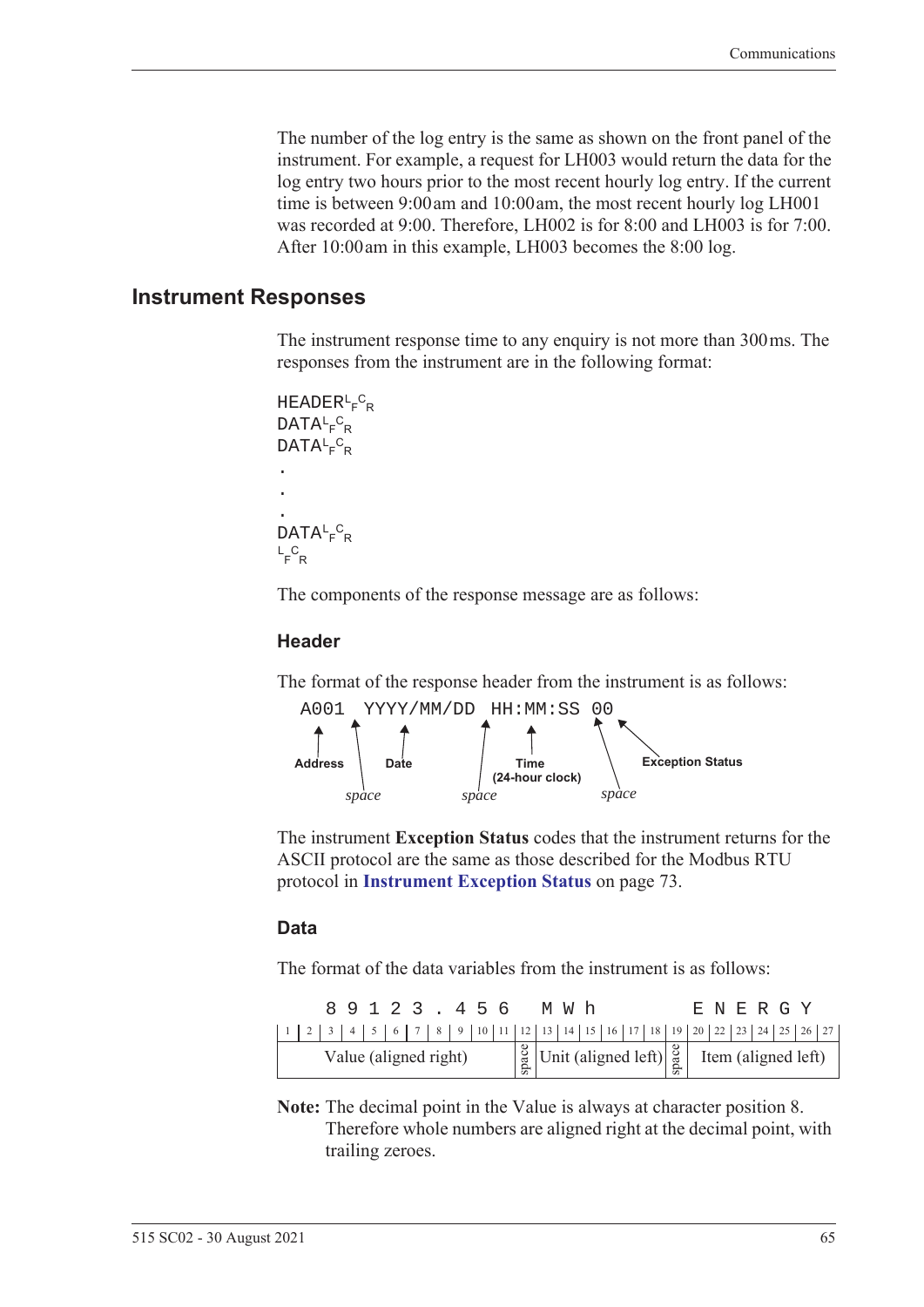#### **Variables Request**

The variables request asks the instrument to return the value of one or more requested variables. All totals are transmitted as accumulated totals.

|                  | <b>Command</b> Description                                                                                                                      |
|------------------|-------------------------------------------------------------------------------------------------------------------------------------------------|
| :RVA?            | Return all variables                                                                                                                            |
| :RVD?            | Return the default Total and Rate                                                                                                               |
| $:RV0?$<br>:RV9? | Return the specific variable. The numbers relate to the<br>position in the variables menu. For example, V0 is Energy,<br>V1 is Power and so on. |

#### **Variables Request and Response Example**

The following request is for the only instrument that is connected to the communication port to return the values of all main menu variables.

: A 0 0 1 : R V A ?  $L_F$   $C_R$ 

The following is an example of a hypothetical instrument response. Refer to [on page 5](#page-14-0) for the list of variables that would be returned for this application.

|             |  |  |  |  |          |  |                  |  |       | $A\ 0\ 0\ 1\quad 2\ 0\ 0\ 2\ / \ 0\ 3\ / \ 1\ 4\quad 1\ 8:2\ 5:0\ 0\quad 0\ 0\ _{F}\ ^{c}{}_{R}$ |  |      |  |               |                                              |                                   |  |
|-------------|--|--|--|--|----------|--|------------------|--|-------|--------------------------------------------------------------------------------------------------|--|------|--|---------------|----------------------------------------------|-----------------------------------|--|
|             |  |  |  |  |          |  | 6.116 MWh        |  |       |                                                                                                  |  |      |  |               | ENERGY 'F <sup>c</sup> r                     |                                   |  |
|             |  |  |  |  |          |  | 16.573 MW        |  |       |                                                                                                  |  |      |  |               | POWER                                        | $L_{F}$ $C_{R}$                   |  |
|             |  |  |  |  |          |  | 1320.530 m 3     |  |       |                                                                                                  |  |      |  |               | VOLUME <sup>L<sub>E</sub>C<sub>R</sub></sup> |                                   |  |
|             |  |  |  |  |          |  |                  |  |       | 58.300 m 3/M                                                                                     |  |      |  |               | $V - F L O W \leftarrow c_R$                 |                                   |  |
|             |  |  |  |  | 7627.117 |  | КG               |  |       |                                                                                                  |  |      |  | MASS          |                                              | $L_F$ $C_R$                       |  |
|             |  |  |  |  | 344.460  |  |                  |  |       | K G / M                                                                                          |  |      |  |               | M – F L O W                                  | $L$ <sub>F</sub> $C$ <sub>R</sub> |  |
|             |  |  |  |  | 230.000  |  |                  |  | DEG C |                                                                                                  |  | TEMP |  |               |                                              | $L_F$ $C_R$                       |  |
|             |  |  |  |  | 1.260    |  | МРА              |  |       |                                                                                                  |  |      |  | PRESS         |                                              | $L_{F}$ $C_{R}$                   |  |
|             |  |  |  |  |          |  | $0.174$ m $3/KG$ |  |       |                                                                                                  |  |      |  | $S P - V O L$ |                                              | $L_{F}$ $C_{R}$                   |  |
|             |  |  |  |  |          |  |                  |  |       | 2886.760 KJ/KG SP-ENT FR                                                                         |  |      |  |               |                                              |                                   |  |
| $L_F$ $C_R$ |  |  |  |  |          |  |                  |  |       |                                                                                                  |  |      |  |               |                                              |                                   |  |

The following message to an instrument, requests the current values for the default rate and total:

: A 0 0 1 : R V D ?  $L_F$   $C_R$ 

The instrument response would be similar to the following:

A001 2002/03/14 18:25:00  $F$   $\circ$ <sub>R</sub>  $126.455 m3$ <sup>F</sup> <sup>C</sup> R  $20.437$  m  $3/M$  $F$   $\circ$ <sub>R</sub> L <sup>F</sup> <sup>C</sup> R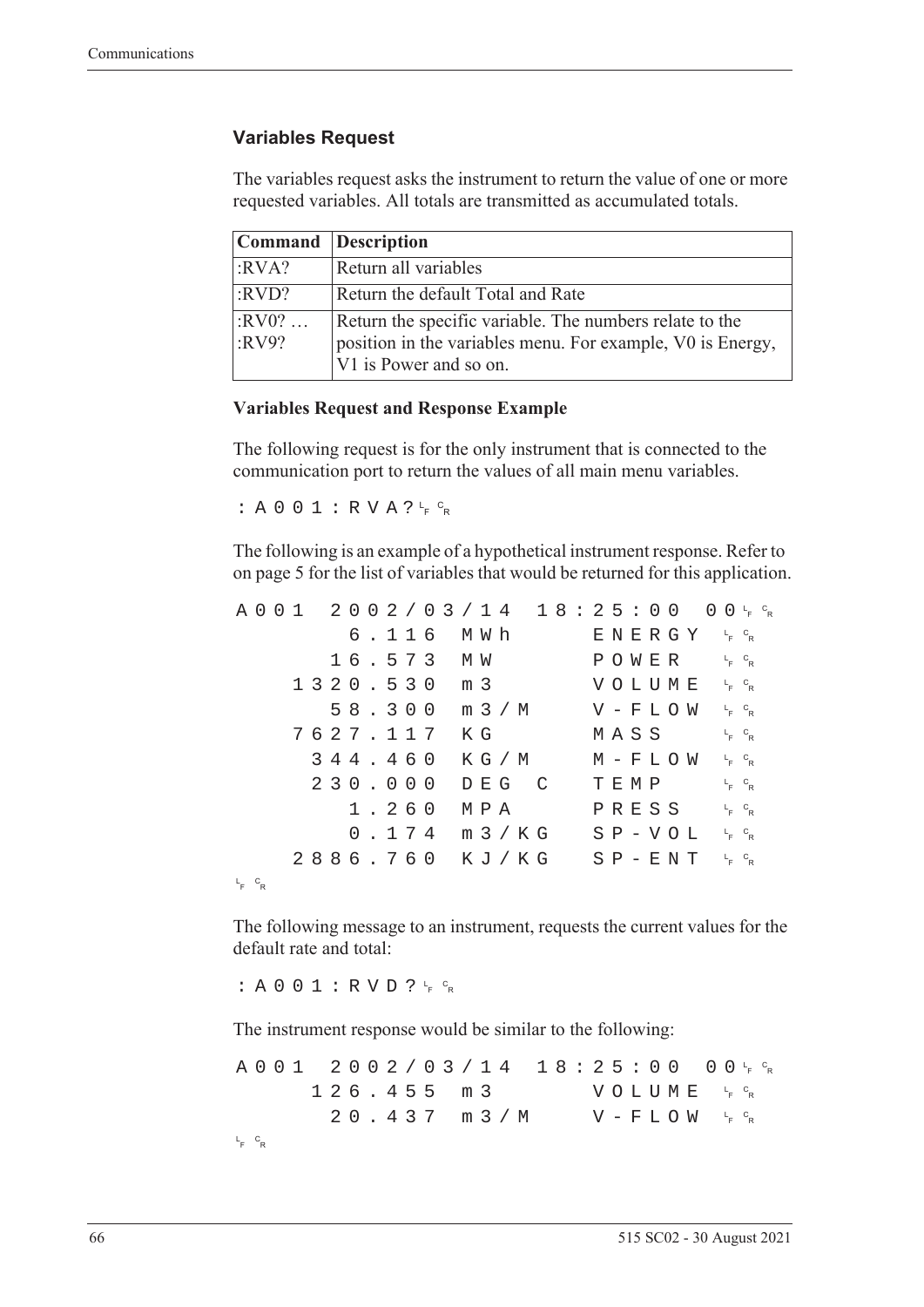#### **Log Request**

The log request asks the instrument how many logs it stores in the particular timebase. These are the values described in **[Time Settings and Data](#page-60-0)  Logging** [on page 51](#page-60-0).

|       | Command Description                                      |
|-------|----------------------------------------------------------|
| :RLH? | Return the number of hourly logs                         |
| :RLD? | Return the number of daily logs                          |
| :RLW? | Return the number of weekly logs                         |
| :RLM? | Return the number of monthly logs                        |
| :RLY? | Return the number of yearly logs                         |
| :RLR? | Return the number of log records (non-timebased logging) |

#### **Log Response Example**

The following message asks the instrument with address 001 to return the number of logs that the instrument stores:

 $: A 0 0 1 : R L R ? \nmid R$ 

The instrument response would be similar to the following:

A001 2002/03/14 18:25:00  $F$   $\circ$ R  $24r$ <sub>F</sub>  $c_R$ L <sup>F</sup> <sup>C</sup> R

#### **Clear Data Request**

The clear data request asks the instrument to clear the data in the selected registers.

| Command Description |                                                 |
|---------------------|-------------------------------------------------|
| :RCN?               | Clear the non-accumulated (resettable) totals   |
| :RCA?               | Clear the accumulated totals                    |
| :RCL?               | Clear the logs except for the "last edited" log |

#### **Clear Data Request Example**

The following message asks the instrument with address 001 to clear the logged data that the instrument stores:

: A 0 0 1 : R C L ?  $L_F$   $c_R$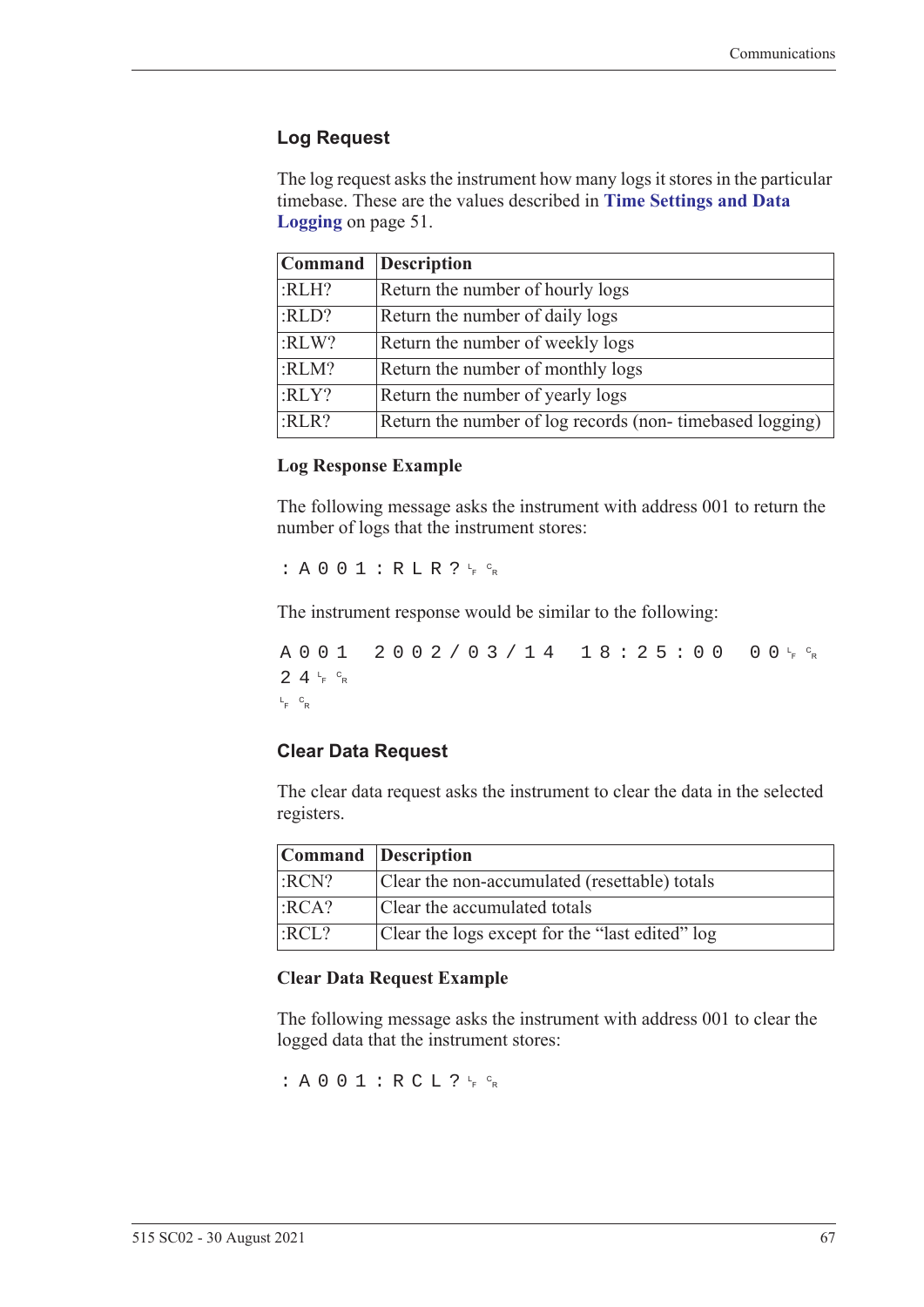The instrument response would be similar to the following:

A001 2002/03/14 18:25:00  $F$   $\circ$ <sub>R</sub> L <sup>F</sup> <sup>C</sup> R

#### **Instrument Information Request**

The Instrument Information request asks the instrument to return the general information about the model and version codes. The instrument exception status is returned as a part of the header as it is with the header for all command responses.

|      | Command Description                                                                                                      |
|------|--------------------------------------------------------------------------------------------------------------------------|
| RIG? | Return the general information about the instrument such as                                                              |
|      | Model number, Application number, Version and Serial                                                                     |
|      | numbers etc. These items are returned as a block in the same<br>format as shown on the display in the "Model Info" menu. |

#### **Instrument Information Response Example**

The following message asks the instrument with address 001 to return the general information about the instrument:

: A 0 0 1 : R I G ?  $L_F$   $C_R$ 

The following is an example of a hypothetical instrument response:

A001 2002/03/14 18:25:00 <sup>F</sup> <sup>C</sup> R  $515$   $MODEL$   $-11-F-F_{R}^{c}$  $S$  C O  $1$  I N P U T F - T P - - <sup>L</sup><sub>F</sub> <sup>C</sup>R  $S$  C O  $1$  V E R S O  $1$  O  $1$  J  $1$  , O  $0$   $1$   $1$   $1$   $6$   $8$ CUSTOM VERS 000001<sup>t</sup>F<sup>c</sup>r  $\texttt{UNIT}$  S/N 123456<sup>L</sup>F <sup>C</sup>R L <sup>F</sup> <sup>C</sup> R 1 2 3 4 5 6 7 8 9 10 11 12 13 14 15 16 17 18 19 20 21 22 23 24 25 26 27 28 29

### **Corrupted or Invalid Requests**

If the instrument receives a corrupted or incomplete request, there is no response. The instrument discards any partial request and waits for the next enquiry.

If the instrument receives a request message in the correct format, but for a non-existent option, it returns only the message header. For example, if the instrument received the following request variables message :A001:RVT? it will return only the header because there is no T option for the 'Variables Request' message.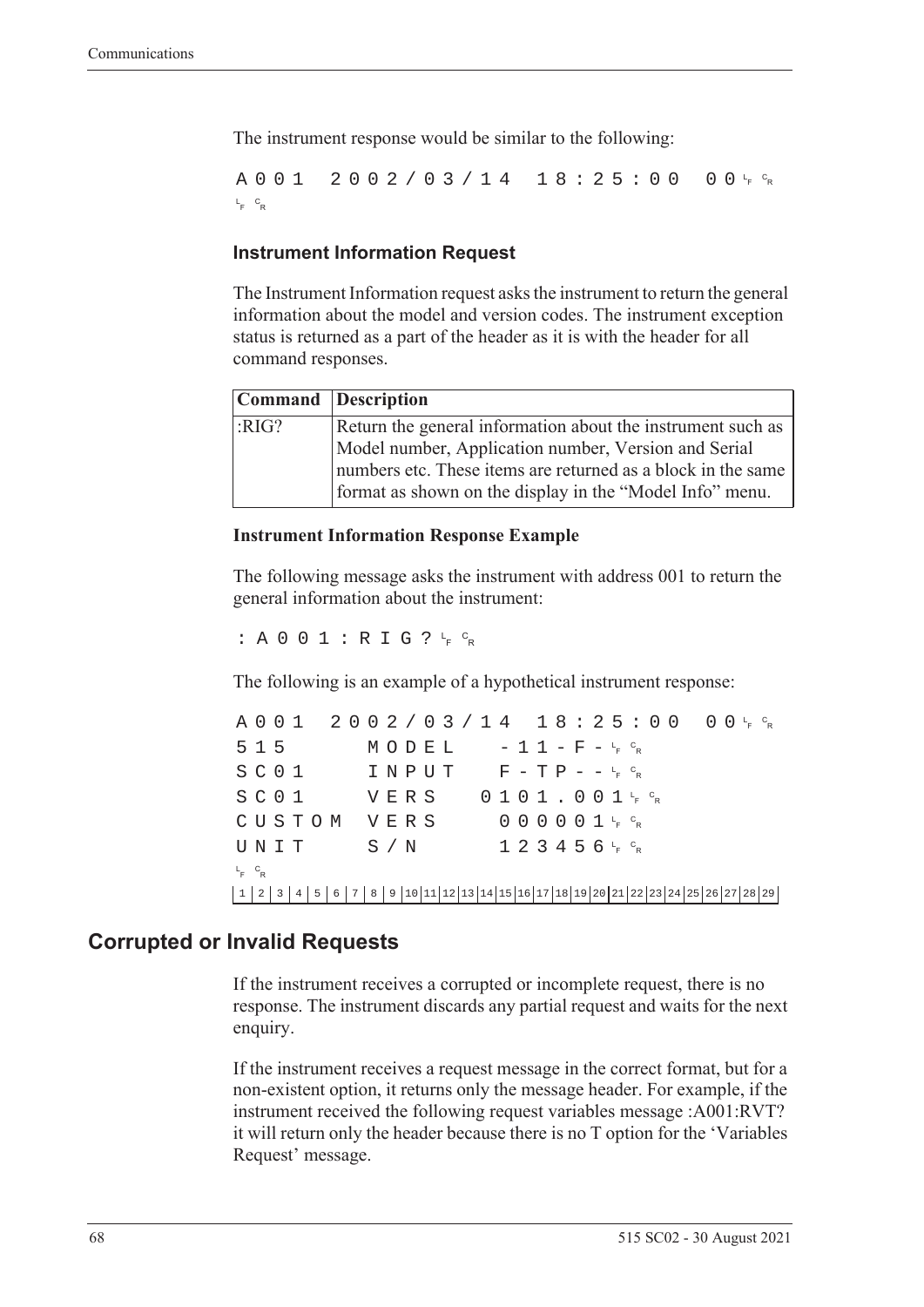# **Modbus RTU Protocol**

<span id="page-78-0"></span>Modbus RTU (remote terminal unit) is an industry standard protocol that allows the instrument to be easily interfaced to other communication devices.

The instrument implements the Modbus protocol as detailed in the *Modicon Modbus Protocol Reference Guide* PI-MBUS-300 Rev J (June 1996).

#### **Message Format**

In RTU mode, messages start with a silent interval of at least 3.5 character times. The first field transmitted is the device address. Following the last transmitted character, a similar interval of at least 3.5 character times marks the end of the message. A new message can begin after this interval. The entire message frame must be transmitted as a continuous stream. A typical message frame is shown below:

| <b>Address</b> | <b>Function</b> | Data    | <b>CRC</b> Check |  |  |  |  |
|----------------|-----------------|---------|------------------|--|--|--|--|
| $ 1$ byte      | 1 byte          | n bytes | 2 bytes          |  |  |  |  |

Except for broadcast messages, when a master device sends a query to a slave device, it expects a normal response. One of four possible events can occur from the master's query:

- **•** If the slave device receives the query without a communication error, and can handle the query normally, it returns a normal response.
- **•** If the slave does not receive the query due to a communication error, no response is returned. The master program has to process a timeout condition for the query.
- **•** If the slave receives the query, but detects a communications error (parity or CRC), no response is returned. The master program has to process a timeout condition for the query.
- **•** If the slave receives the query without a communication error, but cannot handle it (for example, if the request is to read a nonexistent register), the slave will return an exception response informing the master of the nature of the error.

### **Instrument Address**

The address of the instrument is programmable in the range from 1 to 247. Some addresses are reserved according to PI-MBUS-300 and have a special meaning:

- 0 = Broadcast, no response required from slave devices
- **•** 248 to 255 Reserved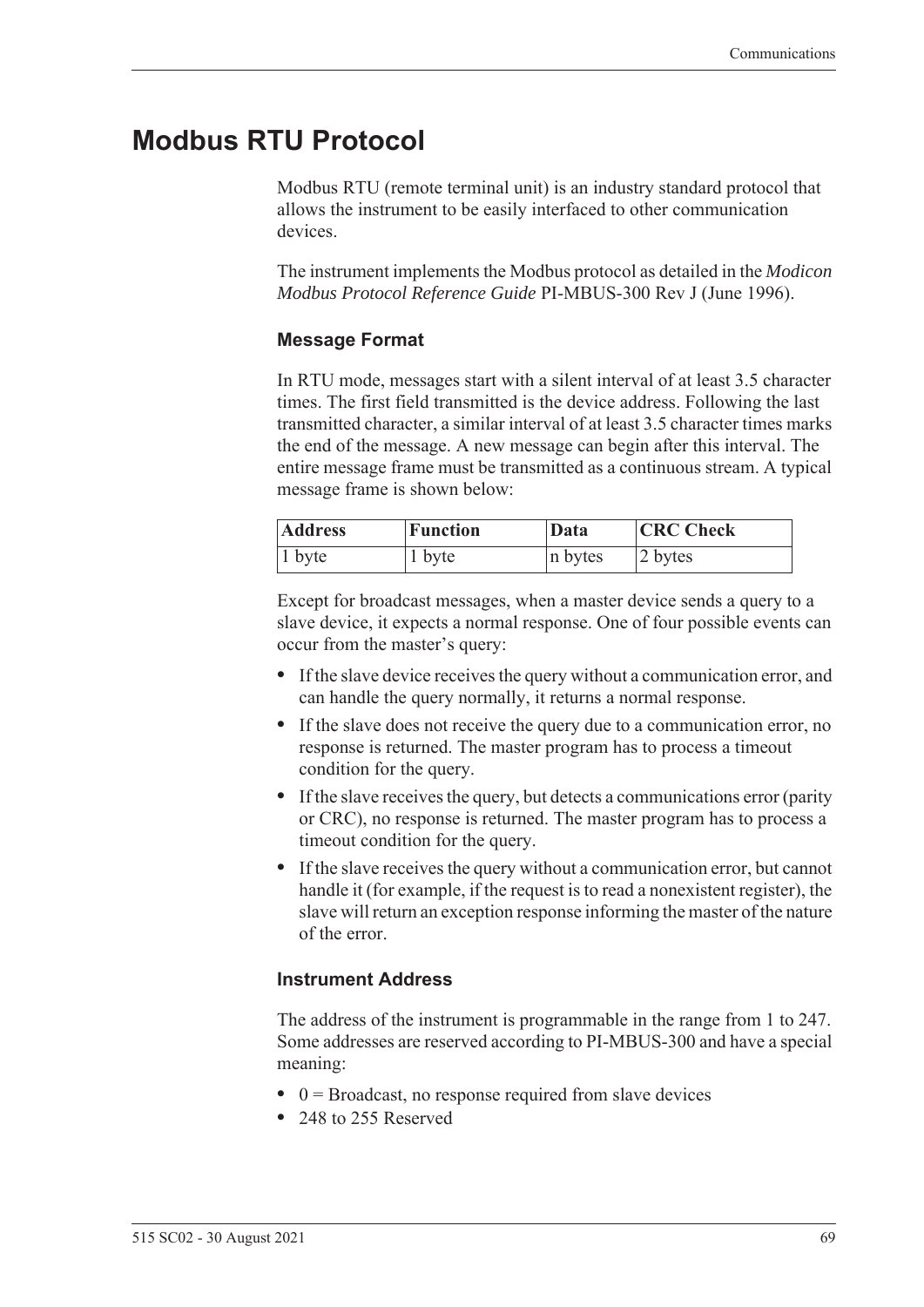# **Function Codes**

| Code            | <b>Name</b>           | <b>Description</b>                                                    |
|-----------------|-----------------------|-----------------------------------------------------------------------|
| 03              | Read data register(s) | Obtain the content of one or more 2-byte<br>data registers.           |
| 06              | Preset data register  | Preset one 2-byte data register.                                      |
| $\overline{07}$ | Read status register  | Obtain the content of 1-byte status register.                         |
| 16              |                       | $ $ Preset data register(s) Preset one or more 2-byte data registers. |

The instrument accepts the following function codes:

#### **Exception Response**

The instrument forms an exception response by adding 80H to the function code and using an exception code as the 1-byte data field in the returned frame. Implemented exception codes are as follows:

| Code | <b>Name</b>          | <b>Description</b>                                                                                                                                   |
|------|----------------------|------------------------------------------------------------------------------------------------------------------------------------------------------|
| 01   | Illegal function     | The function code is not a legal action for<br>the slave.                                                                                            |
| 02   | Illegal data address | The data address is not a legal address for<br>the slave.                                                                                            |
| 03   | Illegal data value   | The data value is not a legal value for the<br>slave.                                                                                                |
| 05   | Acknowledge          | The slave has accepted the request and is<br>processing it, but a long duration of time<br>will be required to do so.                                |
| 06   | Slave device busy    | The slave is engaged in processing a long<br>duration program command. The master<br>should re-transmit the message later when<br>the slave is free. |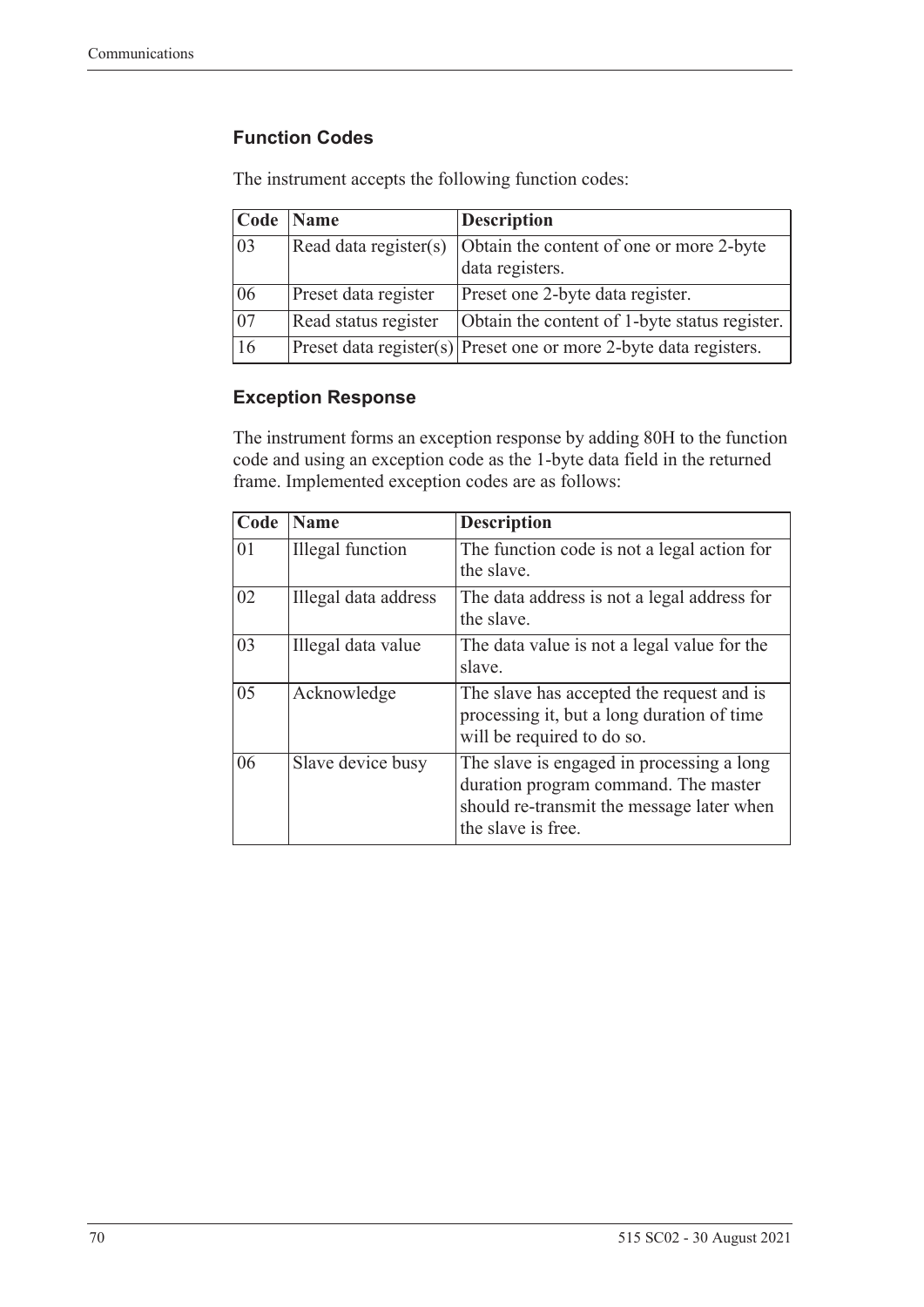# **List of Data Registers**

The following tables describe the addresses and meaning of the data registers in the instrument. The registers are grouped in blocks that relate to a particular function of the instrument. The data values are expressed in the engineering units that were selected for the variables when the instrument settings were configured.

**Note:** Conventional numbering of registers often starts from 1, therefore be aware that "register 1" in this case has "address 0" and so on.

The data registers represent different data types as specified in the tables:

- I Integer, 2 bytes (Holding Register)
- L Long Integer, 4 bytes (2 registers)
- P Programmable Format, 4 bytes (2 registers)

The "Programmable Format" data type for 4-byte (2 registers) data values can be set as either Floating Point or Long Integer via the "Data Type" program item as described in **[Communications](#page-59-0)** on page 50.

The Floating Point variable is represented in IEEE-754 Floating Point 4-byte format and requires two 2-byte data registers:

| <b>IEEE-754</b> | <b>Modicon Registers</b>    |
|-----------------|-----------------------------|
| 1st byte        | low byte (register $X$ )    |
| 2nd byte        | high byte (register X)      |
| 3rd byte        | $ low byte (register X+1) $ |
| 4th byte        | high byte (register $X+1$ ) |

This means that two data registers must be read or written to obtain, or preset, one data value.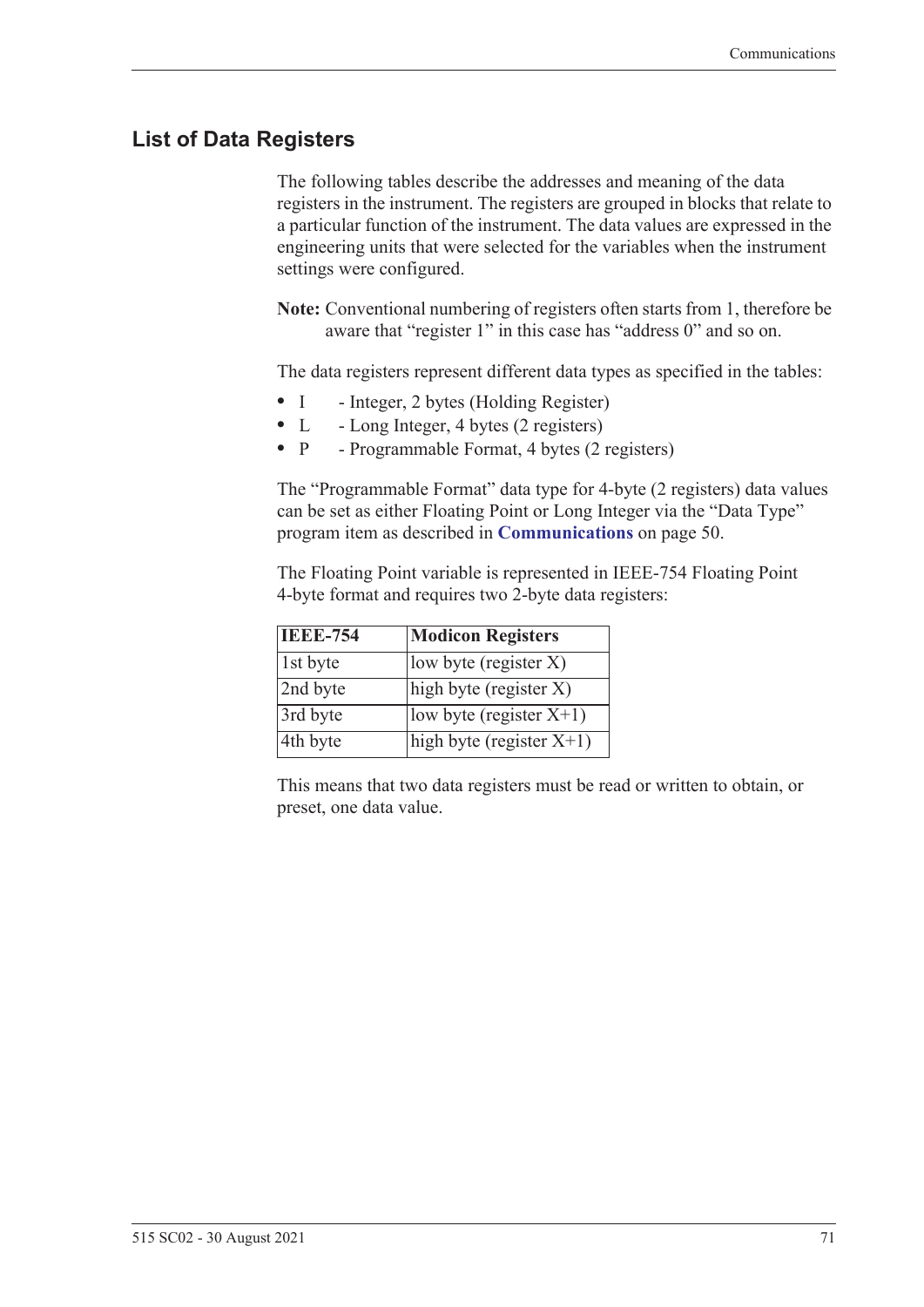## **Current and Logged Process Data**

This block of registers is available for the retrieval of current or logged process data with its matching time and date information.

Use the log type and log number to retrieve the logged information from the appropriate register. If a particular log number does not exist, or the instrument does not have the optional real-time clock, the time and date stamp and associated variables are set to zero.

| <b>Register</b> | <b>Name</b>                     | <b>Comments</b>                                                                                                                                                                                       | <b>Read Only or</b><br><b>Read/Write</b> | <b>Type</b>             |
|-----------------|---------------------------------|-------------------------------------------------------------------------------------------------------------------------------------------------------------------------------------------------------|------------------------------------------|-------------------------|
| $\mathbf{1}$    | Energy                          |                                                                                                                                                                                                       | R                                        | P                       |
| $\overline{3}$  | Power                           |                                                                                                                                                                                                       | R                                        | P                       |
| 5               | Volume                          |                                                                                                                                                                                                       | R                                        | $\overline{P}$          |
| 7               | <b>Volume Flowrate</b>          |                                                                                                                                                                                                       | R                                        | $\overline{P}$          |
| $\overline{9}$  | Mass                            |                                                                                                                                                                                                       | R                                        | P                       |
| 11              | Mass Flowrate                   | <b>Process Variables</b>                                                                                                                                                                              | $\mathsf{R}$                             | $\overline{P}$          |
| $\overline{13}$ | Temperature                     |                                                                                                                                                                                                       | R                                        | P                       |
| 15              | Pressure (absolute)             | By default totals are the Accumulated values. If<br>current Non-accumulated (resettable) totals are                                                                                                   | $\overline{\mathsf{R}}$                  | $\overline{\mathsf{P}}$ |
| $\overline{17}$ | <b>Specific Volume</b>          | required, set register 37 to 06. All logged totals                                                                                                                                                    | R                                        | $\overline{\mathsf{P}}$ |
| $\overline{19}$ | <b>Specific Enthalpy</b>        | are the Accumulated values.                                                                                                                                                                           | R.                                       | P                       |
| $\overline{21}$ | <b>Specific Enthalpy Adjust</b> |                                                                                                                                                                                                       | $\overline{\mathsf{R}}$                  | $\overline{\mathsf{P}}$ |
| $\overline{23}$ | <b>Specific Enthalpy Net</b>    |                                                                                                                                                                                                       | R.                                       | P                       |
| $\overline{25}$ |                                 |                                                                                                                                                                                                       | R                                        | $\overline{\mathsf{P}}$ |
| $\overline{27}$ |                                 |                                                                                                                                                                                                       | R                                        | $\overline{\mathsf{P}}$ |
| $\overline{29}$ |                                 |                                                                                                                                                                                                       | $\overline{R}$                           | P                       |
| $\overline{31}$ | Year                            |                                                                                                                                                                                                       | R/W                                      | T                       |
| $\overline{32}$ | Month                           | Current Date/Time or                                                                                                                                                                                  | $\overline{R/W}$                         | T                       |
| $\overline{33}$ | Date                            | Logged Date/Time Stamp                                                                                                                                                                                | $\overline{R/W}$                         | T                       |
| $\overline{34}$ | Hour                            | (see register 38 Log Number).                                                                                                                                                                         | R/W                                      | $\overline{1}$          |
| $\overline{35}$ | Minute                          | Only current Date/Time can be edited                                                                                                                                                                  | $\overline{R/W}$                         | T                       |
| $\overline{36}$ | Second                          |                                                                                                                                                                                                       | $\overline{\mathsf{R}}$                  | L                       |
| 37              | Log Type                        | 00 - hourly or log records<br>01 - daily<br>02 - weekly<br>03 - monthly<br>04 - yearly<br>05 - last edit of calibration<br>06 - current totals are non-accumulated values,<br>register 38 is ignored. | R/W                                      | T                       |
| 38              | Log Number                      | If set to 0, current variables and Date/Time are<br>retrieved                                                                                                                                         | R/W                                      | I                       |
| 39              | <b>Clear Data</b>               | 01 - clear logs<br>02 - clear accumulated totals<br>03 - clear non-accumulated totals                                                                                                                 | $\overline{W}$                           | T                       |
| 40              | Reserved                        |                                                                                                                                                                                                       |                                          |                         |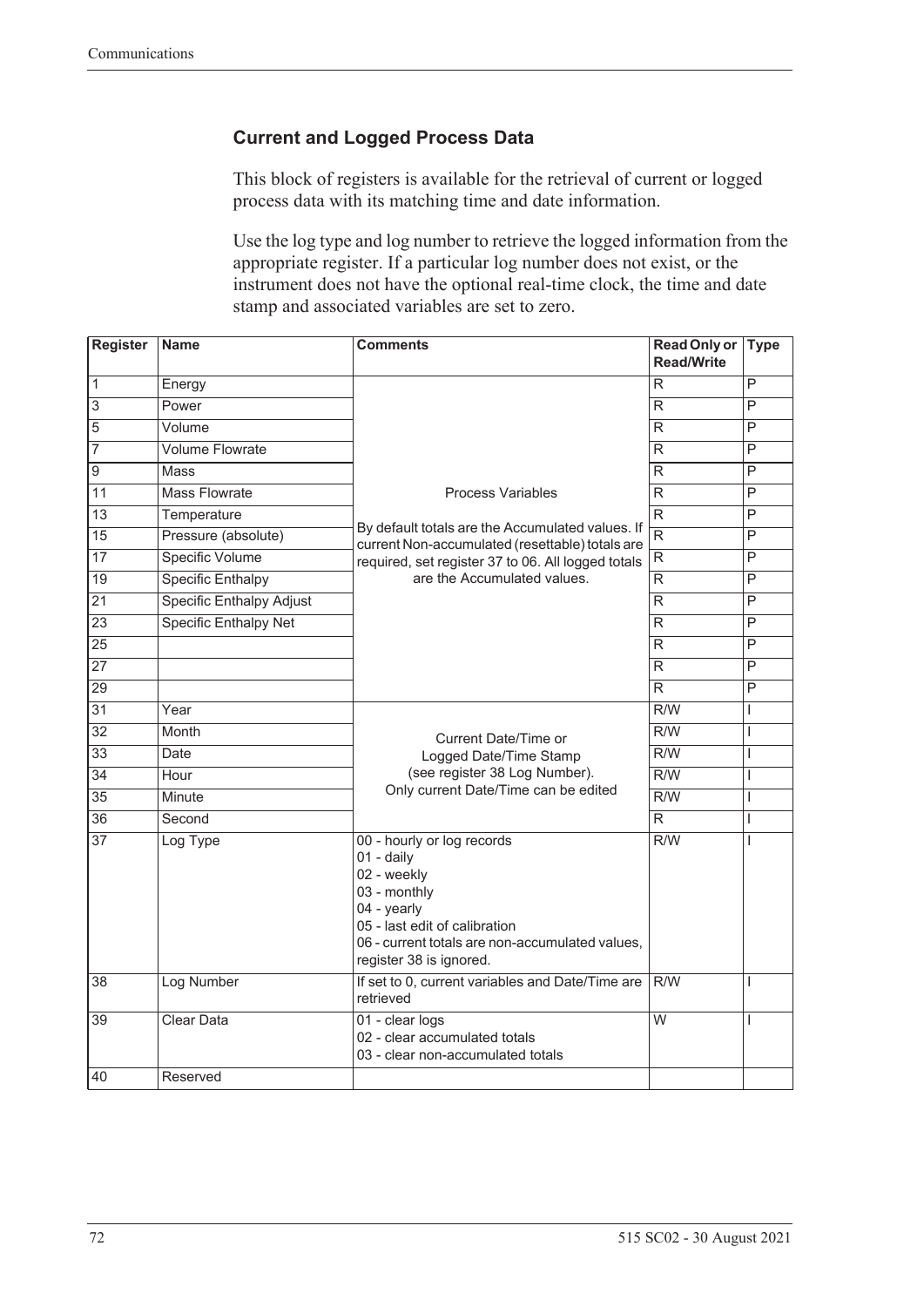## <span id="page-82-1"></span><span id="page-82-0"></span>**Instrument Exception Status**

This register is available to verify the status of the instrument.

| <b>Register</b> | <b>Name</b> | <b>Comments</b>                        | <b>Read Only or</b><br><b>Read/Write</b> | <b>Type</b> |
|-----------------|-------------|----------------------------------------|------------------------------------------|-------------|
| 41              | Exception   | $00 = no error$                        | R                                        |             |
|                 | Status      | $01$ = analog input 1 failure          |                                          |             |
|                 |             | 02 = analog input 2 failure            |                                          |             |
|                 |             | 03 = analog input 3 failure            |                                          |             |
|                 |             | $04$ = analog input 4 failure          |                                          |             |
|                 |             | 05 = invalid calibration parameter     |                                          |             |
|                 |             | 06 = invalid reference parameter       |                                          |             |
|                 |             | $07$ = invalid property                |                                          |             |
|                 |             | 08 to 09 reserved                      |                                          |             |
|                 |             | $10$ = process parameters out of range |                                          |             |
|                 |             | $11 =$ input is over limit             |                                          |             |
|                 |             | $12$ = flow error detected             |                                          |             |
|                 |             | $20 =$ system failure                  |                                          |             |
|                 |             | $21$ = power supply is low             |                                          |             |
|                 |             | $22$ = new or failed clock battery     |                                          |             |
|                 |             | 23 to 29 reserved                      |                                          |             |
|                 |             | $30 =$ alarm 1 active                  |                                          |             |
|                 |             | $31$ = alarm 2 active                  |                                          |             |
|                 |             | $32$ = alarm 3 active                  |                                          |             |
|                 |             | $33$ = alarm 4 active                  |                                          |             |

### **Instrument Control and I/O**

This block of registers is available in some applications to give access to monitor and/or control some of the instrument.

| <b>Register</b> | <b>Name</b>        | <b>Comments</b>                                                                                                                                                                       |                                                                                                                                                                                  | <b>Read Only or</b><br><b>Read/Write</b> | <b>Type</b> |
|-----------------|--------------------|---------------------------------------------------------------------------------------------------------------------------------------------------------------------------------------|----------------------------------------------------------------------------------------------------------------------------------------------------------------------------------|------------------------------------------|-------------|
| 42              | Reserved           |                                                                                                                                                                                       |                                                                                                                                                                                  |                                          |             |
| 43              | Logic Inputs       |                                                                                                                                                                                       | 0 to 15 Binary representation of logic inputs                                                                                                                                    | R                                        |             |
|                 |                    | $B0 = 0/1$ (LSB)<br>$B1 = 0/1$<br>$B2 = 0/1$<br>$B3 = 0/1$                                                                                                                            | input 1 activated/deactivated<br>input 2 activated/deactivated<br>input 3 activated/deactivated<br>input 4 activated/deactivated                                                 |                                          |             |
| 44              |                    | Operation Mode   Representation of operation mode<br>$0 =$ Idle/Local<br>$1 = SAT-T$<br>$2 = SAT-P$<br>$3 = \text{SUPER-1}$<br>$4 = \text{SUPER-2}$<br>$5 =$ SUPER-3<br>$6 = L[QUID]$ | Idle state<br>Saturated steam, temperature<br>Saturated steam, pressure<br>Superheated steam, standard<br>Superheated steam, type 2<br>Superheated steam, type 3<br>Liquid water | R                                        |             |
| 45              | <b>Relay State</b> | $0 =$ open; $1 =$ closed.<br>$B0 =$ relay 1 (LSB)<br>$B1 =$ relay 2<br>$B2 =$ relay 3<br>$B3 =$ relay 4                                                                               | 0 to 15 Binary representation of relay state.                                                                                                                                    | R                                        |             |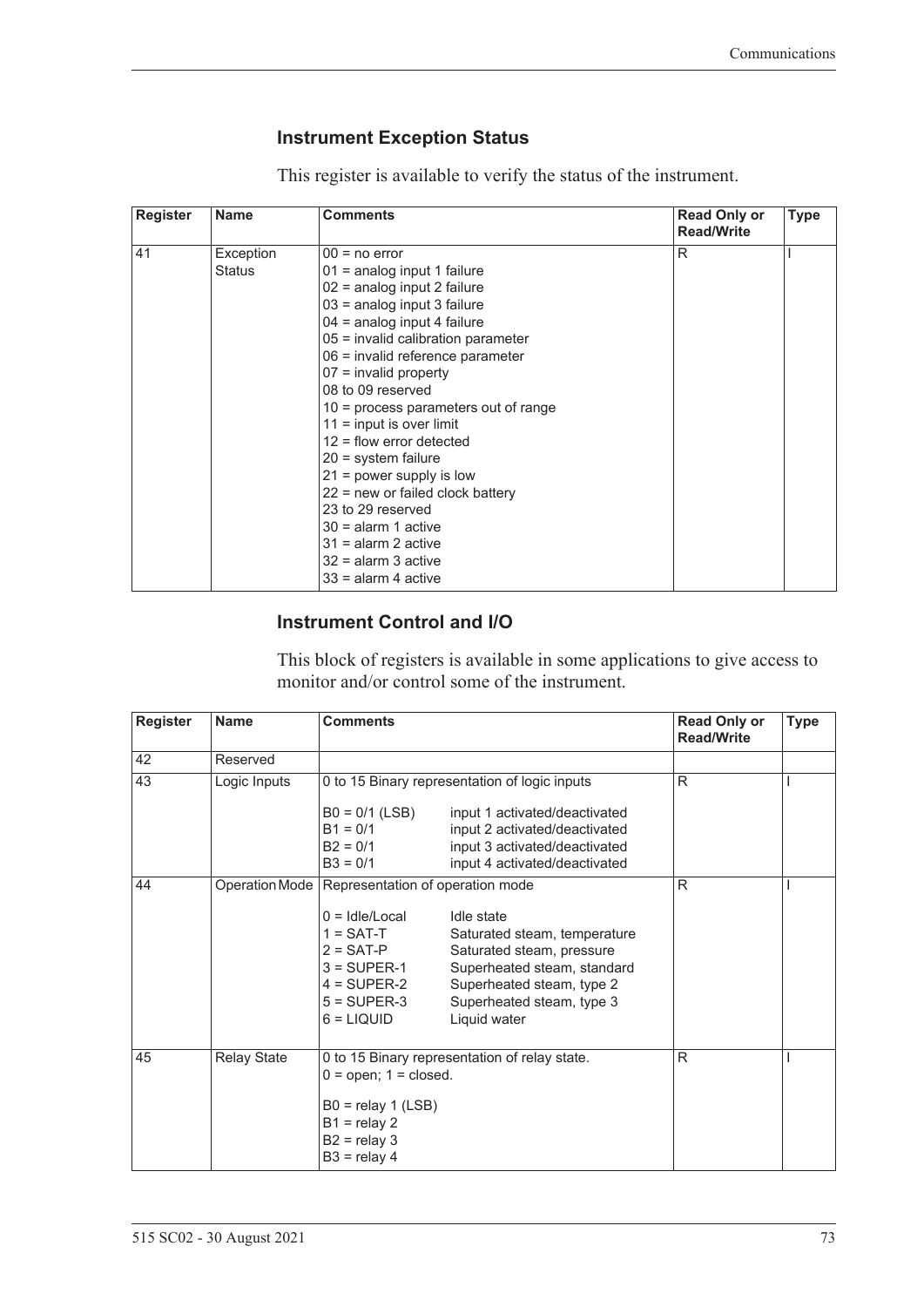| <b>Register</b> | <b>Name</b>                    | <b>Comments</b>                                                                                                                                                                                                                           | <b>Read Only or</b><br><b>Read/Write</b> | <b>Type</b> |
|-----------------|--------------------------------|-------------------------------------------------------------------------------------------------------------------------------------------------------------------------------------------------------------------------------------------|------------------------------------------|-------------|
| 46              | <b>Relay Control</b>           | 0 to 15 Binary representation of relay control.<br>$0 =$ open; $1 =$ close.<br>$B0 =$ relay 1 (LSB)<br>$B1 =$ relay 2<br>$B2 =$ relay 3<br>$B3 =$ relay 4                                                                                 | R/W                                      |             |
| 47              | <b>Relay Control</b><br>Source | 0 to 15 Binary representation of relay control source.<br>$0 =$ Local (controlled by instrument operation) $1 = RTU$<br>(controlled by Modbus register 46).<br>$B0 =$ relay 1 (LSB)<br>$B1 =$ relay 2<br>$B2 =$ relay 3<br>$B3 =$ relay 4 | R/W                                      |             |
| 48              | Reserved                       |                                                                                                                                                                                                                                           | R                                        | L           |
| 51 to 99        | Reserved                       |                                                                                                                                                                                                                                           | R/W                                      | P           |
| 101             | Analog Inp.1                   | Raw analog input data.                                                                                                                                                                                                                    | $\mathsf{R}$                             | P           |
| 103             | Analog Inp.2                   | 4-20mA inputs are read in Amperes.                                                                                                                                                                                                        | R                                        | P           |
| 105             | Analog Inp.3                   | 0-5V or 1-5V inputs are read in Volts<br>RTD inputs are read in degrees Kelvin.                                                                                                                                                           | R                                        | P           |
| 107             | Analog Inp.4                   | Unused inputs are configured as 4-20mA.                                                                                                                                                                                                   | R                                        | P           |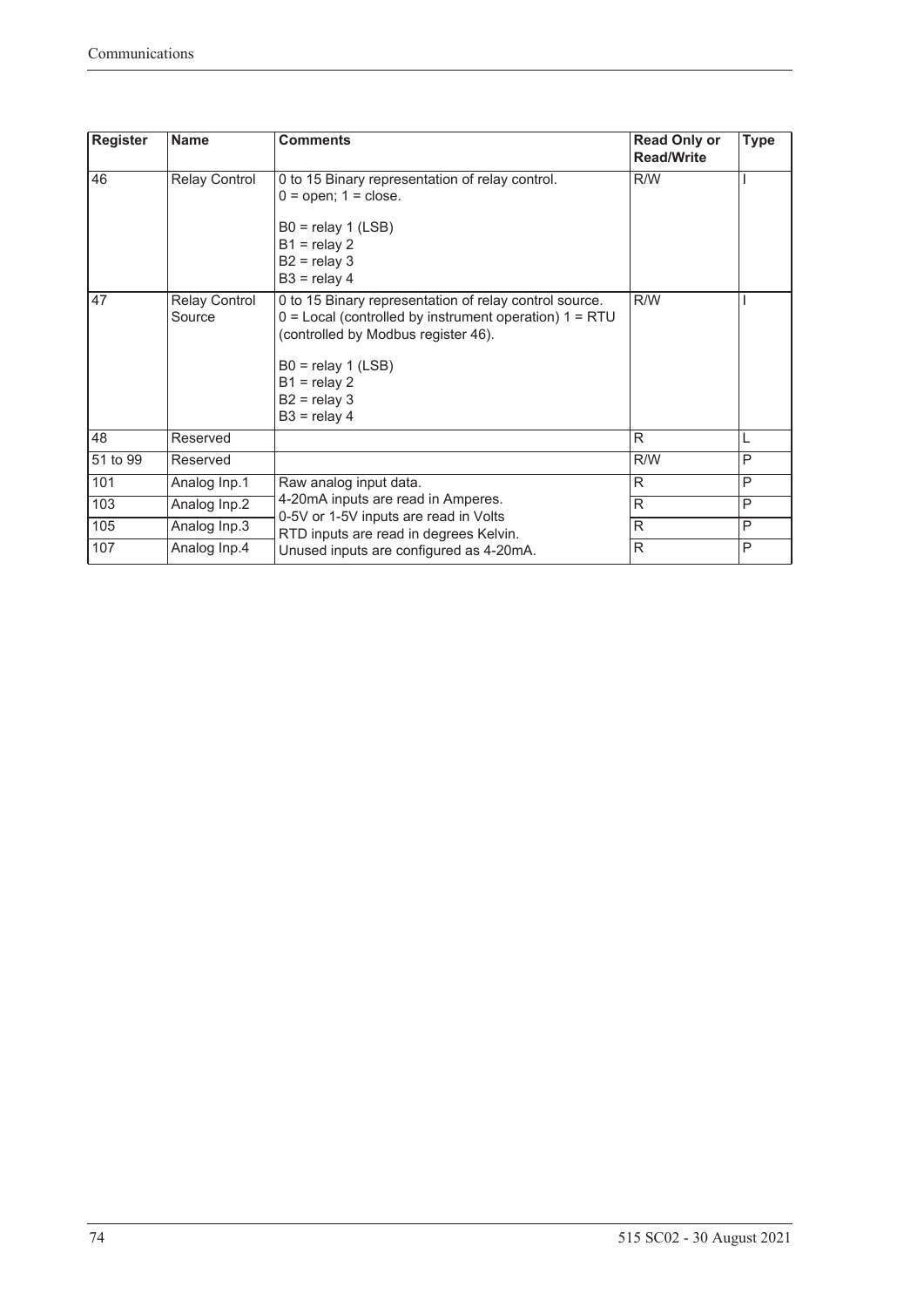# <span id="page-84-0"></span>**Printer Protocol**

<span id="page-84-2"></span>A printer protocol is available in the 500 Series. It provides the ability to print out live data, individual logged data and to do some report-style printing of logged data. The method of printing these and the format of the printouts is described below.

**Note:** Printer output is only available if the Real Time Clock option is fitted.

The selection of Printer Protocol can be made for the Communications Protocol options for the COM-1 RS232 or COM-2 RS485 port. A list of log report types and printer types available at the end of the TM-LOG calibration menu.

# <span id="page-84-3"></span>**Report Types**

The list of report types is as follows:

- REP-01 Hourly Logs Report
- **•** REP-02 Daily Logs Report
- **•** REP-03 Weekly Logs Report
- **•** REP-04 Monthly Logs Report
- **•** REP-05 Yearly Logs Report
- REP-06 Previous Day Hourly Logs (0Hr 23Hr, minimum 48 hourly logs required)

The number of logs printed in each report is determined by the values programmed in the TM-LOG menu.

### <span id="page-84-4"></span>**Printer Types**

The list of available printers is as follows:

- PRN-01 Generic computer printer
- PRN-02 Generic roll printer (printing first line first)
- **•** PRN-03 Slip Printer TM295
- **•** PRN-04 Label (roll) printer Citizen CMP30L

#### <span id="page-84-1"></span>**Customizing a Printout**

A customized printout can be provided which can have up to 6 header lines and 6 footer lines. It is also possible to include or exclude each main menu item on the printout. If any customizing of the printout is required discuss this with the distributor.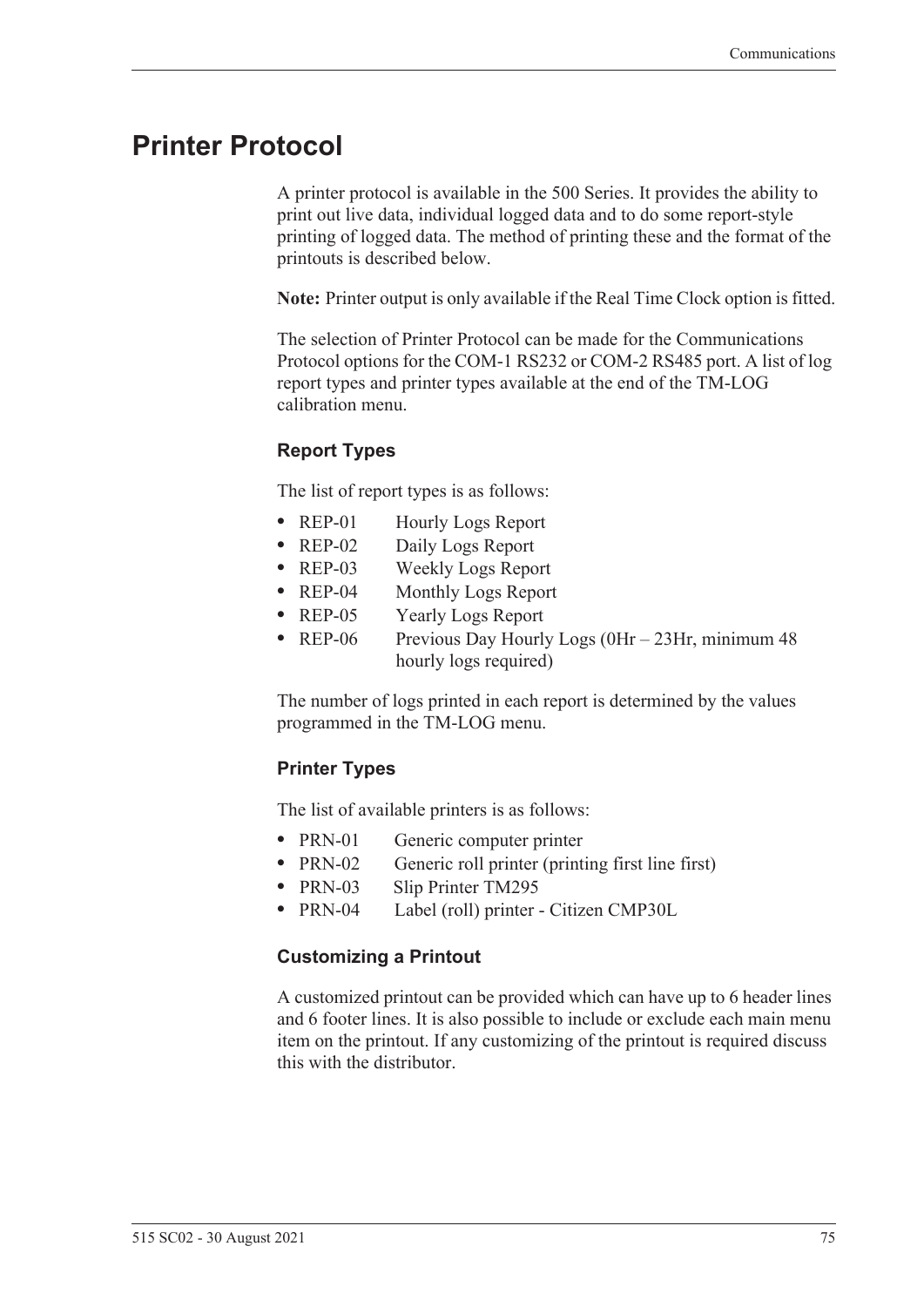# <span id="page-85-1"></span>**Types of Printouts**

#### <span id="page-85-0"></span>**Live Data**

The RESET key, when in main menu, is shared as the PRINT key if the printer protocol has been selected. A printout will be initiated whenever this key is pressed. If printing is not required, do not select printer protocol.

The format of this printout will be:

*Custom Header Lines*

*Current Docket No.* 

*Instrument Serial No. & Tag*

| Current Date & Time & Status                 |                      |                               |                                                                                   |
|----------------------------------------------|----------------------|-------------------------------|-----------------------------------------------------------------------------------|
| Total Variable<br>Total Variable<br>Variable | unit<br>unit<br>unit | value<br>value (acc)<br>value | $\langle$ Resettable total first $\rangle$<br>$\leq$ Accumulated total second $>$ |
| Variable<br>etc.                             | unit                 | value                         |                                                                                   |
| <b>Custom Footer Lines</b>                   |                      |                               | $\leq$ separation line $>$                                                        |

(Note that blank header and footer lines are not printed).

#### **Docket Number**

The docket number that appears on the live data printout indicates the print number. This number is cleared when the Accumulated totals are reset. If the Reset Mode is set for Delayed, where a print can be generated without resetting the non-accumulated totals, an additional number in brackets will be shown that indicates the number of prints since the last reset. i.e.

*DOCKET No. 000256 (000036)*

#### **Instrument Serial Number and Unit Tag**

The instrument serial number and unit tag is the same as the information shown in the Model Info menu. For more details refer to **[Model](#page-39-0)  [Information](#page-39-0)** on page 30.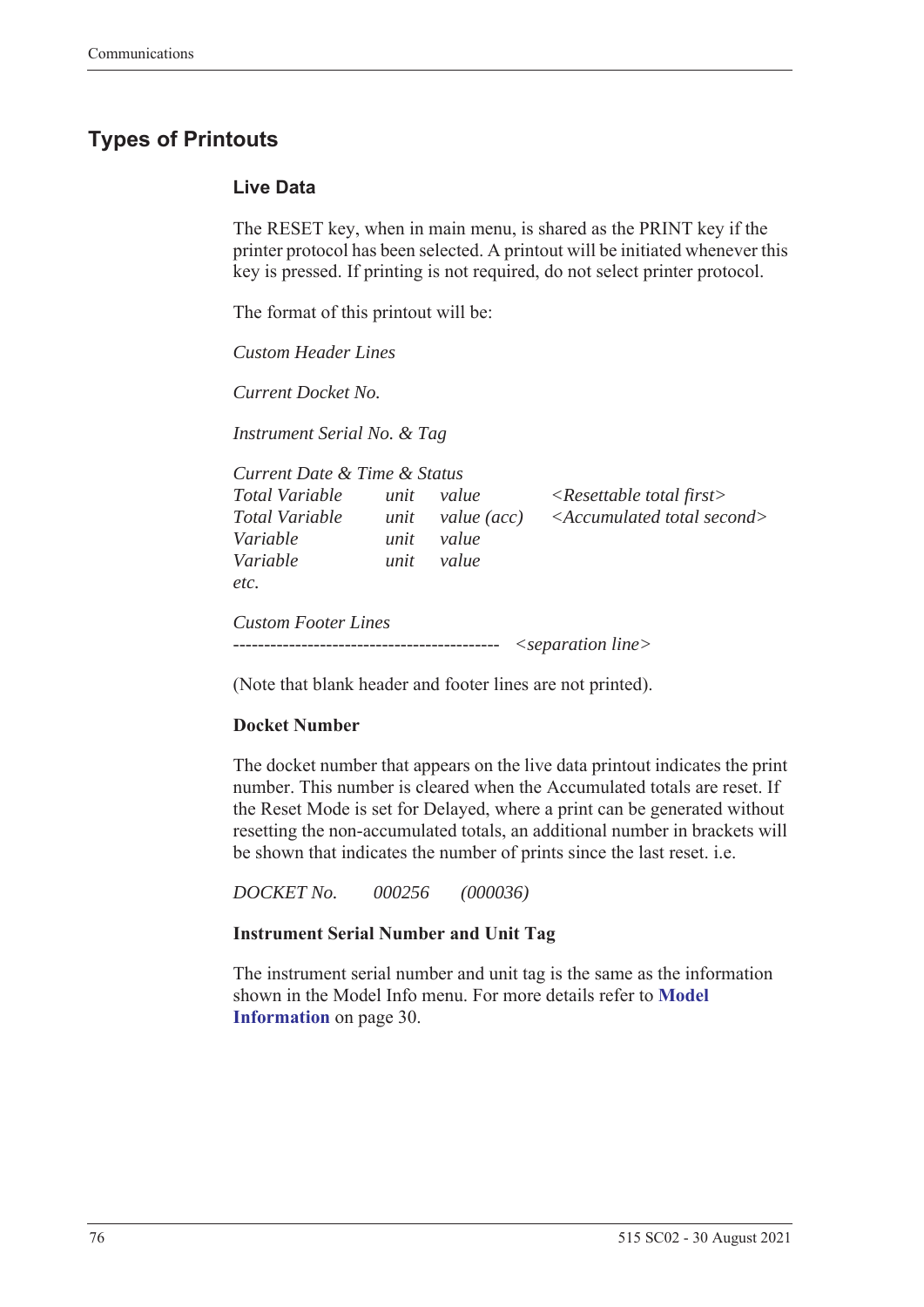#### <span id="page-86-0"></span>**Individual Log Data**

When in the Log Menu and while holding the DISPLAY key to view the data of the log of interest the RESET key can be pressed to initiate a printout of that log entry. The printout will have the time and date stamp corresponding to when the log was taken. After the print has been initiated there will be the opportunity to scroll to view another log entry and print again.

Since in each log entry all totals are stored as the Accumulated value, the printout will not have any resettable totals. The format of the printout with this exception is the same as the LIVE DATA printout:

*Custom Header Lines*

*Instrument Serial No. & Tag*

*Log Date & Time & Status Variable unit value <example: total as Accum only> Variable unit value etc.*

*Custom Footer Lines -------------------------------------------- <separation line>*

#### <span id="page-86-1"></span>**Log Report Printing**

As there is the likelihood that the reports can be of a considerable length it is strongly recommended that only the 80 Column printer with Z fold (tractor feed) paper be used. This is just as much for the memory storage of printer as it is for the reliable paper supply.

There is a HOLD.SET REPORT PRINT prompt under the main menu with the ability to print the pre-selected type of report. Pressing and holding the SET key for two seconds will initiate the printout. Any of the Log Reports will have the following format:

*Custom Header Lines*

*Title of Report*  $\langle$  *internally set, indicates report type>* 

*Current Date & Time Instrument Serial No. & Tag*

*-------------------------------------------- <separation line>*

*Log No. Date & Time & Status Variable unit value <example: total as Accum only> Variable unit value etc.*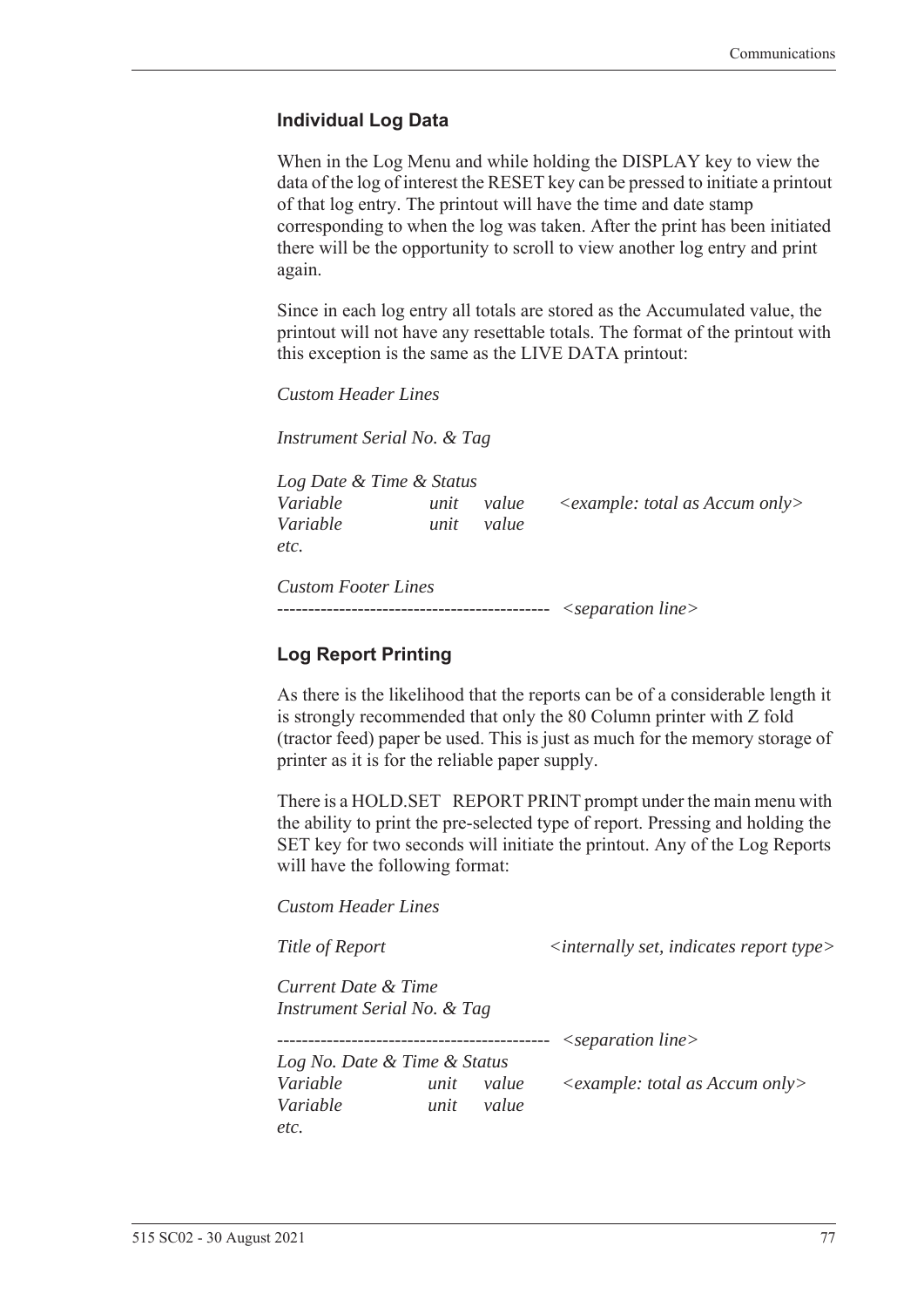|                              |      |          | $\leq$ separation line $>$                       |
|------------------------------|------|----------|--------------------------------------------------|
| Log No. Date & Time & Status |      |          |                                                  |
| Variable                     | unit | value    | $\langle$ example: total as Accum only $\rangle$ |
| Variable                     | unit | value    |                                                  |
| etc.                         |      |          |                                                  |
|                              |      | -------- | $\leq$ separation line $>$                       |
| Log No. Date & Time & Status |      |          |                                                  |
| Variable                     | unit | value    | $\leq$ example: total as Accum only $>$          |
| Variable                     | unit | value    |                                                  |
| etc.                         |      |          |                                                  |
| <b>Custom Footer Lines</b>   |      |          |                                                  |

```
-------------------------------------------- <separation line>
```
Reports will print in the historical order, and for those logs that have no data (e.g. unit was powered off at the time) the print will show "Data not available", i.e.

| Log No. Date & Time & Status |      |           |                                                  |
|------------------------------|------|-----------|--------------------------------------------------|
| Variable                     | unit | value     | $\langle$ example: total as Accum only $\rangle$ |
| Variable                     | unit | value     |                                                  |
| etc.                         |      |           |                                                  |
|                              |      |           | $\leq$ separation line $>$                       |
| Log No. Data Not Available   |      |           |                                                  |
|                              |      | --------- | $\leq$ separation line $>$                       |
| Log No. Date & Time & Status |      |           |                                                  |
| Variable                     | unit | value     | $\leq$ example: total as Accum only $>$          |
| Variable                     | unit | value     |                                                  |
| etc.                         |      |           |                                                  |

If the unit is programmed for 0 logs for a particular time base then the report for that time base will only consist of the header and ID information and a "Data Not Available" message. Likewise for the 0Hr to 23Hr report to print the complete report there must be a minimum of 48 hourly logs programmed otherwise "Data Not Available" will be printed for the missing logs.

*Custom Header Lines*

*Title of Report*

*Current Date & Time Instrument Serial No. & Tag*

*Data Not Available*

*Custom Footer Lines* 

*-------------------------------------------- <separation line>*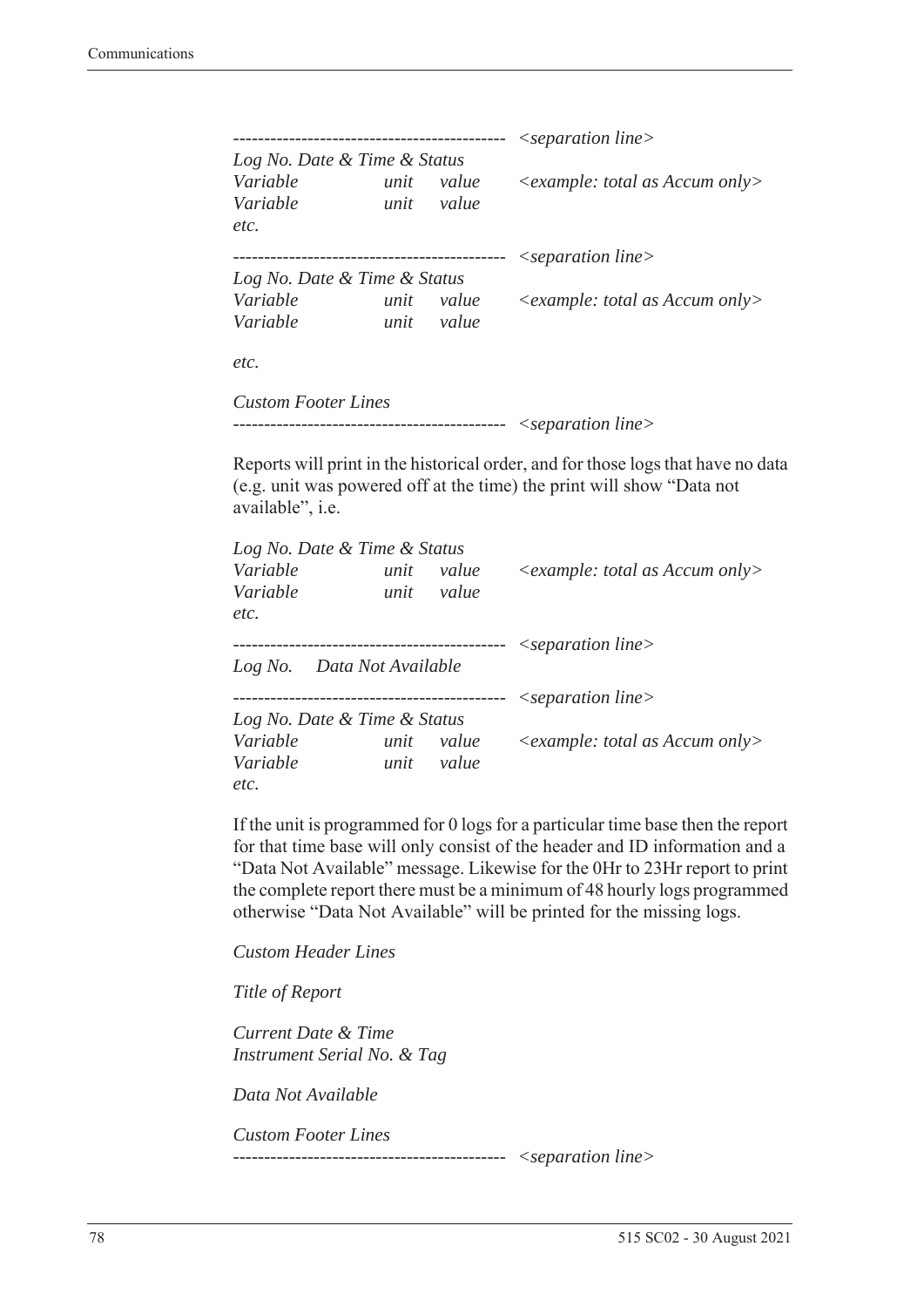# <span id="page-88-0"></span>**Printer Data Control**

Some printers have limited data buffers and are therefore unable to collect all the print data being transmitted. The 500 Series has the capability of software handshaking. The Xon/Xoff characters can be used by any of the printer types to control the flow of data to ensure that data is not lost.

Some printers will also transmit an Xoff character in response to other events such as printer being off-line, print head not engaged or power being removed. The specific behaviour of the printer being used should be noted.

#### <span id="page-88-1"></span>**Error Messages**

There are two printer error messages that can be displayed.

#### **PAPER OUT**

This message is related to the Printer Type PRN-03 TM295 Slip printer. It is standard procedure with this printer to check for paper status before printing. If a print is attempted but there is no paper the PAPER OUT message will be scrolled. The instrument will continue to poll the printer for paper and if paper is detected before a communications timeout expires the print will commence.

#### **COMMS TIMEOUT**

This message is relevant for all printer types and will be activated for the following conditions.

1. If the flow of data is stopped due to software or hardware handshaking and is not allowed to resume before the communications timeout.

2. If Printer Type is PRN-03 Slip printer and a paper status is requested but no response is received within the timeout period.

3. Paper Out has been detected for Printer Type PRN-03 but no paper is inserted within the timeout period.

When a communications timeout error has been activated the message COMMS TIMEOUT will be scrolled once, the request to print will be cleared and the instrument will return to its normal mode.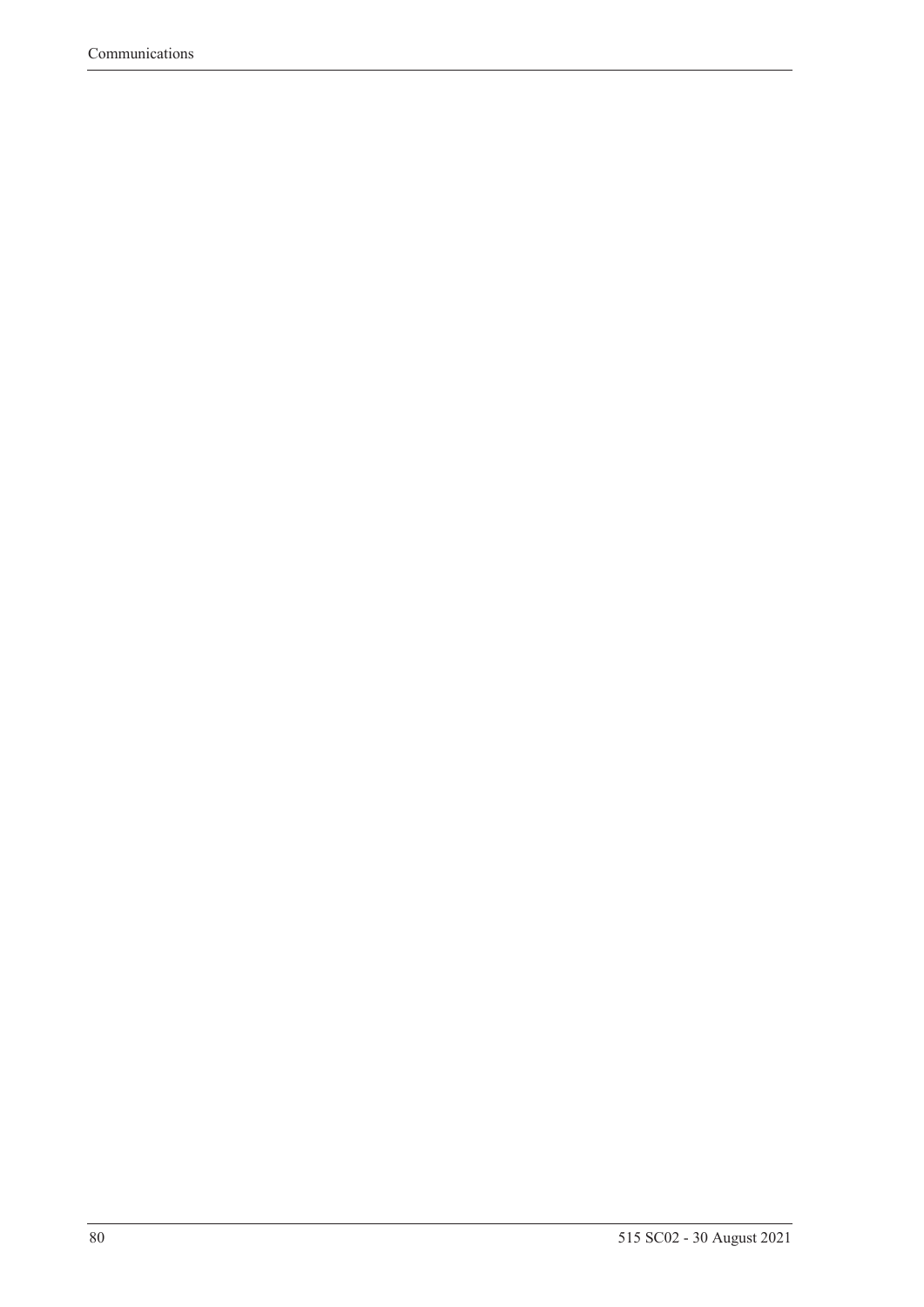# <span id="page-90-1"></span>**Appendix A Glossary**

<span id="page-90-0"></span>

| 500-PM<br><b>Software</b>                 | The 500 Series Program Manager (500-PM software) is a Windows based<br>program that is freely available from the download section of the Contrec<br>website. The program is a comprehensive configuration tool and resource<br>centre that can be used to tailor an instrument to suit specific application<br>needs including program settings, units of measurement, custom tags/text,<br>access levels and more. Custom versions can be saved and configuration<br>reports generated as a PDF. |
|-------------------------------------------|---------------------------------------------------------------------------------------------------------------------------------------------------------------------------------------------------------------------------------------------------------------------------------------------------------------------------------------------------------------------------------------------------------------------------------------------------------------------------------------------------|
| <b>ASCII</b>                              | American Standard Code for Information Interchange. For the ASCII<br>protocol, the instrument receives and transmits messages in ASCII, with all<br>command strings to the instrument terminated by a carriage return. Replies<br>from the instrument are terminated with a line-feed and a carriage-return.                                                                                                                                                                                      |
| <b>Absolute</b>                           | Absolute Pressure = Atmospheric Pressure + Gauge Pressure.                                                                                                                                                                                                                                                                                                                                                                                                                                        |
| <b>Pressure</b>                           | It is the combined local atmospheric pressure and the gauge pressure. All<br>calculations are based on absolute values for pressure. Some sensors can<br>directly measure the absolute pressure value while others measure gauge<br>pressure. Pressure can be displayed as absolute or gauge and is indicated<br>with an 'A' or 'G' appended to the pressure units of measure.                                                                                                                    |
| Atmospheric<br>& Gauge<br><b>Pressure</b> | Some sensors only measure gauge pressure, in this case the atmospheric<br>pressure must be programmed to determine the absolute value. The<br>atmospheric value is affected by the altitude of the installation. The<br>atmospheric pressure default is 101.325 kPa (14.696 psia) which is the<br>standard value at sea level.                                                                                                                                                                    |
| <b>IAPWS</b>                              | International Association for the Properties of Water and Steam                                                                                                                                                                                                                                                                                                                                                                                                                                   |
| <b>IAPWS-IF97</b>                         | IAPWS Industrial Formulation for the Thermodynamic Properties of Water<br>and Steam. IAPWS-IF97 replaces the previous industrial standard IFC-67.                                                                                                                                                                                                                                                                                                                                                 |
| <b>Modbus RTU</b>                         | The Modbus protocol is a message structure for communications between<br>controllers and devices regardless of the type of network. In RTU (remote<br>terminal unit) mode, each 8-bit byte in a message contains two 4-bit<br>hexadecimal characters. This mode has greater character density than<br>ASCII and allows better data throughput than ASCII for the same baud rate.                                                                                                                  |
| <b>Normalised</b><br>Input                | A normalised input ranges from 0 to 1.000. For 4-20 mA input, the signal is<br>set to 0 at 4mA and the signal is set to 1.000 at 20mA.                                                                                                                                                                                                                                                                                                                                                            |
| <b>Passive Output</b><br><b>Signal</b>    | Requires an external power supply.                                                                                                                                                                                                                                                                                                                                                                                                                                                                |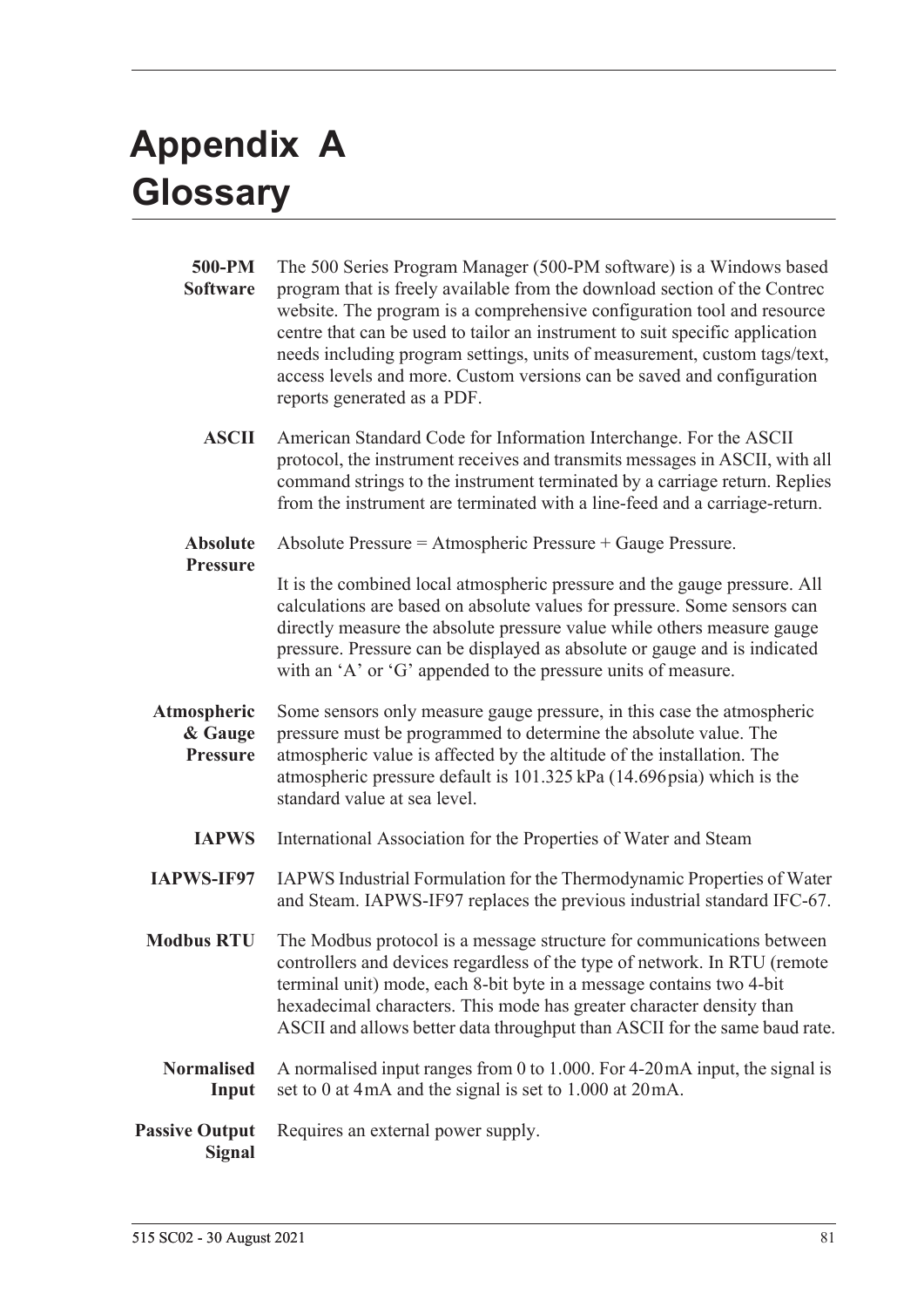**RTD** Resistance Temperature Device

**Watchdog Timer (WTD)** The WDT is used to monitor the activity of the micro processor and will force a reboot if the micro processor stops, while power is applied, due to any internal or external influences.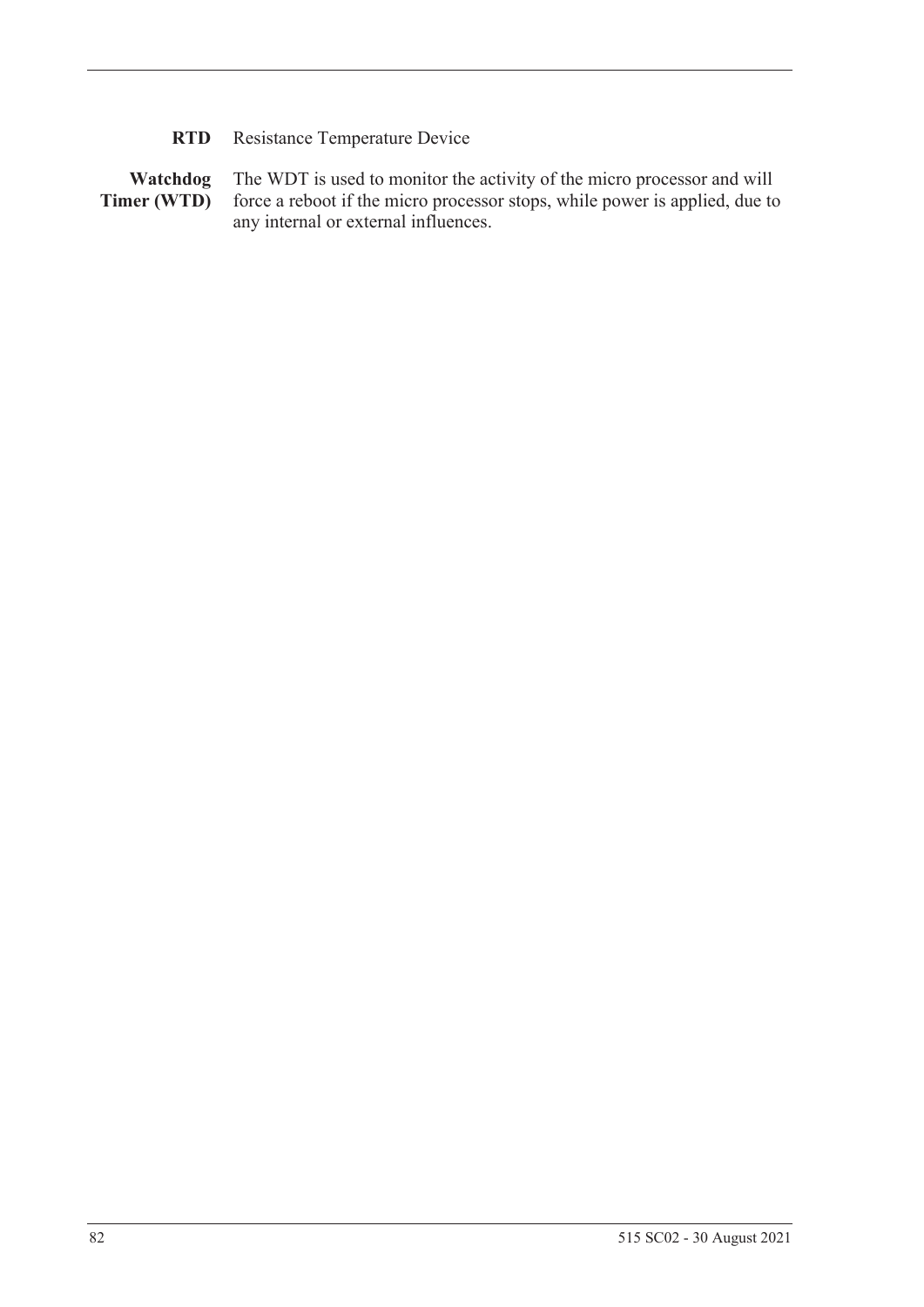# <span id="page-92-1"></span>**Appendix B Model Numbers**

# <span id="page-92-0"></span>**Product Codes**

| <b>Model</b>                                                                                                                                                                          |                |              |                                                                                                                 |                                                                                                                                        |                               | <b>Supplementary Code</b>                                                                                              | <b>Description</b>                                                                                                          |
|---------------------------------------------------------------------------------------------------------------------------------------------------------------------------------------|----------------|--------------|-----------------------------------------------------------------------------------------------------------------|----------------------------------------------------------------------------------------------------------------------------------------|-------------------------------|------------------------------------------------------------------------------------------------------------------------|-----------------------------------------------------------------------------------------------------------------------------|
| 515                                                                                                                                                                                   |                |              |                                                                                                                 |                                                                                                                                        |                               | $-$ SC02                                                                                                               |                                                                                                                             |
|                                                                                                                                                                                       | $\mathbf{1}$   |              |                                                                                                                 |                                                                                                                                        |                               |                                                                                                                        | Panel mount enclosure                                                                                                       |
|                                                                                                                                                                                       | $\overline{2}$ |              |                                                                                                                 |                                                                                                                                        |                               |                                                                                                                        | Field mount enclosure (NEMA 4X / IP66)                                                                                      |
| <b>Enclosure</b>                                                                                                                                                                      | 3/5            |              |                                                                                                                 |                                                                                                                                        |                               |                                                                                                                        | Explosion proof Ex d (IECEx/ATEX), metric glands<br>(5 specifies heater)                                                    |
|                                                                                                                                                                                       | 4/6            |              |                                                                                                                 |                                                                                                                                        |                               |                                                                                                                        | Explosion proof Ex d (CSA), NPT glands<br>(6 specifies heater)                                                              |
| 0                                                                                                                                                                                     |                |              | 4 logic inputs, 1 isolated output, 2 relays (only relay type 1 is<br>available), RS232 (DB9) communication port |                                                                                                                                        |                               |                                                                                                                        |                                                                                                                             |
| <b>Output Options</b>                                                                                                                                                                 |                | $\mathbf{1}$ |                                                                                                                 |                                                                                                                                        |                               |                                                                                                                        | 4 logic inputs, 2 isolated outputs, 4 relays, real-time clock data<br>logging, RS232 (DB9) and RS485 communication ports    |
|                                                                                                                                                                                       |                | 2/3          |                                                                                                                 |                                                                                                                                        |                               |                                                                                                                        | 4 logic inputs, 2 isolated outputs, 4 relays, real-time clock data<br>logging, RS232 (DB9) and Ethernet communication ports |
|                                                                                                                                                                                       | 1              |              |                                                                                                                 |                                                                                                                                        | Electromechanical relays only |                                                                                                                        |                                                                                                                             |
| <b>Relay Type</b>                                                                                                                                                                     |                |              | $\overline{2}$                                                                                                  |                                                                                                                                        |                               |                                                                                                                        | 2 electromechanical and 2 solid state relays                                                                                |
|                                                                                                                                                                                       |                |              | $\overline{3}$                                                                                                  |                                                                                                                                        |                               |                                                                                                                        | Solid state relays only                                                                                                     |
| <b>Power Supply</b>                                                                                                                                                                   |                |              |                                                                                                                 | U                                                                                                                                      |                               |                                                                                                                        | Inputs for 12-28VDC and 100-240 VAC, 50-60Hz<br>(Previous Models: $A = 110/120$ VAC, $E = 220/240$ VAC)                     |
|                                                                                                                                                                                       |                |              |                                                                                                                 | D                                                                                                                                      |                               |                                                                                                                        | Input for 12-28VDC power only                                                                                               |
| <b>Display Panel Options</b>                                                                                                                                                          |                |              |                                                                                                                 |                                                                                                                                        | S                             |                                                                                                                        | Standard option (now with backlight & LCD backup)<br>(original Full option: F, with Infra-Red comms, no longer available)   |
| C<br><b>PCB Protection</b>                                                                                                                                                            |                |              |                                                                                                                 | Conformal coating - required for maximum environmental<br>operating range. Recommended to avoid damage from<br>moisture and corrosion. |                               |                                                                                                                        |                                                                                                                             |
| N                                                                                                                                                                                     |                |              |                                                                                                                 |                                                                                                                                        |                               | None - suitable for IEC standard 654-1 Climatic Conditions up<br>to Class B2 (Heated and/or cooled enclosed locations) |                                                                                                                             |
| <b>SC02</b><br><b>Application Pack Number</b>                                                                                                                                         |                |              |                                                                                                                 | Defines the application software to be loaded into the<br>instrument                                                                   |                               |                                                                                                                        |                                                                                                                             |
| For example: Model No. 515.111USC<br>Displayed on the 500 Series as:<br>Note: The first character represents the CPU installed<br>(factory use only). The remaining 6 characters only |                |              |                                                                                                                 |                                                                                                                                        |                               | $2 - 1 - 5 -$                                                                                                          |                                                                                                                             |
| represent hardware that affects the operation.                                                                                                                                        |                |              |                                                                                                                 |                                                                                                                                        |                               |                                                                                                                        | MODEL<br>515                                                                                                                |

**Note:** Example full product part number is 515.111USC-SC02 (This is the number used for placing orders).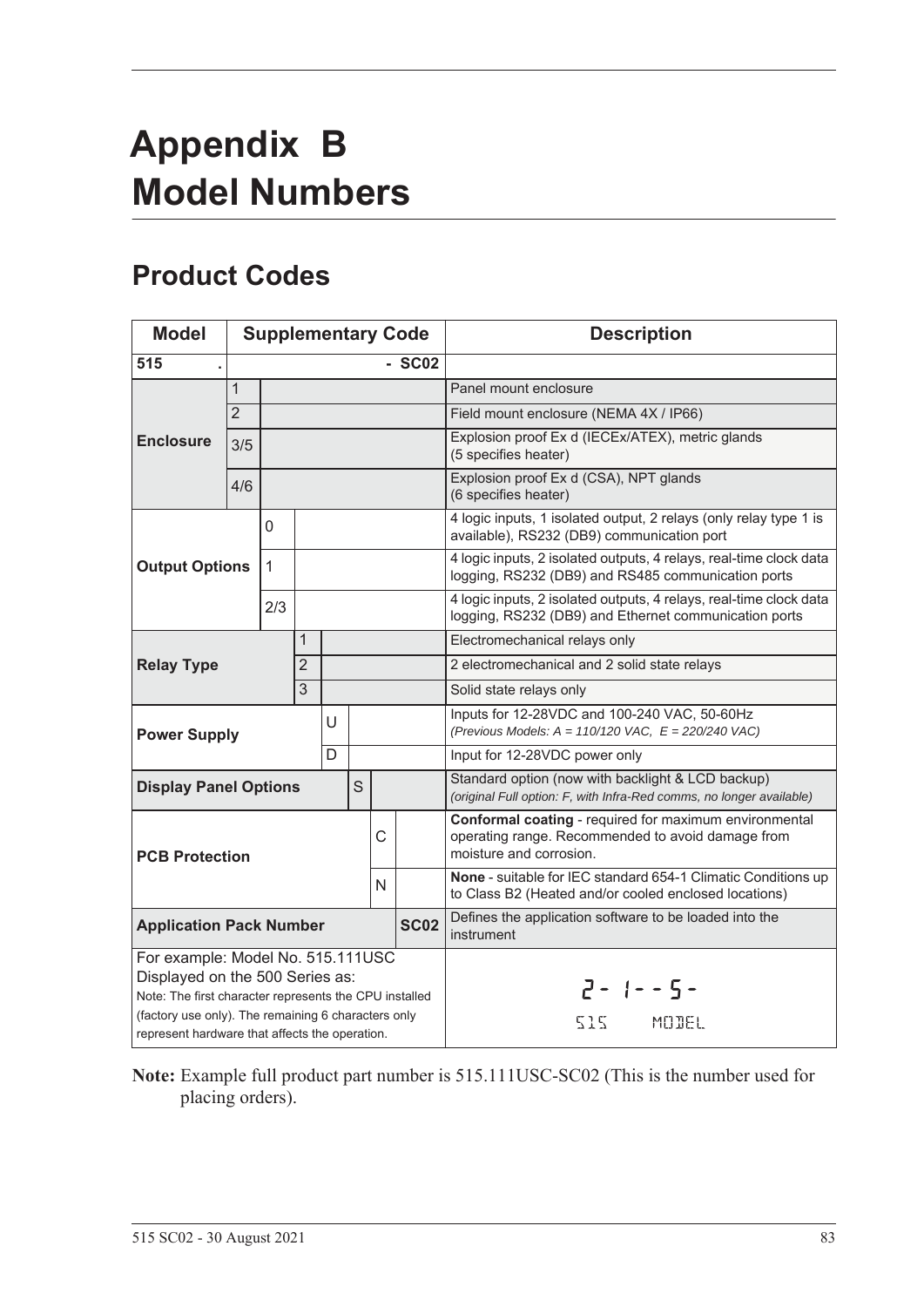# <span id="page-93-1"></span>**Custom Version Codes**

|                                              |      | Code           |                                                               | <b>Description</b>                            |
|----------------------------------------------|------|----------------|---------------------------------------------------------------|-----------------------------------------------|
|                                              | 00   |                |                                                               | <b>Factory Default Application</b>            |
|                                              | 01   |                |                                                               | Contrec Systems Pty. Ltd. Melbourne Australia |
|                                              | 02   |                |                                                               | Contrec Limited. West Yorkshire UK            |
| <b>Origin Code</b>                           | 03   |                |                                                               |                                               |
| <b>Identifies</b><br><b>Distributor</b>      | 04   |                |                                                               | Contrec - USA, LLC. Pelham AL 35124 USA       |
|                                              | 05   |                |                                                               | Flowquip Ltd. Halifax UK                      |
|                                              | 06   |                |                                                               |                                               |
|                                              | etc. |                |                                                               |                                               |
|                                              |      | $\Omega$       |                                                               | English (Default)                             |
|                                              |      | $\mathbf{1}$   |                                                               | German                                        |
|                                              |      | $\overline{2}$ |                                                               | Dutch                                         |
| <b>User Language</b>                         |      | 3              |                                                               | French                                        |
|                                              |      | $\overline{4}$ |                                                               | Spanish                                       |
|                                              |      | 5              |                                                               |                                               |
|                                              |      | etc.           |                                                               |                                               |
| 000<br><b>Distributor's Code</b><br>$\cdots$ |      |                | Distributor's own choice. Possibly a code that identifies the |                                               |
|                                              |      |                | customer and the application.                                 |                                               |
|                                              |      |                | 999                                                           |                                               |
| For example: 02 3 157                        |      |                |                                                               | 023157                                        |
| Displayed on the 500 Series as:              |      |                |                                                               | CUSTOM VERS                                   |

# **Application Information Code**

The Application Information code is an aid for users and service personnel to determine the type of inputs that are used in a particular application. The Application Information code is displayed on the instrument as shown below.

<span id="page-93-0"></span>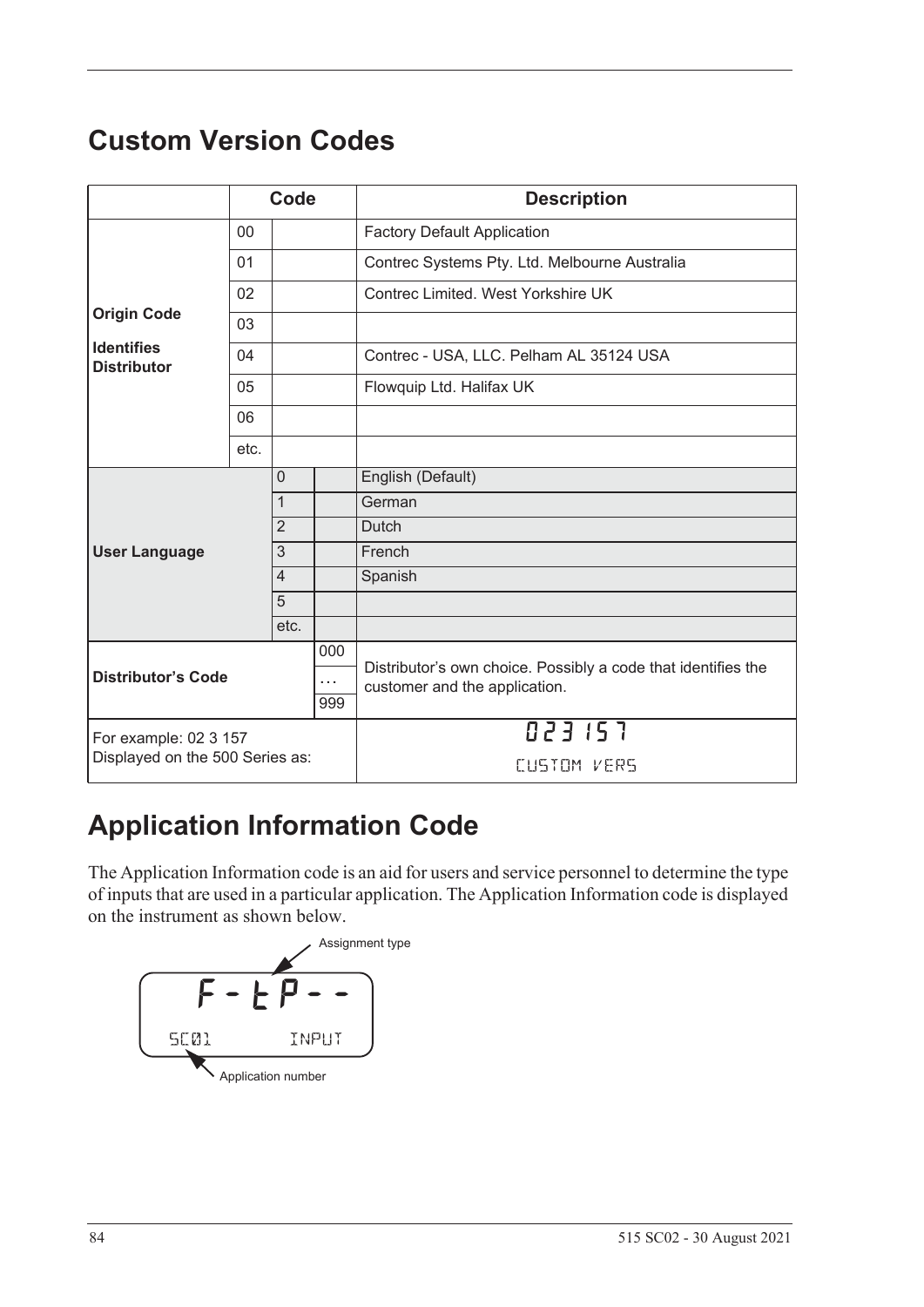The Application number identifies the application as in the following examples:

- **•** SC01 steam flow computer for frequency flow meter
- **•** GN02 natural gas flow computer for analog flow meter

The Input Assignment type indicates the physical input that is assigned to each input on the instrument. The code is made up from six characters as follows:

| FINP1   FINP2   AINP1   AINP2   AINP3   AINP4 |  |  |  |
|-----------------------------------------------|--|--|--|
|                                               |  |  |  |

The codes are as follows:

- - not used in this application
- **A** indicates a generic analog input such as for density or level etc.
- **•** C indicates a user code input
- d indicates a density input
- **•** F indicates a generic flow input such as for volume or mass etc.
- H indicates a high flow input for stacked inputs
- **•** L indicates a low flow input for stacked inputs
- **•** P indicates a pressure input
- **q** indicates a quadrature input
- *k* indicates a temperature input.

For example,  $F - tP - -$  is an instrument with FINP1 (frequency input 1) assigned to a flow input, AINP1 assigned to a temperature input and AINP2 assigned as a pressure input. The other inputs are not used.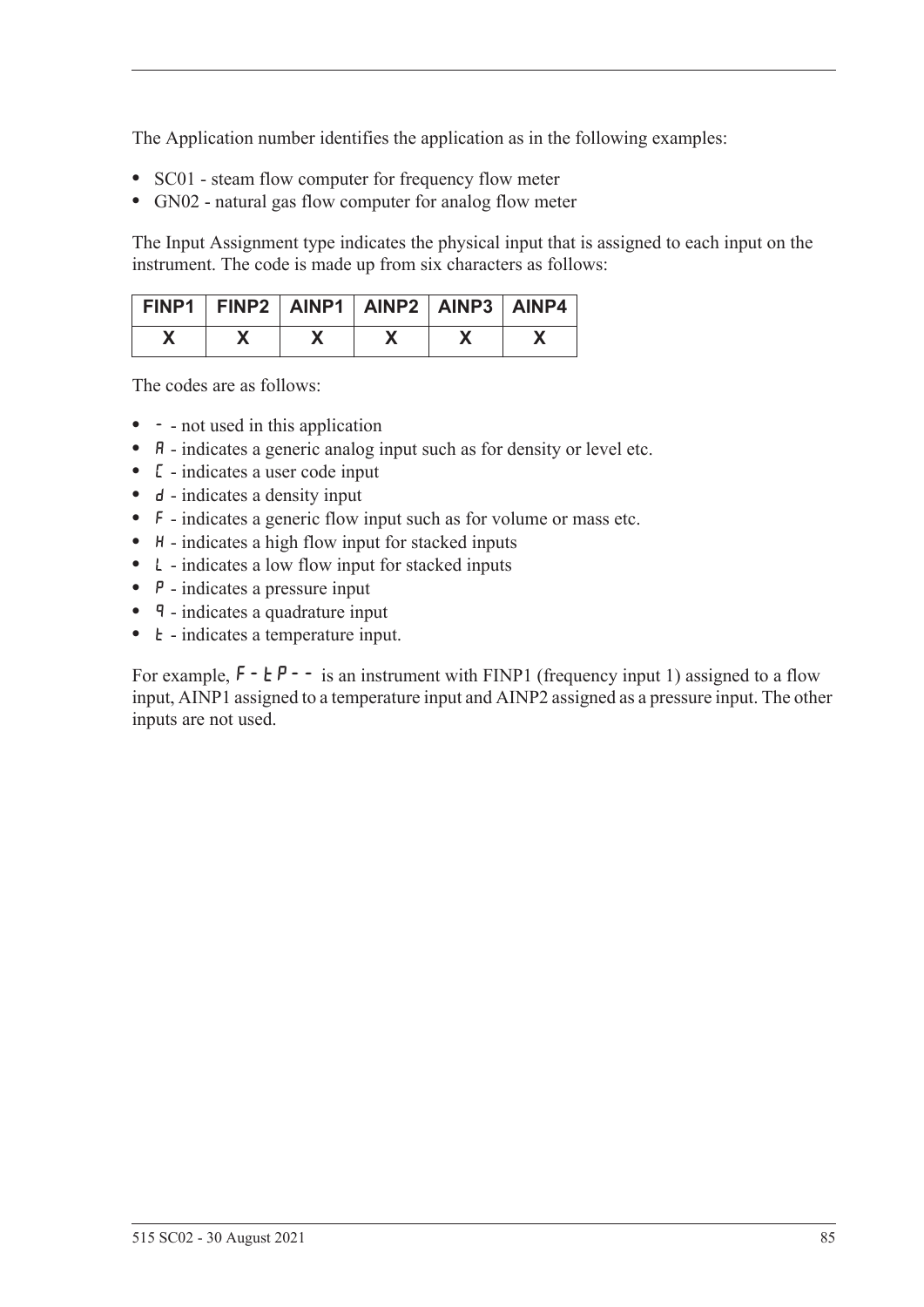# **Appendix C Ethernet Port & Setup**

# **Ethernet Port**

The optional Ethernet port simplifies the communication network and avoids the need for an external 3rd party Serial to Ethernet converter. It allows communications via an existing Ethernet network. In some installations you will need to speak with your network (IT) administrator in order to correctly set up your network. Applications, such as DataMod (available via Contrec), can communicate over the Ethernet network to perform remote monitoring and Data Logging operations.

Within the instrument's calibration menus the Ethernet port uses the settings for the RS-485 port that need to match a supplied Ethernet unit as follows:

- **•** Protocol: RTU
- **•** Baud Rate: 19200
- **•** Data Bits: 8
- **•** Parity: Even
- **•** Stop Bits: 1

Data mapping follows the same convention applied to Modbus registers.

# **Connecting 515 Ethernet to Networks/Routers**

Ethernet 515s are set as default to DHCP (Dynamic Host Configuration Protocol), which should allow your network/router to automatically find and assign an IP address to the instrument (providing there are addresses available). If your network cannot locate the instrument you may need to run the 'Digi Discovery' tool (Contrec guide available on request) or enter the Ethernet module's MAC address within your router settings. If required, the instrument can also be set to a static IP address, however it is strongly advised that only IT competent persons access and edit site network and 515 Ethernet settings. All Ethernet instruments are supplied with the Ethernet module MAC address printed on the outside of the enclosure and also printed directly onto the Ethernet Module itself (the Option card would need to be removed to view the physical Digi Ethernet module).

Contrec Limited will not be held responsible for any changes made to customer router and network settings. Further guides on how to access the module settings and discovering IP address' can be supplied upon request.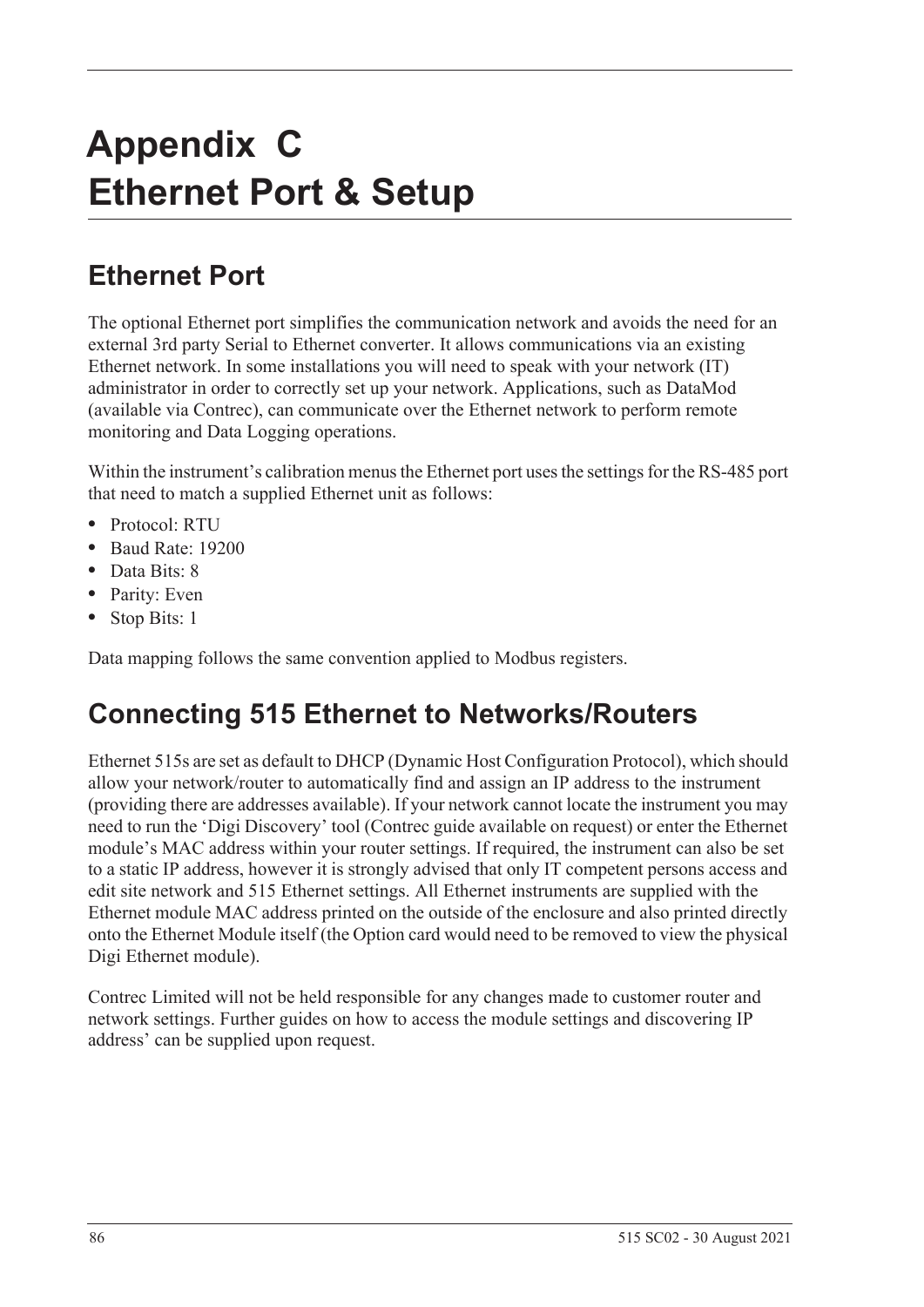# **Connecting DataMod via Ethernet**

Using the IP address that you or the network/router has assigned to the 515 instrument, enter this into the **Host Name / IPv4 Address** tab within DataMod's Modbus Connection Settings as per [Figure 21.](#page-96-0)

Ensure all other settings are correct as per the **Datamod User Guide** and the **515 Ethernet Guide - Establishing a Connection to Datamod**. Both of these documents are available from Contrec on request.

| Transmission Mode-        |                      |                     |                      |
|---------------------------|----------------------|---------------------|----------------------|
| C RTU Serial              | <b>C</b> TCP/IP      | C RTU over TCP/IP   |                      |
| -RTU Serial Settings-     |                      |                     |                      |
| Serial Port:              |                      | Baud Rate (bps):    |                      |
| COM1                      |                      | 19200               | $\blacktriangledown$ |
| -Data Bits-               |                      | -Parity-            |                      |
| C 7 bits C 8 bits         |                      | C None              |                      |
|                           |                      | $C$ Odd             |                      |
| -Stop Bits-               |                      |                     |                      |
| $C$ 1 bit $C$ 2 bits      |                      | $G$ Even            |                      |
|                           |                      |                     |                      |
| TCP/IP Settings           |                      |                     |                      |
| Host Name / IPv4 Address: |                      |                     | Port:                |
| 192.168.0.7               |                      |                     | 502                  |
|                           |                      |                     |                      |
|                           |                      | Slave Unit Address: | 11                   |
| Receive Timeout (sec): 2  |                      |                     |                      |
| Maximum Retries:          | $\vert$ <sub>2</sub> |                     |                      |
|                           |                      |                     |                      |
|                           |                      | <br>$\frac{QK}{2}$  | Cancel               |

<span id="page-96-0"></span>*Figure 21 DataMod - Modbus Connection Settings*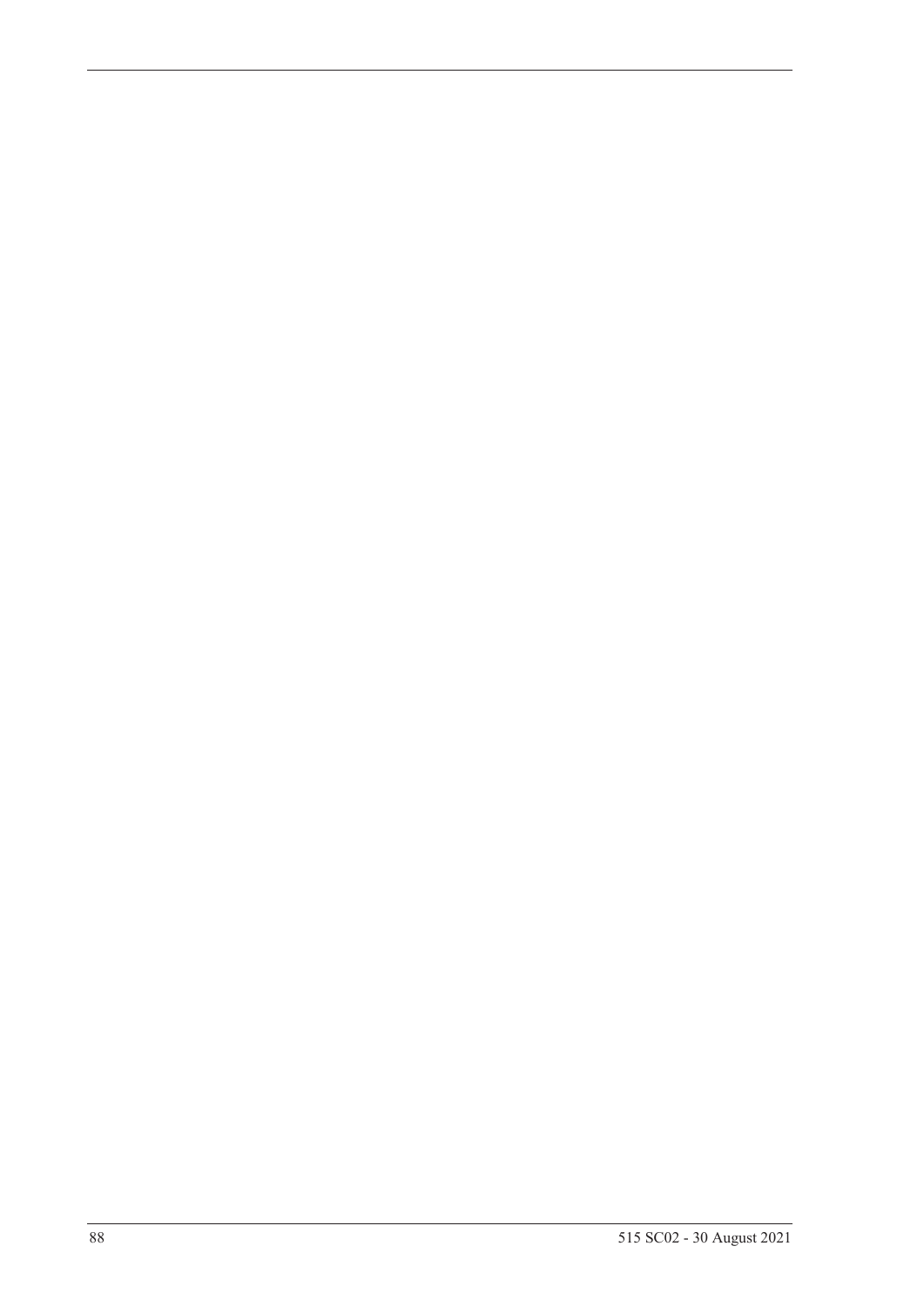# **Index**

**Numerics** 0-5V inpu[t 15](#page-24-0) 4-20mA input [16](#page-25-0) output [18](#page-27-0) 500 Series Program Manage[r 6](#page-15-0) 500-PM software [6,](#page-15-0) [81](#page-90-0)

#### **A**

ACCUM ke[y 26](#page-35-0) address, instrumen[t 64](#page-73-0) alarm connection [20](#page-29-0) equipment failur[e 47](#page-56-0) hysteresi[s 49](#page-58-0) relays [47](#page-56-1) setpoin[t 48](#page-57-0) alarms menu [47](#page-56-2) analog input connection[s 15](#page-24-1) failur[e 57](#page-66-0) scalin[g 4](#page-13-0) application cod[e 84](#page-93-0) approvals [7](#page-16-0) FCC Declaration [7](#page-16-1) ASCII protoco[l 63](#page-72-0)

### **B**

back panel [12](#page-21-0) backup program [35](#page-44-0) Program Manage[r 35](#page-44-1) basic men[u 28](#page-37-0) battery faile[d 58](#page-67-0) lif[e 51](#page-60-1) ne[w 58](#page-67-0) battery replacemen[t 24](#page-33-0) battery typ[e 24](#page-33-1) baud rat[e 50](#page-59-1)

### **C**

CAL switch-protected parameter [31](#page-40-0)

calculation superheated stea[m 3](#page-12-0) calibration backup, reports [35](#page-44-0) menu [36](#page-45-0) set mode [32](#page-41-0) view mode [32](#page-41-1) cleaning [11](#page-20-0) clock batter[y 51](#page-60-1) date format [52](#page-61-0) real-tim[e 51](#page-60-2) codes application information [84](#page-93-0) customer versio[n 84](#page-93-1) exception [73](#page-82-1) product numbe[r 83](#page-92-0) comm port COM-1 RS-232 [61](#page-70-0) COM-2 RS-485 [62](#page-71-0) communication connection[s 22](#page-31-0) protocols [63](#page-72-1) communication[s 5,](#page-14-1) [61](#page-70-1) menu [50](#page-59-2) connections alar[m 20](#page-29-0) communication [61](#page-70-2) communication[s 22](#page-31-0) electrical [12](#page-21-1) input [15](#page-24-2) mains [23](#page-32-0) output [18](#page-27-1) customer version codes [84](#page-93-1) customizing a printout [75](#page-84-1)

# **D**

daily logging [53](#page-62-0) data log viewing [28,](#page-37-1) [29](#page-38-0)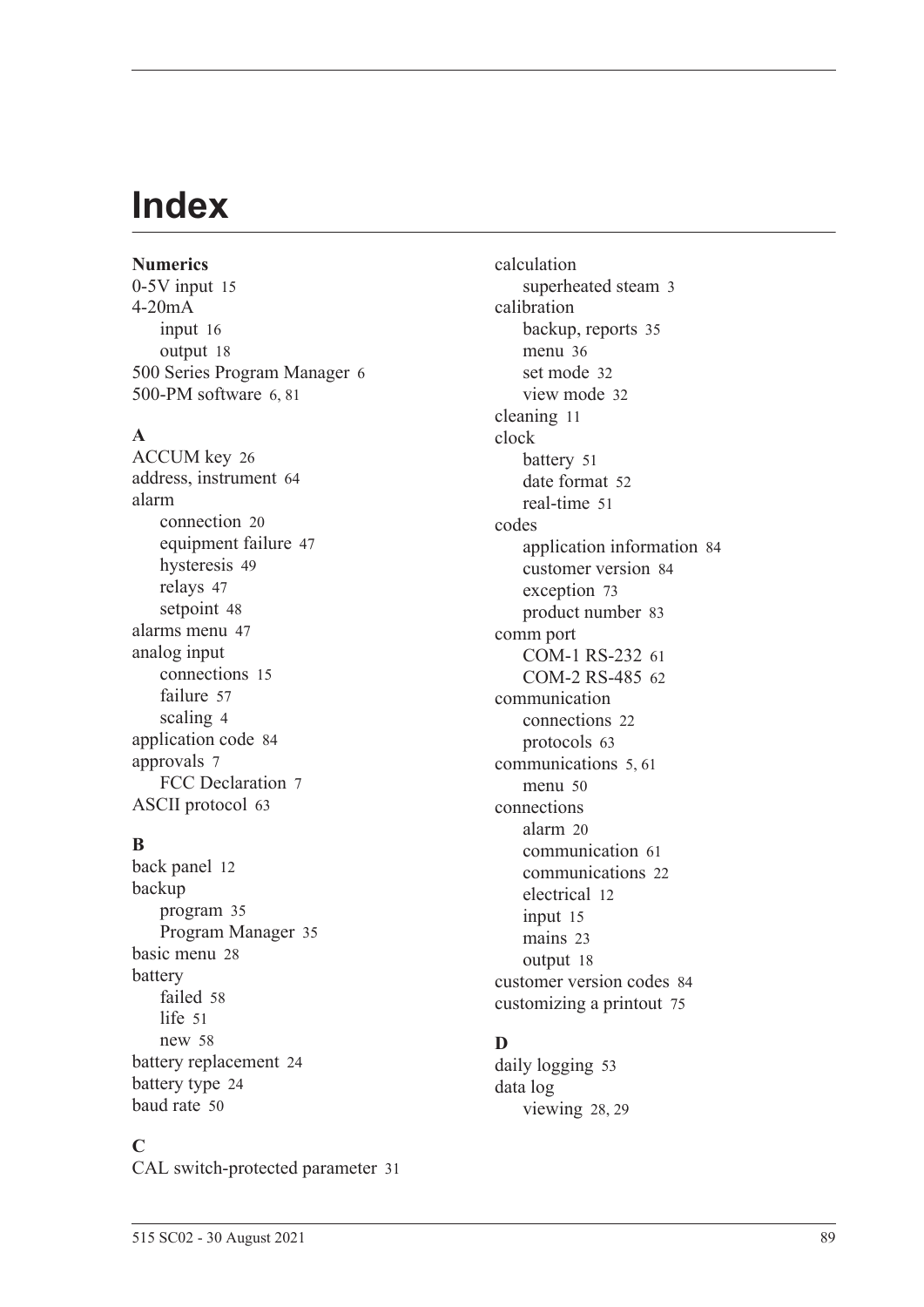data logging daily [53](#page-62-0) hourl[y 52](#page-61-1) monthly [53](#page-62-1) weekl[y 53](#page-62-2) yearly [53](#page-62-3) date format [52](#page-61-0) declaration FCC [7](#page-16-1) decontamination [11](#page-20-0) default on exception [57](#page-66-1) default tota[l 25](#page-34-0) detail men[u 28](#page-37-0) disconnection device [23](#page-32-1) display specifications [9](#page-18-0) timeout mod[e 54](#page-63-0) timeout time [55](#page-64-0) DISPLAY key [26](#page-35-1) display-only parameter [31](#page-40-1)

# **E**

earthin[g 23](#page-32-2) electrical connections [12](#page-21-1) energy offset [2](#page-11-0) equipment failure alarm [47](#page-56-0) error condition, overrid[e 57](#page-66-2) error message[s 57](#page-66-3) Ethernet COM-2 por[t 23,](#page-32-3) [62](#page-71-1) exception codes [73](#page-82-1) Exception Status [65](#page-74-0) exception, default [57](#page-66-1)

# **F**

failure of input [57](#page-66-0) features [1](#page-10-0) flash driver port assignmen[t 51](#page-60-3) format, date [52](#page-61-0) front panel keys [26](#page-35-2) LEDs [25](#page-34-1)

### **G**

glossary [81](#page-90-1)

# **H**

hardware connections [61](#page-70-2) hourly logging [52](#page-61-1) hysteresis, alar[m 49](#page-58-0)

### **I**

IAPWS-IF97 [3](#page-12-0) input 0-5[V 15](#page-24-0) 4-20mA [16](#page-25-0) connections [15](#page-24-2) analog [15](#page-24-1) failure [57](#page-66-0) RTD [16](#page-25-1) sensor failure [57](#page-66-0) types [6](#page-15-1) inputs menu [40](#page-49-0) installation [11](#page-20-1) instrument address [64](#page-73-0) request forma[t 63](#page-72-2) response[s 65](#page-74-1) setting[s 38](#page-47-0) interconnections, communication [61](#page-70-2) interference suppression [21](#page-30-0) isolated output[s 5](#page-14-2)

# **K**

key ACCUM [26](#page-35-0) DISPLA[Y 26](#page-35-1) RATE [26](#page-35-3) RESE[T 26](#page-35-4) TOTAL [26](#page-35-5) keys, front panel [26](#page-35-2)

# **L**

LEDs, status [25](#page-34-1) logged dat[a 28](#page-37-1) viewin[g 29](#page-38-0) logging daily [53](#page-62-0) hourly [52](#page-61-1) monthly [53](#page-62-1) weekl[y 53](#page-62-2) yearly [53](#page-62-3) logic input connection [17](#page-26-0)

# **M**

main menu basic and detailed [28](#page-37-0) main menu item[s 27](#page-36-0) mains connections [23](#page-32-0) maintenanc[e 11,](#page-20-1) [23](#page-32-4)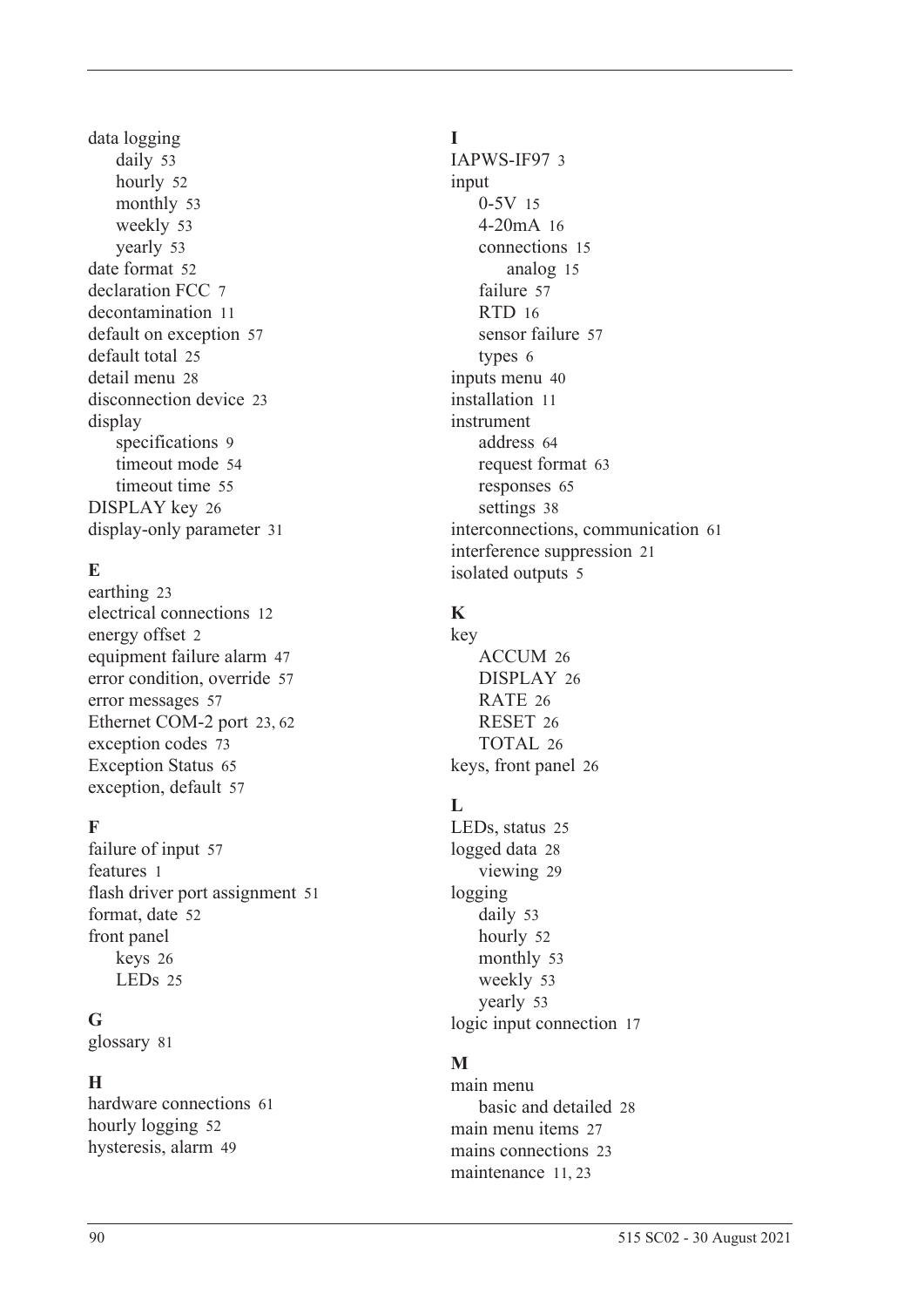menu alarm[s 47](#page-56-2) calibratio[n 36](#page-45-0) comms [50](#page-59-2) input[s 40](#page-49-0) output[s 45](#page-54-0) params [39](#page-48-0) setu[p 54](#page-63-1) test [56](#page-65-0) tm/lo[g 51](#page-60-4) unit[s 38](#page-47-1) messages erro[r 57](#page-66-3) syste[m 57](#page-66-4) warnin[g 59](#page-68-0) Modbus data forma[t 51](#page-60-5) Modbus RTU protoco[l 69](#page-78-0) mode display timeou[t 54](#page-63-0) normal operatio[n 25](#page-34-2) operatio[n 2](#page-11-1) set calibration [32](#page-41-0) view calibration [32](#page-41-1) model number[s 83](#page-92-1) monthly logging [53](#page-62-1) mountin[g 11](#page-20-2)

# **N**

normal operatio[n 25](#page-34-2) number mode[l 83](#page-92-1) seria[l 30](#page-39-1)

# **O**

operation mod[e 2](#page-11-1) operation, norma[l 25](#page-34-2) output connection[s 18](#page-27-1) 4-20m[A 18](#page-27-0) puls[e 19](#page-28-0) pulse facto[r 47](#page-56-3) outputs men[u 45](#page-54-0) override error condition [57](#page-66-2)

# **P**

panel LED[s 25](#page-34-1) mountin[g 11](#page-20-2) rear [12](#page-21-0)

parameter CAL switch-protected [31](#page-40-0) display-only [31](#page-40-1) not visibl[e 31](#page-40-2) password-protected [31](#page-40-3) programmable [31](#page-40-4) parameters men[u 39](#page-48-0) parity bit [50](#page-59-3) password-protected parameter [31](#page-40-3) peak flowrate[s 28](#page-37-2) port assignment, flash driver [51](#page-60-3) COM-1 RS-232 [22,](#page-31-1) [50](#page-59-4) COM-2 Ethernet [23,](#page-32-3) [62](#page-71-1) COM-2 RS-485 [22,](#page-31-2) [50](#page-59-5) COM-[3 50](#page-59-6) flash driver assignment [51](#page-60-3) power supply interruption [51](#page-60-1) printer data control [79](#page-88-0) error messages [79](#page-88-1) protocol [75](#page-84-2) report types [75](#page-84-3) printer type[s 75](#page-84-4) printout configuration repor[t 35](#page-44-2) printouts individual logs [77](#page-86-0) live data [76](#page-85-0) log report [77](#page-86-1) type[s 76](#page-85-1) product number codes [83](#page-92-0) Program Manager [35](#page-44-1) programmable parameter [31](#page-40-4) protocol ASCI[I 63](#page-72-0) communication [63](#page-72-1) Modbus RT[U 69](#page-78-0) printer [75](#page-84-2) pulse factor, output [47](#page-56-3) pulse output [19](#page-28-0)

# **R**

RATE key [26](#page-35-3) real-time cloc[k 51](#page-60-2) rear panel [12](#page-21-0) relay output[s 6](#page-15-2) relays, alarm [47](#page-56-1)